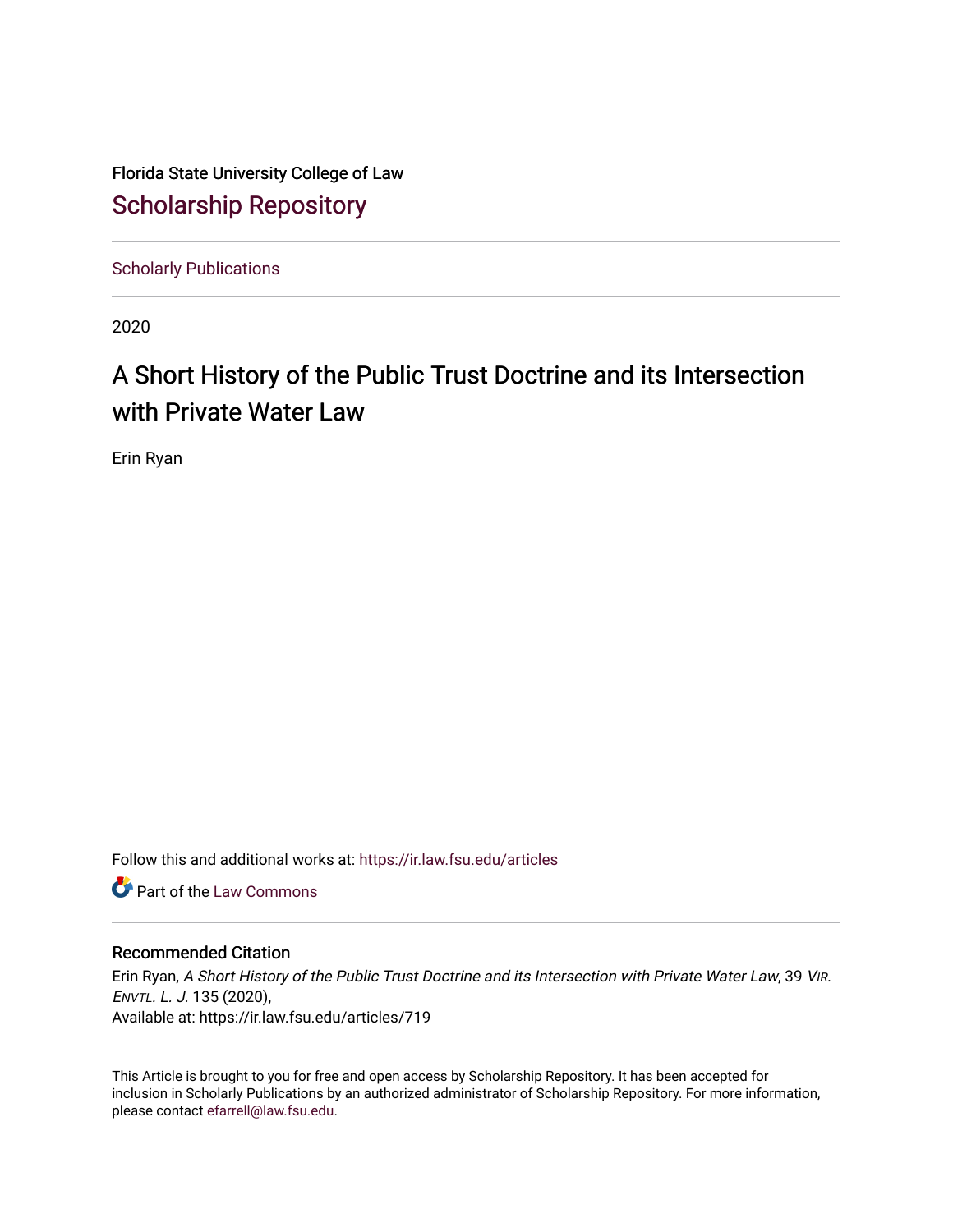## A SHORT HISTORY OF THE PUBLIC TRUST DOCTRINE AND ITS INTERSECTION WITH PRIVATE WATER LAW

#### *Erin Ryan*\*

This Article provides a short history of the development of public trust principles from early Roman and British law through modern U.S. law, and then analyzes the tension between the public commons approach underlying the public trust regulation of waterways and the privatization premises of American laws that regulate private use of the water within them. It begins by introducing the public trust doctrine as a creature of common law, constitutional law, and perhaps as an underlying feature of sovereign authority more generally, tracing its history from the Justinian statement of the jus publicum through the British Magna Carta, and on to early American affirmations in both state and federal supreme courts. Over the centuries, the doctrine has evolved from an affirmation of sovereign authority over resources to a recognition of sovereign responsibility to protect them for present and future generations.

The Article then reviews the acceptance of public trust principles in modern U.S. law, their ratification in many state constitutions, and the questions that remain open about the extent to which the doctrine applies at the federal level—including its role as a background principle in constitutional takings analyses, and the extent to which it constrains even federal sovereign authority. Finally, it explores the intersection of the doctrine with state water allocation law, reviewing the broad mechanics of the riparian and appropriative rights doctrines that establish theoretical conflict with public trust principles. Conflict is especially pronounced between the public commons model that underlies the public trust and the privatization model embedded in the western doctrine of prior appropriations, as demonstrated by distinct approaches to reconciling them in California, Idaho, and Nevada. It closes with reflections on alternative legal frameworks for protecting environmental rights worldwide, including ancient Ottomon law and the Rights of Nature movement.

<sup>\*</sup> Erin Ryan, Elizabeth C. & Clyde W. Atkinson Professor, Florida State University College of Law; J.D., Harvard Law School; M.A., Wesleyan University; B.A. Harvard University. I am thankful to Ashley Englund, Amelia Ulmer, and Hayes Rule for terrific research assistance and to Michael Wolf for his helpful suggestions about sharing legal history. This Article expands on a shorter historical analysis in the first part of an earlier piece, *From Mono Lake to the Atmospheric Trust: Navigating the Public and Private Interests in Public Trust Resource Commons*, 10 GEO. WASH.J. ENERGY & ENVTL. L. 39 (2019), based on a presentation I gave at the George Washington Journal of Energy and Environmental Law Public Trust Symposium in 2018.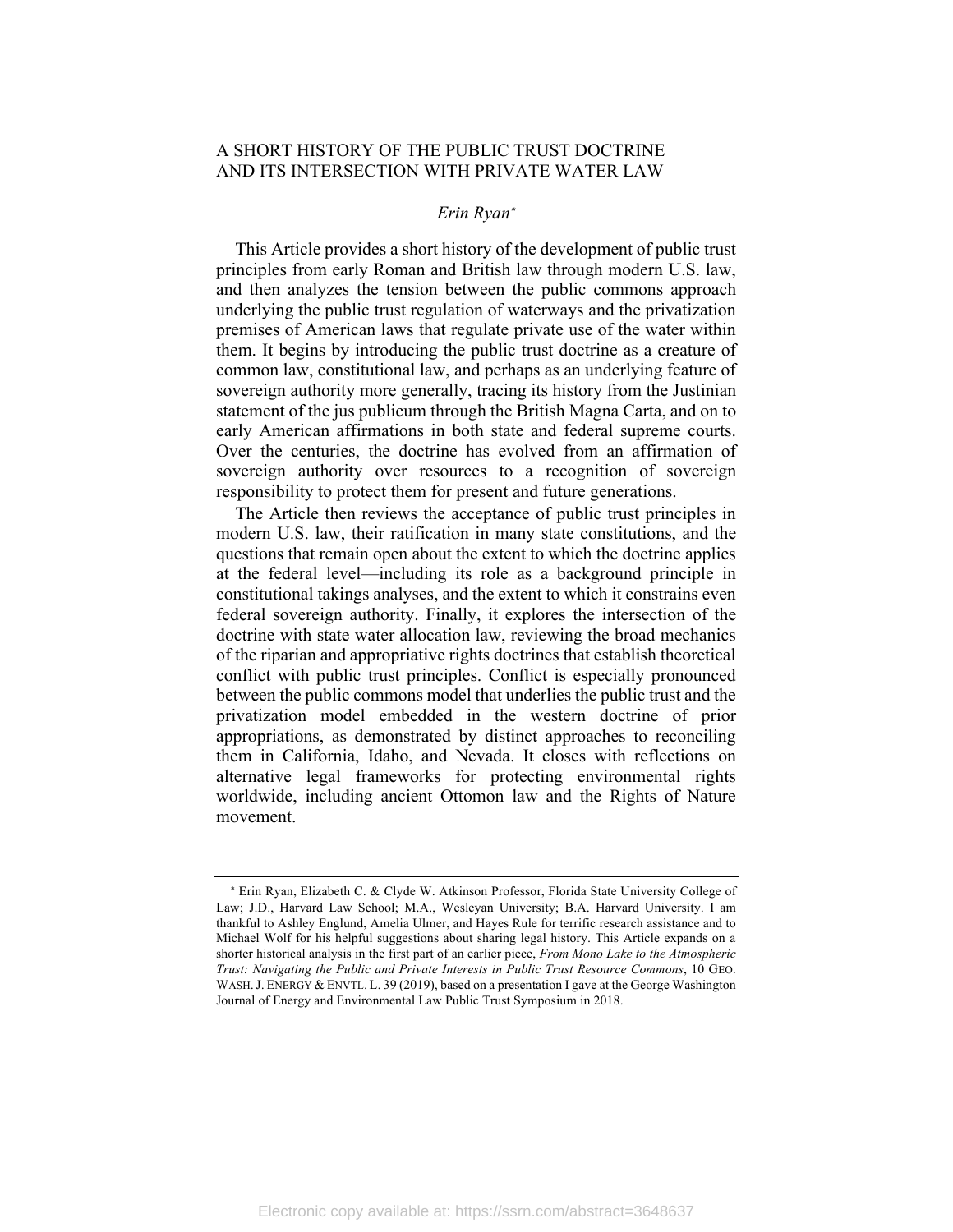| I. HISTORICAL ORIGINS OF THE PUBLIC TRUST DOCTRINE  140              |
|----------------------------------------------------------------------|
| A. The Roman and Byzantine Empires: The Institutes of                |
|                                                                      |
|                                                                      |
|                                                                      |
| C. Critiquing the Conventional Account 146                           |
|                                                                      |
| A. State Common Law: Arnold v. Mundy 150                             |
| B. Affirmation by the U.S. Supreme Court: Martin v.                  |
|                                                                      |
| C. The Public Trust on Equal Footing: Pollard v. Hagan               |
|                                                                      |
| D. The Definitive Supreme Court Statement: Shively v.                |
|                                                                      |
|                                                                      |
| <b>III. CONTEMPORARY OVERVIEW: A COMMON LAW AND</b>                  |
|                                                                      |
| A. With Power Comes Responsibility: Illinois Central                 |
|                                                                      |
| B. State Constitutions: Florida, Hawaii, & Pennsylvania              |
|                                                                      |
|                                                                      |
| The Doctrine as a Background Principle in Takings<br>L               |
|                                                                      |
| The Secret Supreme Court Public Trust Debate174<br>2.                |
| A Constitutive Constraint on Federal Authority? 176<br>$\mathcal{E}$ |
| IV. CONFLICTS WITH AMERICAN WATER LAW 181                            |
|                                                                      |
|                                                                      |
|                                                                      |
| C. Private Water Allocation and the Public Trust 192                 |
| California: A Balancing Act at Mono Lake and the<br>$\mathcal{L}$    |
|                                                                      |
| Idaho: Legislative Repudiation of the Constitutive<br>2.             |
|                                                                      |
| Nevada: Mixed Messages in the Walker Lake Basin.<br>3.               |
|                                                                      |
|                                                                      |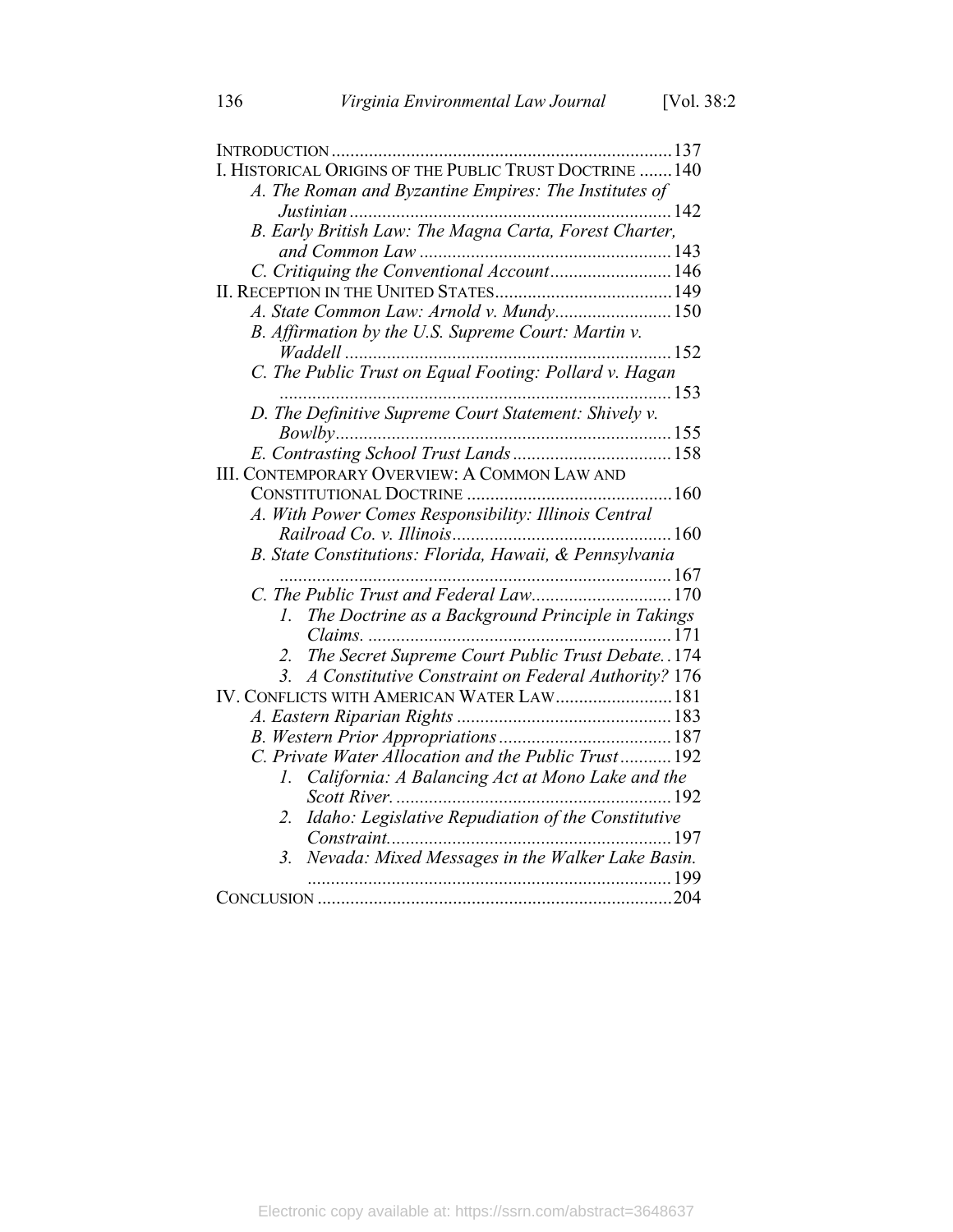#### **INTRODUCTION**

This article explores the development of public trust principles from early Roman and British law through modern U.S. law as a public commons approach to natural resource management, primarily with regard to waterways. It then analyzes the tension between the common pool approach underlying the public trust regulation of waterways and the contrasting theoretical premises of American laws that regulate private use of water within them—especially the privatization model embedded in the western doctrine of prior appropriations, which assigns perpetual rights to withdraw from the watercourse on a first-in-time basis.

The public trust doctrine, the protagonist of much modern environmental advocacy in the United States, creates a set of public rights and responsibilities with regard to certain natural resource commons, obligating the state to manage them in trust for the public. <sup>1</sup> It is thought to be among the oldest doctrines of the common law, with roots extending as far back as ancient Rome and early Britain, where it primarily protected public values of navigation, fisheries, and commerce associated with waterways.<sup>2</sup> Over these hundreds and even thousands of years, the common law came to recognize that some resources, such as navigable waters, are so critical that they cannot be owned by anyone in particular instead, they must belong to everyone together.3 To prevent private expropriation or monopolization of these critical public commons, the government—be it the Emperor, the King, or later, the elected executive and legislative branches—was entrusted to manage them on behalf of the public.4

<sup>1</sup> *See generally* Erin Ryan, *The Public Trust Doctrine, Private Water Allocation, and Mono Lake: The Historic Saga of* National Audubon Society v. Superior Court, 45 ENVTL. L. 561 (2015) [hereinafter Ryan, *The Historic Saga*]. *See also* ERIN RYAN, THE PUBLIC TRUST DOCTRINE, PRIVATE WATER ALLOCATION, AND THE MONO LAKE STORY (Cambridge Univ. Press, forthcoming 2021); Erin Ryan, *From* Mono Lake *to the Atmospheric Trust: Navigating the Public and Private Interests in Public Trust Resource Commons*, 10 GEO. WASH. J. ENERGY & ENVTL. L. 39 (2019) [hereinafter Ryan, *From* Mono Lake *to the Atmospheric Trust*]; Erin Ryan, Mary Wood, Richard Frank, James Huffman, & Irma Russell, Juliana v. United States: *Debating the Fundamentals of the Fundamental Right to a Sustainable Climate*, 46 FLA. ST. L. REV. ONLINE 1 (2018), https://www.fsulawreview.com/article/juliana-v-united-states-debating-the-fundamentalsof-the-fundamental-right-to-a-sustainable-climate/ [hereinafter Ryan, et al., *Debating the Fundamentals of the Fundamental Right*]; Erin Ryan, *Public Trust & Distrust: Theoretical Implications of the Public Trust Doctrine for Natural Resource Management*, 31 ENVTL. L. 477 (2001) [hereinafter Ryan, *Public Trust and Distrust*].

<sup>2</sup> *See* J. INST. PROEMIUM, 2.1.1. (T. Sandars trans., 4th ed. 1869); *see also infra* Part I(A).

<sup>3</sup> *See infra* Part I(A).

<sup>4</sup> *See, e.g.,* Joseph Sax, *The Public Trust Doctrine in Natural Resource Law: Effective Judicial Intervention*, 68 MICH. L. REV. 471 (1970) (setting forth the seminal academic statement of the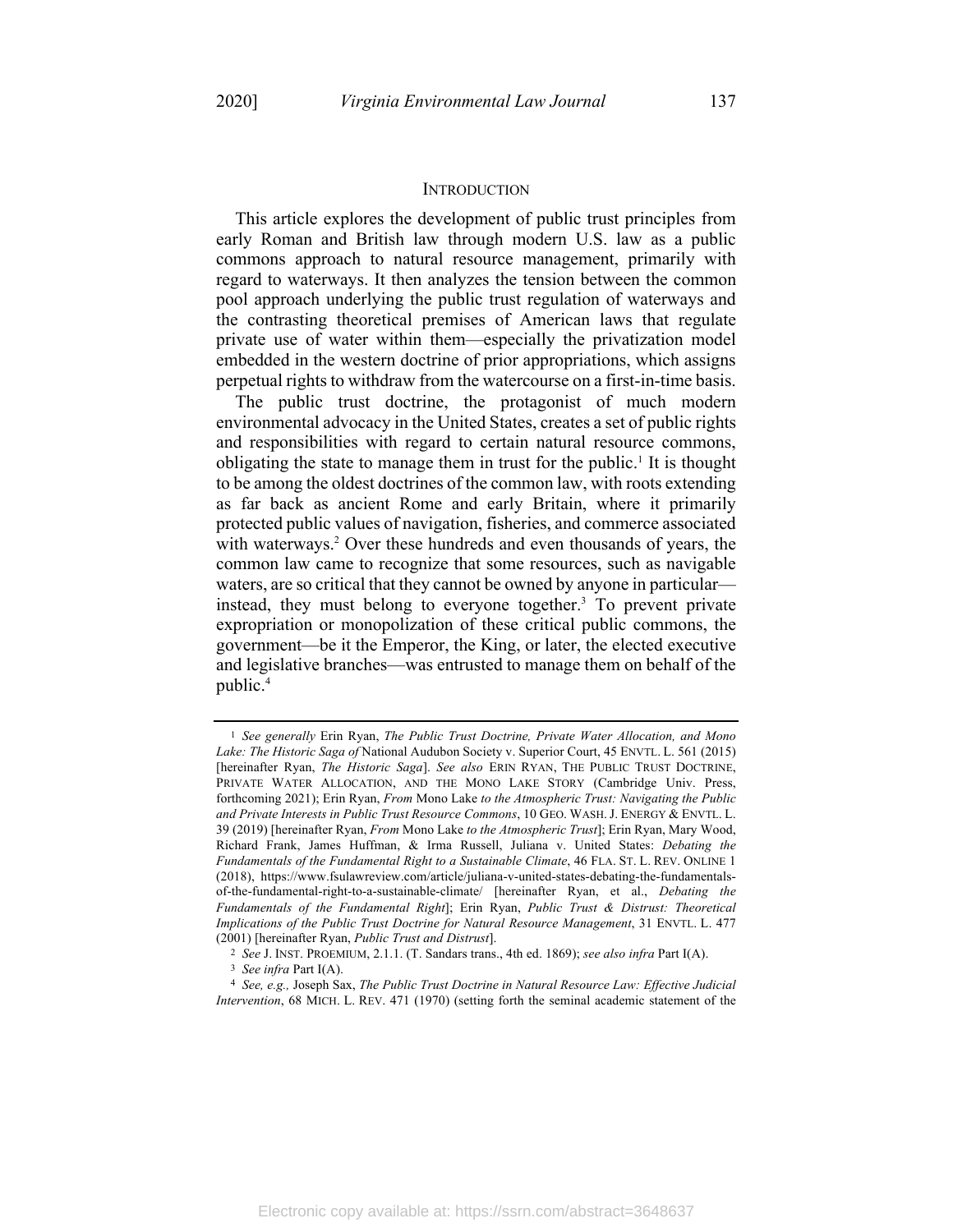In the last century, the doctrine has gradually transformed from an affirmation of sovereign authority over these resources to a recognition of sovereign responsibility to protect them for present and future generations.5 Especially in recent decades, it has evolved substantially through U.S. common, constititional, and statutory law to address a broader variety of natural resources and a broader scope of public values associated with them, including ecological, recreational, and scenic values.6 Today, the doctrine is frequently invoked in natural resource management conflicts, some involving constitutional takings claims, and some of which push the boundaries of previously recognized environmental rights, such as the atmospheric trust movement's appeal to public trust principles in support of legal claims for meaningful climate governance.7 Although it has not been matched in the courts, a vigorous scholarly debate asserts its rightful application not only to state sovereign authority, but also federal authority.8

Nevertheless, the doctrine remains most firmly rooted in its application to water-related resources governed under state law,<sup>9</sup> which has created an interesting theoretical dilemma for American water law. For at the same time that the public trust doctrine was developing to protect commons values, a wholly independent system of law was evolving to determine how much water individual users could take from these public watercourses for their own private enjoyment. And these independent water law doctrines do not always follow from the same theoretical premise as the public trust doctrine.

The Eastern riparian rights system, imported directly from British common law, assigns correlative rights to private riparian owners, requiring all authorized users to share the resource with due regard to one another's interests.10 Deriving from a similar common-pool theory of access to a shared resource, American riparianism has expanded public rights and co-existed with the public trust doctrine with relatively mild

public trust doctrine as a modern legal tool to aid in the protection of natural resources); Michael C. Blumm, *Public Property and the Democratization of Western Water Law: A Modern View of the Public Trust Doctrine*, 19 ENVTL. L. 573, 580 (1989) (discussing the public trust doctrine as "a democratizing force by (1) preventing monopolization of trust resources and (2) promoting natural resource decision making that involves and is accountable to the public").

<sup>5</sup> *See, e.g.*, Ryan, *From* Mono Lake *to the Atmospheric Trust*, *supra* note 1, at 64.

<sup>6</sup> *See, e.g.*, Nat'l Audubon Soc'y v. Superior Court (*Mono Lake Case*), 658 P.2d 709, 726-27 (Cal. 1983); *see also infra* Parts I(B)-(C).

<sup>7</sup> *See, e.g.*, Juliana v. United States, 217 F. Supp. 3d 1224 (D. Or. 2016), *rev'd*, 947 F.3d 1159 (9th Cir. 2020); *see also* Ryan, *From* Mono Lake *to the Atmospheric Trust, supra* note 1, at 60-64; *see generally* Ryan, et al., *Debating the Fundamentals of the Fundamental Right*, *supra* note 1.

<sup>8</sup> *See infra* notes 240-264 and accompanying text.

<sup>9</sup> Ryan, *The Historic Saga*, *supra* note 1, at 625-26.

<sup>10</sup> *See infra* Part IV(A) (discussing riparian rights regimes).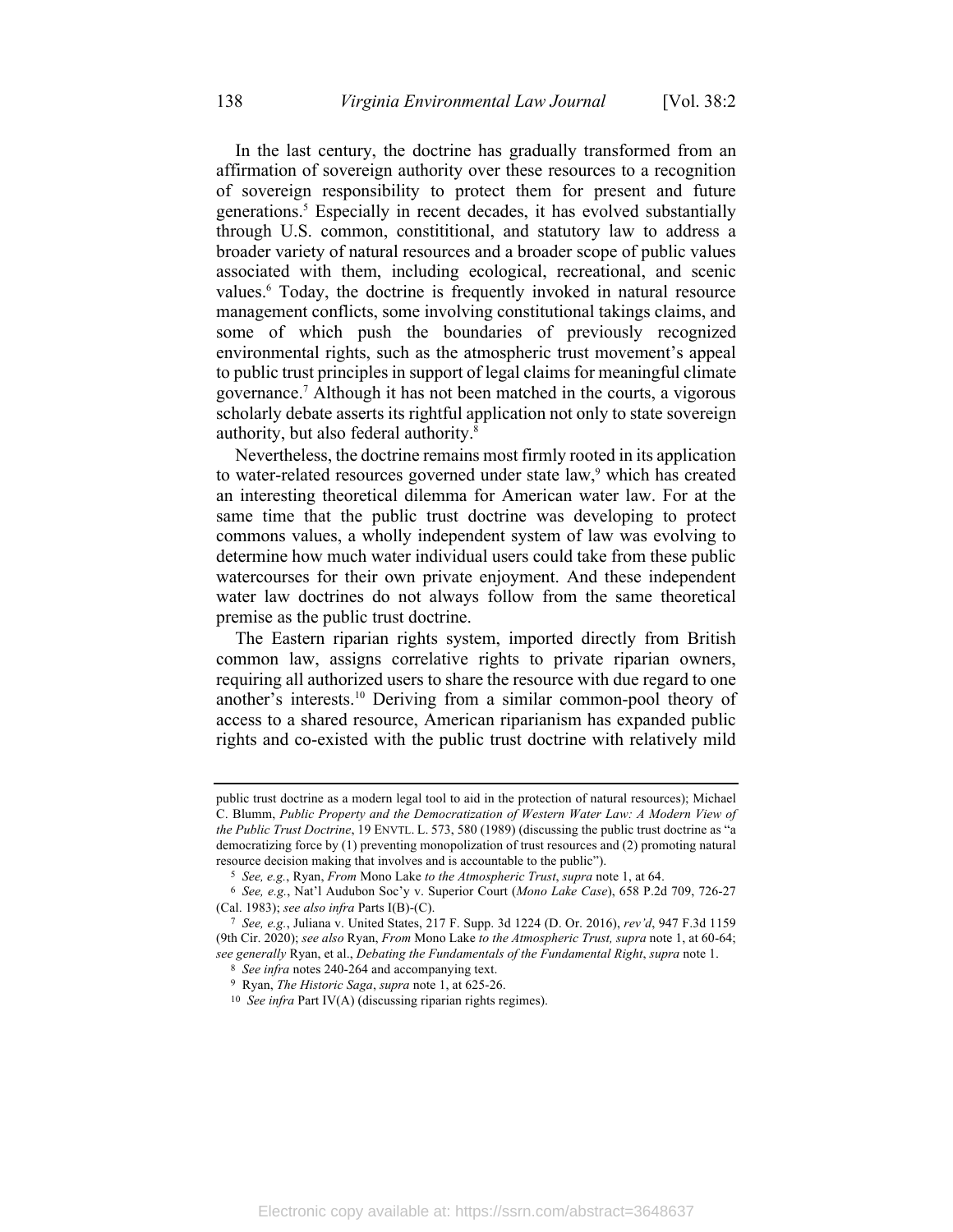legal friction.<sup>11</sup> However, the prior appropriations doctrine, the dominant rule of water allocation in the Western United States, allows whomever first diverts from a watercourse to establish a right to continue taking the same amount of water for that same use, potentially indefinitely.<sup>12</sup> These appropriative entitlements to water hold something closer to the force of conventional private property rights, even if that water is coming from a public waterway protected by the public trust doctrine.<sup>13</sup>

Figuring out how these two sets of legal rules intersect has caused no small amount of trouble, leading to such famous conflicts as *National Audubon Society v. Superior Court,* the epic battle over how much water the City of Los Angeles could divert from distant Mono Lake, the eastern watershed of the Yosemite High Sierra, despite serious ecological harm.<sup>14</sup> Similarly, in *Environmental Law Foundation v. State Water Resources Control Board*, litigants disputed how the public trust doctrine intersects private agricultural rights to withdraw hydrologically connected groundwater from the Scott River watershed, despite direct ecological harm to the river.<sup>15</sup> While these disputes have been the subject of deeper scholarly inquiry elsewhere, $16$  this article provides the missing historic and legal analysis underlying the core doctrinal conflicts between the public trust doctrine and private water law. It further contrasts California's approach of balancing of public trust obligations and private water rights with Idaho's outright rejection of public trust principles as a constraint on appropriative water rights, and the mixed approach taken by the Nevada Supreme Court in recent litigation over Walker Lake.

This article offers a short history of the development of public trust principles in the United States, providing foundation for the unresolved relationship between the public trust doctrine and the contrasting doctrines of private water allocation, riparian rights and prior appropriations. It begins by introducing the public trust doctrine as a creature of common law, constitutional law, and perhaps as an underlying feature of sovereign authority more generally. Part I introduces the historical origins of the doctrine, identifying the earliest statements of public trust principles in ancient Rome and early British law. Part II traces the formal reception of the doctrine in the United States through state and

<sup>11</sup> *Id.*

<sup>12</sup> *See infra* Part IV(B) (discussing prior appropriations).

<sup>13</sup> *Id.*

<sup>14</sup> *Mono Lake Case*, 658 P.2d at 726–27 (adjudicating an epic water dispute amidst the conflict between these two doctrines).

<sup>15</sup> Envtl. Law Found. v. State Water Res. Control Bd. (*Scott River Case*), 237 Cal. Rptr. 3d 393, 399-403 (Cal. Ct. App. 2018), *review denied*, 2018 Cal. LEXIS 9313 (Cal. Nov. 28, 2018) (concluding that the public trust doctrine protected groundwater tributaries of navigable waters).

<sup>16</sup> *See, e.g.*, sources cited *supra* note 1.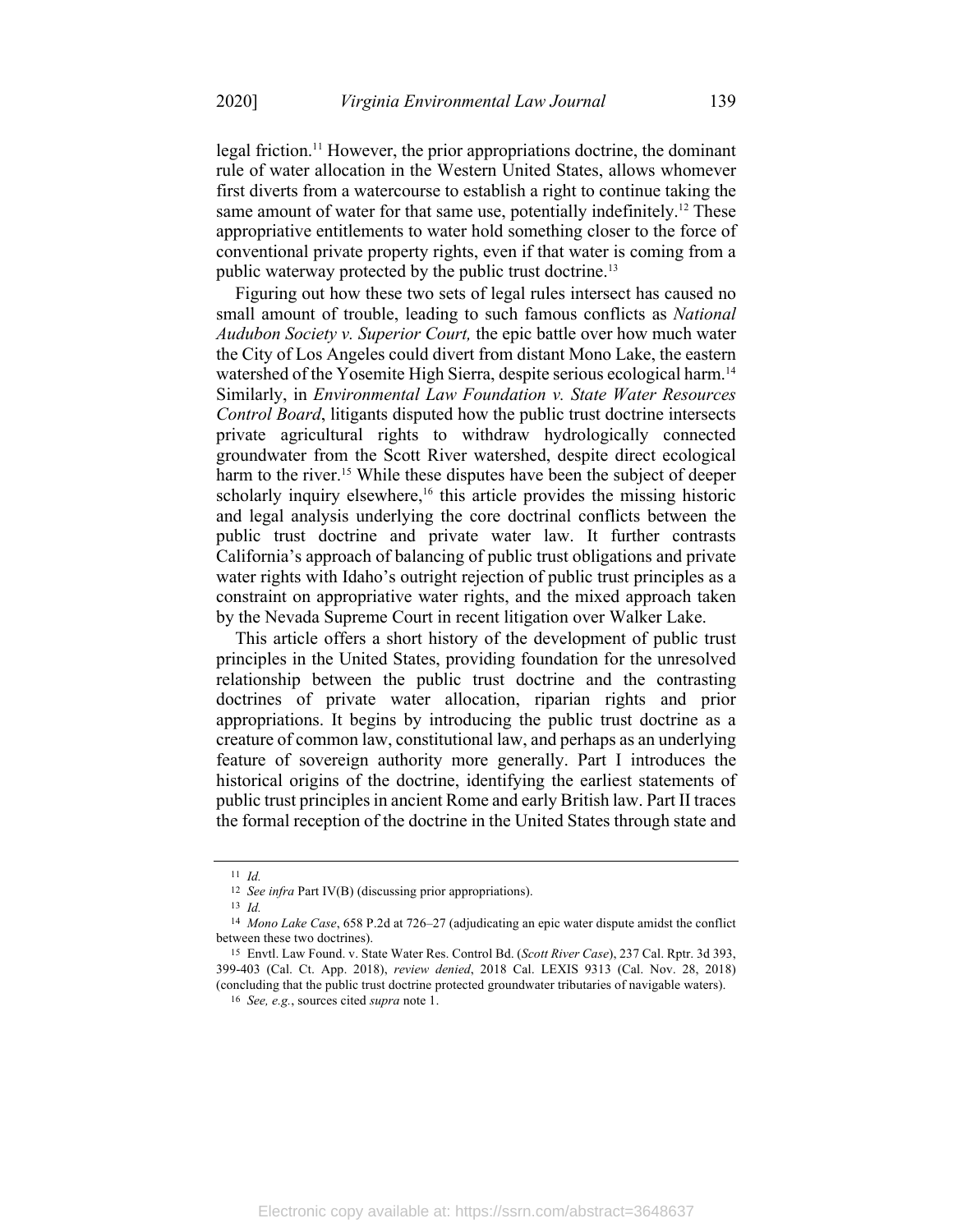ultimately federal law, including its intersection with the Equal Footing Doctrine and the School Trust Lands conveyed to the states early in the nation's history by the congressional Lands Ordinance of 1785.

Part III reviews the acceptance of public trust principles in modern U.S. law, including the Supreme Court's seminal decision in *Illinois Central Railroad*, the ratification of the doctrine in many state constitutions, and questions that remain open about the extent to which the doctrine applies at the federal level. This analysis considers the role of doctrine as a background principle in constitutional takings contexts, and the extent to which it should be considered a constitutive constraint on federal authority. It further reports on a long obscured debate over the nature of the public trust doctrine among the Supreme Court justices deciding an important 1987 takings case involving coastal lands, *Nollan v. California Coastal Commission*. 17

Finally, Part IV reviews the broad mechanics of water allocation law, setting up the potential for conflict with the public trust doctrine. It begins with a cursory review of the riparian rights doctrine of the eastern United States, inherited from British common law. It then explores the prior appropriations doctrine that developed later in the western states, and which has clashed notoriously with the public trust doctrine in so many western water conflicts. The analysis reveals how the unresolved relationship between these doctrines creates ongoing friction in the water governance regimes that follow them, with special attention to the distinct approaches to managing this friction in the western states of California, Idaho, and Nevada. Understanding these underlying legal theory conflicts should enable us to better understand the core conflicts within water disputes—and, ideally, prevent them in the future.

The Article concludes with brief reflections on the evolution of public commons doctrines worldwide that take similar and contrasting approaches to environmental rights, such as ancient Ottomon law and the modern Rights of Nature movement. Each plays a different role in helping us locate the dynamic equipoise between the conflicting values at stake in contemporary environmental disputes.

#### I. HISTORICAL ORIGINS OF THE PUBLIC TRUST DOCTRINE

Modern public trust principles, which assign state responsibility for natural resources held in trust for the public, are most commonly associated with American law.18 American legal scholars have long

<sup>17</sup> 483 U.S. 825 (1987).

<sup>18</sup> *See, e.g.*, M.C. Mehta v. Kamal Nath, (1996) 1 SCC 388 (India), *in* 1 U.N. ENVIRONMENT PROGRAMME, COMPENDIUM OF JUDICIAL DECISIONS IN MATTERS RELATED TO ENVIRONMENT,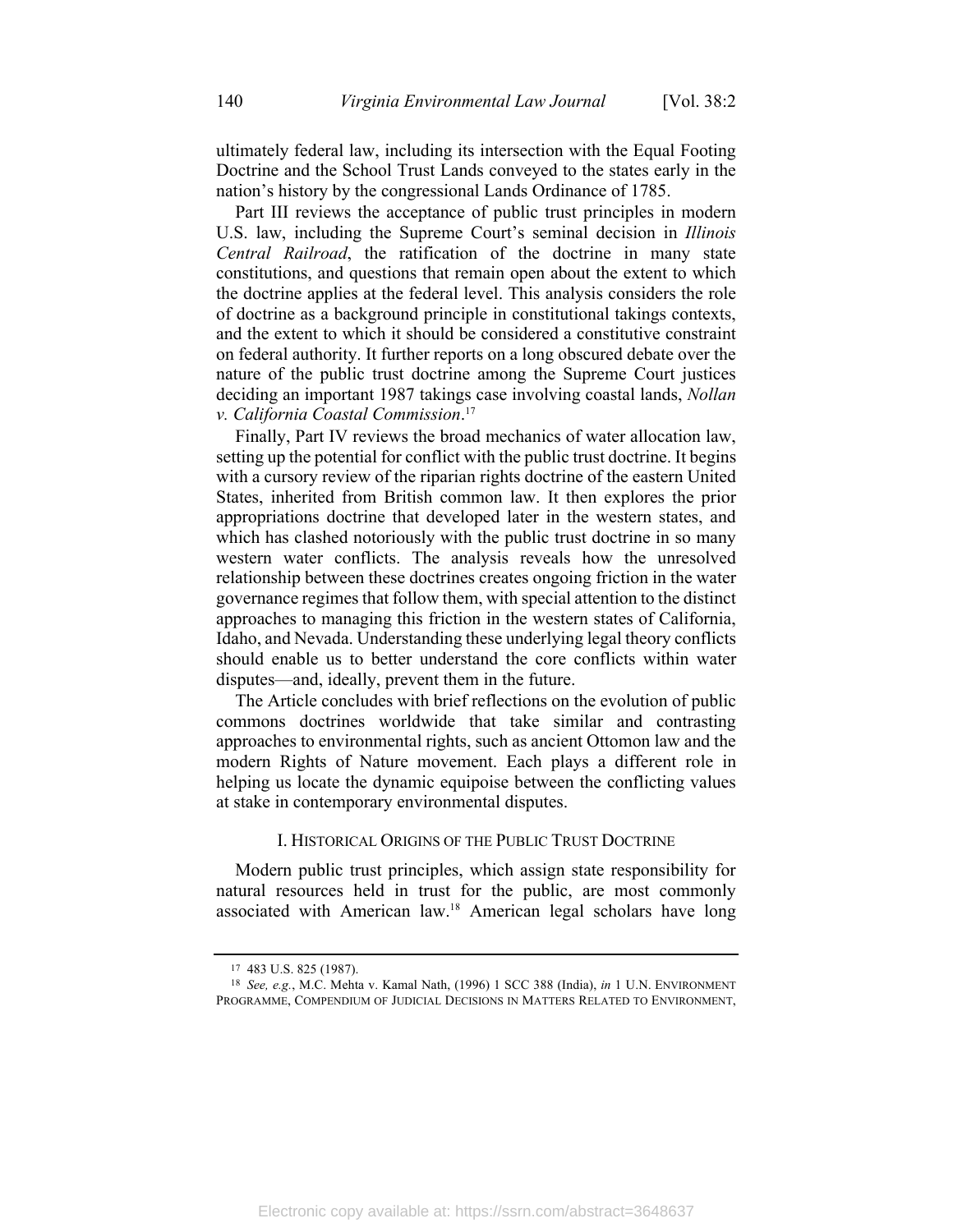debated the merits and the mechanics of the public trust doctrine, in a robust discourse that matches enthusiastic support<sup>19</sup> with deep concerns.<sup>20</sup>

<sup>19</sup> The list of scholarship sympathetic to the public trust doctrine is too long to capture in one footnote, but for a general overview, see generally MICHAEL BLUMM & MARY CHRISTINA WOOD, THE PUBLIC TRUST DOCTRINE IN ENVIRONMENTAL AND NATURAL RESOURCES LAW (2013); Ryan, *From* Mono Lake *to the Atmospheric Trust*, *supra* note 1; Ryan, *The Historic Saga*, *supra*  note 1; Mary Turnipseed, Stephen E. Roady, Raphael Sagarin & Larry B. Crowder, *The Silver Anniversary of the United States' Exclusive Economic Zone: Twenty-Five Years of Ocean Use and Abuse, and the Possibility of a Blue Water Public Trust Doctrine*, 36 ECOLOGY L.Q. 1 (2009) (advocating that the public trust doctrine apply to federal fisheries management); Klass, *supra* note 18 (advocating an integrated approach to the public trust doctrine that includes common law, statutory, and constitutional bases); J.B. Ruhl & James Salzman, *Ecosystem Services and the Public Trust Doctrine: Working Change from Within*, 15 SE. ENVTL. L.J. 223 (2006) (arguing for the protection of natural capital and ecosystem services through the public trust doctrine); Allan Kanner, *The Public Trust Doctrine, Parens Patriae, and the Attorney General as the Guardian of the State's Natural Resources*, 16 DUKE ENVTL. L. & POL'Y F. 57 (2005) (advocating for the role of the public trust doctrine in contamination cleanups); Richard Roos-Collins, *A Plan to Restore the Public Trust Uses of Rivers and Creeks*, 83 TEX. L. REV. 1929 (2005) (advocating for the wider adoption of public trust principles in water rights regulation); Dale D. Goble, *Three Cases / Four Tales: Commons, Capture, the Public Trust, and Property in Land*, 35 ENVTL. L. 807 (2005) (advocating for the role of the public trust doctrine in application to wildlife); William D. Araiza, *Democracy, Distrust, and the Public Trust: Process-Based Constitutional Theory, the Public Trust Doctrine, and the Search for a Substantive Environmental Value*, 45 UCLA L. REV. 385 (1997) (identifying a foundation for the public trust doctrine in many state constitutions); Epstein, *infra* note 163, at 428–30 (supporting the public trust doctrine from a libertarian, property rights perspective as a natural limitation on government power, comparable to restrictions on eminent domain); Charles F. Wilkinson, *The Public Trust Doctrine in Public Land Law,* 14 U.C. DAVIS L. REV. 269 (1980) (advocating for the use of public trust principles in judicial review of public land management decisions); Blumm, *supra* note 4; Sax, *supra* note 4; *see also* sources cited *infra* note 240.

20 *See, e.g.*, Barton H. Thompson, Jr., *The Public Trust Doctrine: A Conservative Reconstruction and Defense*, 15 SE. ENVTL. L.J. 47, 49 (2006) (suggesting reconstruction of the public trust doctrine in response to libertarian and property rights critiques); Randy T. Simmons, *Property and the Public Trust Doctrine*, PERC POLICY SERIES-39 (2007) (discussing the public trust doctrine as a threat to private property rights); Lloyd R. Cohen, *The Public Trust Doctrine: An Economic Perspective*, 29 CAL. W. L. REV. 239, 274–76 (1992) (criticizing the public trust doctrine's effects on private property rights); Richard Delgado, *Our Better Natures: A Revisionist View of Joseph Sax's Public Trust Theory of Environmental Protection, and Some Dark Thoughts on the Possibility of Law Reform*, 44 VAND. L. REV. 1209 (1991) (arguing that the doctrine is too weak to contend with broader environmental challenges); Thompson, *infra* note 207, at 1532–33 (criticizing use of the doctrine to avoid just compensation for what otherwise looks like a taking); James L. Huffman, *A Fish Out of Water: The Public Trust in a Constitutional Democracy*, 19 ENVTL. L. 527 (1989) (arguing that the doctrine lacks foundation in the police power and critiquing the judicial role under the doctrine as antidemocratic); Richard J. Lazarus, *Changing Conceptions of Property and Sovereignty in Natural Resources: Questioning the Public Trust Doctrine*, 71 IOWA. L. REV. 631 (1986) (arguing that the property-based concepts of the doctrine are a problematic approach for accomplishing environmental protection in comparison with the

NATIONAL DECISIONS 259 (1998) (referring to the California public trust doctrine, as expressed in the *Mono Lake* case, in adopting similar public trust principles as a feature of Indian constitutional law); *see also* Alexandra B. Klass, *Modern Public Trust Principles: Recognizing Rights and Integrating Standards*, 82 NOTRE DAME L. REV. 699, 701 (2006) (discussing American versions of the public trust doctrine in general and referring to various expressions of the trust as "public trust principles").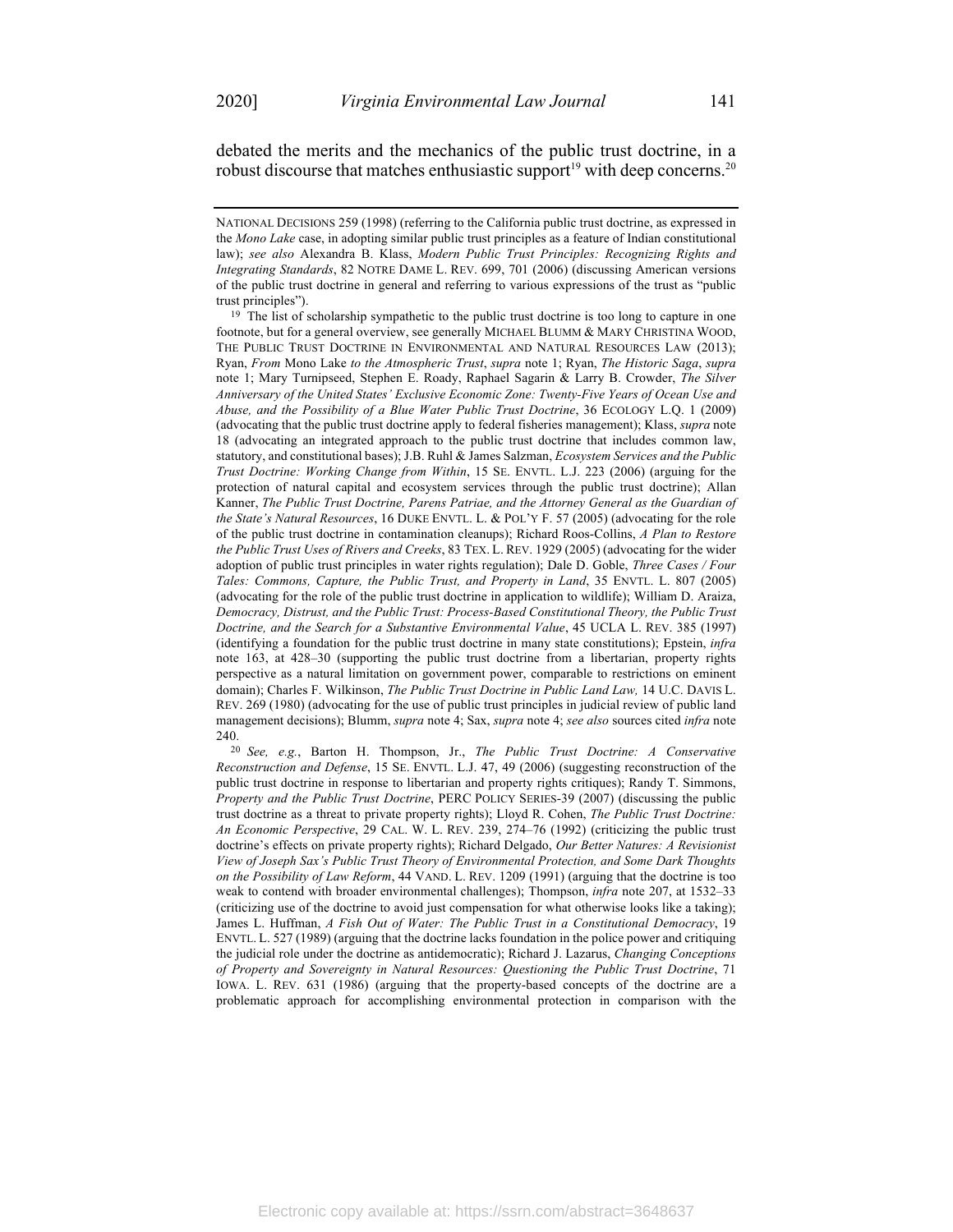However, the central idea of the public trust has roots in some of the oldest doctrines of the common law tradition.<sup>21</sup> Many accounts date its origins to early British law, and some go all the way back to ancient Rome.<sup>22</sup> Versions of the public trust doctrine now operate in every American state and many other nations,<sup>23</sup> but the underlying theory evolved over a time horizon so long that it can be easy to miss the breadth of its historical reach. This Part presents the conventional historical account of the development of the modern public trust doctrine, anchored with references to contemporaneous events to convey its remarkable journey through history.

#### *A. The Roman and Byzantine Empires: The Institutes of Justinian*

The earliest written accounts of public trust principles go astonishingly far back in time. For context, in the Sixth Century A.D., King Arthur's victory in the battle of Mound Badon was slowing the Saxon conquest of England, and Yang Jian was reuniting China at the advent of the Sui Dynasty.24 At about the same time, the Byzantine Emperor Justinian I set

22 *See* J. INST. PROEMIUM, 2.1.1. (T. Sandars trans., 4th ed. 1869) (translation from the INSTITUTES OF JUSTINIAN, by the Byzantine Emperor, Justinian I). *But see* J.B. Ruhl & Thomas McGinn, *The Roman Public Trust Doctrine: What Was It, and Does It Support an Atmospheric Trust*, 47 ECOLOGY. L.Q. 117 (2020) (critiquing the standard account of the Justinian roots of the doctrine).

stewardship approach of modern environmental statutory law); James L. Huffman, *Trusting the Public Interest to Judges: A Comment on the Public Trust Writings of Professors Sax, Wilkinson, Dunning and Johnson*, 63 DENV. U. L. REV. 565 (1986) (questioning the policy motives of propublic trust scholarship).

<sup>21</sup> *See, e.g.*, Sax, *supra* note 4, at 475 (laying the seminal academic foundations for the public trust doctrine as a tool to aid in the protection of natural resources, and crediting its origins to early British and Roman law). *But see* James L. Huffman, *Speaking of Inconvenient Truths—A History of the Public Trust Doctrine*, 18 DUKE ENVTL. L. & POL'Y F. 1, 20-23 (2007) (critiquing the conventional account of this history).

<sup>23</sup> *See, e.g.,* Robin Kundis Craig, *A Comparative Guide to the Eastern Public Trust Doctrines: Classifications of States, Property Rights, and State Summaries*, 16 PENN. ST. ENVTL. L. REV. 1 (2007) (comparing eastern states' public trust doctrines); Robin Kundis Craig, *A Comparative Guide to the Western States' Public Trust Doctrines: Public Values, Private Rights, and the Evolution Toward an Ecological Public Trust*, 37 ECOLOGY L.Q. 53 (2010) (comparing western states' public trust doctrines); Michael C. Blumm & Rachel D. Guthrie, *Internationalizing the Public Trust Doctrine: Natural Law and Constitutional and Statutory Approaches to Fulfilling the Saxion Vision*, 45 CAL. DAVIS L. REV. 741, 760 (2012) (reviewing the adoption of public trust principles internationally);ERIN RYAN, THE PUBLIC TRUST DOCTRINE, PRIVATE WATER ALLOCATION, AND THE MONO LAKE STORY, Chapter VII-VIII (Cambridge University Press, forthcoming, 2021) (discussing examples of public trust principles in operation around the nation and around the globe).

<sup>24</sup> *King Arthur*, ENCYCLOPAEDIA BRITANNICA, https://www.britannica.com/topic/King-Arthur (last visited Sept. 23, 2019) (noting that the battle at Mount Badon is believed to have taken place sometime that century); *Sui Dynasty*, ENCYCLOPAEDIA BRITANNICA, https://www.britannica.com/topic/Sui-dynasty (last visited Sept. 23, 2019) (noting that Yang Jian reunited China in 581).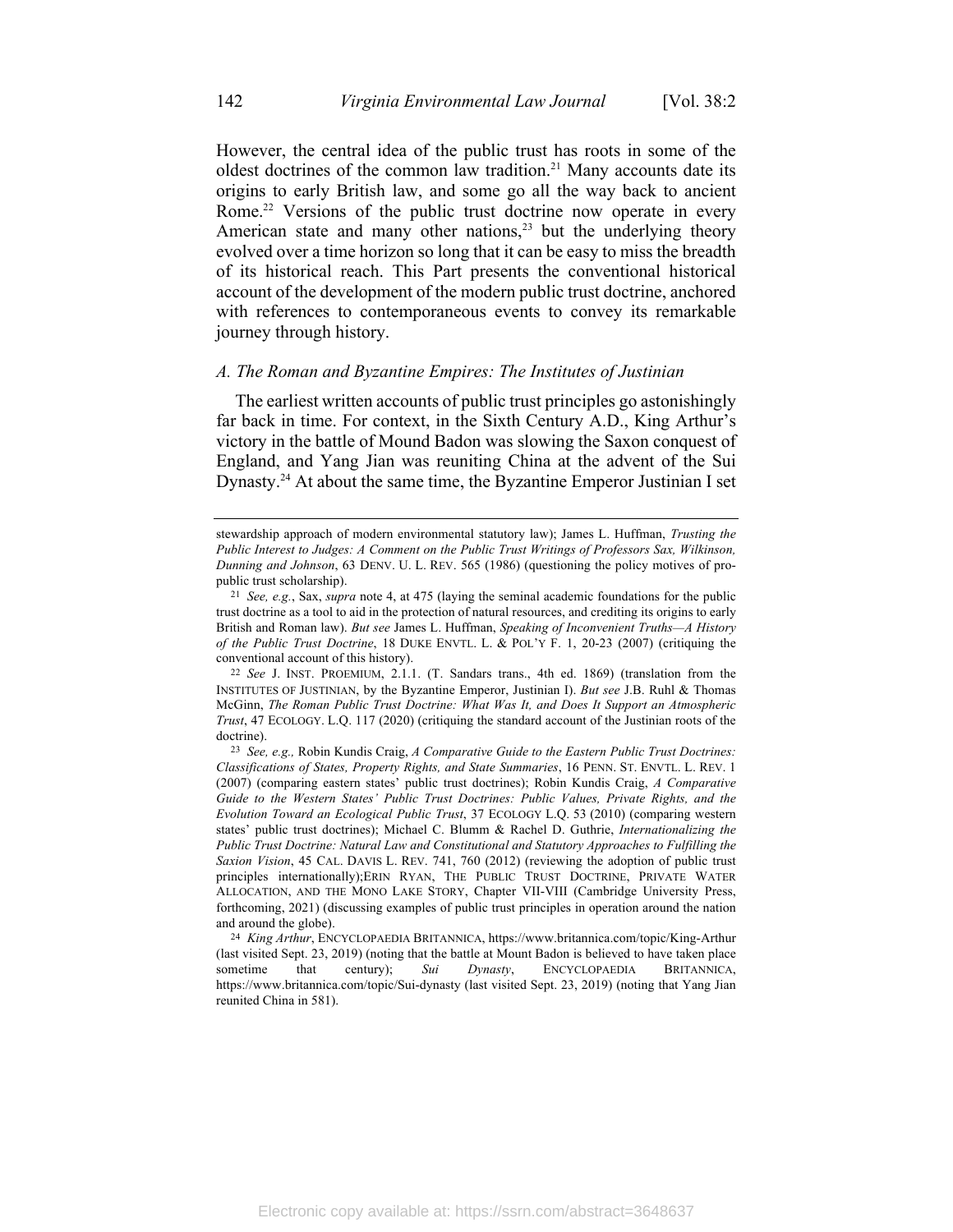to work codifying Roman Common Law of the previous era, for the combined purpose of fortifying legal education and restating the law for enforcement purposes.<sup>25</sup> In the INSTITUTES OF JUSTINIAN, published in 533, he documented the *Jus Publicum*, a principle addressing the common ownership of certain natural resources:

By the law of nature these things are the common property to mankind–the air, running water, the sea, and consequently the shores of the sea. $26$ 

Thousands of years later, it is hard to know exactly how these principles helped govern the Roman Empire, $^{27}$  but this commanding early statement of public commons has echoed through common law jurisprudence ever since, in both judicial decisions and constitutional affirmations.28 Analogous principles of public commons ownership, especially pertaining to waterways, $29$  also appear in civil law countries with legal codes that draw on ancient Roman law, including France, Spain, and other post-colonial nations with related legal systems.<sup>30</sup>

## *B. Early British Law: The Magna Carta, Forest Charter, and Common Law*

Some *Jus Publicum* principles were later incorporated into early British law, beginning with the Magna Carta. In 1215, a few decades before Marco Polo set sail for Asia and shortly after the sack of Constantinople during the Fourth Crusade,  $31$  King John of England issued

<sup>25</sup> H.F. JOLOWICZ & BARRY NICHOLAS, HISTORICAL INTRODUCTION TO THE STUDY OF ROMAN LAW 492-93 (3d ed. 1972).

<sup>26</sup> J. INST. PROEMIUM, 2.1.1. (T. Sandars trans., 4th ed. 1869).

<sup>27</sup> *See* Huffman, *supra* note 21; Ruhl & McGinn, *supra* note 22.

<sup>28</sup> *See* ERIN RYAN, THE PUBLIC TRUST DOCTRINE, PRIVATE WATER RIGHTS, AND SAVING MONO LAKE (Cambridge Univ. Press, forthcoming 2021), Chapter VIII ("The Evolving PTD") (tracing the evolution of the doctrine in the U.S. and international jurisdictions).

<sup>&</sup>lt;sup>29</sup> The public trust doctrine is most often invoked in application to waterways, but it is worth noting that the first item on Justinian's list—"the air"—is an important element in the modern atmospheric trust movement, which attempts to deploy public trust principles in the context of climate governance. *See, e.g.,* Juliana v. United States, 217 F.Supp.3d 1224 (D. Or. 2016), *rev'd*, 947 F.3d 1159 (9th Cir. 2020).

<sup>30</sup> *See, e.g.*, Glenn J. Macgrady, *The Navigability Concept in the Civil and Common Law: Historical Development, Current Importance, and Some Doctrines that Don't Hold Water*, 3 FLA. ST. U. L. REV. 513, 536-45 (1975), https://ir.law.fsu.edu/cgi/viewcontent.cgi?Article=1801&context=lr (reviewing Roman-inspired doctrines of public ownership over navigable waterways in Spain, France, and other civil law countries).

<sup>31</sup> *Marco Polo*, ENCYCLOPAEDIA BRITANNICA, https://www.britannica.com/biography/Marco-Polo (last visited Sept. 23, 2019) (dating Marco Polo's eastern voyage as beginning in 1271); *Sack of Constantinople*, ENCYCLOPAEDIA BRITANNICA, https://www.britannica.com/event/Sack-of-Constantinople-1204 (last visited Sept. 23, 2019) (discussing the sack of Constantinople during the Fourth Crusade in 1204)..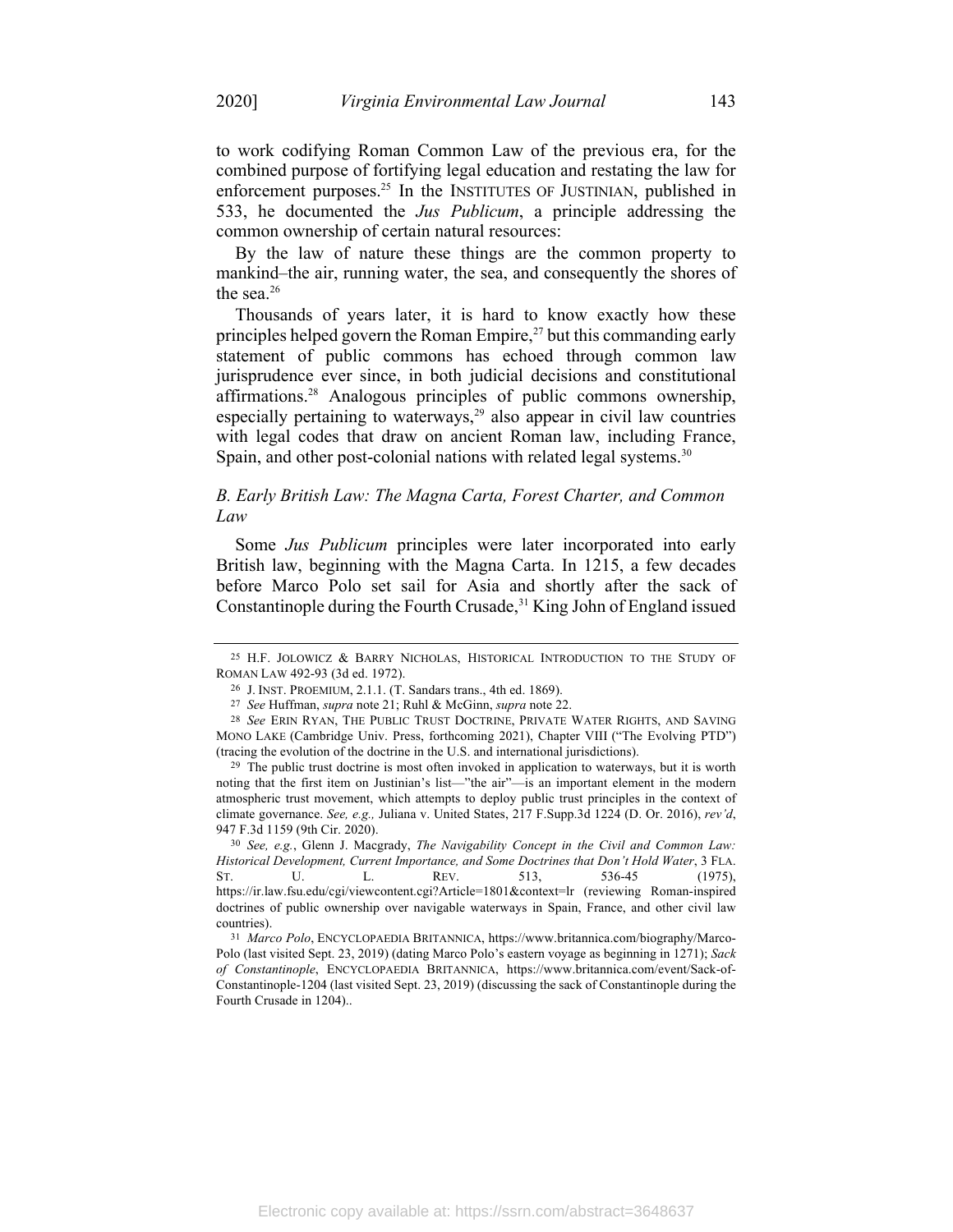the Magna Carta ("Great Charter"), promising his rebellious barons that he and all future sovereigns would operate within the rule of law.<sup>32</sup>

Although the Magna Carta was unsuccessful in the first instance, it eventually provided the foundations of the modern English legal system, and it is widely credited as a progenitor of Western democracy and constitutional law.33 In addition to declaring the sovereign subject to the rule of law, the Magna Carta also set forth rights to speedy justice, trial by jury, and against unusual punishments.<sup>34</sup> It also incorporated into English law certain principles of Roman common law, including elements of the *Jus Publicum*. For example, Chapter 33 of the Magna Carta required the removal of all weirs in the Thames and Medway Rivers "throughout the whole of England" that interfered with fishing or navigation.35 The Magna Carta, negotiated among a common pool of aristocrats, effectively decreed these navigable waters a public commons for these purposes.<sup>36</sup>

The Charter of the Forest, added to the Magna Carta in 1217 by King Henry III, further protected public rights to access natural resources on certain undeveloped royal lands (not just forests), and it remained in effect for centuries thereafter.<sup>37</sup> Re-establishing traditional rights of public commons that had been eroded by William the Conqueror, the Forest Charter promised that the King would not interfere with commoners' rights to graze animals, forage, plant crops, and collect lumber on open lands subject to Forest Law.38 Notably, this law still

36 Blumm & Engel, *supra* note 35, at 7 (discussing the implementation of Justinian public trust principles in the Magna Carta).

38 *See* Dr. John Langton, *The Charter of the Forest of King Henry III*, FORESTS AND CHASES OF ENGLAND AND WALES C. 1000 TO C. 1850, St. John's College Research Centre, http://info.sjc.ox.ac.uk/forests/Carta.htm (last visited Aug. 8, 2018).

<sup>32</sup> *See* ANDREW BLICK, BEYOND MAGNA CARTA: A CONSTITUTION FOR THE UNITED KINGDOM (2015).

<sup>33</sup> *See* Doris Mary Stenton, *Magna Carta*, ENCYCLOPEDIA BRITANNICA, https://www.britannica.com/topic/Magna-Carta (last modified Mar. 16, 2020).

<sup>34</sup> Magna Carta, ch. 20, 39-40 (Eng. 1215), https://www.bl.uk/collection-items/magna-carta-1215?shelfitemviewer=1.

<sup>35</sup> Magna Carta, ch. 33 (Eng. 1215), https://www.bl.uk/collection-items/magna-carta-1215?shelfitemviewer=1; *see also* Michael C. Blumm & Courtney Engel, *Proprietary and Sovereign Public Trust Obligations: From Justinian and Hale to Lamprey and Oswego Lake,* 43 VT. L. REV. 1, 7 (2018). A weir is a barrier that crosses a river in order to alter its flow characteristics, usually changing the height of the water level, and often to control water flow into associated reservoirs, lakes, or ponds.

<sup>37</sup> Magna Carta, ch. 12 (Eng. 1217); *see* Sarah Nield, *The New Forest: Ancient Forest and Modern Playground*, *in* 2 MODERN STUDIES IN PROPERTY LAW 287, 294 (Elizabeth Cooke ed., 2003); Anne Bottomley, *Beneath the City: The Forest! Civic Commons as Practice and Critique*, 5 BIRKBECK L. REV. 1, 2-3 (2018); Nicholas Robinson, *The Public Trust Doctrine in the 21st Century*, 10 GEO. WASH. J. ENERGY & ENVTL. L. 83, 84-87 (2020).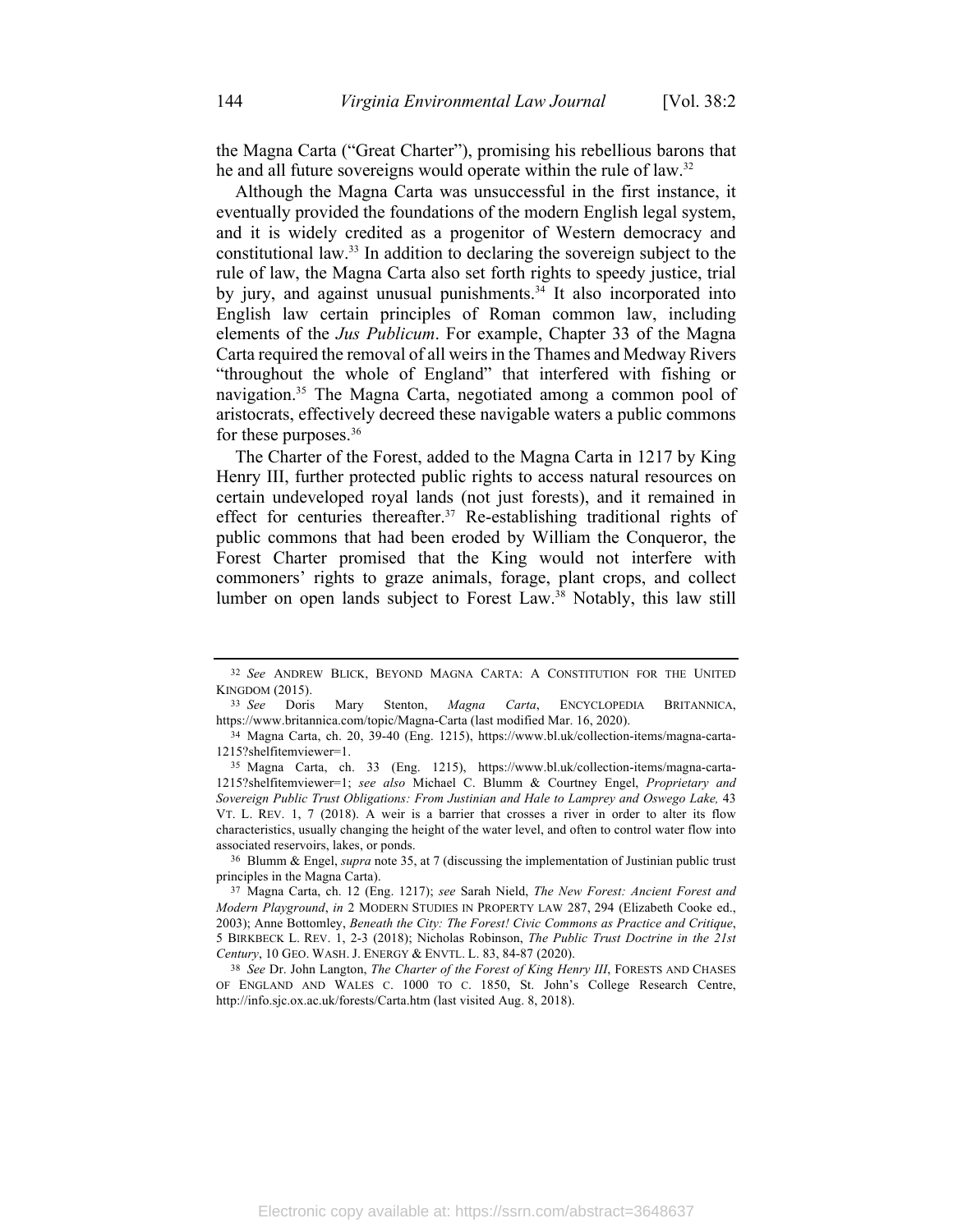governs the New Forest territory in southern England.<sup>39</sup> While these provisions do not necessarily follow from the Justinian references to common property in air, water, and coastlines, they do express an early affirmation of what would develop into more modern public trust principles of public rights in natural resource commons.

Early British common law also made reference to public trust principles in a series of cases and authorities affirming sovereign authority over submerged tidelands.<sup>40</sup> In 1611, the same year that Galileo first observed sunspots<sup>41</sup> and Shakespeare's *The Tempest* debuted,<sup>42</sup> the King's Bench held that while the beds of non-navigable waterways could be privately held, navigable waters were owned by the sovereign for public use.43 Sir Matthew Hale, in his renowned 1670 Treatise on English Maritime Law, later described sovereign ownership of tidelands in an account of the three different kinds of coastal land: (1) that under the royal right (or police power), (2) that available for public navigational access, and  $(3)$  that which was privately owned.<sup>44</sup>

British law primarily applied the sovereign ownership principle to submerged lands beneath coastal tidelands, the navigable waterways of primary value there. American law would ultimately apply the doctrine to submerged lands beneath all navigable waterways, including large watercourses to which there were no true analogs in Britain, such as America's Great Lakes and enormous river systems.45 As detailed further in Part II, the doctrine made its first American appearances in key state court decisions during the early nineteenth century, and it was affirmed repeatedly by the U.S. Supreme Court by that century's end. While these decisions created uniquely American law going forward, they drew heavily on the historical roots of the doctrine in these pre-American times.46

<sup>39</sup> *See* Nield, *supra* note 37, at 303.

<sup>40</sup> *See* Carol Rose, *The Comedy of the Commons: Custom, Commerce, and Inherently Public Property*, 53 U. CHI. L. REV. 711, 727-30 (1986).

<sup>41</sup> *Sunspot*, ENCYCLOPAEDIA BRITANNICA, https://www.britannica.com/science/sunspot (last visited Sept. 24, 2019).

<sup>42</sup> *The Tempest*, ENCYCLOPAEDIA BRITANNICA, https://www.britannica.com/topic/The-Tempest (last visited Sept. 24, 2019).

<sup>43</sup> The Royal Fishery of Banne, 80 Eng. Rep. 540, 543 (K.B. 1611).

<sup>44</sup> Matthew Hale, *A Treatise De Jure Maris et Brachiorum Ejusdem*, *reprinted in* STUART A. MOORE, A HISTORY OF THE FORESHORE AND THE LAW RELATING THERETO, 370, 371-72 (1888).

<sup>45</sup> *See* Ill. Cent. R.R. Co. v. Illinois, 146 U.S. 387, 453 (1892).

<sup>46</sup> *See infra* Part II.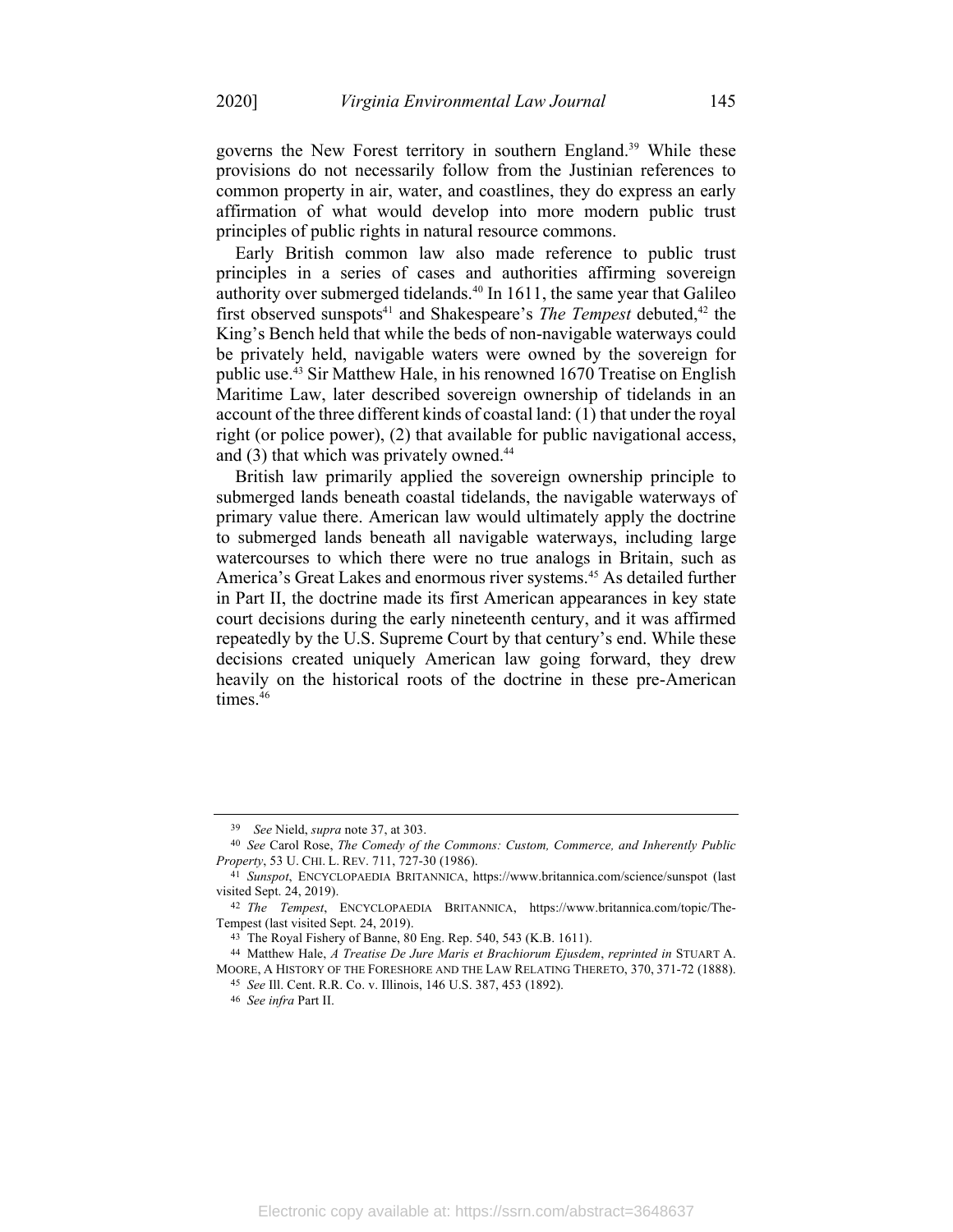#### *C. Critiquing the Conventional Account*

While this account of the historical roots of the doctrine is frequently repeated in American jurisprudence and scholarship, $47$  some regard the conventional account with skepticism.

Some scholars debate the extent to which ancient legal practice does or should provide justification for the evolution of the modern public trust doctrine. In copious writings on this point, Professor James Huffman has been especially troubled by the conventional account. He concedes that some claims typically made by public trust proponents are consistent with early Roman and British law—for example, that public trust resources must be made available for certain defined public uses, such as fishing and navigation.<sup>48</sup> However, he argues that other central claims by public trust proponents—for example, that certain natural resources require public ownership by their nature, and that the state cannot alienate them or use them inconsistently with these public rights—are unsupported by his readings of either Roman or English law.<sup>49</sup> He notes that the Magna Carta, created by British Barons to protect their own property rights, was never meant as a declaration of rights for commoners.<sup>50</sup> Huffman maintains that unlike contemporary statements of the public trust doctrine, the relevant portions of the Magna Carta protected only British nobility, rather than the general public, and that this weakens the historical foundations so often relied on by modern public trust proponents.51 He further argues that the King's prerogatives under British common law did not include trust-like responsibilities to the public until

<sup>47</sup> *See, e.g., Scott River Case*, 237 Cal. Rptr. 3d at 399 ("From ancient Roman roots, the English common law has developed a doctrine enshrining humanity's entitlement to air and water as a public trust."); MICHAEL BLUMM & MARY CHRISTINA WOOD, THE PUBLIC TRUST DOCTRINE IN ENVIRONMENTAL AND NATURAL RESOURCES LAW 12-13, 57-82 (2013) (identifying the Roman roots of the public trust doctrine); Sax, *supra* note 4, at 475 (1970); Ewa M. Davison, *Enjoys Long Walks on the Beach: Washington's Public Trust Doctrine and the Right of Pedestrian Passage over Private Tidelands*, 81 WASH. L. REV 813, 830-31 (2006) (invoking the Justinian roots of the public trust doctrine).

<sup>48</sup> Huffman, *supra* note 21, at 18-27.

<sup>49</sup> *Id.* Huffman points to the text that follows the previously quoted portion of Justinian's *Jus Publicum* for support of his argument that Roman law protected private rights as strenuously as it did public rights. The rest of the passage reads: "No one, therefore, is forbidden to approach the sea-shore, provided he respects habitations, monuments, and buildings, which are not, like the sea, subject only to the law of nations." J. INST. PROEMIUM, 2.1.1. (T. Sandars trans., 4th ed. 1869) (translation from the INSTITUTES OF JUSTINIAN, by the Byzantine Emperor, Justinian I).

<sup>50</sup> Huffman, *supra* note 21, at 19-20; *see also* Patrick Deveney, *Title, Jus Publicum, and the Public Trust: An Historical Analysis*, 1 SEA GRANT L. J. 13, 39 (1976); Glenn J. MacGrady, *The Navigability Concept in the Civil and Common Law: Historical Development, Current Importance, and Some Doctrines That Don't Hold Water*, 3 FLA. ST. U. L. REV. 513, 554 (1975).

<sup>51</sup> Huffman, *supra* note 21, at 20-21.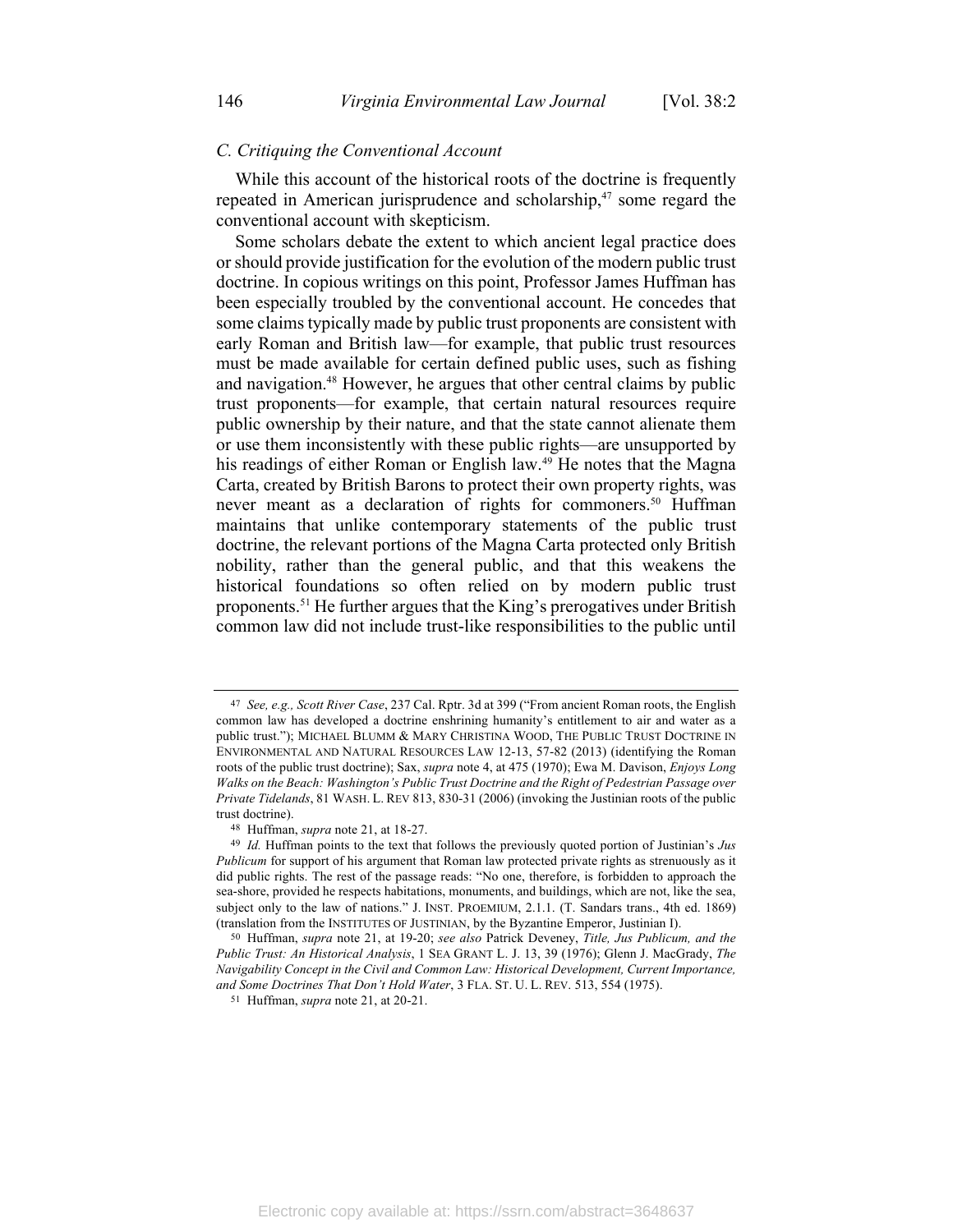well into the  $19<sup>th</sup>$  century.<sup>52</sup> His argument, in essence, is that while American courts ground public trust decisions in this story we like to tell about the Roman and British roots of the doctrine, the story we are telling ourselves isn't really true.<sup>53</sup>

Professors J.B. Ruhl and Tom McGinn have also examined the meaningfulness of modern invocations of the Justinian statement of the *jus publicum*, especially by those who would apply it to protect the air commons in climate change litigation.<sup>54</sup> They begin with skepticism, questioning the unclear relationship between this twenty-one word passage and actual Roman legal practice during the relevant historical period.55 They worry that modern atmospheric trust advocates may overstate the environmental values associated with the historical premise, when the Roman public trust progenitor arose primarily to protect economic interests.<sup>56</sup> Nevertheless, they find more support for modern public trust scholars' reliance on the Roman doctrine than Huffman, and ultimately contend that the public trust principle commonly credited to Justinian probably extends even further back in time.<sup>57</sup>

Classics Professor Bruce Frier reports with sympathy on the ongoing debate between legal scholars who turn to Roman law in support of modern invocations of the public trust and critics, like Huffman, who argue that the Roman sources were misinterpreted and "therefore used to grant a false patina of antiquity to a deeply suspect theory justifying public seizure of private property."58 He concedes that gaps in the available historical sources leave some Roman law principles unclear or ambiguous.59 Nevertheless, his analysis of the ancient Roman concept of *res communes* ("common things") provides, if not a perfect analog to the

59 *Id.* at 642.

<sup>52</sup> *Id.* (*citing* Carter v. Murcot, 98 Eng. Rep. 2162 (1768), and *quoting* F. POLLOCK & F. W. MAITLAND, THE HISTORY OF ENGLISH LAW 518 (2d ed. 1952)).

<sup>53</sup> Ruhl & McGinn, *supra* note 22 at 123-24 (explaining that Huffman's objections to Roman roots is because "the res communes omnium (RCO) resources were 'things common to all' mostly because their supply was abundant and demand for them slight," and "until late in the Empire, Roman law made no distinction between the public and the personal status of the ruler").

<sup>54</sup> Ruhl and McGinn, *supra* note 22.

<sup>55</sup> *Id.* at 136-39, 171-74.

<sup>56</sup> *Id.* at 167-71 ("[T]he surviving sources suggest to us that Roman policies are not linked, at least not in any obvious sense, to the protection of the environment. Instead they are keyed to the exploitation of certain natural resources for economic motives.").

<sup>57</sup> *Id.* at 130, 163 (noting that "[t]he Institutes was an attempt to summarize and synthesize Roman law going back many centuries before its publication" and was "stitched together from excerpts drawn from the works of two juristic predecessors," Guis and Marcian); *see also* Bruce W. Frier, *The Roman Origins of the Public Trust Doctrine*, 32 J. OF ROMAN ARCHAEOLOGY 641, 643 (2019).

<sup>58</sup> Frier, *supra* note 57, at 641-42 and n.7.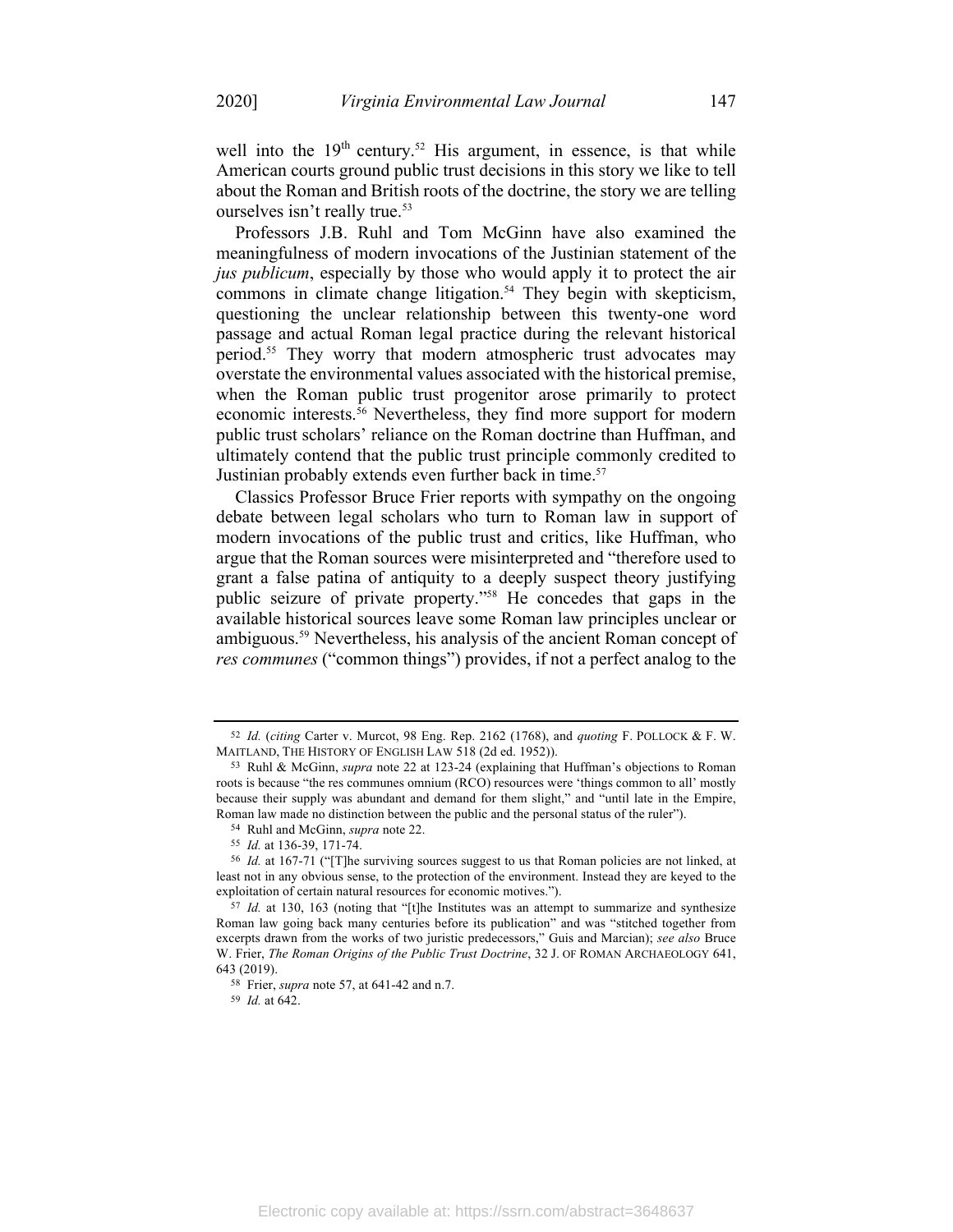modern trust, a Roman groundwork for what the trust has become.<sup>60</sup> Although he does not believe that the Roman concept is identical to the modern public trust doctrine, he nevertheless concludes that the two share distinctive and important features, especially in application to navigable waterways:

[T]he Anglo-American concept of a trust, with its division of ownership between a trustee who holds property and a beneficiary who has an equitable title in it, is not altogether unlike—at least in the case of res communes that the jurists describe as public, namely larger rivers and the seashore—the division between public ownership and the common 'ownership' of beneficiaries[ $.$ ]<sup>61</sup>

He finds the parallel between the Roman and modern doctrines further reinforced by the Roman jurists' insistence that the *res communes* doctrine is rooted in Natural Law, that set of unchanging moral principles that forms the basis of human-made laws and government.<sup>62</sup>

This adherence to the Natural Law origins of the Roman doctrine is reminiscent of the modern understandings of the public trust, discussed further in Part III, as a quasi-constitutional doctrine.<sup>63</sup> Like the constraints of Natural Law, this interpretation holds that the public trust doctrine operates as a constraint on sovereign authority, and one that the sovereign cannot easily extinguish.<sup>64</sup>

Although elements of the historical critique have merit, their arguments remain a footnote to the mainstream historical account. Even Ruhl and McGinn, in the most rigorous interrogation of the Roman origin story to date, find support for the continuity of public trust principles to ancient common law. And while Huffman is right that the Magna Carta was conceived as a political device by British nobles to protect their own aristocratic privileges, and not those of the general public—these unstately origins did not dull the worldwide inspiration that the Magna Carta would eventually provide for the development of universal civil rights. For the same reason, its aristocratic origins should not necessarily

64 *Id.*

<sup>60</sup> *Id.* at 647. Frier discusses the distinction between *res communes omnibus*, property singled out only for general use, and *res communes omnium*, property that is commonly owned. *Id.* at 646. Notably, this distinction between public property and common property survives in the modern public trust doctrine's distinction between the *jus publicum* and *jus privatum*. *Cf.* Glass v. Goeckel, 703 N.W. 2d 58 (Mich. 2005) (distinguishing between the private title that a sovereign may convey and the public trust "easement" over submerged lands that remains with the public).

<sup>61</sup> Frier, *supra* note 57, at 647.

<sup>62</sup> *Id.*

<sup>63</sup> *See infra* Part III ("Contemporary Overview"); *infra* text accompanying notes 240-255 (discussing the public trust as a constraint on sovereign authority).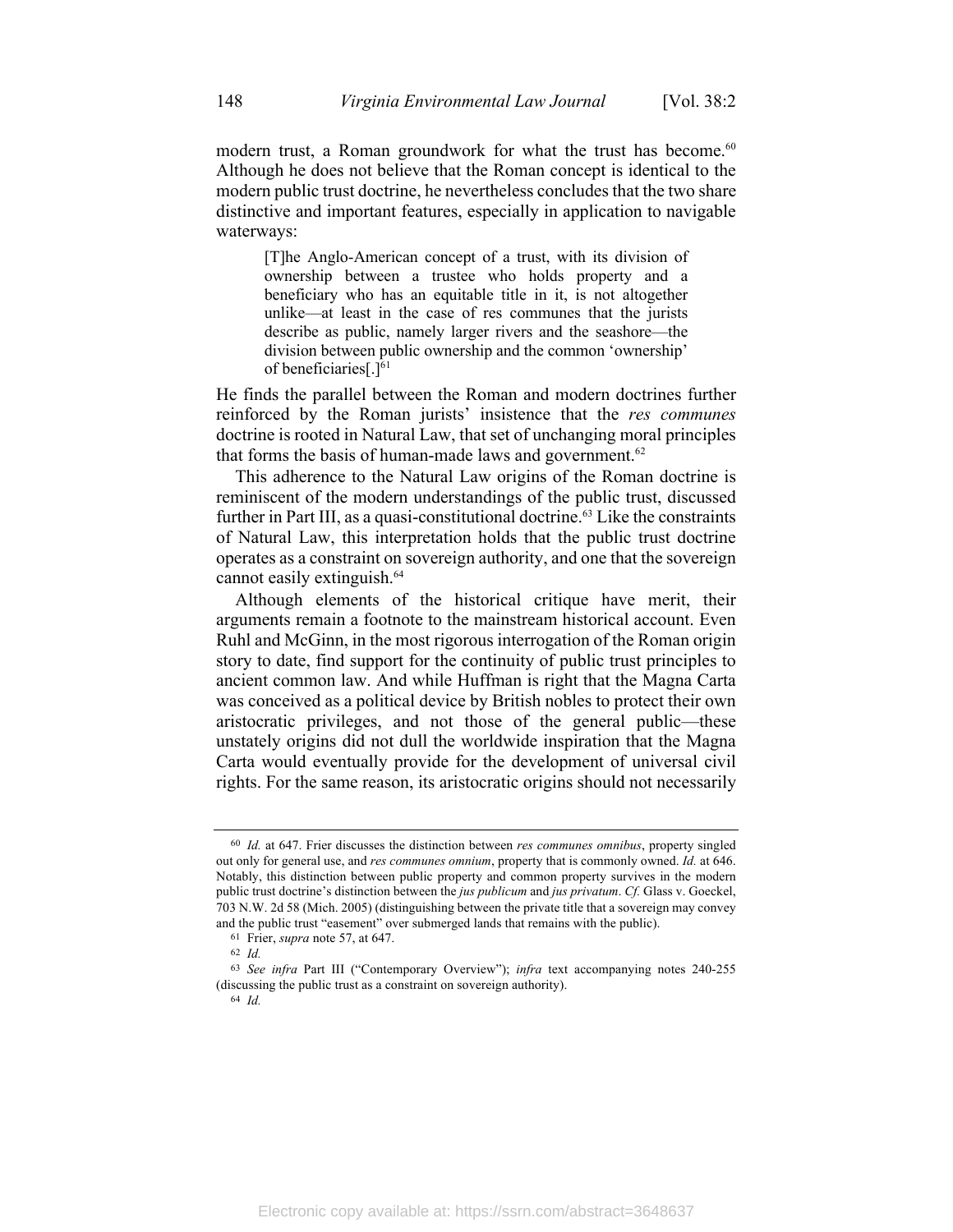tarnish the force of this historical account on the development of more universal public rights in natural resources. The ideals set forth in the Forest Charter addendum to the Magna Carta, which unequivocally speak to commoners' rights in natural resources, may come even closer to the modern public trust principles that would ultimately evolve in the United States and elsewhere.<sup>65</sup>

In the end, whether or not critics like Huffman are right about the veracity of this public trust history—it is a story that American jurists have been telling for a very long time. As detailed below, the American courts that adopted the public trust doctrine have been referring copiously (and perhaps defensively) to its roots in both British and Roman law for two hundred years.<sup>66</sup> Notwithstanding critique of the Roman and British origin story, the modern public trust doctrine today finds its most important jurisprudential roots in the only body of law with precedential significance in the United States—the long chain of American judicial decisions and other sources that affirm its role in American law from early through modern times.

#### II. RECEPTION IN THE UNITED STATES

The doctrine of sovereign authority over submerged lands was received in the United States through the individual states' reception of British common law and began making appearances in litigation within a few decades of the nation's founding. The emerging public trust doctrine established sovereign ownership over the submerged lands beneath navigable waterways, usually up to the mean high-water mark (the point representing the maximum rise of the waterbody at issue over the surrounding land). $67$  In the expanding territory of the new United States, where the shores of the sea are matched by thousands of miles of navigable rivers and enormous freshwater lakes, the doctrine was expanded from the British focus on coastal tidelands to the resources

<sup>65</sup> Nicholas Robinson, *The Public Trust Doctrine in the 21st Century,* 10 GEO. WASH. J. ENERGY & ENVTL. L. 83, 84-85 (2020).

<sup>66</sup> *See infra* Part II.

<sup>67</sup> The mean high-water mark (MHWM) is the primary tool for measuring the boundaries between public and private lands beneath navigable waterways, but some jurisdictions use other boundaries for certain waterways, such as the ordinary low water mark (OLWM) for non-tidal or littoral waterways, designating the lowest point of rise by the waterbody over its submerged lands. *See* Robin Kundis Craig, *A Comparative Guide to the Eastern Public Trust Doctrines: Classifications of States, Property Rights, and State Summaries*, 16 PA. ST. ENVTL. L. REV. 1, 15- 17 (2007). For example, the first case discussed below, *Arnold v. Mundy*, refers to the OLWM line. Some jurisdictions that adopted OLWM boundaries early in their history later changed to MHWM by statute. *See* Katrina M. Wyman and Nicholas R. Williams, *Migrating Boundaries*, 65 FLA. L. REV. 1957, 1964-65 (2013).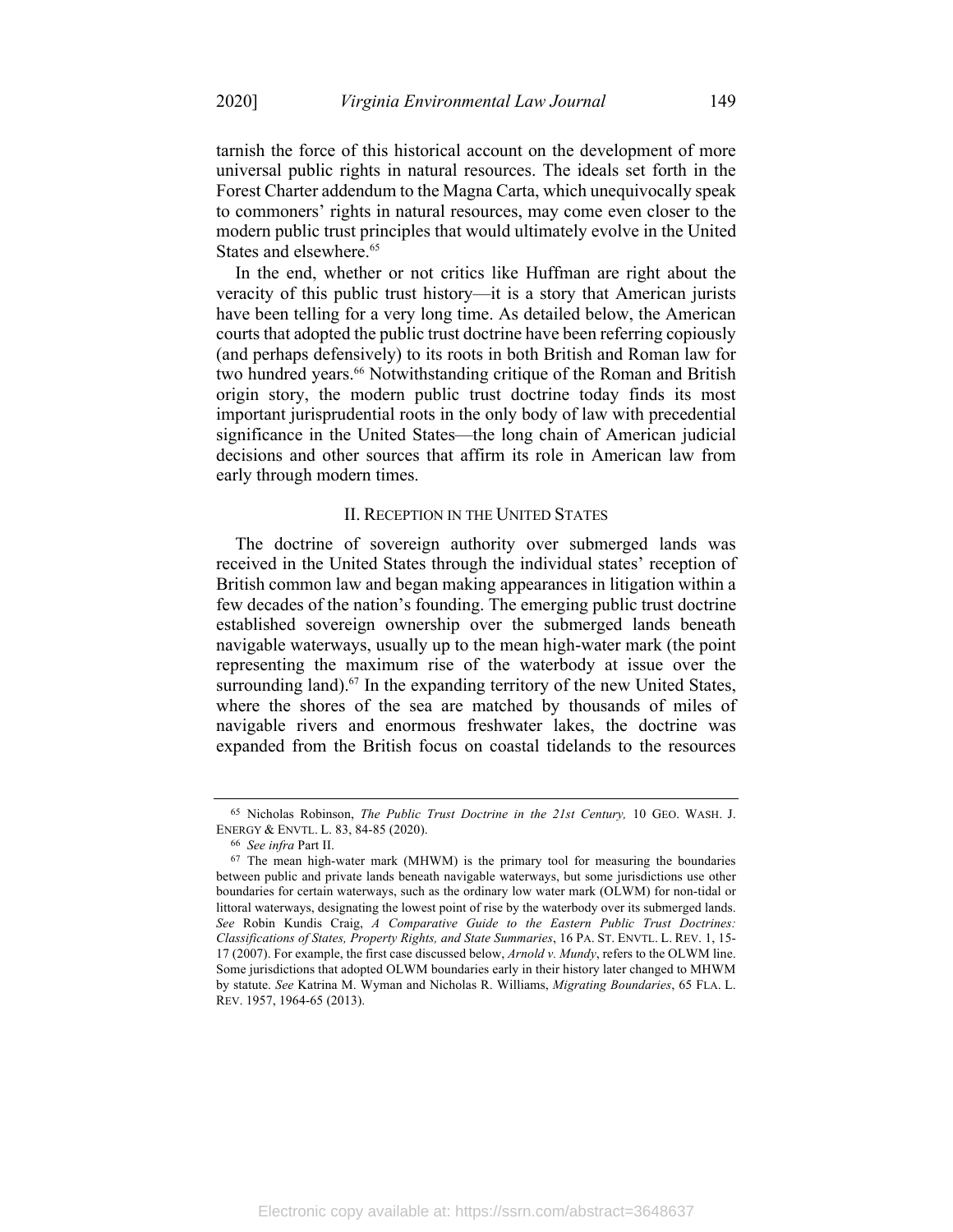associated with navigable waterways more generally.<sup>68</sup> The doctrine was first recognized by state courts during the early 1800s, not long after Thomas Jefferson's tenure as the third President of the United States and Lewis and Clark's expedition of the western territories.<sup>69</sup> By the end of that century, the U.S. Supreme Court had affirmed it several times as an underlying feature of the American common law landscape.

This Part reviews key moments in this early history of the American doctrine,70 tracing its arrival in state courts in the early nineteenth century through the U.S. Supreme Court's seminal treatments of the doctrine near the turn of the twentieth century. These cases had consequential stakes, such as the rightful ownership of Chicago Harbor<sup> $71$ </sup> and submerged lands on the Columbia River in Oregon.<sup>72</sup> Yet among the first cases to turn on the public trust doctrine had lesser stakes, a New Jersey dispute over the ownership of submerged oyster beds.

#### *A. State Common Law: Arnold v. Mundy*

In 1821, the former French Emperor Napolean Bonaparte died in exile,<sup>73</sup> and the New Jersey Supreme Court became the first American court to discuss the sovereign ownership of submerged lands in *Arnold v. Mundy*, a case about who was entitled to harvest oysters from a riverbed.<sup>74</sup>

The plaintiff had purchased a farm alongside a navigable river, in which he planted oysters below the ordinary low-water mark<sup>75</sup> and staked off the bed.76 When the defendant took oysters from this bed, the farmer argued that he was trespassing on submerged lands that had long been

*I*, ENCYCLOPAEDIA BRITANNICA,

https://www.britannica.com/biography/Napoleon-I (last visited Sept. 24, 2019).

<sup>64</sup>*See* Ill. Cent. R.R. Co. v. Illinois, 146 U.S. 387, 453 (1892).

<sup>69</sup> *Thomas Jefferson*, ENCYCLOPAEDIA BRITANNICA, https://www.britannica.com/biography/Thomas-Jefferson (last visited Sept. 24, 2019) (dating Jefferson's presidency between 1801-09); *Lewis and Clark Expedition*, ENCYCLOPAEDIA BRITANNICA, https://www.britannica.com/event/Lewis-and-Clark-Expedition (last visited Sept. 24, 2019) (dating Lewis and Clark's journey to find a route to the Pacific Ocean as beginning in 1804).

<sup>70</sup> For an even more thorough history of the early American doctrine, see generally Harrison C. Dunning, *The Public Right to Use Water in Place*, *in* WATERS AND WATER RIGHTS 28-1 to 33-22 (Amy C. Kelley ed., 2009).

<sup>71</sup> *Ill. Cent. R.R. Co. v. Illinois*, 146 U.S. 387 (1892).

<sup>72</sup> *Shively v. Bowlby,* 152 U.S. 1, 53-54 (1894).

<sup>74</sup> Arnold v. Mundy, 6 N.J.L. 1 (1821).

<sup>75</sup> For discussion of mean high and ordinary low water marks, *see generally* James L. Huffman, *supra* note 21, at 1, 18-27. It is noteworthy that the oyster bed here was below the ordinary low water mark, indicating that it would meet the requirements of public ownership under either measuring approach.

<sup>76</sup> *Arnold*, 6 N.J.L. at 9-10, 65–66.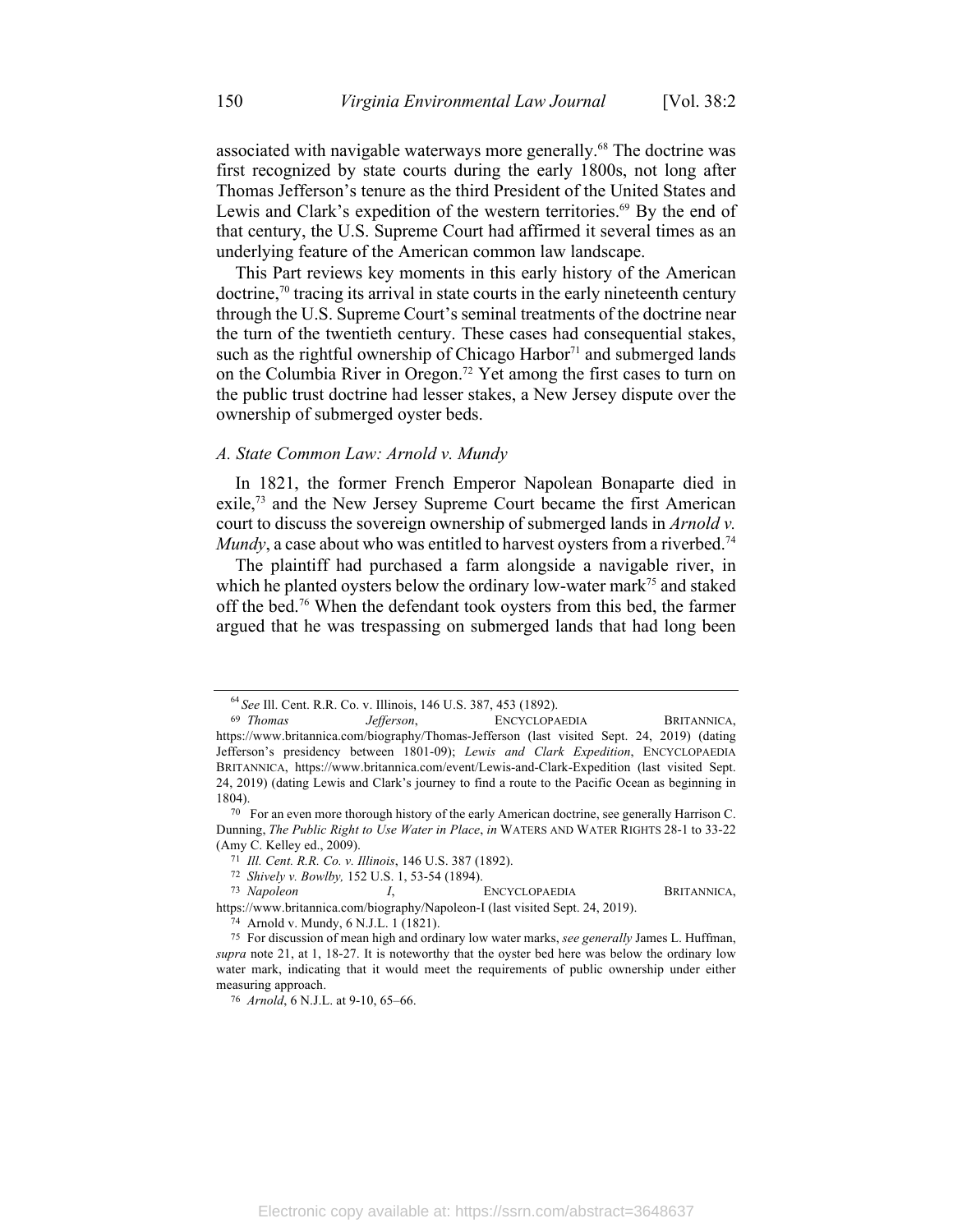claimed and defended by his predecessors in title.<sup>77</sup> Although the farmer was able to show surveys proving the previous private claims to these submerged lands, and to prove that these predecessors in title really had driven would-be competitors away from them, the defendant argued that all citizens of New Jersey had a common right to take oysters from a navigable river where oysters would grow naturally.<sup>78</sup>

Writing for the court, Chief Justice Kirkpatrick determined that the farmer could only prevail in his suit if he had proper title to the oyster bed79—but that this farmer could not do so, because his private claim extended only to the landward side of the water's edge.<sup>80</sup> The Chief Jusice held that the land beneath navigable waterways<sup>81</sup> is common property,  $82$ and that proprietors have no more power than the English crown to convert lands beneath them into private property.<sup>83</sup> Referencing Justinian, the Chief Justice characterized common property as "the air, the running water, the sea, the fish, and the wild beasts," and held that title to these were in the sovereign, to "be held, protected, and regulated for the common use and benefit."84 Writing with strong tones of judicial gravity, he concluded:

The sovereign power itself, therefore, cannot, consistently with the principles of the law of nature and the constitution of a well ordered society, make a direct and absolute grant of the waters of the state, divesting all the citizens of their common right. It would be a grievance which never could be long borne by a free people.<sup>85</sup>

With these words, he became the first American jurist to tie the public commons element of the public trust doctrine to the orderly functioning of democracy. Not long thereafter, in 1842, the U.S. Supreme Court approved the reasoning of *Arnold v. Mundy* in a similar case about the ownership of submerged oyster beds, *Martin v. Waddell*. 86

<sup>77</sup> *Id.* at 9, 66.

<sup>78</sup> *Id.* at 66.

<sup>79</sup> *Id.* at 11-14.

<sup>80</sup> *Id.* at 67.

<sup>&</sup>lt;sup>81</sup> *Id.* at 12 (specifying "the navigable rivers, where the tide ebbs and flows, the ports, the bays, the coasts of the sea, including both the water and the land under the water, for the purposes of passing and repassing, navigation, fishing, fowling, sustenance, and all the other uses of the water and its products").

<sup>82</sup> *Id.* at 71-72.

<sup>83</sup> *Id.* at 78 (indicating that any grants purporting to convey this common property were therefore null and void)*.*

<sup>84</sup> *Id.* at 71.

<sup>85</sup> *Id.* at 78.

<sup>86</sup> 41 U.S. 367, 410 (1842) ("[W]hen the Revolution took place, the people of each state became themselves sovereign; and in that character hold the absolute right to all their navigable waters and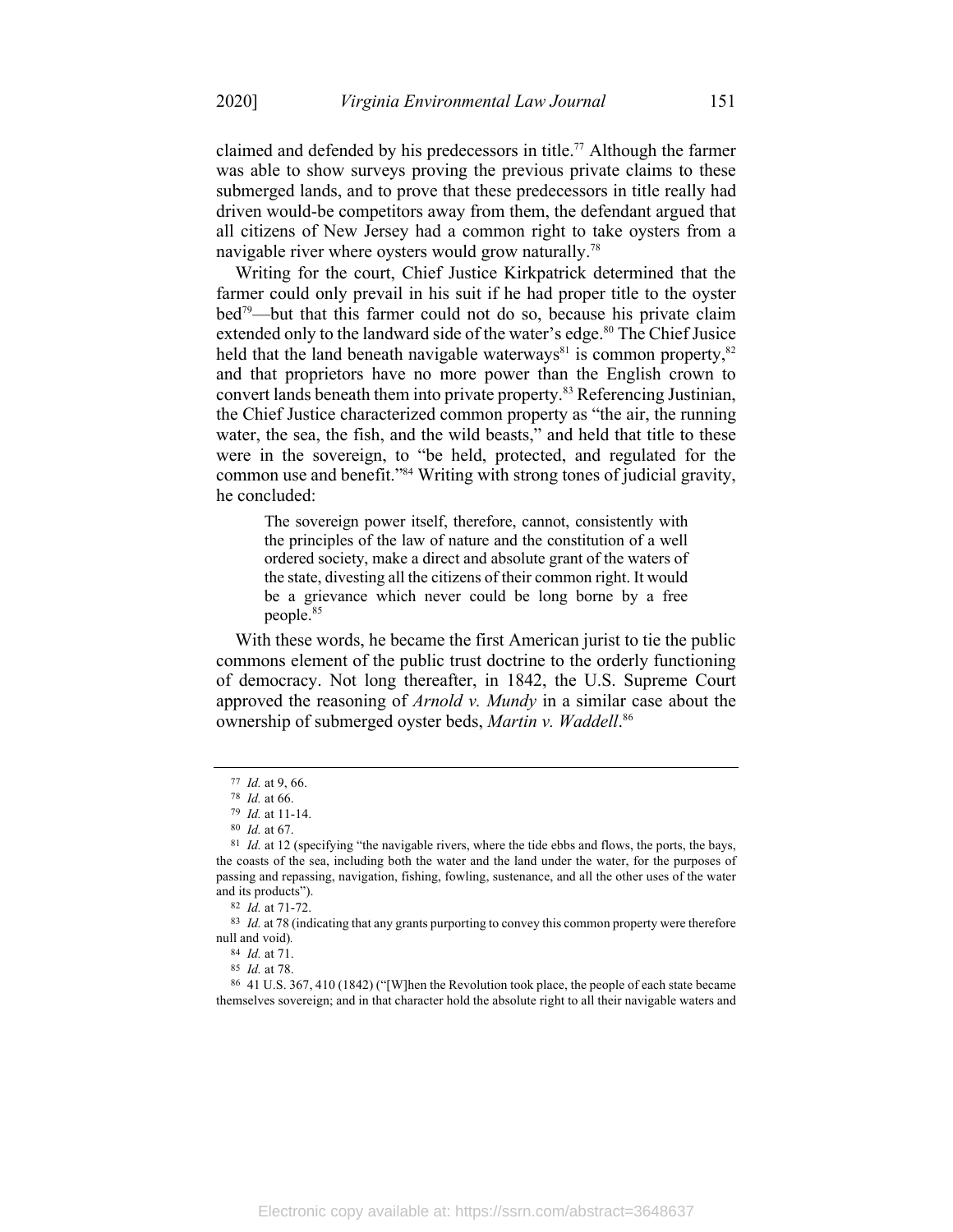## *B. Affirmation by the U.S. Supreme Court: Martin v. Waddell*

The United States Supreme Court first formally invoked the public trust doctrine in 1842, the same year that the Chinese and British Empires ended the First Opium War.87 In *Martin v. Waddell*, the Supreme Court affirmed the sovereign ownership of navigable waters and their submerged resources in another dispute over oyster beds.<sup>88</sup> Here, the plaintiff claimed ownership of tidelands whose chain of title traced back to a grant to the Duke of York from King Charles of England, made to facilitate the establishment of the early American colonies.<sup>89</sup> Yet the Court held that the plaintiff proprietors could not prevail, because even a royal grant was subject to public trust rights of common fishery for the common people. $90$  In affirming the public trust principles of sovereign ownership of navigable waters and the submerged resources therein,<sup>91</sup> the Court referenced the presence of the doctrine in English law as far back as the Magna Carta:

The lands under the navigable waters within the limits of the charter passed to the grantee, as one of the royalties incident to the powers of government; and were to be held by him, in the same manner, and for the same purposes, that the navigable waters of England and the soils under them are held by the Crown.

The policy of England since Magna Charta (for the last six hundred years), has been carefully preserved—to secure the common right of piscary for the benefit of the public.

[I]t would require very plain language in these letters-patent [to the Duke of York] to persuade [the Court] that the public and common right of fishery in navigable waters, which has been so long and so carefully guarded in England, and which was

the soils under them for their own common use, subject only to the rights since surrendered by the Constitution to the general government.")*; see also id.* at 409 ("The country mentioned in the letters patent, was held by the king in his public and regal character as the representative of the nation, and in trust for them.").

<sup>87</sup> *Opium Wars*, ENCYCLOPAEDIA BRITANNICA, https://www.britannica.com/topic/Opium-Wars#ref1262803 (last visited Sept. 24, 2019).

<sup>88</sup> Martin v. Waddell, 41 U.S. 367 (1842).

<sup>89</sup> *Id.* at 407-18.

<sup>90</sup> *Id.* at 416-18.

<sup>91</sup> *Id.* at 418. The court concludes that the former proprietors had no right to alienate the submerged land as private property in conflict with the people's rights to common fisheries. The original royal charters to the Duke of York, later surrendered to these proprietors, conferred the same powers as those held by the crown, which protected common rights of fishery absent clear contrary language (not evident here) to convert the land under navigable waters to private property. *See id*. at 413-14.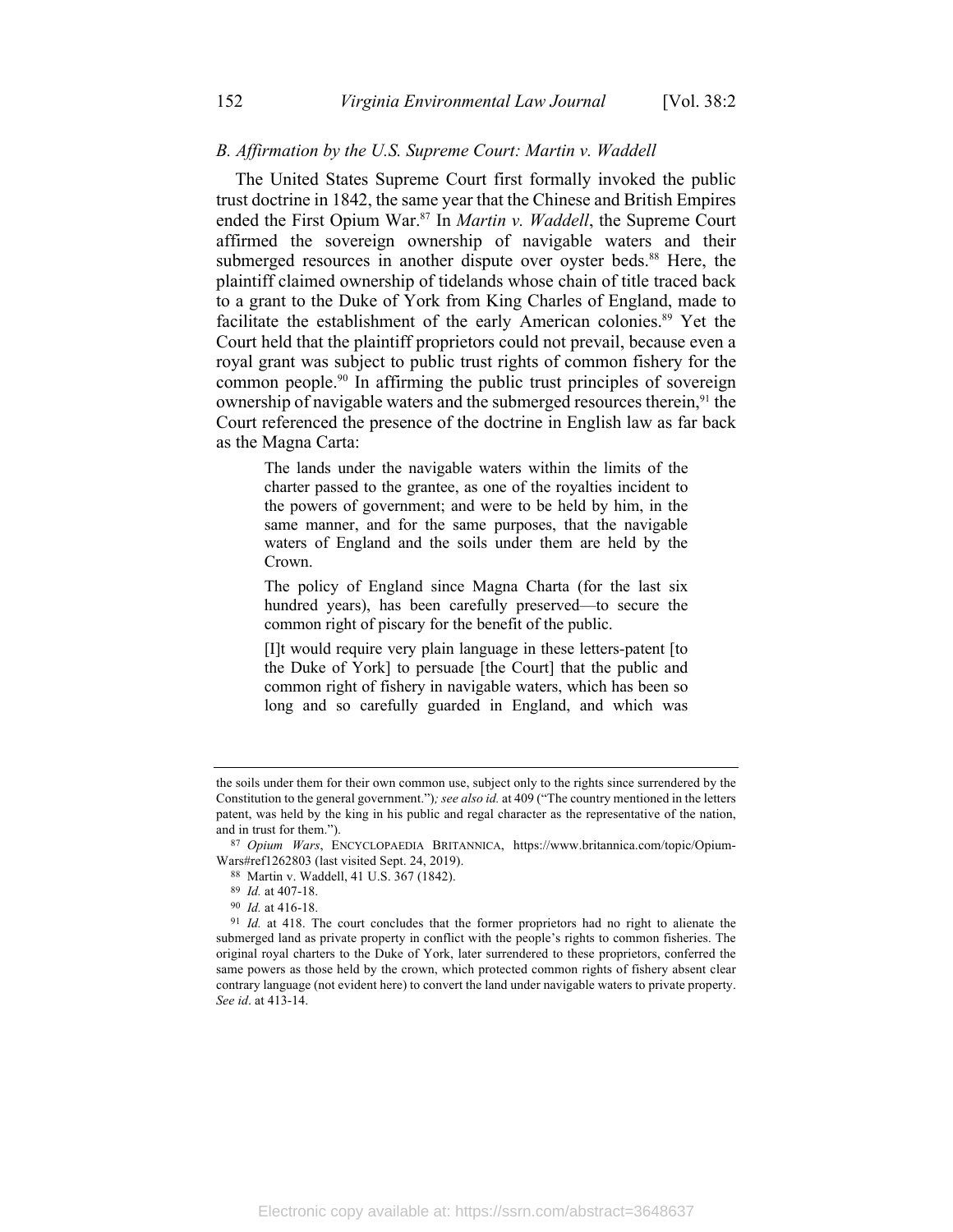preserved in every other colony founded on the Atlantic borders, was intended, in this one instance, to be taken away. $92$ 

Three years later, the Supreme Court applied the same principles in a more consequential case resolving a dispute over the ownership of submerged lands in Alabama and Georgia.<sup>93</sup>

#### *C. The Public Trust on Equal Footing: Pollard v. Hagan*

In 1845, the year Texas was admitted as the  $45<sup>th</sup>$  U.S. state and Henry David Thoreau took up residence at Walden Pond,<sup>94</sup> the Supreme Court considered the relationship between the public trust and equal footing doctrines. In *Pollard v. Hagan*, the Court rejected an argument that territory in Alabama that had originally been ceded by Spain should not be subject to the public trust doctrine,<sup>95</sup> partnering the common law concept of sovereign ownership with the federal constitutional doctrine of "equal footing" between the states.<sup>96</sup> The equal footing doctrine holds that all states in the union, regardless of the timing and circumstances of their entry, possess the same sovereign rights and responsibilities as the original thirteen states, including those regarding submerged lands.<sup>97</sup>

In this case, the issue turned on whether the common law public trust doctrine would apply in Alabama, a state whose territory had come into the United States by Treaty with the King of Spain, a non-common law sovereign. The plaintiff claimed ownership by a U.S. Patent to submerged land under the Mobile River, which had originally been ceded to the United States by Spain under the 1819 Adams-Onis Treaty, also known as the Florida Treaty.<sup>98</sup> When the case went to trial, the jury was instructed—consistent with the public trust doctrine—that if they believed the land was below the high-water mark at the time Alabama was admitted to the union, then the patent was void and the plaintiff had no title.<sup>99</sup> When the jury found against the plaintiff, he appealed on grounds that they had been improperly instructed.

<sup>92</sup> *Id.* at 368, 413-14.

<sup>93</sup> Pollard v. Hagan, 44 U.S. 212 (1845).

<sup>94</sup> *Texas*, ENCYCLOPAEDIA BRITANNICA, https://www.britannica.com/place/Texas-state (last visited Sept. 24, 2019); *Walden Pond*, ENCYCLOPAEDIA BRITANNICA, https://www.britannica.com/place/Walden-Pond (last visited Sept. 24, 2019).

<sup>95</sup> *Pollard*, 44 U.S. at 228-29.

<sup>96</sup> *Id.* at 222-23.

<sup>97</sup> Id. at 222 ("The manner in which the new States were to be admitted into the union, according to the Ordinance of 1787, as expressed therein, is as follows: 'And whenever any of the said states shall have sixty thousand free inhabitants therein, such state shall be admitted by its delegates into the Congress of the United States, on an equal footing with the original States in all respects whatever."").

<sup>98</sup> *Id.* at 225.

<sup>99</sup> *Id.* at 220.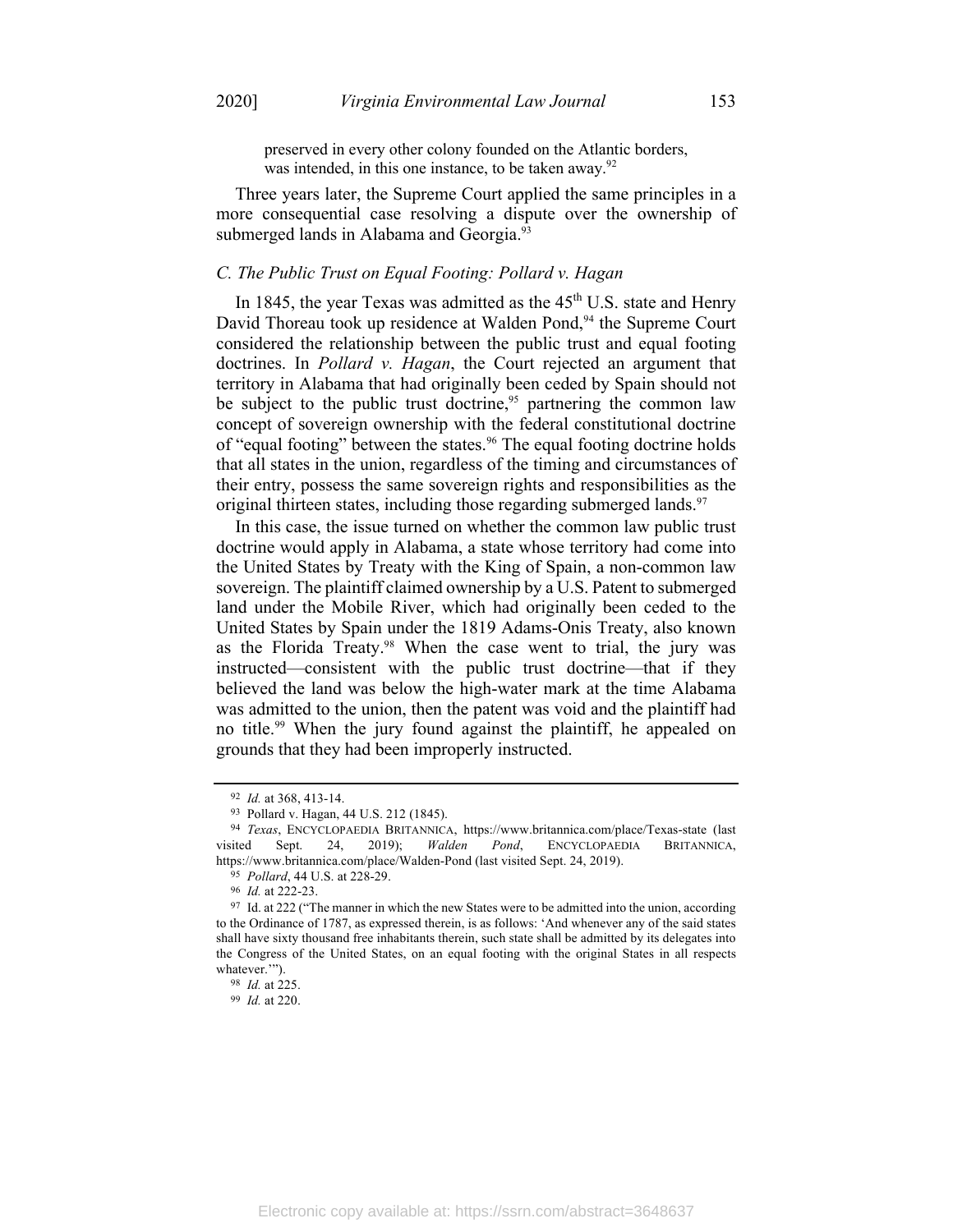In his appeal, the plaintiff argued that because the land had been conveyed to the U.S. by Spain, and not England, the fuller powers of the Spanish Crown over navigable waters should govern his ownership rights.100 The Spanish Crown had held full title to these submerged lands without the encumbering public trust obligations of British common law. By his reasoning, those were the unencumbered rights that had been conveyed to the United States, which later conveyed those same unencumbered rights to him.

In a critical moment for the American public trust doctrine, the Court rejected this argument. Instead, it determined that when Alabama was admitted to the Union, it entered on "equal footing" with neighboring states, such as Georgia, and thereby succeeded to all the same rights of sovereignty, jurisdiction, and eminent domain as these other states.<sup>101</sup> The Court explained that the U.S. had not succeeded to the specific rights the King of Spain had held previously, but came into possession of the new territory subject to the institutions and laws of its own government:

It cannot be admitted that the King of Spain could, by treaty or otherwise, impart to the United States any of his royal prerogatives; and much less can it be admitted that they have capacity to receive or power to exercise them. Every nation acquiring territory, by treaty or otherwise, must hold it subject to the constitution and laws of its own government, and not according to those of the government ceding it. $102$ 

The court held that the land under navigable waters was reserved to the states, that new states have the same sovereignty and rights over navigable waters as did the original states, and that the United States did not have the power to grant the lands claimed by the plaintiff.<sup>103</sup>

*Pollard v. Hagan* is an especially important case because it sheds light on some of the questions that continue to preoccupy public trust jurisprudence today. By establishing that all lands passing into U.S. possession are encumbered by the public trust regardless of their source, it lends credence to contemporary arguments that the public trust doctrine constrains federal as well as state sovereign management of public trust resources.104 After all, if all submerged lands within the United States are subject to the trust regardless of what sovereign possessed them beforehand, what distinguishes submerged lands under federal

<sup>100</sup> *Id.*

<sup>101</sup> *Id.* at 223, 228-29.

<sup>102</sup> *Id.* at 225.

<sup>103</sup> *Id.* at 230.

<sup>104</sup> *See infra* Part III.C; *see generally* Juliana v. United States, 217 F. Supp. 3d 1224, 1234 (D. Or. 2016), *rev'd*, 947 F.3d 1159 (9th Cir. 2020).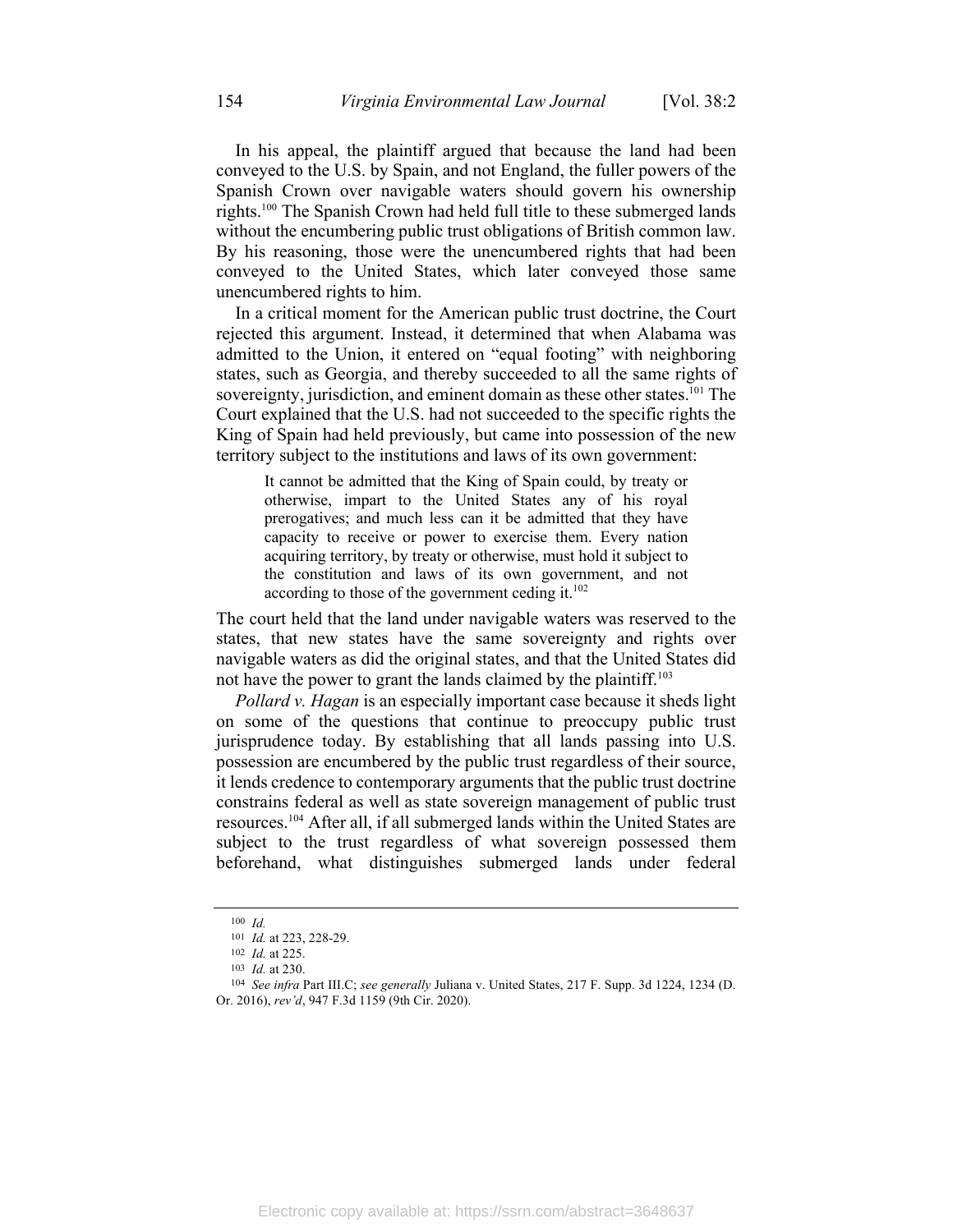jurisdiction? Some scholars also read the case to suggest that the doctrine has quasi-constitutional features, drawing from a well of constitutive authority that departs from more ordinary doctrines of law. Accordingly, some argue that *Pollard* reveals the constitutional dimensions of the doctrine as an attribute of sovereignty that transcends mere common law status.<sup>105</sup> Others have argued that the public trust doctrine expresses a fiduciary aspect of the constitutional equal footing doctrine.<sup>106</sup>

#### *D. The Definitive Supreme Court Statement: Shively v. Bowlby*

By the late nineteenth century, it was well established among American courts that the state holds navigable waterways in trust for the public.107 In 1894, the Supreme Court made its most definitive statement of the public trust doctrine as an attribute of sovereign authority in *Shively v. Bowlby*, a case quieting title to submerged lands beneath a statesanctioned wharf on the Columbia River in Oregon.<sup>108</sup>

The case resolved a dispute over the ownership of submerged lands along the Columbia River near its delta into the Pacific, in what would eventually become the city of Astoria, Oregon.<sup>109</sup> The defendant's riverbed claim was challenged in a complicated fact pattern involving a countervailing claim by successors in title who had built a wharf on the same land.<sup>110</sup> The original claimant had taken title under a grant from the U.S. Congress to U.S. territorial lands before Oregon had become a state, and the case turned on whether that grant had conveyed not only the uplands, but also the submerged lands below the mean high-water mark.<sup>111</sup>

In a meticulous exposition, the Court traced how the doctrine of public rights in submerged lands had progressed from English common law into the original thirteen states and those that had followed, identifying the overwhelming majority that had explicitly adopted the public trust. Citing both *Martin v. Wadell* and *Pollard v. Hagan*, the Court once again

<sup>105</sup> Harrison C. Dunning, *The Public Trust: A Fundamental Doctrine of American Property Law*, 19 ENVTL. L. 515, 516-524 (1989). *But see* James R. Rasband, *The Disregarded Common Parentage of the Equal Footing and Public Trust Doctrines*, 32 LAND & WATER L. REV. 1 (1997) (arguing that both the equal footing doctrine and public trust doctrine should be understood as flip sides of the same federal common law coin). For further discussion of the relationship between the equal footing doctrine and the public trust doctrine, *see infra* notes 248-253 and accompanying text.

<sup>106</sup> *See generally* Michael C. Blumm, Harrison C. Dunning, & Scott W. Reed, *Renouncing the Public Trust Doctrine: An Assessment of the Validity of Idaho House Bill 794*, 24 ECOLOGY L.Q. 461 (1997).

<sup>107</sup> *See* Blumm, *supra* note 4, at 580.

<sup>108</sup> 152 U.S. 1, 53-54 (1894).

<sup>109</sup> *Id.* at 7, 9.

<sup>110</sup> *Id.*

<sup>111</sup> *Id.* at 52-55, 57.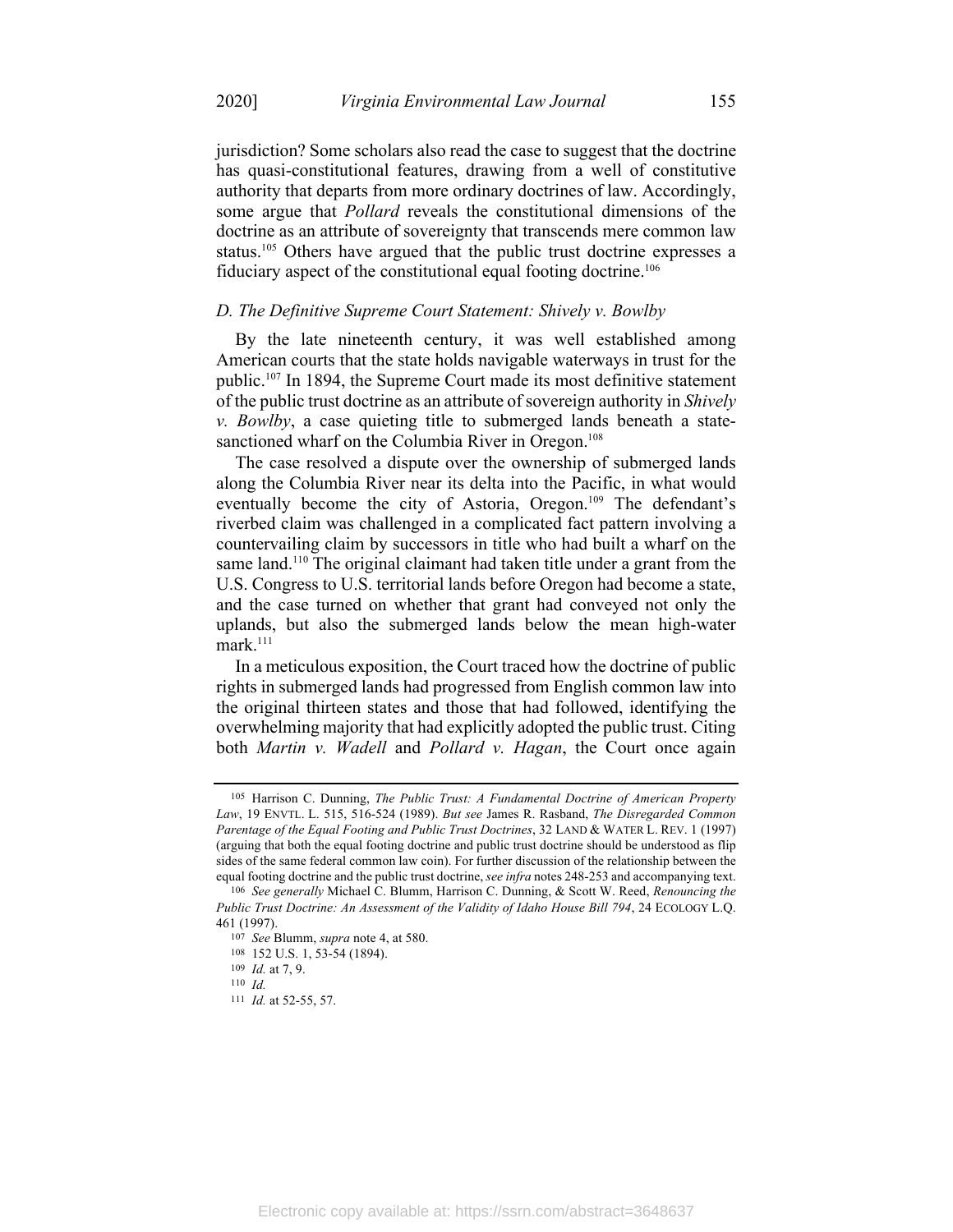affirmed that submerged lands had been held by the English King for the benefit of the public, $112$  that those rights became vested in the original states after the American Revolution,<sup>113</sup> and that all U.S. territory everafter would be subject to the same public trust limitations on submerged lands.<sup>114</sup> The Court held that whenever territory came into the U.S. by whatever means, the same public ownership of submerged lands below the mean high-water mark passed to the federal government, held in trust for the new states that would be carved from this territory.<sup>115</sup>

As new states entered the Union, they therefore did so on equal footing with the original states, holding the same rights and responsibilities in submerged lands.<sup>116</sup> While Congress could have conveyed title to submerged territorial land before statehood, it could only have done so for appropriate public purposes, and did not do so by general  $law$ .<sup>117</sup> Otherwise, sovereign grants of riparian and littoral lands to private owners remain subject to the paramount right of navigation inherent in the public.<sup>118</sup>

Having traced the full history of the doctrine from British law through the American Revolution and forward since then, it concluded that the disputed lands near the Columbia River Delta "include[] no title or right in the land below high-water mark; and the statutes of Oregon, under which the defendants in error hold, are a constitutional and legal exercise by the state of Oregon of its dominion over the lands under navigable waters."<sup>119</sup> But the force of its exposition immediately before this holding, summarizing its exhaustive analysis, is worth quoting at length:

Lands under tide waters are incapable of cultivation or improvement in the manner of lands above high-water mark. They are of great value to the public for the purposes of commerce, navigation, and fishery. Their improvement by individuals, when permitted, is incidental or subordinate to the public use and right. Therefore, the title and the control of them are vested in the sovereign, for the benefit of the whole people.

At common law, the title and the dominion in lands flowed by the tide were in the king for the benefit of the nation. Upon the settlement of the colonies, like rights passed to the grantees in the royal charters, in trust for the communities to be established.

<sup>112</sup> *Id.* at 48-49.

<sup>113</sup> *Id.* at 14-15, 57.

<sup>114</sup> *Id.* at 58.

<sup>115</sup> *Id.* at 57.

<sup>116</sup> *Id.* at 49, 57.

<sup>117</sup> *Id.* at 58.

<sup>118</sup> *Id.* at 52, 57-58.

<sup>119</sup> *Id.* at 58.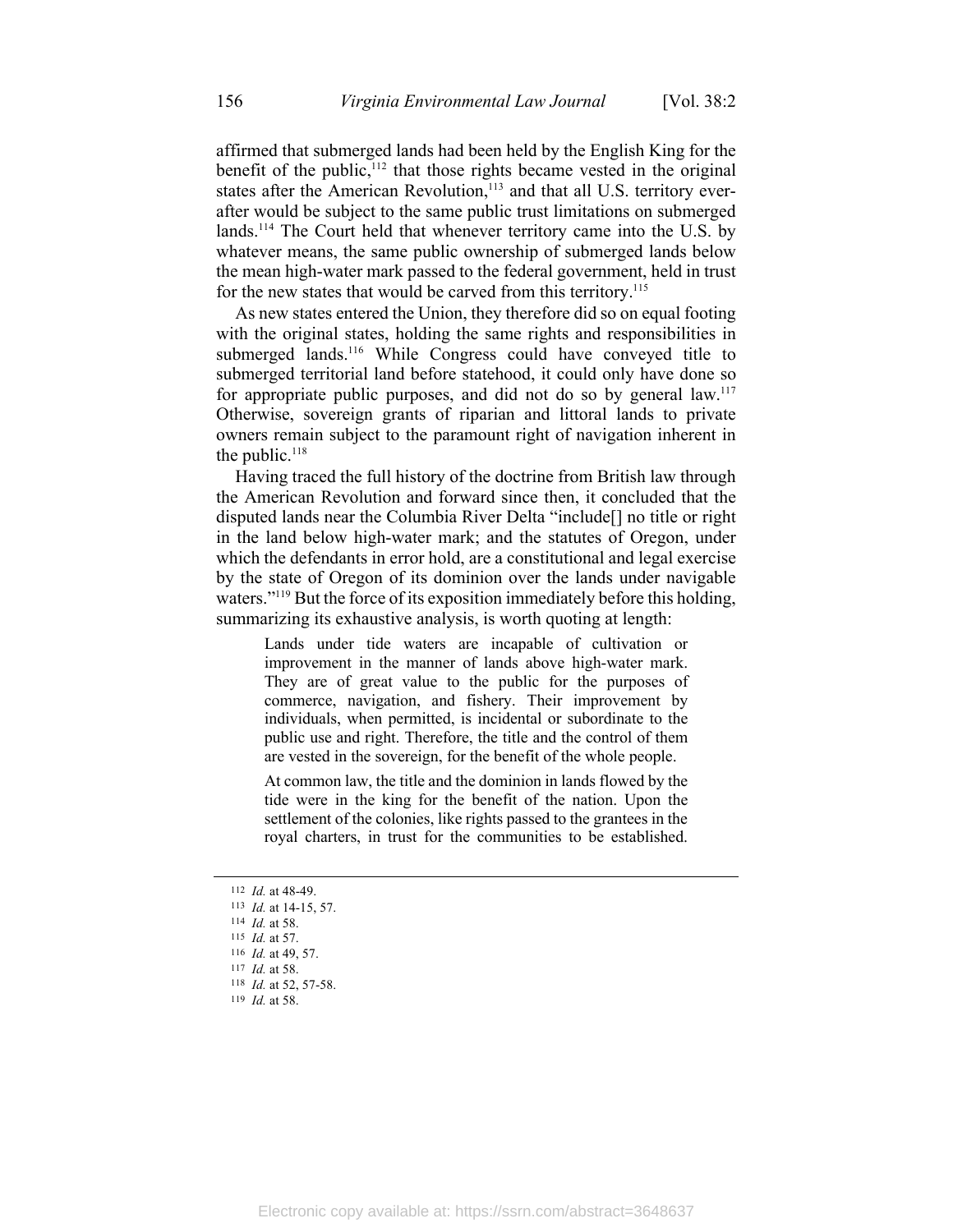Upon the American Revolution, these rights, charged with a like trust, were vested in the original states within their respective borders, subject to the rights surrendered by the constitution to the United States.

Upon the acquisition of a territory by the United States, whether by cession from one of the states, or by treaty with a foreign country, or by discovery and settlement, the same title and dominion passed to the United States, for the benefit of the whole people, and in trust for the several states to be ultimately created out of the territory.

The new states admitted into the Union since the adoption of the constitution have the same rights as the original states in the tide waters, and in the lands under them, within their respective jurisdictions. The title and rights of riparian or littoral proprietors in the soil below high-water mark, therefore, are governed by the laws of the several states, subject to the rights granted to the United States by the constitution.

The United States, while they hold the country as a territory, having all the powers both of national and of municipal government, may grant, for appropriate purposes, titles or rights in the soil below high-water mark of tide waters. But they have never done so by general laws, and, unless in some case of international duty or public exigency, have acted upon the policy, as most in accordance with the interest of the people and with the object for which the territories were acquired, of leaving the administration and disposition of the sovereign rights in navigable waters, and in the soil under them, to the control of the states, respectively, when organized and admitted into the Union.

Grants by [C]ongress of portions of the public lands within a territory to settlers thereon, though bordering on or bounded by navigable waters, convey, of their own force, no title or right below high-water mark, and do not impair the title and dominion of the future state, when created, but leave the question of the use of the shores by the owners of uplands to the sovereign control of each state, subject only to the rights vested by the constitution in the United States. 120

In so holding, the U.S. Supreme Court formally ratified, then and forever, the general provenance of American lands submerged in navigable waters (below the mean high-water mark) as owned by the sovereign and held in trust for the benefit of the public.

120 *Id.* at 57-58.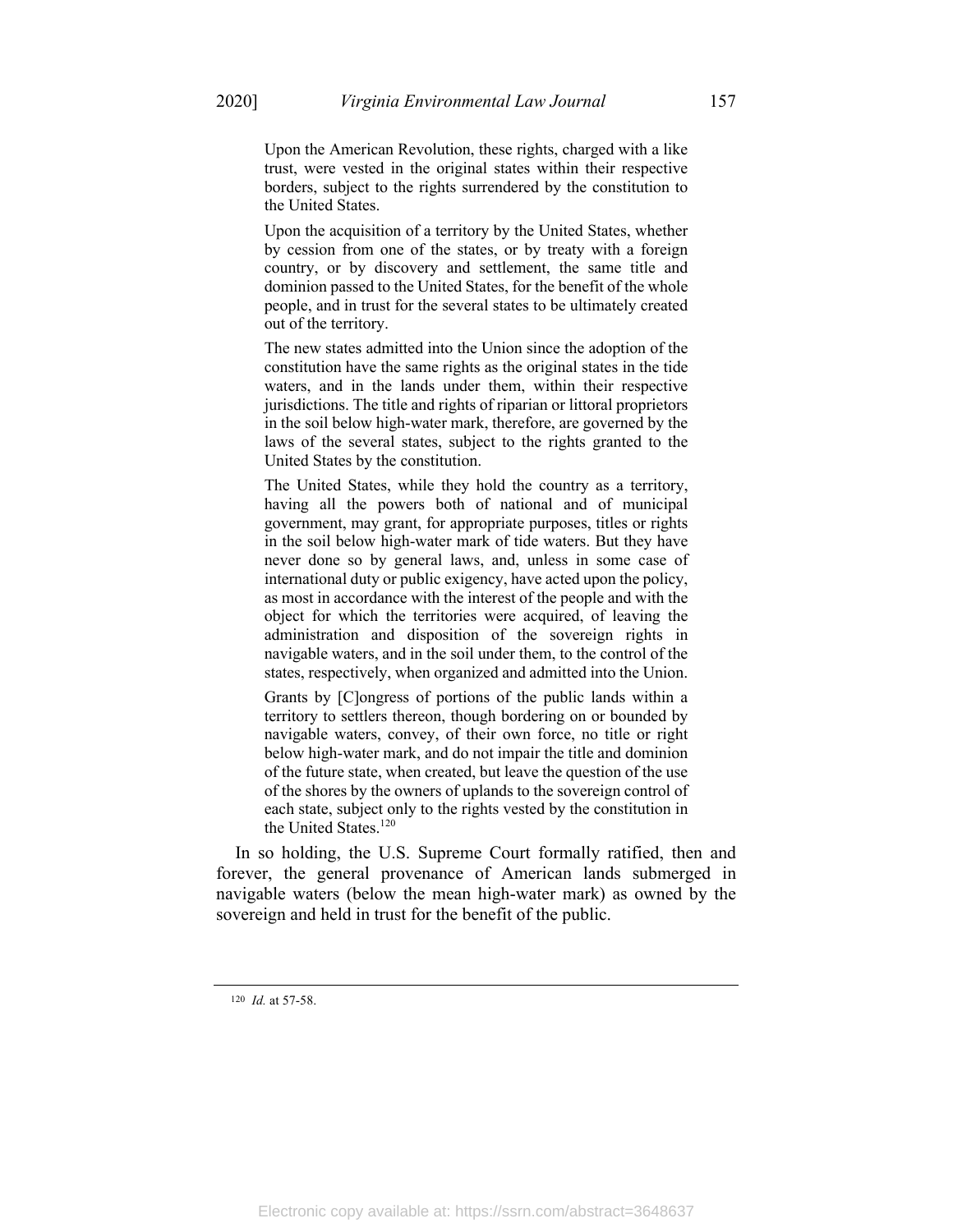#### *E. Contrasting School Trust Lands*

The foundational nature of the public trust distinguishes lands protected under this doctrine from other important lands set aside for public purposes early in the nation's history, such as the lands conveyed in trust to the states by the congressional Land Ordinance of 1785 to support public education.<sup>121</sup> In these earliest days of the republic, Congress allocated to new states a designated quadrant of land in each undeveloped township for the express purpose of providing for public education.122 Under the Land Ordinance, new states were surveyed and divided into townships of thirty-six square miles, each composed of thirty-six sections.123 The sixteenth section of each township was set aside as "school trust land," to be held in trust by the state and used specifically for the maintenance and benefit of both primary schooling and public universities.124 Some states used trust lands for the construction of actual schools, but most managed the lands to provide income in support of education. <sup>125</sup> For example, Colorado's state trust lands mostly generate income for public education through the development of oil and gas reserves, though some are also managed for hunting, fishing, and recreation.126

The state school trust lands seem familiar, since they also represent an ownership interest in land allocated to the state as trustee to provide the public with specific benefits. However, unlike public trust lands held by every state under the equal footing doctrine, state trust lands were designated in only about half the states, mostly during the westward expansion following the Revolutionary War.<sup>127</sup> Like public trust lands, school trust lands were conveyed for a specific public purpose. Yet public trust lands belong to the state without a specific conveyance, held in trust as an attribute of state sovereignty, whereas school trust lands were created by legislative statute and conveyed without constraint on subsequent alienation. In fact, Congress later explicitly authorized states

<sup>121</sup> 28 JOURNALS OF THE CONTINENTAL CONGRESS 1774-1789, 375-78 (John C. Fitzpatrick ed., 1933).

<sup>122</sup> Peter W. Culp et al., *State Trust Lands in the West, Fiduciary Duty in a Changing Landscape*, LINCOLN INST. OF LAND POL'Y 2 (2015), https://www.lincolninst.edu/sites/default/files/pubfiles/state-trust-lands-in-the-west-updatedfull.pdf.

<sup>123</sup> *Id.* at 8-9.

<sup>124</sup> *Id.*

<sup>125</sup> *Id.* at 16, 53-62.

<sup>126</sup> *Id.* at 45, 55.

<sup>127</sup> *Id.* at 4-5 (noting that school trust lands were designated in 23 states and that "the practice of granting reserved lands in support of schools began when Ohio was admitted to the Union in 1803, and continued throughout the process of state accession").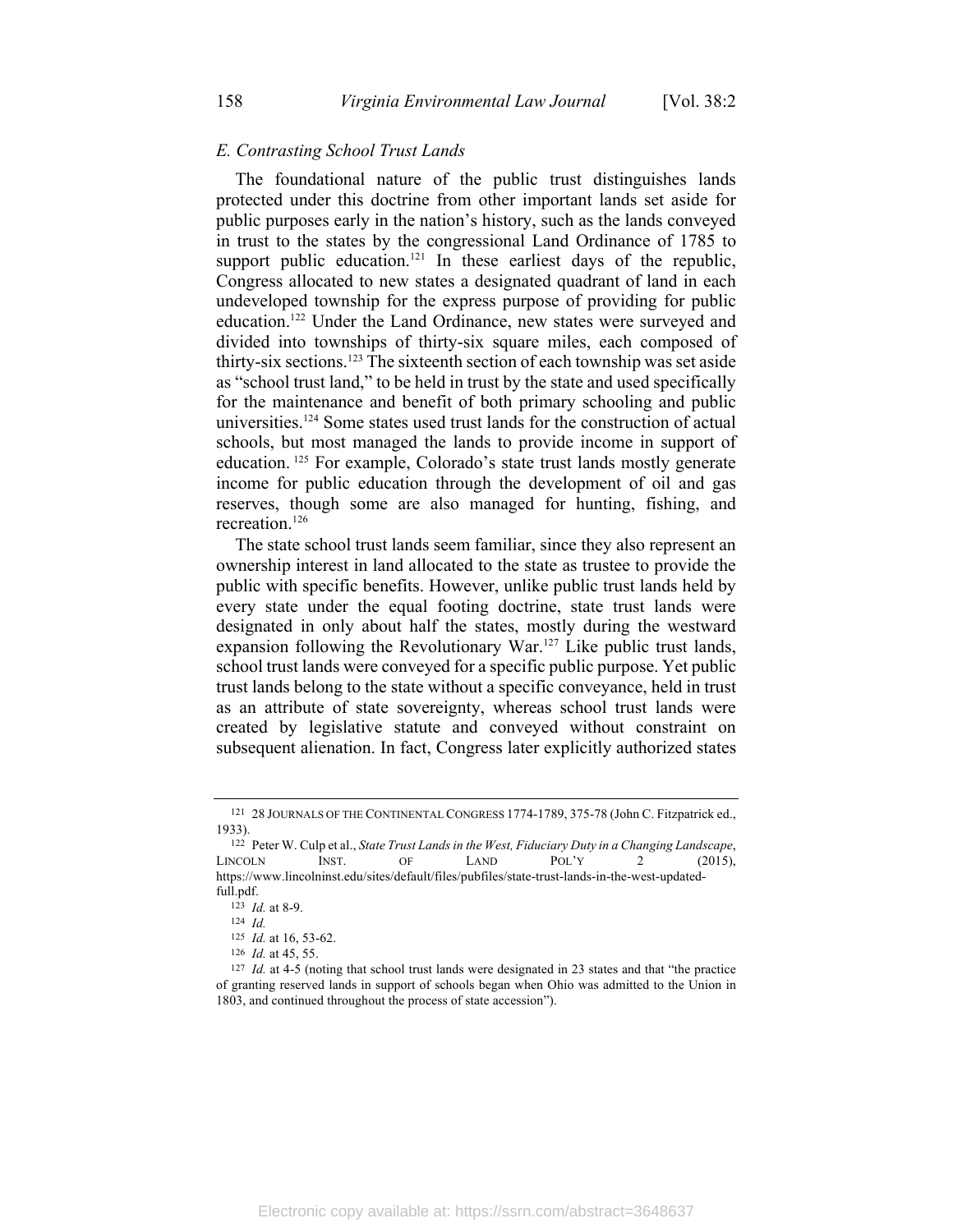to sell school trust lands to generate revenue, prompting many states to alienate trust lands for one-time yields that provided only short-term benefits for public education.<sup>128</sup> Today, nine western states maintain the lion's share of the 46 million acres of school trust land that remains, $129$ and another fourteen continue to hold some of the originally granted lands in trust, though some holdings are now very small.<sup>130</sup>

Moreover, and most importantly, school trust lands are logically subjugated to the temporally and conceptually prior public trust doctrine. While the question has not often been litigated, Louisiana courts most clearly clarified the relationship in concluding that designated school trust lands cannot include navigable waters, which are already held by the state in trust for all citizens.<sup>131</sup> Policy arguments for the primacy of the public trust doctrine also appear in the legal literature.<sup>132</sup> Legal recognition of the distinction follows both from history and from the uniquely nonfungible nature of the public commons protected by the public trust doctrine. After all, there are many means to generate support

<sup>128</sup> *Id.* at 11 (noting that state trust lands restrictions evolved over time, and that after Congress granted states authority to sell land to generate revenue, "most early states rushed to sell their lands in the frenzy of frontier land disposals," and that "[w]hile this supported early school systems, it provided few lasting benefits for schools"). Some states, however, enacted their own constitutional limits on the short-term disposal of school trusts lands. *See id.* (discussing Michigan's approach to ensuring a sustainable source of education funding from school trust land revenue); Hill v. Thompson, 564 So. 2d 1, 14-15 (Miss. 1989) (holding that school trust lands could not be leased, as this would constitute a donation of public trust lands thus violating the state's own constitution).

<sup>129</sup> *See* Culp et al., *supra* note 122, at 3 ("While most state trust lands have long since passed into private ownership, the remaining 46 million acres are a significant resource, concentrated primarily in nine western states."); *id.* at 6 ("State trust lands comprise approximately 46 million acres of land spread across 23 of the lower 48 states, primarily west of the Mississippi River. These landscapes span the forests and mountain ranges of the Intermountain West and the Pacific Northwest, the grasslands and rich farmlands of the Midwest, and the arid deserts of the Southwest.").

<sup>130</sup> *See id*. at 15 ("Twenty-three states continue to hold some state trust lands from their original grants: Alaska, Arizona, Arkansas, California, Colorado, Hawaii, Idaho, Louisiana, Minnesota, Mississippi, Montana, Nebraska, New Mexico, Nevada, North Dakota, Oklahoma, Oregon, South Dakota, Texas, Utah, Washington, Wisconsin, and Wyoming. Several of these states have retained only a small fraction of the original lands—Nevada, for example, holds only around 3,000 acres of its original 2.7-million-acre grant. By contrast, Arizona, Montana, and Wyoming each still have more than 80 percent of their original land grants.").

<sup>131</sup> State *ex rel.* Plaquemines Par. Sch. Bd. v. Plaquemines Par. Gov't., 652 So.2d 1 (La. App. 4 Cir. 1994).

<sup>132</sup> *See* John B. Arum, *Old-growth Forests on State School Lands—Dedicated to Oblivion?— Private Trust Theory and the Public Trust*, 65 WASH. L. REV. 151, 163-66 (1990) (arguing for the explicit imposition of public trust obligations on school trust lands to better align with public concern for resource conservation); Sean E. O'Day, *School Trust Lands: The Land Manager's Dilemma Between Educational Funding and Environmental Conservation, A Hobson's Choice?*, 8 N.Y.U. ENVTL. L.J. 163, 194-95, 213-17 (1999) (advocating that school trust land be managed to better advance environmental protection, and suggesting ways in which school trust obligations may be subsidiary to the public trust doctrine and other environmental regulations).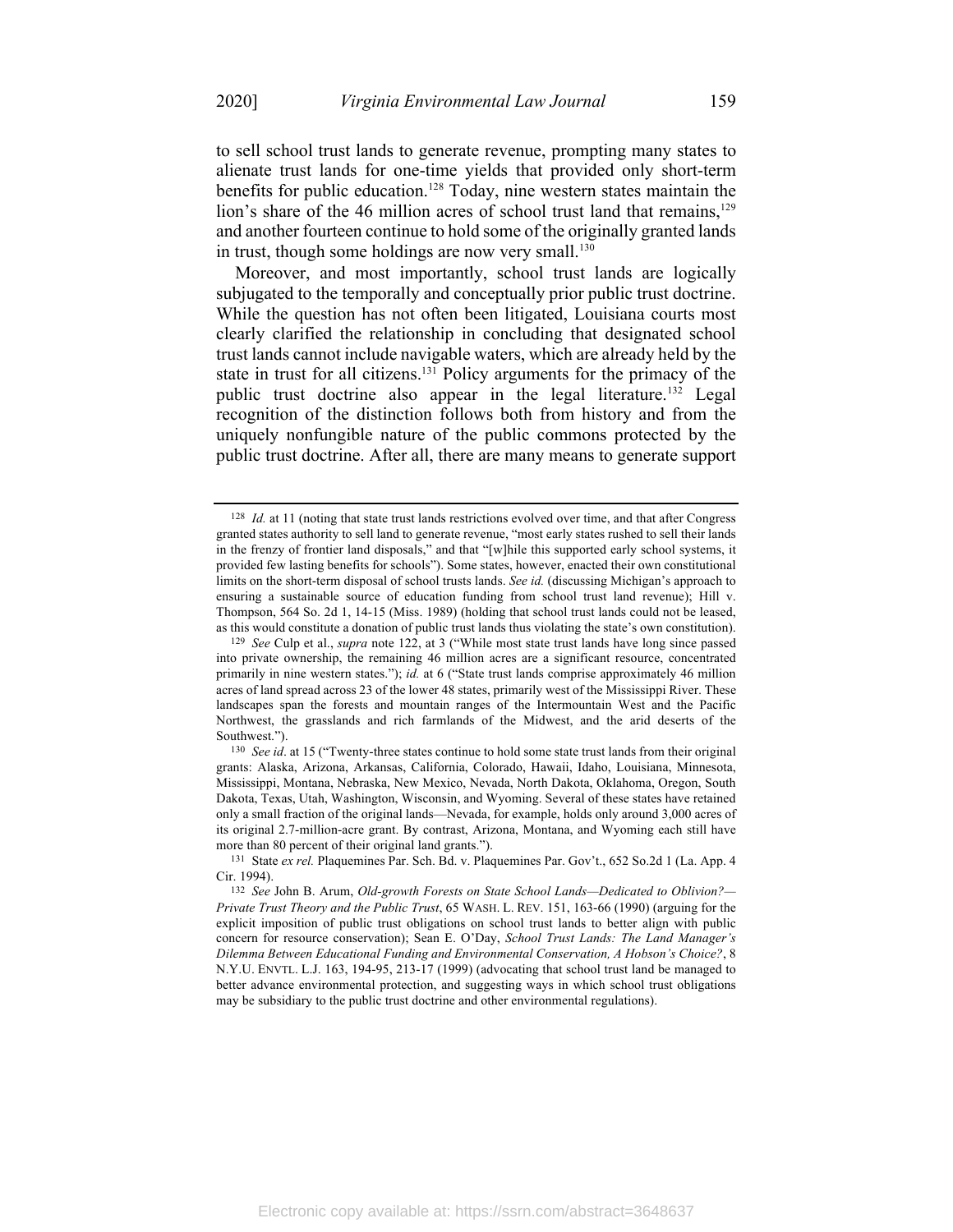for public education, but the values associated with navigable waterways are not easily transferable or conferred by other means.

## III. CONTEMPORARY OVERVIEW: A COMMON LAW AND CONSTITUTIONAL **DOCTRINE**

Over the two centuries since the doctrine was formally received in the United States, the American public trust doctrine has gradually evolved from a doctrine about *sovereign authority*, focusing on the prerogatives of ownership, to one that is also about *sovereign responsibility*, emphasizing the sovereign's specific obligations to the public with regard to public trust resources. This is evident in two separate spheres of American law: (1) the ongoing development of the common law trust, and (2) the independent development of the doctrine as a feature of state constitutional law. Today, there are growing points of intersections between the public trust doctrine and federal law, some of them controversial. This Part briefly reviews these three separate realms of public trust evolution, beginning with an old decision that is still the U.S. Supreme Court's leading public trust case, the 1892 decision of *Illinois Central Railroad Co. v. Illinois*. 133

## *A. With Power Comes Responsibility: Illinois Central Railroad Co. v. Illinois*

Although *Shively v. Bowlby* was the U.S. Supreme Court's most definitive treatment of the public trust doctrine, its most famous statement of the doctrine arose in *Illinois Central*, a decision issued two years earlier*.* <sup>134</sup> In 1892, the same year Sir Arthur Conan Doyle published *The Adventures of Sherlock Holmes*, <sup>135</sup> the Supreme Court provided a crisp statement of the traditional American public trust doctrine that is routinely quoted by the cases that have followed:

[T]he State holds the title to the lands under the navigable waters . . . in trust for the people of the state, that they may enjoy the navigation of the waters, carry on commerce over them, and have liberty of fishing therein, freed from the obstruction or interference of private parties.<sup>136</sup>

<sup>133</sup> 146 U.S. 387 (1892).

<sup>134</sup> *Id.*

<sup>135</sup> *The Adventures of Sherlock Holmes*, ENCYCLOPAEDIA BRITANNICA, https://www.britannica.com/topic/The-Adventures-of-Sherlock-Holmes-by-Conan-Doyle (last visited Sept. 24, 2019).

<sup>136</sup> *Ill. Cent.*, 146 U.S. at 452.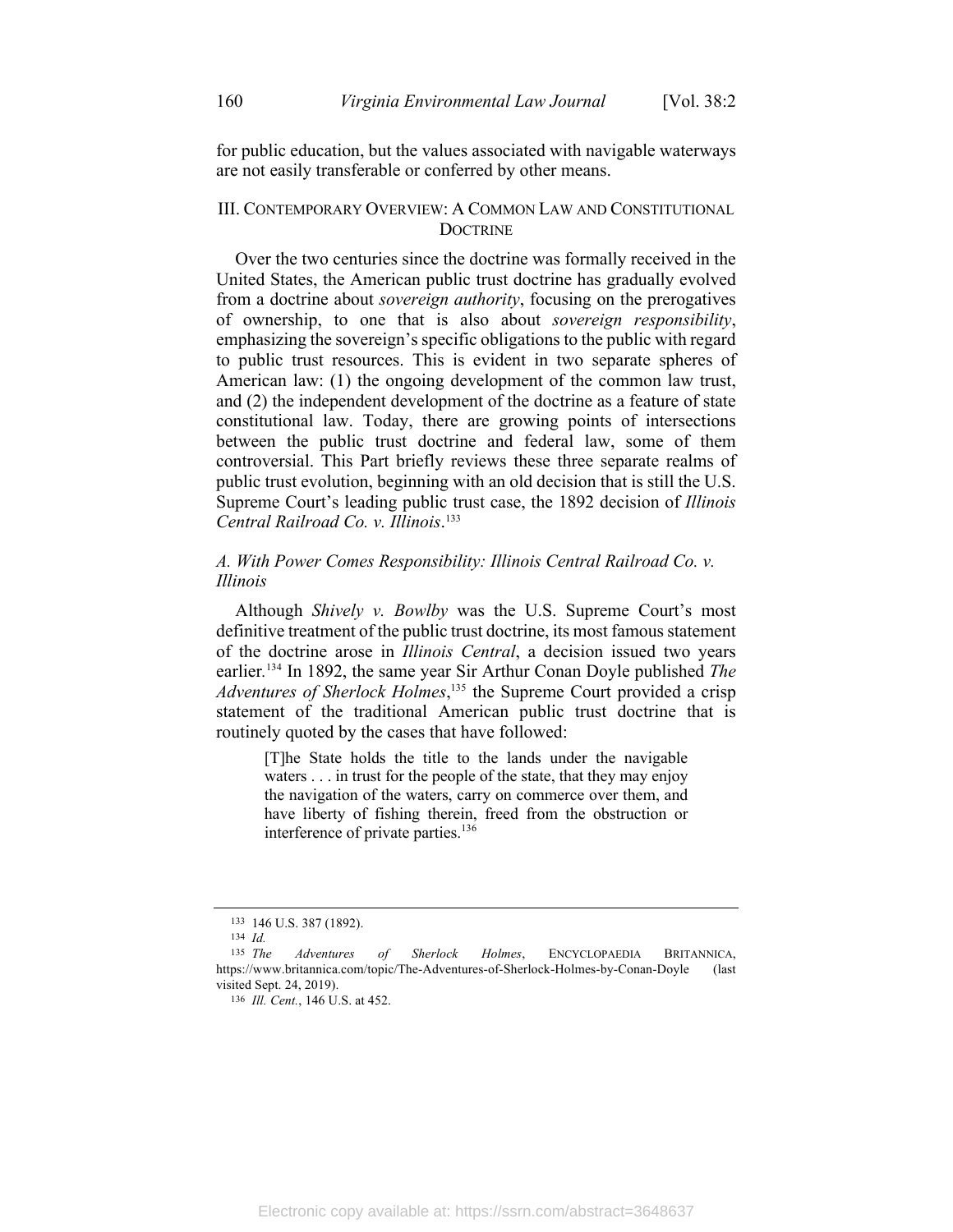Yet note how the theme of state ownership of trust resources is limited by the fact that the state only holds title *in trust* for the public. With great power comes great responsibility.

The public trust's doctrinal infrastructure shows that it doesn't just protect the public nature of these common resources—it also assigns responsibility for their protection—specifically, to the government. Analogizing to the property law construct of the legal "trust," the government (acting as trustee) is responsible for protecting the resource (or trust *res*) for the public benefit.<sup>137</sup> With very narrow exceptions,<sup>138</sup> the trustee can neither alienate the trust resource nor allow its destruction.<sup>139</sup> This means that, when it is acting as trustee, the government does not own trust resources in the same way that it owns more ordinary public lands under its jurisdiction. Instead, it holds the resource "in trust" for the real legal owner—the public it serves. Some scholars have described the difference as one between state "sovereign" and "proprietary" ownership, in which resources held as sovereign property are subject to the trust, while those subject to proprietary ownership may be alienated by the state on terms more like ordinary private property.<sup>140</sup>

The public is the ultimate beneficiary of the trust, and as in conventional trust relationships, the public can hold the government accountable for failure to manage trust resources in accordance with its responsibility as trustee.<sup>141</sup> If they feel the government is failing its obligations as trustee, citizens can usually seek to enforce their rights in court.142 In this critically important way, the public trust doctrine acts not just as a *grant* of sovereign authority with regard to trust resources, but aso as a *limit* on sovereign authority with regard to the same resources,

<sup>137</sup> *See, e.g.*, Richard M. Frank, *The Public Trust Doctrine: Assessing Its Recent Past and Charting Its Future*, 45 U.C. DAVIS L. REV. 665, 667 (2012) ("Simply stated, however, the doctrine provides that certain natural resources are held by the government in a special status—in 'trust'for current and future generations.").

<sup>138</sup> *See, e.g.*, Ill. Cent. R.R. v. Illinois, 146 U.S. 387, 453 (1892) (approving limited dispositions of trust resources to private parties to improve navigation or when discrete parcels can be disposed of without impairing the public interest in the remaining trust resource); *see also* Michael C. Blumm, *The Public Trust Doctrine and Private Property: The Accommodation Principle*, 27 PACE ENVTL. L. REV. 649, 660-62 (2010) (discussing the *Illinois Central* exception, "authoriz[ing] privatization of trust resources when 1) the conveyance furthered public purposes, and 2) there was no substantial effect on remaining trust resources").

<sup>139</sup> Frank, *supra* note 137, at 667 ("Government officials may neither alienate those resources into private ownership nor permit their injury or destruction.").

<sup>140</sup> *See* DAVID C. SLADE ET AL., PUTTING THE PUBLIC TRUST DOCTRINE TO WORK 6–8 (1997) (describing the distinction between *jus privatum*, which the state may convey public lands to a private interest, and *jus publicum*, which it may not).

<sup>141</sup> *See* Sax, *supra* note 4, at 473 (describing how citizens have brought lawsuits to enforce the trust obligations of the state).

<sup>142</sup> *Id.*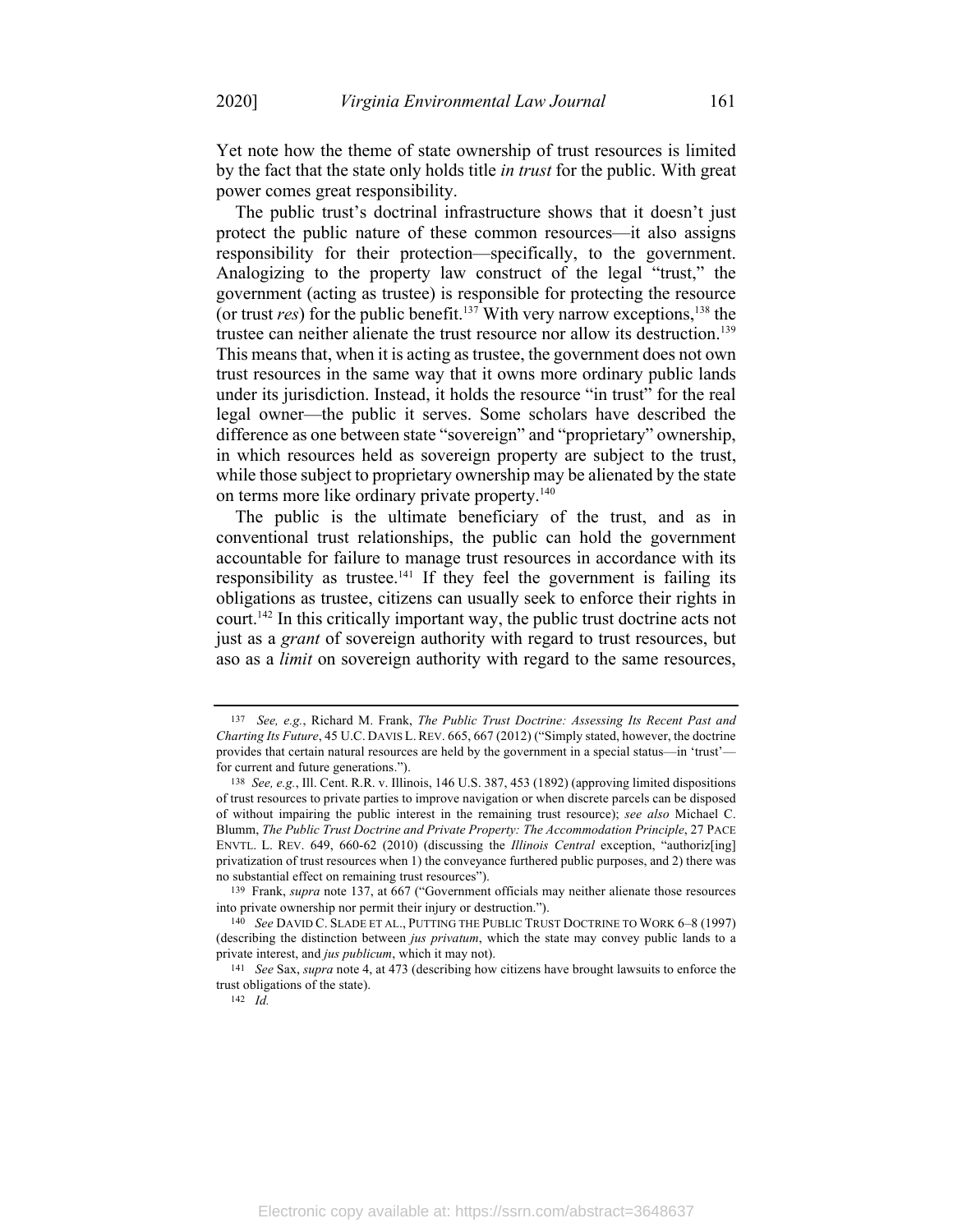constraining what the government can and cannot do to ensure against private expropriation and monopolization.<sup>143</sup>

In *Illinois Central*, the Court not only affirmed sovereign authority over submerged lands, it clarified the nature of the sovereign's obligations to the public as trustee of those lands.144 And indeed, the facts of *Illinois Central* case demonstrate just how powerful that public trust obligation can be.

To give a sense of the enormous power packed by this seemingly simple doctrine, consider the striking facts of the case. This nineteenth century legal mêlée followed a fraught moment in Illinois history, when, in 1869, the state legislature conveyed the better part of Chicago Harbor—the most valuable submerged lands in all of Lake Michigan to the Illinois Central Railroad, a private company.<sup>145</sup> After a series of complicated transactions in which the legislature granted Illinois Central rights to construct infrastructure along the dry and wet sides of the lakeshore,<sup>146</sup> the legislature enacted the Lake Front Act of  $1869$ ,<sup>147</sup> which conveyed ownership rights in perpetuity to the railroad.<sup>148</sup> To accomplish this, the legislature had to first override a gubernatorial veto, by which the Governor of Illinois had attempted to prevent the conveyance.<sup>149</sup>

Whether the legislative grant was an example of flagrant government corruption or a well-intended plan to spur economic development, $150$  the

<sup>143</sup> *See* Brief for Law Professors et al. as Amici Curiae in Support of Granting Writ of Certiorari at 1–2, 7, Alec L. *ex rel.* Loorz v. McCarthy, 561 F. App'x 7 (D.C. Cir. 2014) (No. 14-405), *cert. denied*, 135 S. Ct. 774 (2014) (discussing the public trust doctrine as an attribute of sovereignty).

<sup>144</sup> Ryan, *The Historic Saga*, *supra* note 1, at 568.

<sup>145</sup> *Ill. Cent.*, 146 U.S. at 438-39 (describing "a grant by the State in 1869 of its right and title to the submerged lands, constituting the bed of Lake Michigan").

<sup>146</sup> Joseph D. Kearney & Thomas W. Merrill, *The Origins of the American Public Trust Doctrine: What Really Happened in* Illinois Central, 71 U. CHI. L. REV. 799, 818–23 (2004) (discussing the railroad's improvements to the lakeshore; *see also* Crystal S. Chase, *The* Illinois Central *Public Trust Decision and Federal Common Law: An Unconventional View*, 16 HASTINGS W.-NW. J. ENVTL. L. & POL'Y 113, 126 (2010).

<sup>147</sup> *See* Kearney & Merrill, *supra* note 146, at 860–77 (discussing the enactment of the Lake Front Act of 1869)*; see also* H.R. Journal, 26th Cong., at 239-40 (Ill. 1869) (noting the Senate's passage of the House's version of the bill, enacting the Act).

<sup>148</sup> *See* Kearney & Merrill*, supra* note 146*,* at 800-01 (describing the Lake Front Act, by which the state legislature "awarded the Illinois Central both a portion of the lakeshore for a new depot and over one thousand acres of submerged land for the development of an outer harbor for Chicago"). Professors Kearney & Merrill explain that "[t]he practical effect of the Lake Front Act, in terms of the market for harbor facilities in Chicago, was to authorize the creation of a large, privately owned harbor facility in the lake." *Id.* at 881.

<sup>149</sup> *Id.* at 874-75.

<sup>150</sup> *See* Sax, *supra* note 4, at 490 (arguing that the conveyance could not be justified by any public benefit); Kearney & Merrill, *supra* note146, at 893 ("[A]lthough the documentary record from 1869 cannot be said definitely to establish . . . corrupt means . . . it probably leans in that direction.").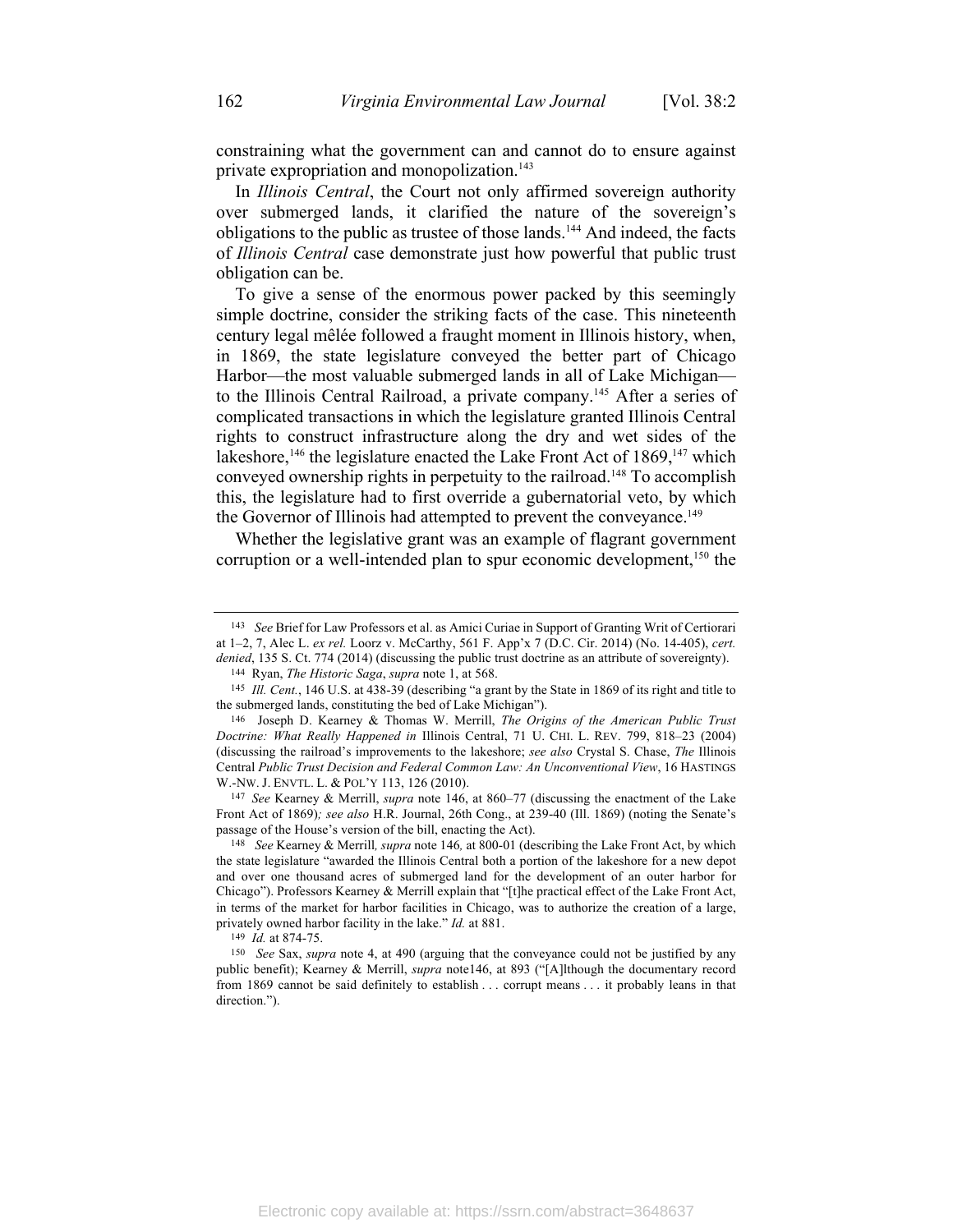people of Illinois were not delighted.151 Public reaction ranged from dubious to furious.152 While some hoped that associated economic development would eventually confer public benefits, the gift smacked of political patronage and cronyism, and it generated considerable outrage.153 When both the *Chicago Tribune* and the *Chicago Times* condemned the conveyance, legislative support for the deal began to collapse, and the Illinois House and Senate created committees to investigate the possibility of corruption.154

When the legislative session finally turned over, the new legislature responding to this significant public pressure—attempted to undo what the previous legislature had wrought.155 In 1873, legislators sought to reestablish public control over the full harbor by repealing the original conveyance.156 Ten years later, when the railroad continued to assume a proprietary posture toward the harbor, the state sued for declaratory relief to establish public ownership of the lakebed.<sup>157</sup> Now Illinois Central was the outraged party, and it fiercely resisted the state's claim.

In court, the Railroad argued that the new legislature could not repeal the Chicago Harbor conveyance made by the prior legislature.158 It argued that these submerged lands were now its private property, conveyed by the Lake Front Act of 1869,<sup>159</sup> and that the state lacked authority to reclaim property that had already passed in a fully executed conveyance.160 As the railroad argued, the state could not formally convey a thing of such value and then just take it back, as if the conveyance had never happened!<sup>161</sup>

Of course, even if the legislative grant were sound, it is worth noting that in actuality, the state *could* have just taken it back—though not as if the conveyance had never happened. The state's power of eminent

<sup>151</sup> *See* Kearney & Merrill, *supra* note 146, at 840-42, 875-76 (describing public outrage over the conveyance).

<sup>152</sup> *Id.*

<sup>153</sup> *Id.*

<sup>154</sup> *Id.* at 889-90, 908-09 (describing legislative committees created to investigate potential corruption).

<sup>155</sup> *See id.* at 911 (indicating the legislative turnover that followed); *Ill. Cent.,* 146 U.S. at 449 ("On the 15th of April, 1873, the legislature of Illinois repealed the act.").

<sup>156</sup> *Ill. Cent.*, 146 U.S. at 449.

<sup>157</sup> *Id.* at 439.

<sup>158</sup> *Id.* at 438-39.

<sup>159</sup> *Id.* at 450.

<sup>160</sup> *Id.* at 450–51 ("[The Act] is treated by the counsel of the company as an *absolute* conveyance to it of title to the submerged lands, giving it as full and complete power to use and dispose of the same . . . and not as a license to use the lands subject to revocation by the state." (emphasis added)).

<sup>161</sup> As my students have often remarked, the Railroad's claim would have been well understood by any toddler under the hallowed doctrine of "No Backsies!"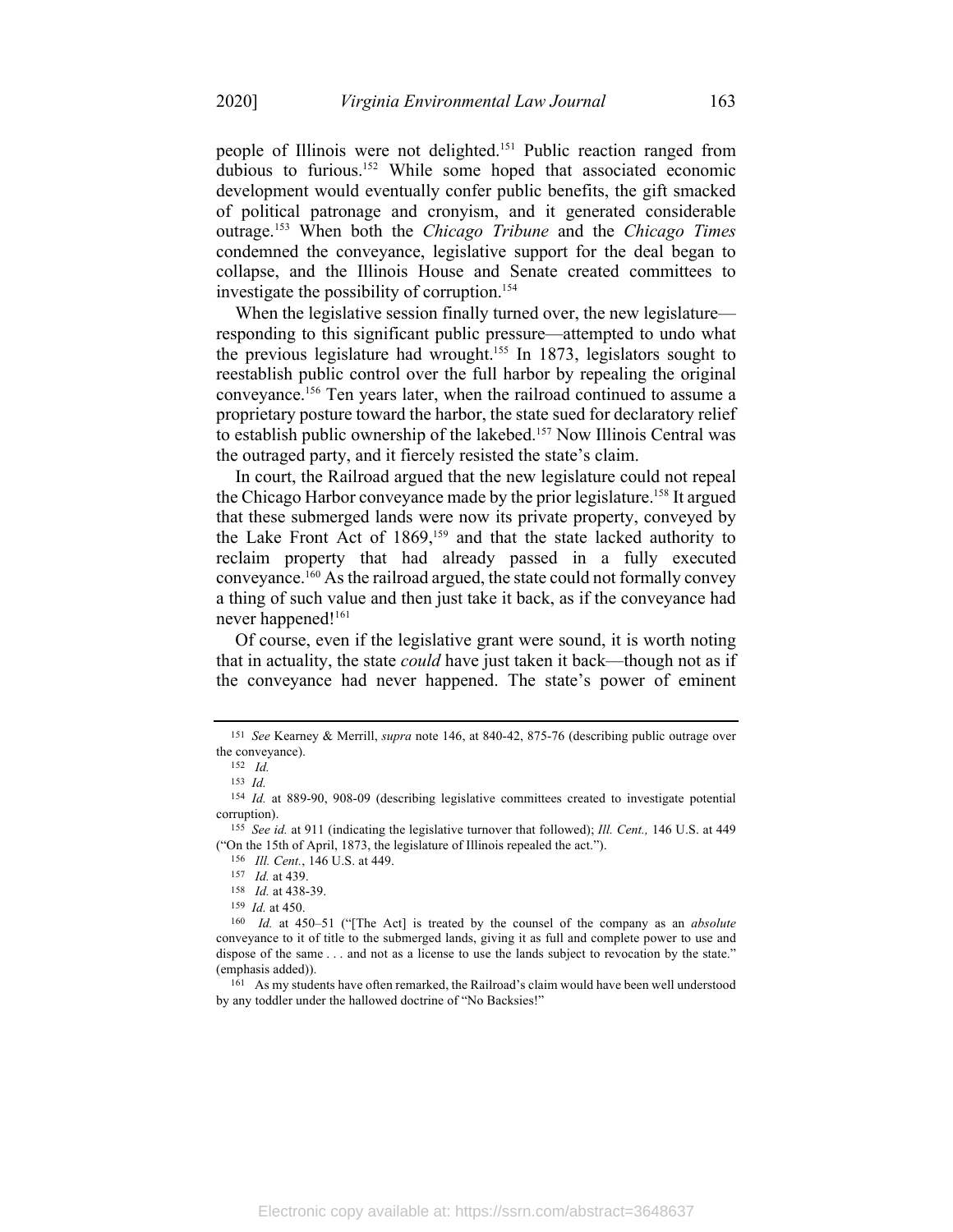domain would have allowed it to reclaim the property for public use, so long as it paid just compensation to the railroad.<sup>162</sup> Indeed, other scholars have written about *Illinois Central* as though the most important issue in the litigation was the state's liability for an uncompensated taking  $163$ —a legal issue in which the public trust doctrine might also play a role<sup>164</sup> but that claim was not a subject of the actual litigation.<sup>165</sup> Instead, Illinois Central staked its most important claim on the power of the original legislative grant and the lack of state authority to undo it (together with subsidiary claims for rights incident to its ownership of riparian lands and a later claim that the repeal interfered with rights under its original charter).<sup>166</sup>

Nevertheless, the state had a formidable response, deploying public trust principles as a novel legal shield. Illinois argued that its power to undo a fully executed conveyance was immaterial under the circumstances.167 Conceding that there might have been a legal problem if there really had been a legal gift, the state argued that in this case, there was not an actual problem, because—thanks to the public trust doctrine there had not been any actual gift. <sup>168</sup> Even if it looked as though the previous legislature had conveyed the bed of Chicago Harbor to the Railroad, in fact, no such thing had happened.<sup>169</sup> The bed of Chicago Harbor was subject to the public trust doctrine—held by the state in trust for the public—and therefore, as a matter of law, could not be alienated way. $170$ 

The state argued that the previous legislature had lacked the power to make a gift of lands encumbered by the public trust.<sup>171</sup> Such an act would be *ultra vires*—literally, beyond the authority of the state—at least without taking more heroic measures to clarify why such an unusual

<sup>162</sup> *See* U.S. CONST. amend. V.

<sup>163</sup> *See, e.g.*, Richard A. Epstein, *The Public Trust Doctrine*, 7 CATO J. 411, 422–26 (1987); Lloyd R. Cohen, *The Public Trust Doctrine: An Economic Perspective*, 29 CAL. W. L. REV. 239, 246 (1992).

<sup>164</sup> *See, e.g.*, Erin Ryan, Palazzolo*, The Public Trust, and the Property Owner's Reasonable Expectations: Takings and the South Carolina Marsh Island Bridge Debate*, 15 SE. ENVTL. L.J. 121, 137–40 (2006) (discussing use of the public trust doctrine to defend takings claims by defusing the reasonableness of claimants' expectations).

<sup>165</sup> *See* Kearney & Merrill, *supra* note 146, at 811 n.54 (explaining this popular misconception). 166 Ill. Cent. R.R. Co. v. Illinois, 146 U.S. 387, 438–39 (1892) (stating the railroad's claims).

<sup>167</sup> *Id.*

<sup>168</sup> *Id.*

<sup>169</sup> *See id.*

<sup>170</sup> *See id.* at 453-54 ("The trust devolving upon the State for the public, and which can only be discharged by the management and control of property in which the public has an interest, cannot be relinquished by a transfer of the property. The control of the State for the purposes of the trust can never be lost.").

<sup>171</sup> *See id.*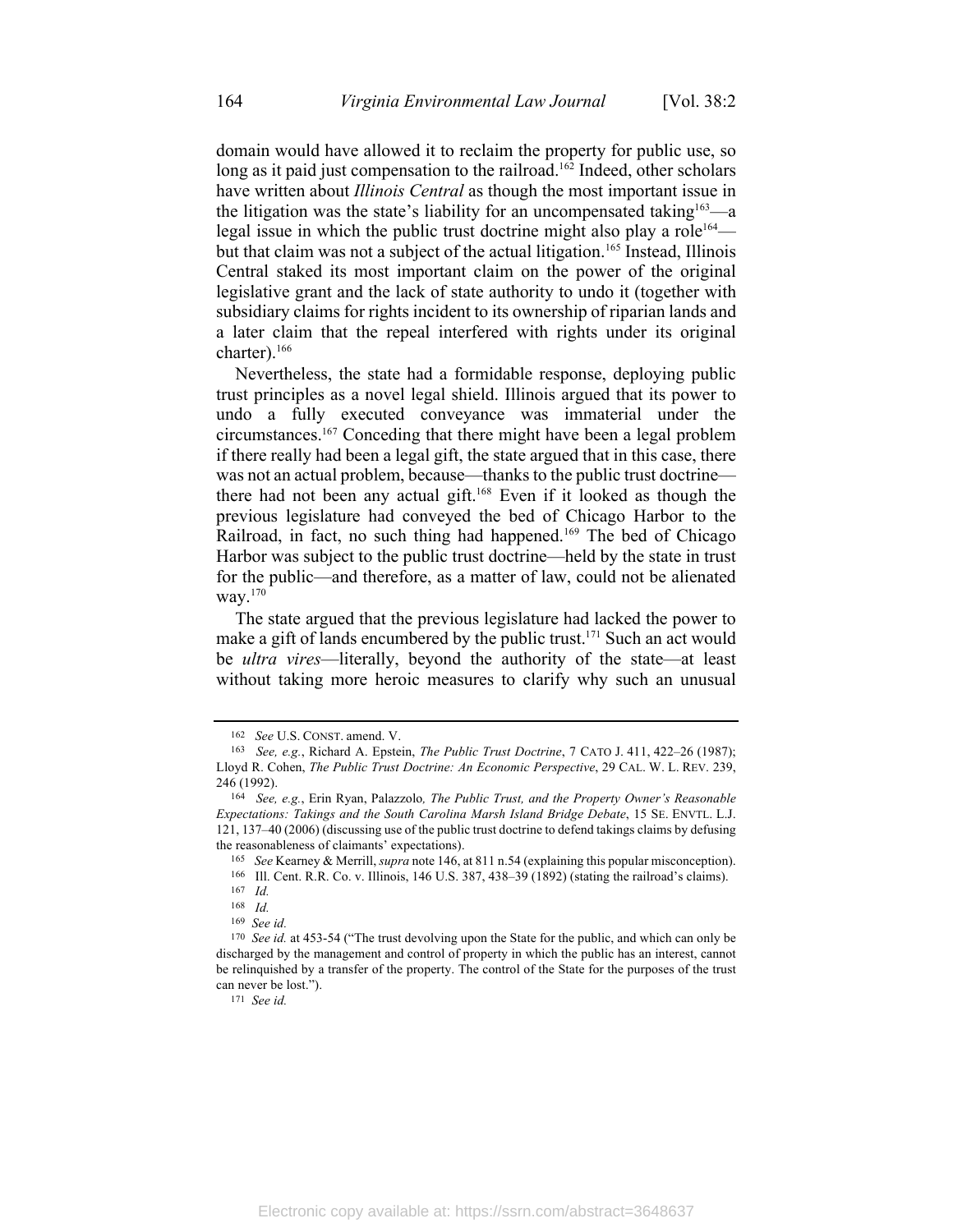conveyance was in accord with its public trust obligations.<sup>172</sup> As a result, there was no actual gift, and accordingly no harm in repealing it, and therefore, no legal foul.

Accepting this argument, the Supreme Court affirmed that the operation of the public trust doctrine had prevented the legislature from ever alienating the harbor in the first place.<sup>173</sup> The railroad had never been the actual owner of the submerged lands, and so its legal claims ended there. In this way, Illinois was able to successfully reestablish public ownership of Chicago Harbor on the grounds that the public trust doctrine acted as a limit on the state's legal ability to casually convey trust lands.<sup>174</sup>

More importantly, *Illinois Central* demonstrated that the public trust doctrine functions not only as a grant of affirmative state authority over submerged lands, but also as a limit on state authority with regard to the management of those lands. This is because the state is required to manage them as trustee for the public benefit.<sup>175</sup> The public, as the beneficiary of this trust relationship, is entitled to call the state to account for errant management choices in the courts. If members of the public believe the state has failed its obligations as trustee, they can pursue their legal claim under the public trust doctrine in court.

The premise affirmed in *Illinois Central* provided critical impetus for the development of the common law public trust in nearly all of the United States.<sup>176</sup> Today, the common law public trust doctrine offers meaningful protection of navigable waterways as public commons in nearly every state. <sup>177</sup> Over the years, as plaintiffs across the country have

<sup>172</sup> *Id.* at 455-56 ("The ownership of the navigable waters of the harbor and of the lands under them is a subject of public concern to the whole people of the State. The trust with which they are held, therefore, is governmental and cannot be alienated, except in those instances ... of parcels used in the improvement of the interest thus held, or when parcels can be disposed of without detriment to the public interest in the lands and waters remaining.").

<sup>173</sup> *Id.* at 453. Of note, Justice Field explained that the trust extended to Chicago Harbor because it was "a subject of public concern to the whole people," leaving open the possibility, embraced by later scholars and litigants, that the same rationale should apply to other commons resources also vulnerable to monopolization. *Id.* at 455. *See also* MICHAEL C. BLUMM & MARY CHRISTINA WOOD, THE PUBLIC TRUST DOCTRINE IN ENVIRONMENTAL AND NATURAL RESOURCES LAW 72- 73 (2013) (discussing *Illinois Cent.* and various scholars' interpretations of the case).

<sup>174</sup> *See Ill. Cent.*, 146 U.S. at 453, 463.

<sup>175</sup> Shively v. Bowlby, 152 U.S. 1, 57 (holding that the "title and the control of [submerged lands] are vested in the sovereign, for the benefit of the whole people"); *see supra* notes 107-120 and accompanying text (quoting *Shively* more fully and discussing its significance).

<sup>176</sup> *See* Kearney & Merrill, *supra* note 146, at 802-03 (outlining the history of the case in light of its importance in modern public trust theory).

<sup>177</sup> *See generally* Robin Kundis Craig, *A Comparative Guide to the Eastern Public Trust Doctrines: Classifications of States, Property Rights, and State Summaries*, 16 PENN. ST. ENVTL. L. REV. 1 (2007) (comparing eastern states' public trust doctrines); Robin Kundis Craig, *A Comparative Guide to the Western States' Public Trust Doctrines: Public Values, Private Rights, and the Evolution Toward an Ecological Public Trust*, 37 ECOLOGY L.Q. 53 (2010) (comparing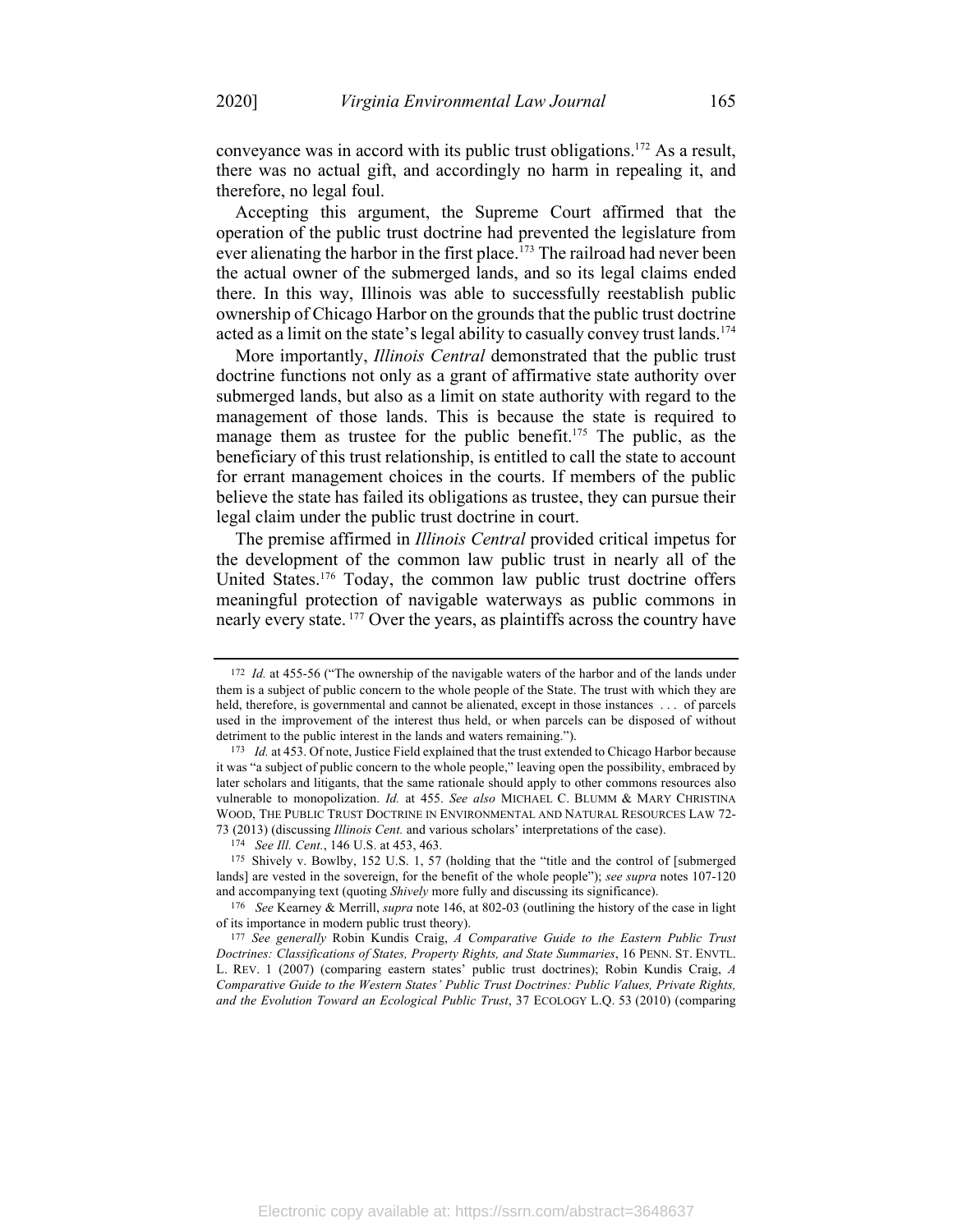litigated to vindicate and define public trust obligations, the doctrine has developed differently from one state to the next.<sup>178</sup> Some states protect different resources under the doctrine and some assign different levels of protection to trust resources,<sup>179</sup> but at a minimum, most share the common principle of sovereign authority over lands beneath navigable waters held in trust for the public.180 Following the Mono Lake *National Audubon Society* decision and the cases that paved its way in California law, the doctrine has become increasingly associated not only with the protection of such traditional uses as boating, commerce, fishing, and swimming, but with environmental protection as well.<sup>181</sup> In some jurisdictions, the public trust doctrine has also been applied to protect other resources, including groundwater, wildlife, and atmospheric resources.<sup>182</sup>

western states' public trust doctrines); ALEXANDRA B. KLASS & LING-YEE HUANG, RESTORING THE TRUST: WATER RESOURCES AND THE PUBLIC TRUST DOCTRINE, A MANUAL FOR ADVOCATES  $21-24$  (2009)

<sup>(</sup>comparing the sources of various states' public trust doctrines); MICHAEL C. BLUMM ET AL., THE PUBLIC TRUST DOCTRINE IN FORTY-FIVE STATES (2014), http://papers.ssrn.com/sol3/papers.cfm?abstract\_id=2235329 (analyzing the public trust doctrines of 45 states); LING-YEE HUANG, CTR. FOR PROGRESSIVE REFORM, RESTORING THE TRUST: AN INDEX OF STATE CONSTITUTIONAL AND STATUTORY PROVISIONS AND CASES ON WATER RESOURCES AND THE PUBLIC TRUST DOCTRINE (2009), https://papers.ssrn.com/sol3/papers.cfm?abstract\_id=1478512.

<sup>178</sup> *See* sources cited *supra* note 177.

<sup>179</sup> *See id*. For example, most states protect public access to submerged lands below the highwater mark, but New Jersey protects access to dry sand beaches as well. Matthews v. Bay Head Imp. Ass'n*.*, 471 A.2d 355, 363 (N.J. 1984).

<sup>180</sup> *See* sources cited *supra* note 177.

<sup>181</sup> *See, e.g.*, Marks v. Whitney, 491 P.2d 374, 380 (Cal. 1971) (finding increasing recognition that one of the most important uses of tidelands protected by the doctrine is "the preservation of those lands in their natural state, so that they may serve as ecological units for scientific study, as open space, and as environments which provide food and habitat for birds and marine life, and which favorably affect the scenery and climate of the area"); *Mono Lake Case,* 658 P.2d 709 (affirming the application of the public trust doctrine to protect the environmental values at Mono Lake).

<sup>182</sup> *See, e.g.*, *Scott River Case*, 237 Cal. Rptr. 3d 393 (following the Mono Lake rule in applying the public trust doctrine to protect the non-navigable groundwater tributaries of a navigable waterway); Owsichek v. Guide Licensing & Control Bd., 763 P.2d 488, 495 (Alaska 1988) ("[C]ommon law principles incorporated in the common use clause impose upon the state a trust duty to manage the fish, wildlife and water resources of the state for the benefit of all the people."); Betchart v. Dep't of Fish & Game, 158 Cal. App. 3d 1104, 1106 (1984) ("California wildlife is publicly owned and is not held by owners of private land where wildlife is present."); Environmental Protection Act of 1970, MICH. COMP. LAWS ANN. § 691.1202(1) (1970) (extending the public trust, via statute, to authorize legal actions "for the protection of the air" in addition to water and other natural resources) (repealed and replaced by the Natural Resources and Environmental Protection Act, MICH. COMP. LAWS § 324.1701(1) (1994)).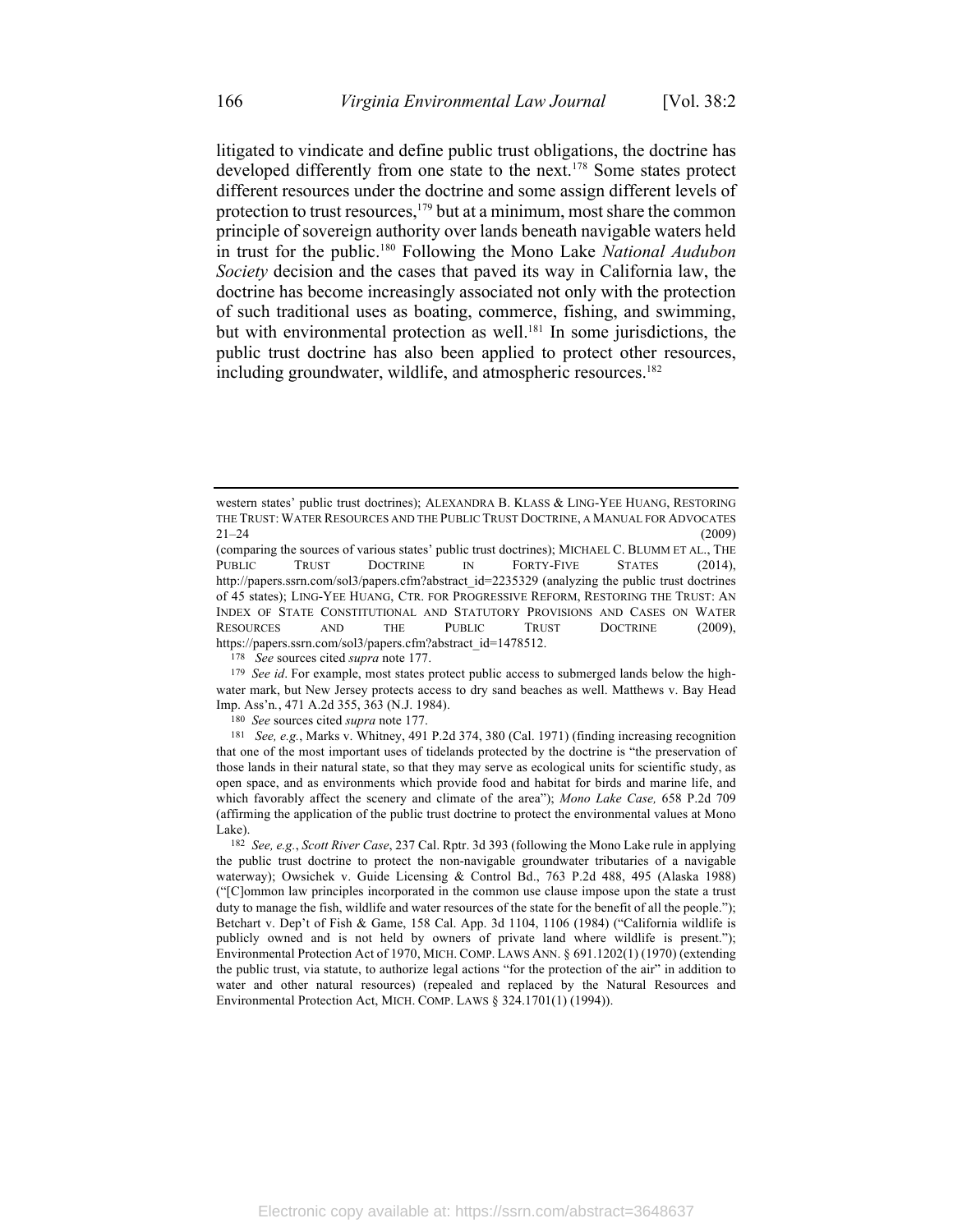## *B. State Constitutions: Florida, Hawaii, & Pennsylvania*

The common law public trust doctrine continues to play an important role in the regulation of public waterways, but the trust concept has also developed independently as a matter of state constitutional law. Public trust principles have been incorporated into a number of U.S. state constitutions, $183$  even where the doctrine is also part of that state's common law.184

Some constitutionalized versions look very similar to the common law statement of the public trust doctrine affirmed in *Illinois Central*. For example, Florida's Constitution includes a provision that recognizes public ownership of critical water commons and confers traditional protections for submerged lands beneath navigable waters:

The title to lands under navigable waters, within the boundaries of the state, which have not been alienated, including beaches below mean high water lines, is held by the state, by virtue of its sovereignty, in trust for all the people.185

Constitutionalization in other states have further broadened the scope and effect of the trust, sometimes far beyond the *Illinois Central* versions. For example, Article XI of the Hawaii Constitution declares that the state holds all of its natural resources in trust for the public, including (but not necessarily limited to) land, water, air, minderals, and energy sources:

For the benefit of present and future generations, the State and its political subdivisions shall conserve and protect Hawaii's natural beauty and all natural resources, including land, water, air, minerals and energy sources, and shall promote the development and utilization of these resources in a manner consistent with their conservation and in furtherance of the self-sufficiency of the State. All public natural resources are held in trust by the State for the benefit of the people.186

The Environmental Rights Amendment to the Pennsylvania Constitution reveals a similarly expansive conception of the public trust. Article I, Section 27 of the Pennsylvania Constitution adds natural,

<sup>183</sup> *See* sources cited *supra* note 177*; see also* Barton H. Thompson, Jr., *Environmental Policy and State Constitutions: The Potential Role of Substantive Guidance*, 27 RUTGERS L.J. 863, 866 (1996) ("[T]he 'public trust' doctrine which plays a constitutional role in most states even though less than a handful of states refer to the trust in the constitution itself.").

<sup>184</sup> *See, e.g.,* Klass, *supra* note 18, at 714; Jeffrey S. Silvyn, *Protecting Public Trust Values in California's Waters: The Constitutional Alternative*, 10 UCLA J. ENVTL. L. & POL'Y 355 (1992) (comparing California's common law and constitutional public trust rights and concluding that the latter may be more expansive).

<sup>185</sup> FLA. CONST. ART. X, § 11.

<sup>186</sup> HAW. CONST. art. XI, § 1.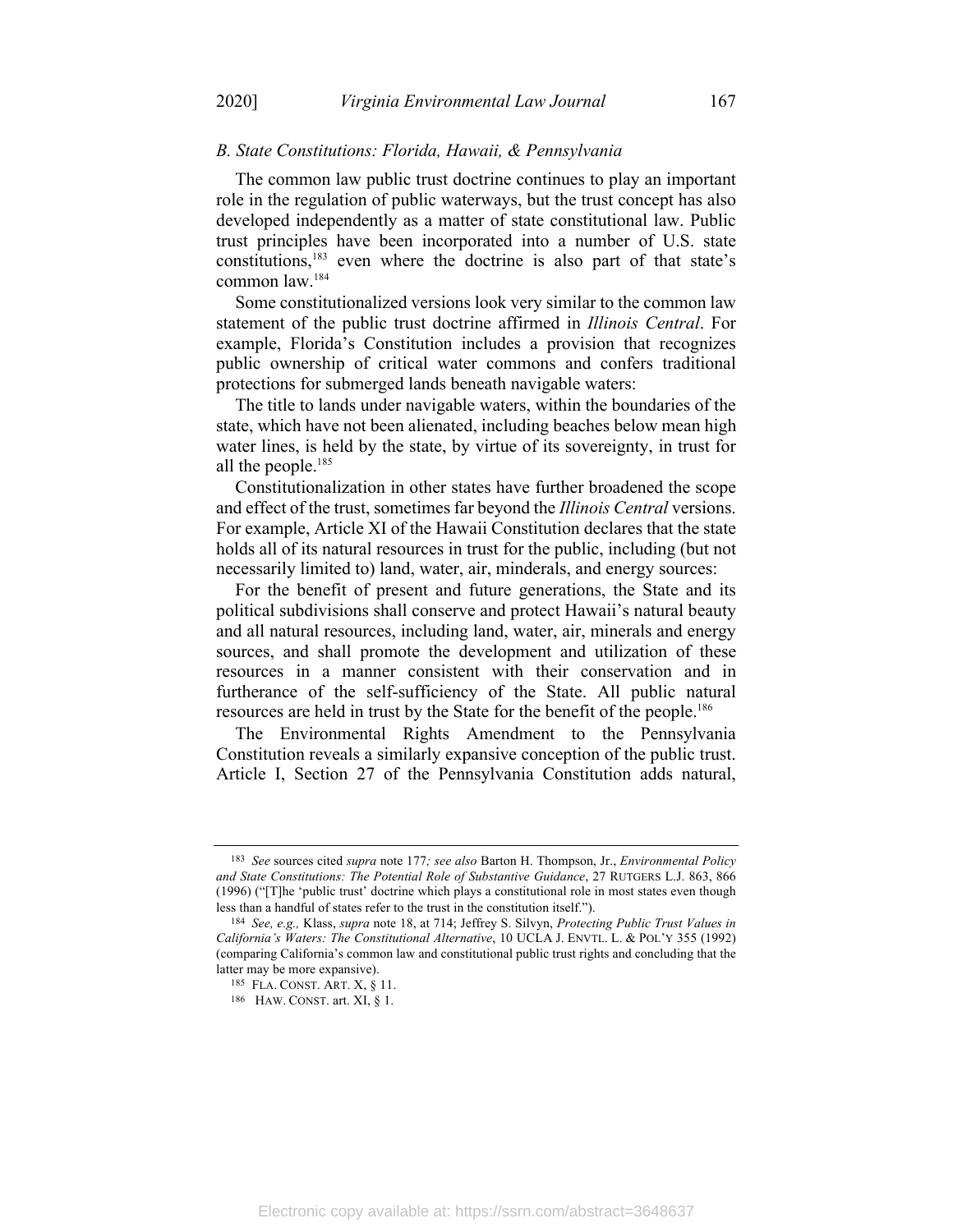scenic, historic, and esthetic values to the body of the state's public trust resources:

The people have a right to clean air, pure water, and to the preservation of the natural, scenic, historic and esthetic values of the environment. Pennsylvania's public natural resources are the common property of all the people, including generations yet to come. As trustee of these resources, the Commonwealth shall conserve and maintain them for the benefit of all the people.<sup>187</sup>

In contrast to the simple affirmation of public ownership of natural resources in Florida, the Hawaii and Pennsylvania doctrines establish a substantive commitment to protecting the environmental values associated with public trust resources, and they partner that commitment with an unequivocable ethic of intergenerational equity. Like the California Supreme Court in the Mono Lake case,<sup>188</sup> the Hawaii Supreme Court has established that its public trust doctrine is not displaced by the statutory law of private water allocation.<sup>189</sup> However, it goes even further than California, and far further than the traditional *Illinois Central* version, in holding that all water resources—and not just navigable waterways—are protected by the doctrine.<sup>190</sup>

Demonstrating the power of this substantive commitment, the Pennsylvania Supreme Court famously invoked the Environmental Rights Amendment to overturn a state law preventing local governments from regulating horizontal shale drilling and hydraulic fracturing ("fracking") through zoning.<sup>191</sup> Fracking is commonly used to extract natural gas from the rich Marcellus shale resources of the state, but its use can threaten water resources with contamination and overuse. Through their land use planning ordinances, many state municipalities had disapproved fracking operations that they feared would negatively impact local water supplies.<sup>192</sup>

In the 2014 decision of *Robinson Township v. Commonwealth*, a plurality of the Pennsylvania high court invalidated a state statute that had been enacted to preempt local regulation of fracking operations through

<sup>187</sup> PA. CONST. Art. I, § 27.

<sup>188</sup> *Mono Lake Case*, 658 P.2d at 712, 727-28.

<sup>189</sup> *In re* Water Use Permit Applications (*Waiahole Ditch*), 9 P.3d 409, 445 (Haw. 2000) (holding that the state water code "does not supplant the protections of the public trust doctrine").

<sup>190</sup> *Id.* ("[T]he public trust doctrine applies to all water resources without exception or distinction.").

<sup>191</sup> John C. Dernbach, *The Potential Meanings of a Constitutional Public Trust*, 45 ENVTL. L. 463, 478, 481 (2015).

<sup>192</sup> *Id.* at 481-82 (describing how the challenged state statute interfered with "local regulation of oil and gas operations" under various state environmental and land use laws).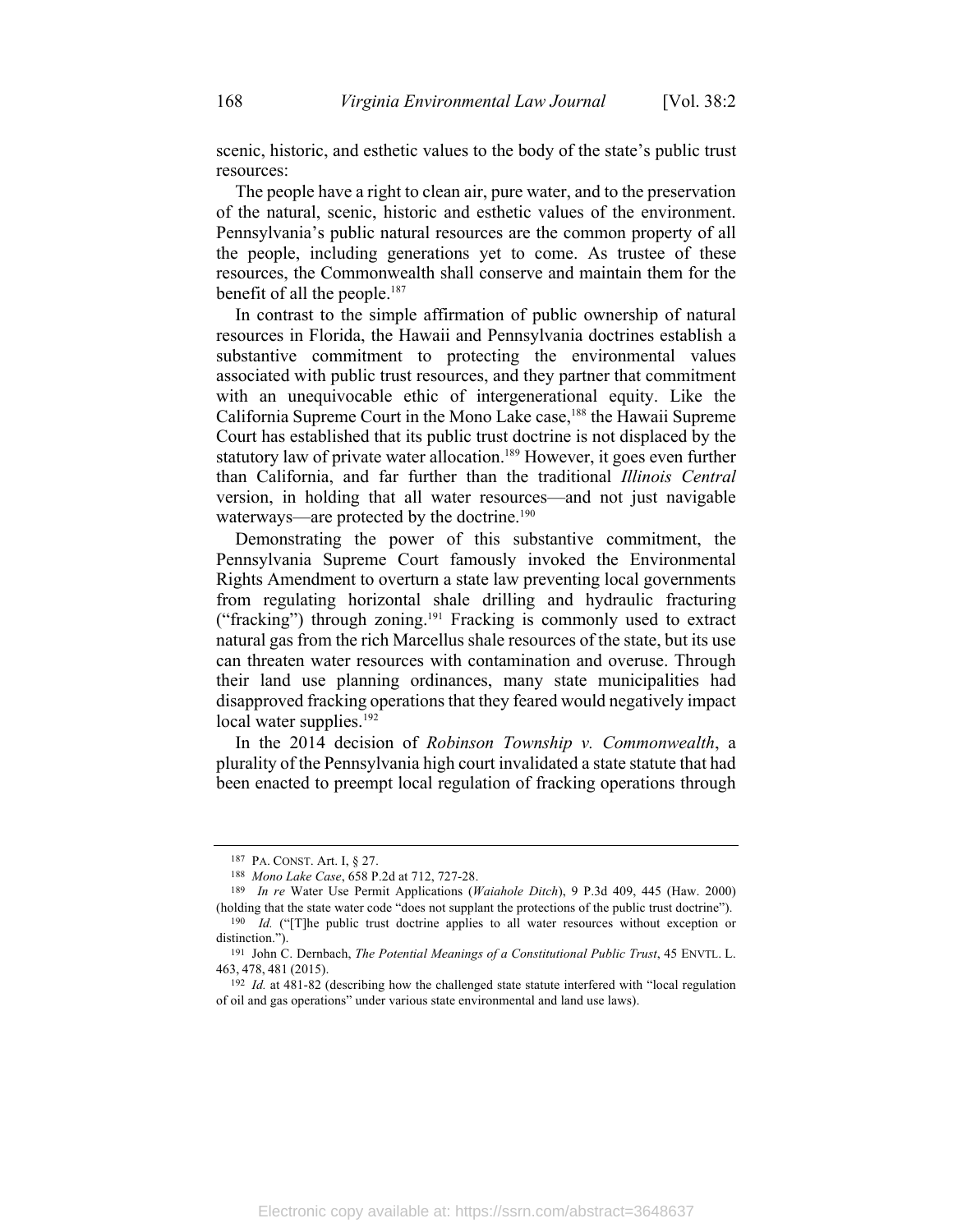zoning ordinances.<sup>193</sup> Surprising everyone involved, the court concluded that the statute conflicted with the state's obligation under the Environmental Rights Amendment to protect present and future generations' interests in public natural resources.194 Notably, the court invoked the doctrine *sua sponte* to resolve the case, even though the parties had not even raised it in their arguments.<sup>195</sup> The move has drawn renewed attention to the possibilities for intersections between the public trust and other forms of state action that threaten public natural resources.196

A few years later, a majority of the same court confirmed that Pennsylvania is obligated to manage its state parks and forests, including the oil and minerals therein, as a trustee in accordance with the public trust principles of the Environmental Rights Amendment.197 The court reasoned that the clear language expressly affirms both the right of the people to enjoy these public natural resources and the Commonwealth's obligation to maintain them.198

Constitutionalized versions of the doctrine thus provide additional means of protecting public trust resources and expanded recognition for new public trust values beyond those traditionally protected at common law. Even so, scholars like Professor Alexandra Klass have sounded concerns that statutory public trust principles may inadvertently displace more flexible common law versions of the doctrine, undermining the further development of public trust principles to respond to emerging problems through traditional common law processes.<sup>199</sup> An inadvertent

<sup>193</sup> Robinson Twp. v. Commonwealth, 83 A.3d 901, 981–82 (Pa. 2013).

<sup>194</sup> *Id.* ("In our view, the framers and ratifiers of the Environmental Rights Amendment intended the constitutional provision as a bulwark against enactments, like Act 13, which permit development with such an immediate, disruptive effect upon how Pennsylvanians live their lives. To comply with the constitutional command, the General Assembly must exercise its police powers to foster sustainable development in a manner that respects the reserved rights of the people to a clean, healthy, and esthetically-pleasing environment."); *see also id.* at 919-20 (noting, in its standing analysis, that "a political subdivision has a substantial, direct, and immediate interest in protecting the environment and the quality of life within its borders" and that "[t]he protection of environmental and esthetic interests is an essential aspect of Pennsylvanians' quality of life and a key part of local government's role").

<sup>195</sup> *See, e.g.*, Dernbach, *supra* note 191.

<sup>196</sup> *Id*.

<sup>197</sup> Pa. Envtl. Def. Found. v. Commonwealth, 161 A.3d 911 (Pa. 2017).

<sup>198</sup> *Id.* at 916.

<sup>199</sup> Alexandra B. Klass, *The Public Trust Doctrine in the Shadow of State Environmental Rights*  Laws: A Case Study, 45 ENVTL. L. 431 (2015) (exploring how environmental rights statutes can effectively displace the common law public trust doctrine and limit its evolution as a tool for environmental protection); *see also* Alexandra B. Klass, *Modern Public Trust Principles: Recognizing Rights and Integrating Standards*, 82 NOTRE DAME L. REV. 699, 726, 744-45 (2006) (discussing the limitations of both common law and statutory approaches to public trust governance, and proposing an integrated approach).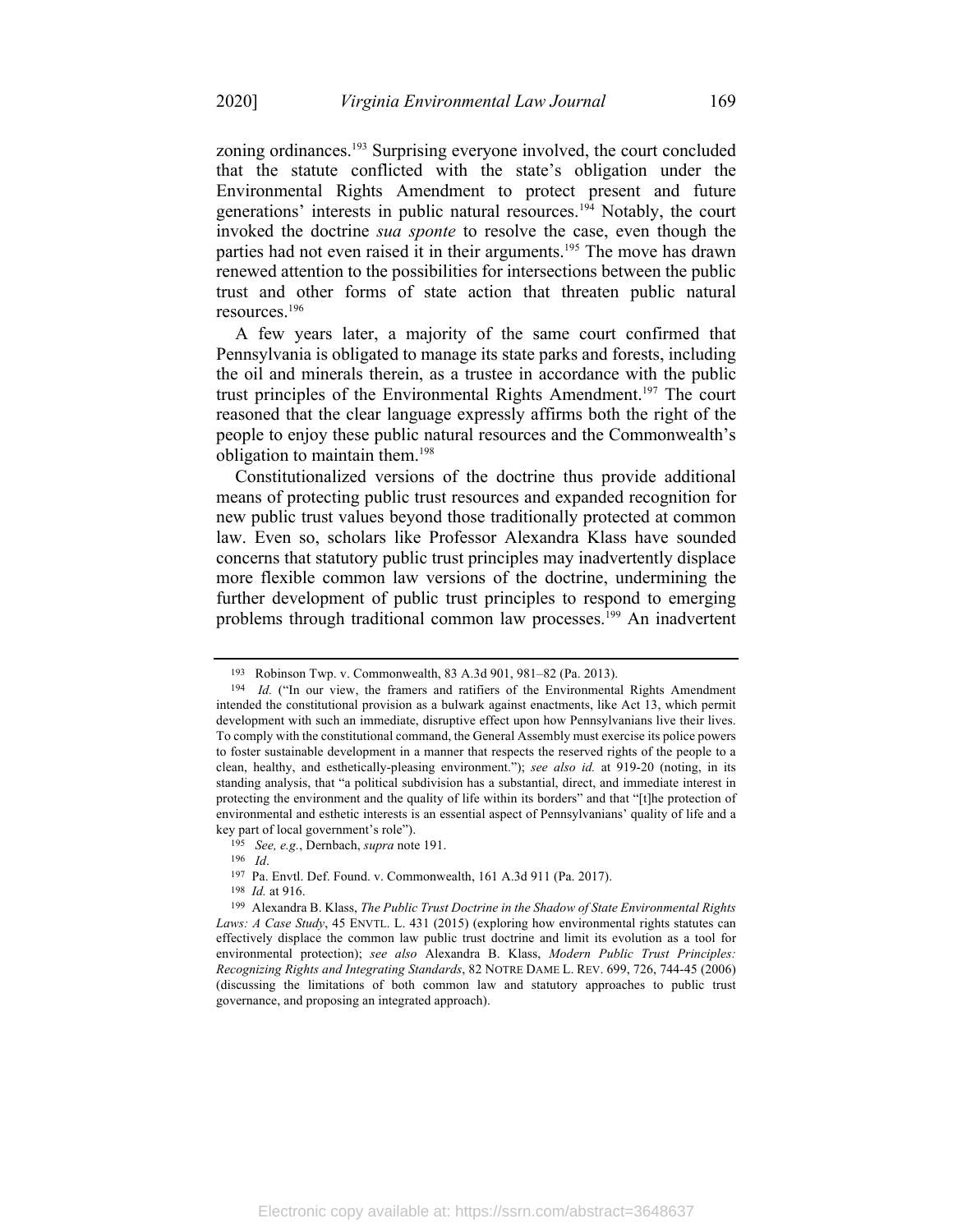result could be the calcification of the public trust, effectively freezing it in time by stifling the organic process of common law development that has thus far enabled the doctrine to evolve with the changing needs of the community.200 Indeed, some states, such as Idaho, have committed the public trust doctrine to statute specifically to prevent the further development of the doctrine through the judicial common law process.<sup>201</sup>

# *C. The Public Trust and Federal Law*

American case law has generally presumed that the public trust doctrine is a feature of purely state law—a view that has been affirmed directly by the D.C. Circuit in dismissing an attempt to hold the federal government accountable under the doctrine,<sup>202</sup> and one that has been supported indirectly in dicta by the U.S. Supreme Court on an unrelated matter.<sup>203</sup> While the Supreme Court has not directly addressed the question of whether the doctrine applies to federal authority, it declined a petition for certiorari to review the D.C. Circuit's rejection of that position.204 Nevertheless, points of intersection between the public trust doctrine and important areas of federal law have become evident, especially its role as a background principle of law in constitutional takings analysis, and in ongoing debate over the extent to which it should operate as a constitutive constraint on federal sovereign authority.

<sup>200</sup> Alexandra B. Klass*, The Public Trust Doctrine in the Shadow of State Environmental Rights Laws: A Case* Study, 45 Envtl. L. 431, 457-59 (2015).

<sup>201</sup> IDAHO CODE § 58-1201-1203 (1996) (Chapter 12. Public Trust Doctrine). For a fuller discussion of the Idaho example, see *infra* Part IV(C)(2); *see also* Erin Ryan, *From* Mono Lake *to the Atmospheric Trust: Navigating the Public and Private Interests in Public Trust Resource Commons*, 10 GEO. WASH. J. ENERGY & ENVTL. L. 39, 56-57 (2019) ("After the Idaho Supreme Court issued a series of public trust decisions converging on the California Supreme Court's interpretation in *Mono Lake*, the state legislature enacted a statute that expressly foreclosed this interpretive path. The legislation declared that the public trust doctrine did limit the state's ability to alienate title to the beds of navigable waters, but that it had little impact beyond that, preventing the doctrine from impacting the allocation of prior appropriative water rights or state decisions about the commercial, agricultural, or recreational uses of public trust waterways."); James M. Kearney, *Closing the Floodgates? Idaho's Statutory Limitation on the Public Trust Doctrine*, 34 IDAHO L. REV. 91, 94 (1997); Blumm et al., *supra* note 106 at 472 (noting that the new statute "was the legislature's response to judicial public trust declarations" in a series of Idaho Supreme Court cases).

<sup>202</sup> Alec L. *ex rel.* Loorz v. McCarthy, 561 F. App'x 7, 8 (D.C. Cir. 2014). *But see* Michael Blumm & Lynn S. Schaffer, *The Federal Public Trust Doctrine: Misinterpreting Justice Kennedy and* Illinois Central Railroad, 45 ENVTL. L. 399, 400–01 (2015) (arguing that the D.C. Circuit is incorrect on this point).

<sup>203</sup> PPL Montana, LLC v. Montana, 132 S. Ct. 1215, 1235 (2012) ("[T]he public trust doctrine remains a matter of state law.").

<sup>204</sup> Alec L. v. McCarthy, 135 S. Ct. 774 (2014) (denying certiorari to address whether there is a federal public trust doctrine).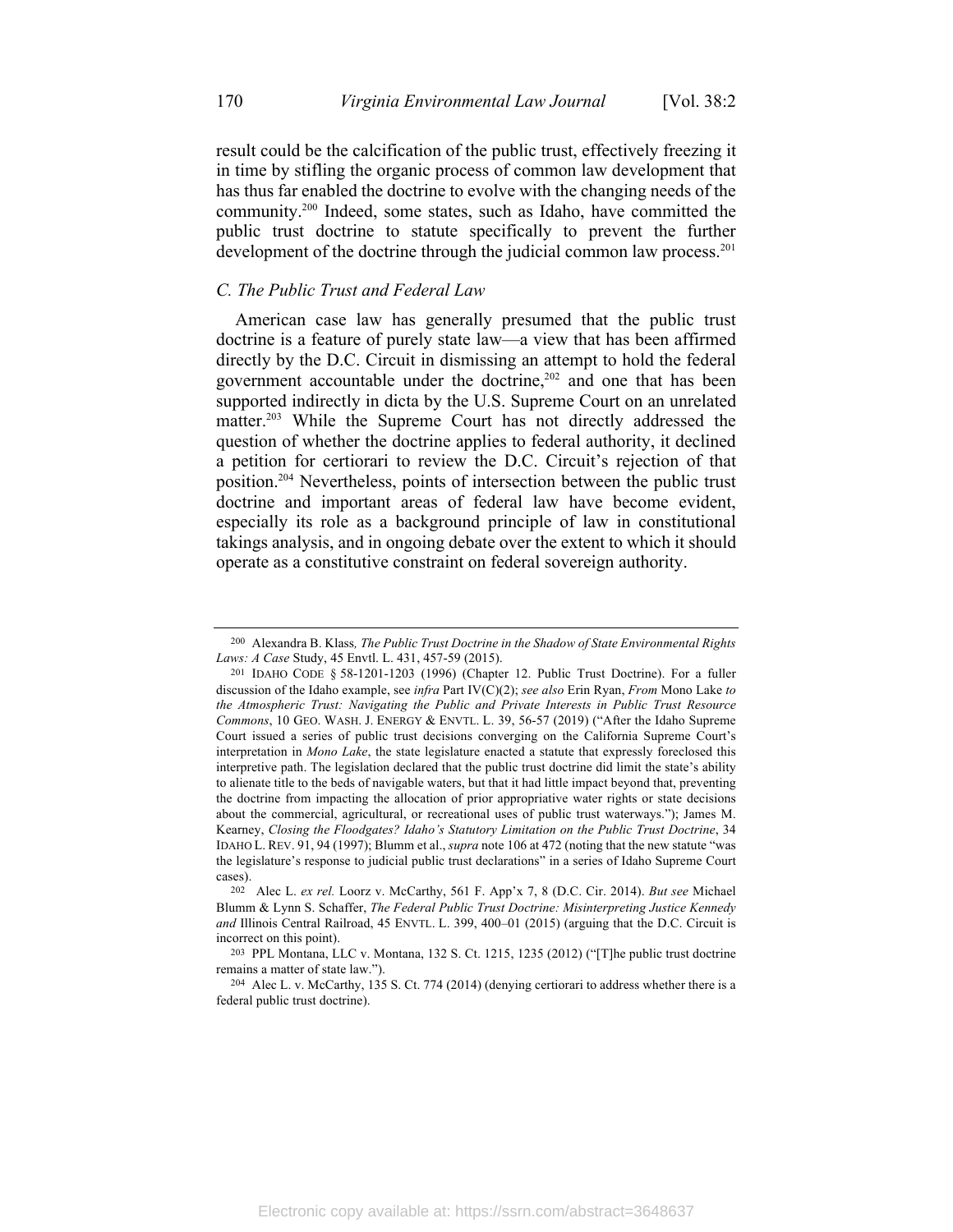# *1. The Doctrine as a Background Principle in Takings Claims.*

The public trust doctrine is increasingly invoked in litigation brought under the U.S. Constitution's Takings Clause, $205$  where it operates as a legal principle relevant to the parties' reasonable expectations with regard to the use of trust resources. While it would take a century to become clear, the *Pollard v. Hagan*, *Shively v. Bowlby*, and *Illinois Central* decisions discussed above have effectively enshrined the public trust doctrine among what contemporary takings jurisprudence refers to as the "background principles" of state common law, or those built-in legal norms that constrain owners' legitimate expectations about the suitable uses of different kinds of property.<sup>206</sup> This intersection between the public trust doctrine and federal constitutional law drew increasing recognition after the 1990s, when the Rehnquist Court issued a series of decisions that strengthened takings claims against regulations limiting property development.207

Just as the Internet went public and satellite phones were introduced,<sup>208</sup> the Supreme Court clarified in *Lucas v. South Carolina Coastal Council* that takings liability applies whenever state regulation obstructs all economically viable use of private property, no matter what public interests are at stake.<sup>209</sup> It was an important moment in the evolution of the Court's takings jurisprudence, because it removed these conflicts from the standard regulatory takings balancing test by which courts normally assess the economic harm to the regulated owner against the

<sup>205</sup> U.S. CONST. amend. V.

<sup>206</sup> *See* Erin Ryan, Palazzolo, *The Public Trust, and the Property Owner's Reasonable Expectations: Takings and the South Carolina Marsh Island Bridge Debate*, 15 SE. ENVTL. L.J. 121, 123 (analyzing how the public trust doctrine operates as a background principle of law that can constrain the reasonable expectations of a property owner alleging a taking); *id.* at 137–40 (2006) (discussing use of the public trust doctrine to defend takings claims by defusing the reasonableness of claimants' expectations); *see also* John D. Echeverria, *The Public Trust Doctrine as a Background Principles Defense in Takings Litigation*, 45 U.C. DAVIS L. REV. 931, 931–34 (2012) (analyzing use of the doctrine as a takings defense in light of two California cases that did not allow it); J. Peter Byrne, *The Public Trust Doctrine, Legislation, and Green Property: A Future Convergence?*, 45 U.C. DAVIS L. REV. 915, 916 (2012) (suggesting that the doctrine be used as a defense to innovative regulatory takings claims and to "sustain environmental legislation against judicial hostility"). *But see* Barton H. Thompson, Jr., *Judicial Takings*, 76 VA. L. REV. 1449, 1532– 33 (1990) (criticizing use of the doctrine to avoid just compensation for what otherwise looks like a taking).

<sup>207</sup> Richard H. Fallon, Jr., *The "Conservative" Paths of the Rehnquist Court's Federalism Decisions*, 69 U. CHI. L. REV. 429, 459-60 (2002) (noting that the Rehnquist Court "toughened judicial scrutiny of governmental action under the Takings Clause").

<sup>208</sup> *Internet*, ENCYCLOPAEDIA BRITANNICA, https://www.britannica.com/technology/Internet (last visited Sept. 24, 2019); *Mobile Telephone*, ENCYCLOPAEDIA BRITANNICA, https://www.britannica.com/technology/mobile-telephone (last visited Sept. 24, 2019).

<sup>209</sup> 505 U.S. 1003, 1027-30 (1992)*; see also* Palazzolo v. Rhode Island, 533 U.S. 606, 626-30 (2001).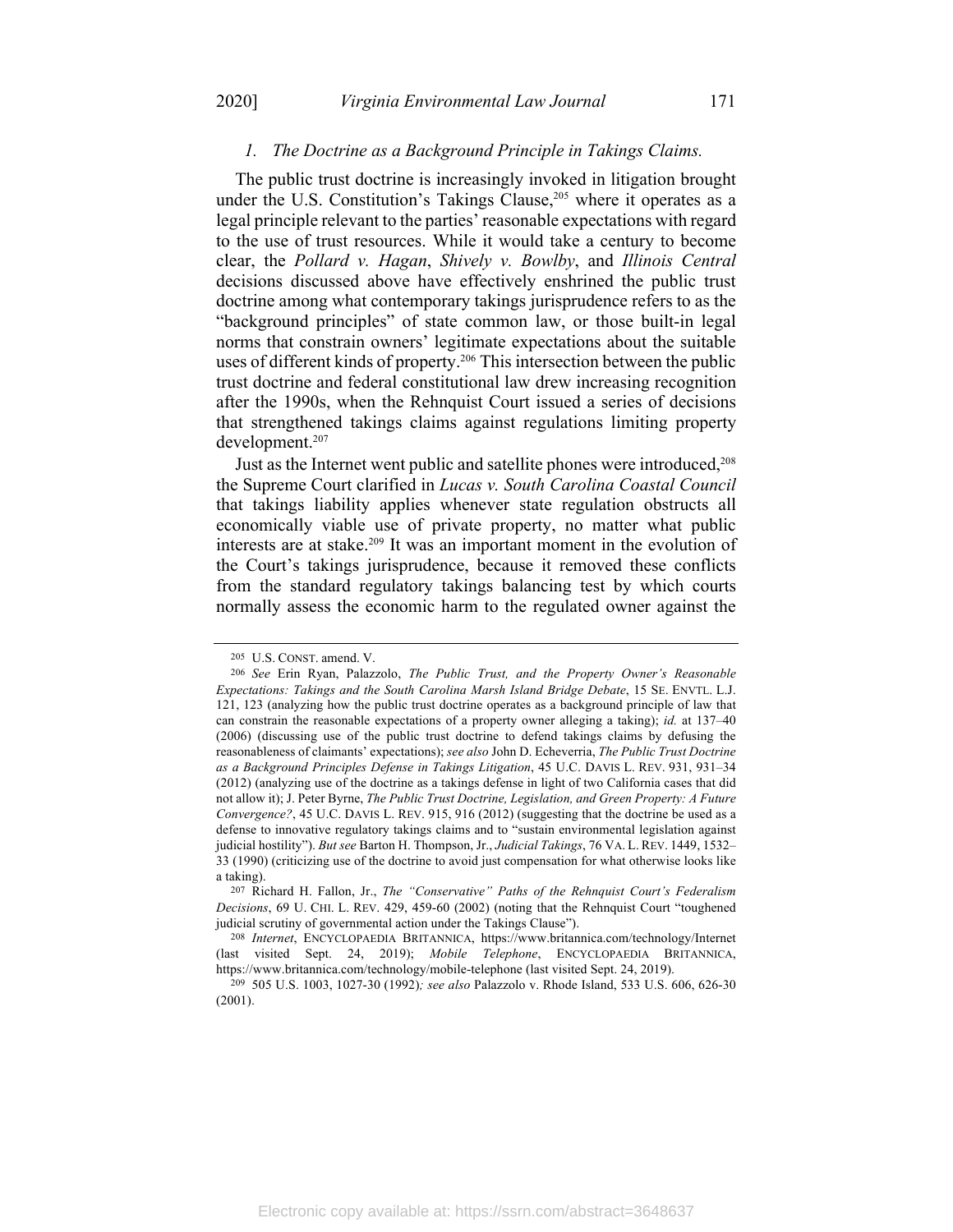public harm the regulation is designed to prevent.210 By sidestepping the balancing test, the per se rule in *Lucas* cleared an easier path for plaintiff owners to challenge environmental regulations limiting the development of fragile coastal or wetland property. However, the new *Lucas* rule contained an important exception: the per se rule would not apply if the challenged regulation is already among the "background principles" of state property law—such as the common law of nuisance— that limit the owner's reasonable expectations from the start about what they should be able to do with their property. $211$ 

The Supreme Court's nineteenth century recognition that the public trust doctrine is a foundational element of state law thus took on new importance as its twentieth century takings jurisprudence expanded liability for environmental regulations that interfere with economic use.<sup>212</sup> Today, the doctrine is increasingly invoked by state and municipal parties defending takings claims against regulations involving construction on tidelands and wetlands, public access to waterways, and interference with water rights.<sup>213</sup> For example, the Hawaii Supreme Court rejected a takings challenge against the state's denial of water use permits because "the original limitation of the public trust" extinguished any claim the plaintiffs could make to an absolute right to water for purposes other than those protected by the trust.<sup>214</sup> Quoting Professor Joseph Sax, one of the original scholarly proponents of the modern public trust doctrine,<sup>215</sup> the court explained that "[t]he state is not 'taking' something belonging to an owner, but is asserting a right it always held as a servitude burdening owners of water rights."216

Resort to the background principles argument as a shield against takings challenges has expanded across the United States. Many courts have affirmed the doctrine as a defense to takings claims in these circumstances, including decisions in New Jersey,  $217$  Hawaii,  $218$ 

<sup>210</sup> *Compare Lucas*, 505 U.S. 1003, *with* Penn Cent. Transp. Co. v. New York City, 438 U.S. 104, 124 (1978) (describing the three factor regulatory takings balancing test).

<sup>211</sup> *Lucas*, 505 U.S. at 1027-30; *see also Palazzolo*, 533 U.S. at 626-30.

<sup>212</sup> *See, e.g.*, Echeverria, *supra* note 206; Frank, *supra* note 137*,* at 682-84.

<sup>213</sup> See Ryan, *From Mono Lake to the Atmospheric Trust*, *supra* note 1, at 45-46.

<sup>214</sup> *In re* Water Use Permit Applications, 9 P.3d 409, 494-95 (Haw. 2000).

<sup>215</sup> *See* Sax, *supra* note 4; *see also* Ryan, *The Historic Saga*, *supra* note 1, at 602 (discussing the impact of Professor Sax's article on early public trust litigation).

<sup>216</sup> *In re Water Use Permit Applications*, 9 P.3d at 497 (quoting Joseph L. Sax, *The Constitution, Property Rights and the Future of Water Law*, 61 U. COLO. L. REV. 257, 280 (1990)).

<sup>217</sup> Nat'l Ass'n of Home Builders v. N.J. Dep't Envl. Prot., 64 F. Supp. 2d 354 (D.N.J. 1999) (rejecting a takings challenge to a state agency rule requiring developers of waterfront property to provide walkways along the water, because the public trust doctrine prevents owners from claiming any entitlement to exclude).

<sup>218</sup> *In re* Water Use Permit Applications, 9 P.3d 409 (Haw. 2000).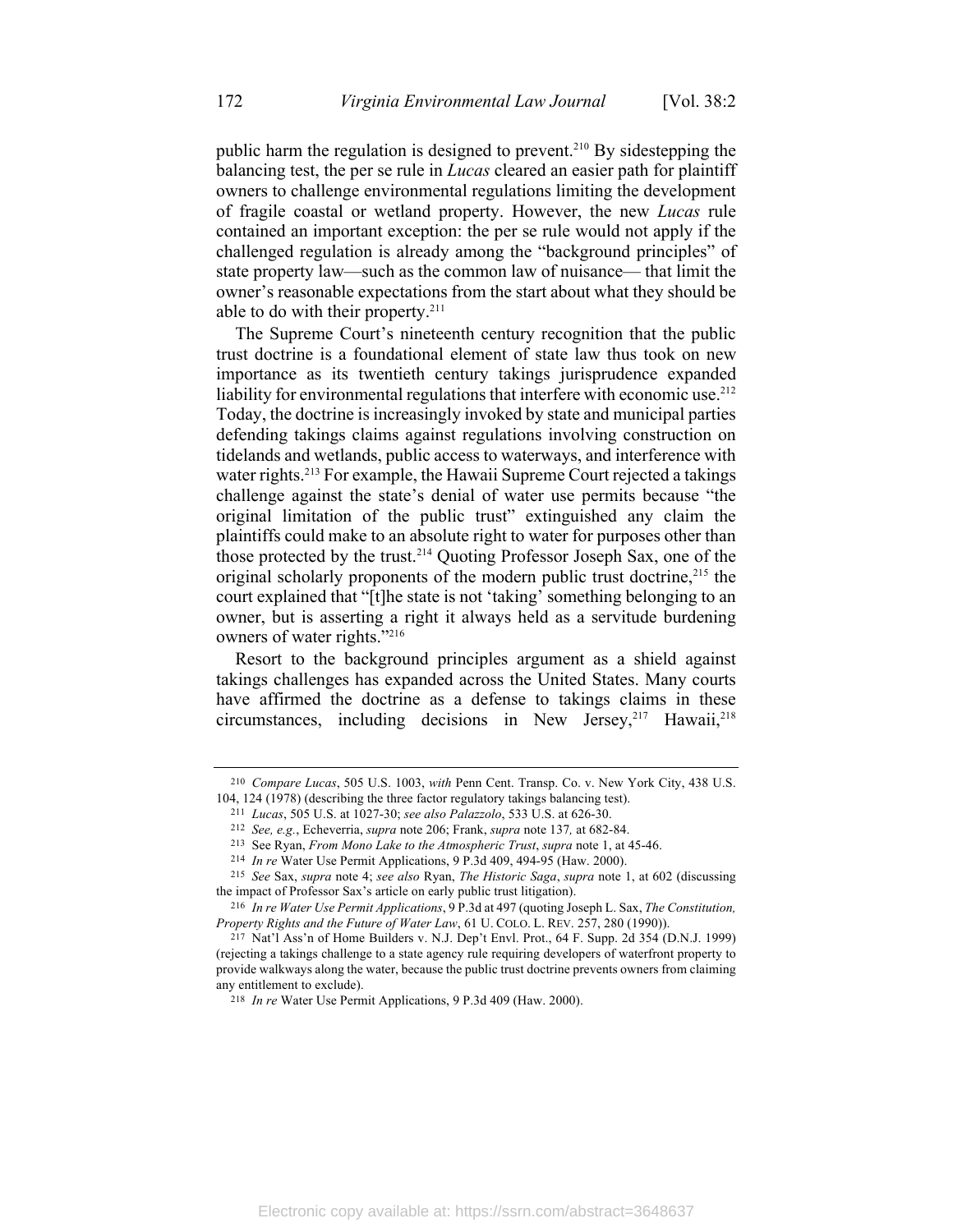Wisconsin,<sup>219</sup> South Carolina,<sup>220</sup> Louisiana,<sup>221</sup> Rhode Island,<sup>222</sup> and the Ninth Circuit.<sup>223</sup> Given the extensive history reported in this article and recited in these decisions, it seems difficult to argue that the public trust doctrine is *not* a background principle of state law that should impact reasonable expectations, even if it remains possible to argue over how, exactly, it should impact them. Even so, the issue is not fully settled; the Federal Court of Claims has twice cast doubt on the background principles defense,<sup>224</sup> and Texas Supreme Court has also greeted it with skepticism.<sup>225</sup>

220 McQueen v. S.C. Coastal Council, 580 S.E.2d 116 (S.C. 2003) (holding that the public trust doctrine properly blocked tidelands development without compensation, even when the lands at issue became submerged after the owner took title).

221 See Avenal v. State, 886 So. 2d 1085, 1088, 1102 (La. 2004) (in rejecting a takings challenge against erosion controlling freshwater diversion programs, holding that "the redistribution of existing productive oyster beds to other areas must be tolerated under the public trust doctrine").

223 Esplanade Prop., LLC v. City of Seattle, 307 F.3d 978 (9th Cir. 2002) (affirming the city's refusal to allow construction of residences on an elevated platform above tidelands, because the public trust doctrine vitiated any entitlement by the owner to build there).

224 *Compare* Casitas Mun. Water Dist. v. United States, 543 F.3d 1276, 1293-96 (Fed. Cir. 2008) (Judge Moore, reversing dismissal of a takings claim by a California irrigator required to create fish passage lanes to satisfy the Endangered Species Act, and rejecting, in dicta, all counterarguments that would have barred the claim), *with id.* at 1297 (Judge Mayer, writing in dissent: "Casitas does not own the water in question because all water sources within California belong to the public. Cal. Wat. Code §§ 102, 1001. Whether Casitas even has a vested property interest in the use of the water is a threshold issue to be determined under California law. California subjects appropriative water rights licenses to the public trust and reasonable use doctrines, so Casitas likely has no property interest in the water, and therefore no takings claim."). Although the court allowed the Casitas Water District to litigate its takings claim in the 2008 decision, a different panel on the same court ultimately dismissed the claim (without prejudice) when litigation concluded in 2013, though without addressing the public trust background principle issue. Casitas Mun. Water Dist. v. United States, 708 F.3d 1340, 1360 (Fed. Cir. 2013). *See also* Tulare Lake Basin Water Dist. v. United States, 49 Fed. Cl. 313 (2001) (in an opinion by the same judge who authored the 2008 *Casitas* decision, rejecting the state's public trust "background principles" defense against a takings claim by California irrigators after water delivery under a state contract was temporarily suspended while the state complied with restrictions under the Endangered Species Act).

225 *See* Severance v. Patterson, 370 S.W.3d 705, 723 (Tex. 2012) ("[W]hile losing property to the public trust as it becomes part of the wet beach or submerged under the ocean is an ordinary

<sup>219</sup> *See* R.W. Docks & Slips v. State, 628 N.W.2d 781 (Wis. 2001) (rejecting a taking challenge to the state's denial of a marina's dredging permit because the developer lacked reasonable investment-backed expectations to fill wetlands and because riparian rights are inferior to the public trust doctrine). The Wisconsin Supreme Court emphasized, "The public trust doctrine as an encumbrance on riparian rights is established 'by judicial authority so long acquiesced in as to become a rule of property.' It is part of the organic law of the state, and is to be broadly and beneficially construed." *Id.* at 788 (quoting the 1903 case of *Franzini v. Layland*, 120 Wis. 72, 81 (1903)).

<sup>222</sup> See Palazzolo v. State, No. WM 88-0297, 2005 WL 1645974, at \*1 n.2, \*7, \*15 (R.I. Super. Ct. July 5, 2005) (in an unpublished decision on remand from the U.S. Supreme Court, rejecting a takings challenge against the denial of permit to develop in coastal wetlands because, *inter alia*, the public trust doctrine prevented the formation of reasonable investment-backed expectations to "fill or develop that portion of the site which is below mean high water").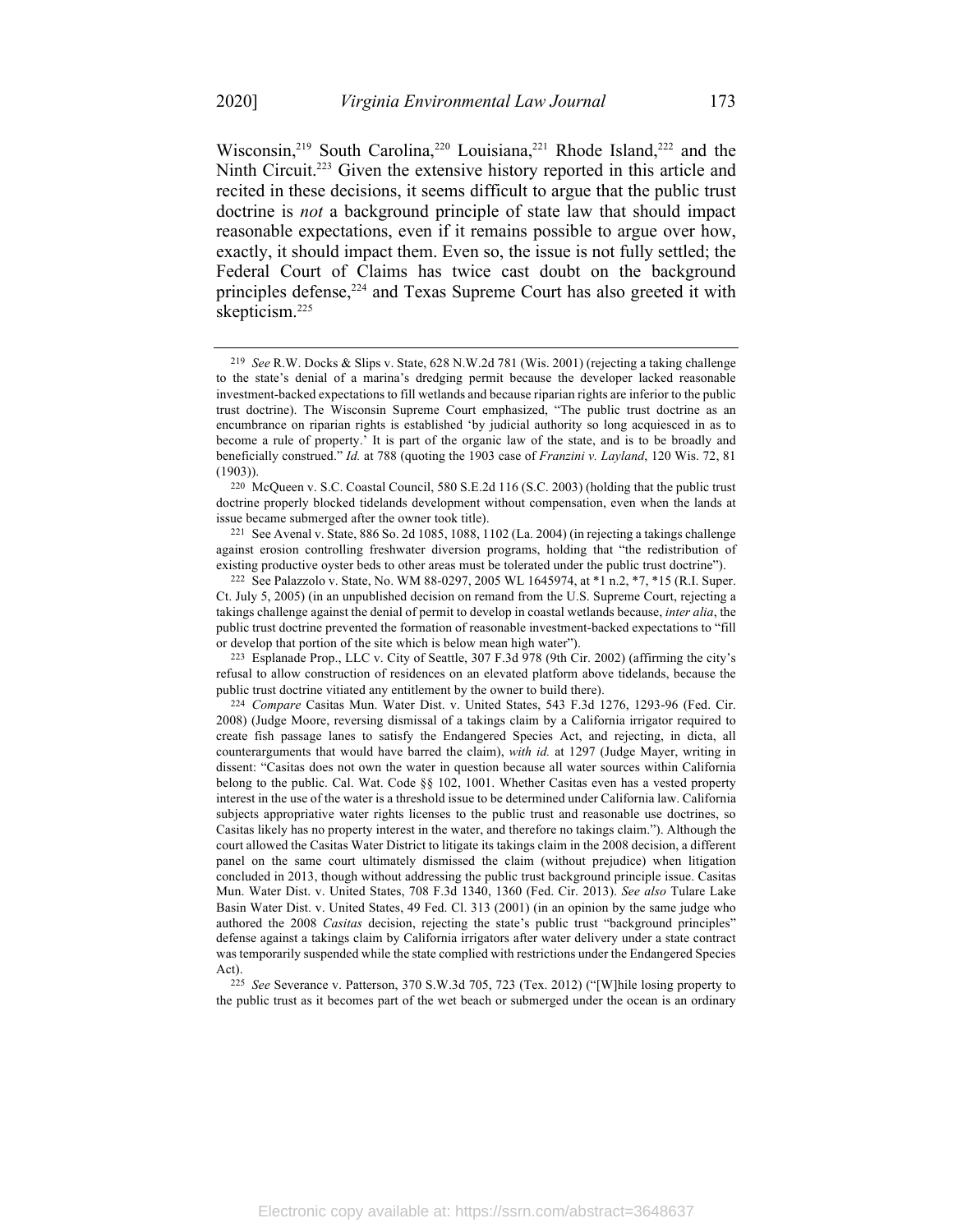# *2. The Secret Supreme Court Public Trust Debate.*

Although the Supreme Court has not weighed in directly on the public trust background principles debate, the issue was the subject of a notorious internal dispute in an important takings case from the Rehnquist Court era involving coastal lands and municipal exactions. In *Nollan v. California Coastal Commission*, the majority concluded that the state was not entitled to require a private owner to allow public beach access by a trail easement along the edge of private waterfront land in exchange for permission to exceed existing land use regulations on building height.226 Justice Brennan authored a lengthy dissent in which he briefly invoked the public trust doctrine in defense of the state's attempt to preserve public access to coastal waters: "The Court's insistence on a precise fit between the forms of burden and condition on each individual parcel along the California coast would penalize the Commission for its flexibility, hampering the ability to fulfill its public trust mandate.<sup> $227$ </sup> For many years, however, the public was unaware of how substantially this published dissent departed from Justice Brennan's initial draft.

Justice Brennan had initially circulated a proposed dissent that began with a ten-page exposition of the public trust doctrine and its modern importance, citing it as the foundation for California's coastal regulatory policy and an independent basis for rejecting any takings claim premised on the plaintiff's claimed right to exclude the public from the beach.<sup>228</sup> In reviewing the original draft (among the Papers of Justices Harry Blackmun and Thurgood Marshall that are on file at the Library of Congress), Professor Richard Lazarus reports that the dissent began by tracing the doctrine from the California constitution back to Roman law and ended with the conclusion that this historical understanding of public and private property rights in waterways forms the basis for intensive state regulation of coastal areas.<sup>229</sup> According to Lazarus, Brennan's initial dissent argued that the public trust doctrine "independently

229 Richard J. Lazarus, November 8, 2019 email communication to the Environmental Law Professors Listserv, on file with author (telling the full story); July 7, 2019 email communication to author (affirming permission for publication of this story).

hazard of ownership for coastal property owners, it is far less reasonable, and unsupported by ancient common law precepts, to hold that a public easement can suddenly encumber an entirely new portion of a landowner's property or a different landowner's property that was not previously subject to that right of use.").

<sup>226</sup> 483 U.S. 825, 828, 837, 841-42 (1987).

<sup>227</sup> *Nollan*, 483 U.S. at 847 (1987).

<sup>228</sup> Richard J. Lazarus, *Judicial Missteps, Legislative Disfunction, and the Public Trust Doctrine: Can Two Wrongs Make It Right?*, 45 ENVTL. L. 1139, 1146-47 (2015) (citing Memorandum from Judicial Clerk, Supreme Court of the United States, to Harry A. Blackmun, Assoc. Justice, Supreme Court of the United States 1 (June 9, 1987) (on file with the Manuscript Division, Library of Congress, Papers of Harry A. Blackmun)).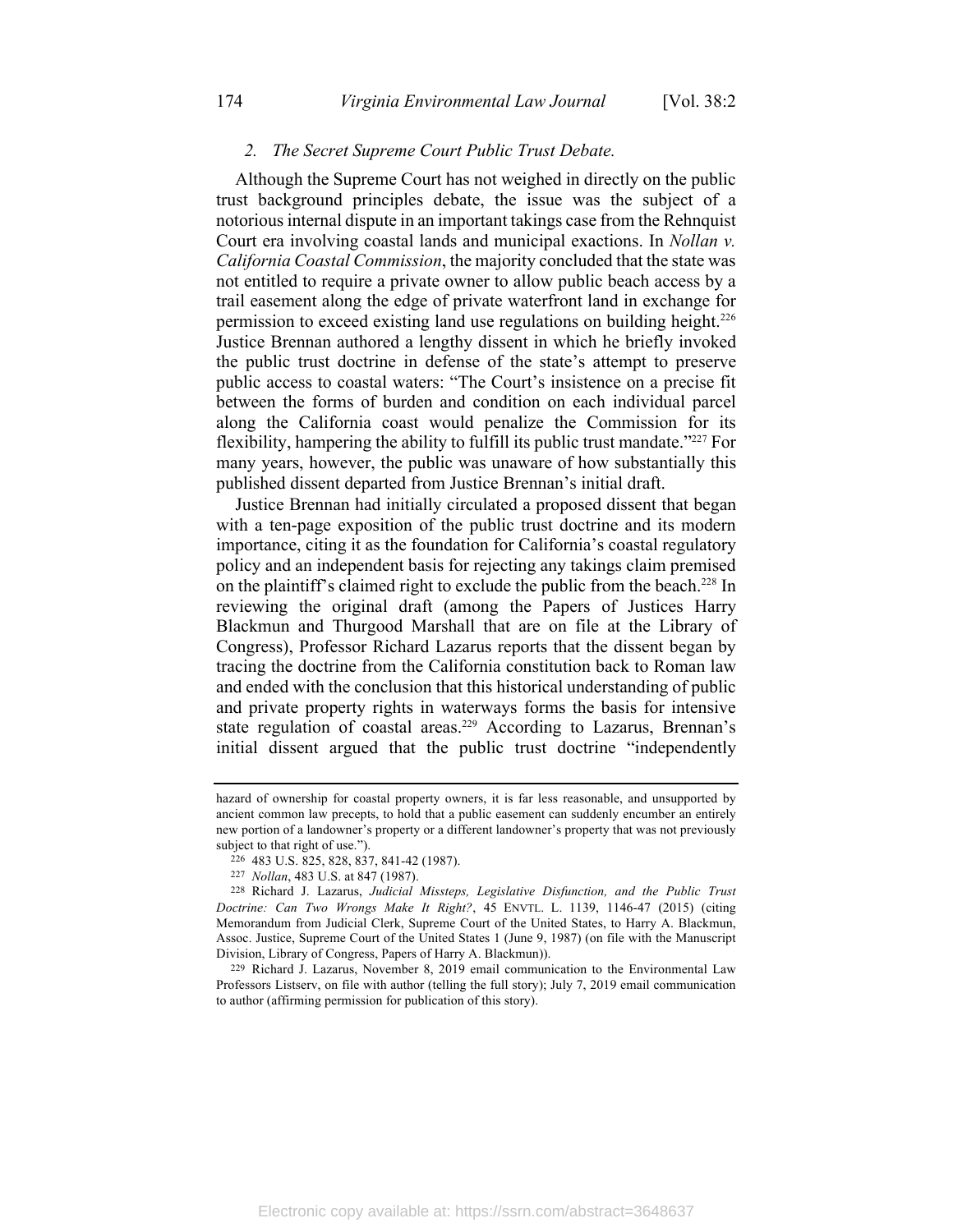defeated any possible takings claim based on a private property right to exclude the public from the beach in front of the landowner's home."<sup>230</sup>

In Professor Lazarus's account of the judicial exchange behind closed doors, Justice Brennan's proposed dissent resulted in "a firestorm of controversy within and between chambers," prompting a series of negotiations between the Justices.231 Justice Blackmun vehemently opposed Brennan's invocation of the public trust in support of a position being rejected by the majority, fearing that it would prompt a punishing response in Justice Antonin Scalia's majority opinion that could undermine the potential force of the doctrine in future jurisprudence.<sup>232</sup> He worried that even if the majority did not directly repudiate the doctrine, the central role that the doctrine would play in Justice Brennan's dissent would indirectly suggest that the Court had rejected it.<sup>233</sup> The two justices and their clerks then engaged in a back-and-forth exchange of draft opinions in which Blackmun sought to persuade Brennan to eliminate his reliance on the public trust doctrine by threatening to specifically repudiate this analysis in a separate dissent that he would author himself.234

234 *See* sources cited *supra* notes 228-229. Richard Lazarus offered even more detail about the exchange in an account to the Environmental Law Professor's Listserv. This account includes so much more delightful intrigue than he reports in the published article that, with his permission, I thought it worth including here:

"On June 9, Justice Blackmun's clerk for the case advised her Justice about what Brennan had done, with ominous words, and suggested he decline to join the dissent. Her concern was that 'By featuring it so exhaustively in the dissent, Justice Brennan in effect incorporates the public trust doctrine into the position rejected by the majority. I regard this as unnecessary and unfortunate.' The clerk accordingly recommended that Blackmun ask Brenna [sic] 'to eliminate the first portion of this opinion and then to join the rest.' The clerk further warned that she was not sure this would work – 'I do not know if there is any hope of getting him to do this' but because 'The Brennan clerk who worked on this case is known for launching grand strategies to order to get votes,' and 'they might be willing to modify the opinion in order to get your joinder.'

"On June 12, Blackmun circulated his own first draft of a dissent just for himself saying not just [] what his final published dissent later said – 'I do not understand the Court's opinion in this case to implicate in any way the public-trust doctrine' – but also a broadside complaint to Brennan for his then draft dissent: 'I thus find Justice Brennan's reliance on this ground somewhat unusual, and I base my dissent on reasons independent of the public trust doctrine.'

"Blackmun's ploy apparently worked. On June 15, Blackmun's clerk wrote her Justice that Brennan did now 'remove the major section with the exposition of the public trust doctrine.' She

<sup>230</sup> Lazarus, *supra* note 228 at 1146.

<sup>231</sup> *See* sources cited *supra* notes 228-229.

<sup>232</sup> Lazarus, *supra* note 228, at 1146 ("Justice Blackmun's chambers objected to Justice Brennan's inclusion of that discussion—not because of any substantive disagreement, but instead on purely tactical grounds.").

<sup>233</sup> *Id.* at 1146-47 ("Justice Blackmun's clerk believed that any such discussion in Justice Brennan's dissent was ill-advised because it increased the odds that Justice Scalia might add language to the majority opinion expressly rejecting the doctrine or, even absent such a direct majority response, his opinion for the Court might more likely be read by the lower courts as implicitly doing so.").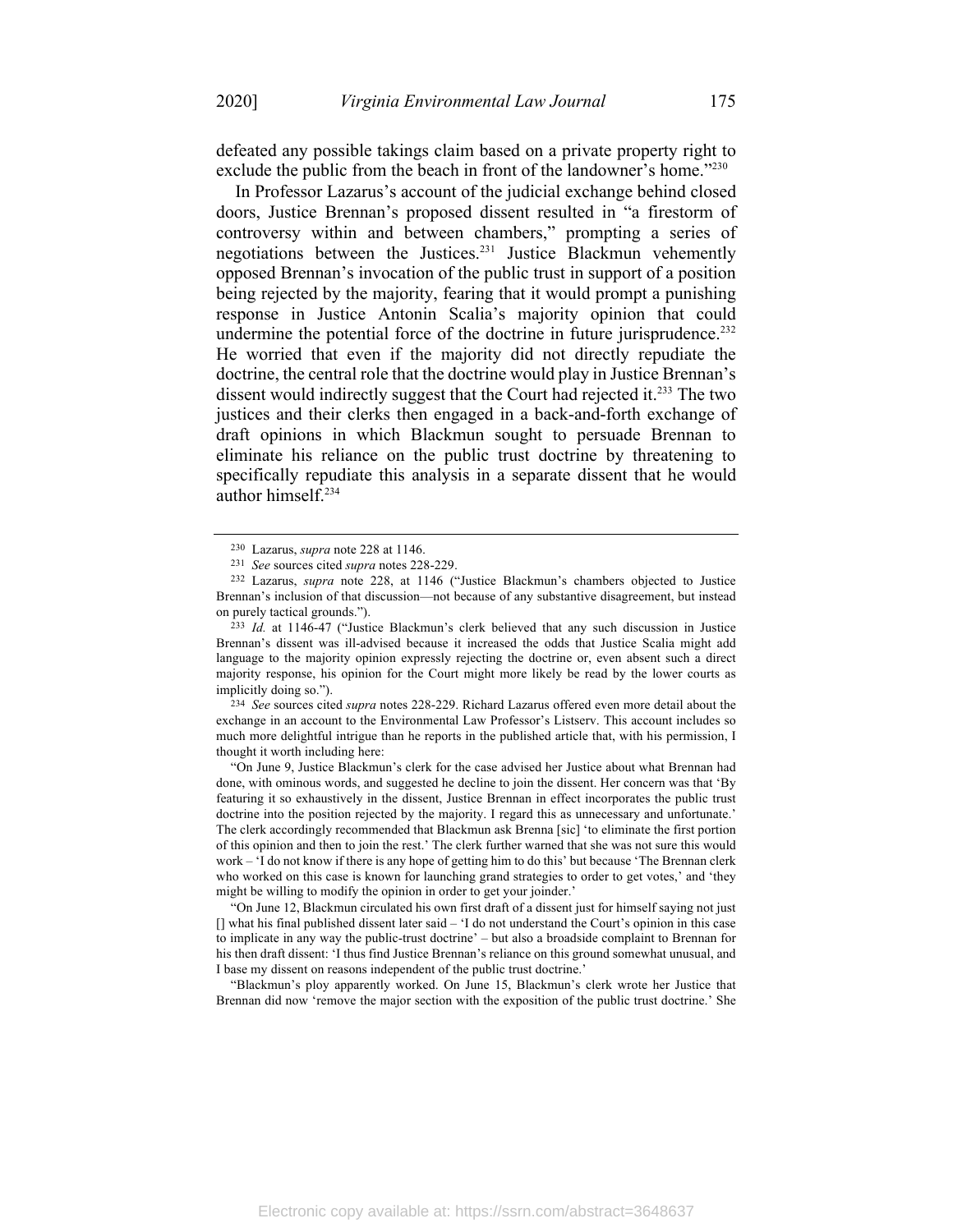In the end, Justice Brennan's published dissent featured only the single reference to the doctrine, which signaled the importance of state obligations to protect public interests in coastal waters but in an understated way that did not prompt a response.<sup>235</sup> Justice Blackmun's bid to minimize the public trust discussion from Brennan's dissent succeeded in keeping the majority from repudiating the doctrine entirely, but Justice Scalia's majority decision troubled Blackmun enough that he nonetheless penned a separate dissent.236 And within it, out of "an apparent abundance of caution,"<sup>237</sup> he took pains to stress that he did "not understand the Court's opinion in this case to implicate in any way the public-trust doctrine."<sup>238</sup>

# *3. A Constitutive Constraint on Federal Authority?*

Yet even beyond the specific issue of constitutional takings, some scholars have long argued that the doctrine is better understood not as an inherent limit on only state sovereign authority, $239$  but as a quasiconstitutional "constitutive" limit on sovereign authority in general, including federal authority.<sup>240</sup> A constititutive limit is one that is built into

- 237 Lazarus, *supra* note 228, at 1147.
- 238 *Nollan*, 483 U.S. at 865 (J. Blackmun, dissenting).

239 *See, e.g.*, Jan S. Stevens, *The Public Trust and In-Stream Uses*, 19 ENVTL. L. 605, 609 (1989) (arguing that the public trust is an inalienable attribute of state sovereignty).

240 *See, e.g.*, Joseph Regalia, *A New Water Law Vista: Rooting the Public Trust Doctrine in the Courts*, 108 KY. L.J. 1, 6 (2020) ("Not only should litigants be able to argue for an expansion of trust duties in state courts under state constitutions, they should also be able to argue for this expansion in federal courts under the U.S. Constitution."); Michael Blumm & Mary Christina Wood, *"No Ordinary Lawsuit": Climate Change, Due Process, and The Public Trust Doctrine*, 67 AM. U. L. REV. 1, 43-44 (2017) (arguing that the public trust doctrine is "an inherent constitutional limit on sovereignty"); Blumm & Schaffer, *supra* note 202 (arguing that the public trust doctrine is an inherent limit on both state and federal sovereign authority, and that *Illinois Central* represents an application of the Tenth Amendment's reserved powers doctrine); Gerald Torres & Nathan Bellinger, The Public Trust: The Law's DNA, 4 WAKE FOREST J. L. & POL'Y 281, 288 (2014) (arguing that the public trust doctrine is an implied limit on federal authority because "is the chalkboard on which the Constitution is written"); Chase, *supra* note146, at 133, 137-42 (2010) (arguing that the *Illinois Central* public trust doctrine is grounded in federal common law, and that the federal common law reading confers continuing legitimacy on the decision, even after the 1938

further explained in her memo that their 'major goal is to prevent Justice Scalia from adding something to the majority that repudiates the public trust doctrine' and to that end, she recommended that Blackmun now withdraw his separate dissent and join Brennan's.

<sup>&</sup>quot;On June 24, just before the final decision was published, the clerk wrote to Blackmun to say that the 'case has gone from bad to worse' in light of more changes made by Scalia and there was no need to withdraw his (Blackmun's) separate dissent and still chiding Brennan's chambers, though happily the lengthy public trust discussion was now out of Brennan's dissent: 'The damage has been done by Justice Brennan's dissent, not by your separate statement' though Blackmun should now take the last sentence of his draft out, to delete the reference to Brennan's extended public trust discussion, which was no longer there." Lazarus email of Nov. 8, 2019, *supra* note 229.

<sup>235</sup> *Nollan*, 483 U.S. at 847 (1987); *see also* text accompanying note 227, *supra*.

<sup>236</sup> *See Nollan*, 483 U.S. at 865 (J. Blackmun, dissenting).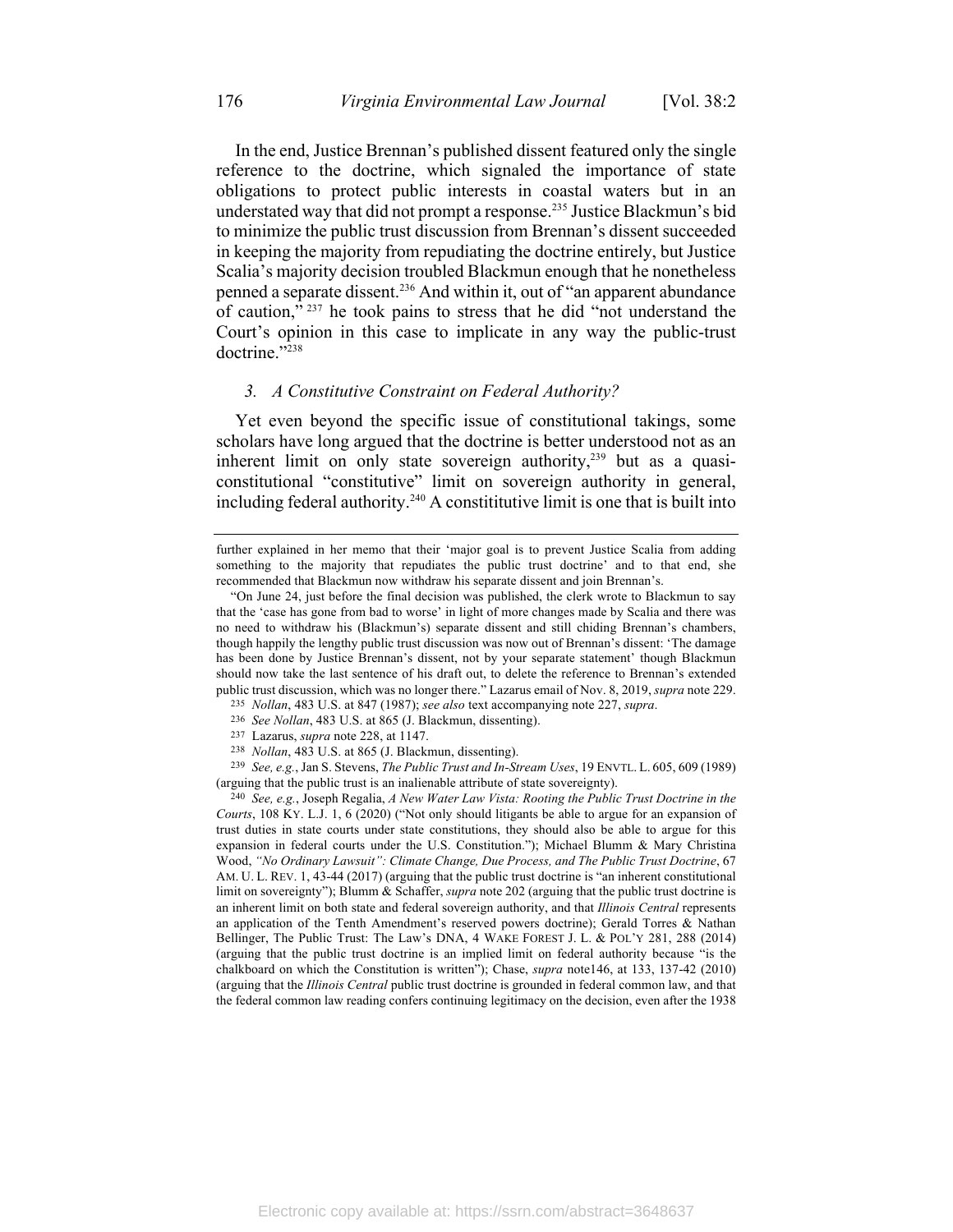the fabric of sovereign authority, such that it cannot be extinguished through normal judicial or legislative process, as are ordinary exercises of sovereign power. State Supreme Courts in California and Hawaii, among others, have already made this determination with regard to the role of the doctrine in state law.<sup>241</sup> Pursuing the same intuition, scholars and advocates increasingly suggest that relevant federal sovereign authority should also be subject to public trust limits.<sup>242</sup> As Professor Gerald Torres and Nathan Bellinger have written,

While some rights are created by government, others—often the most important pre-existing rights—are inherent to humankind and merely secured by government. The public trust doctrine is one of these inherent rights that pre-dates the United States Constitution. As such, we suggest that the public trust doctrine is the chalkboard on which the Constitution is written. When one writes something on a chalkboard, we see the meaning of the writing, but we commonly forget that there is still a chalkboard that created the space for the writing. We recognize that meaning comes from what is actually written, but there could be no such conveyance of meaning without the chalkboard as a foundation. After all, the Constitution was not written on a blank slate but was written with certain principles and rights in mind. As the chalkboard on which the Constitution was written, the public trust

*Erie Railroad* decision limited the reach of federal common law); Charles F. Wilkinson, *The Headwaters of the Public Trust: Some Thoughts on the Source and Scope of the Traditional Doctrine*, 19 ENVTL. L. 425, 453, 458, 461-62 (1989) (arguing that the Supreme Court's *Illinois Central* decision was "premised on federal law" and that the public trust doctrine is therefore a feature of both federal and state law, because states manage trust lands within a federally imposed limit that prevents them from abdicating their responsibility as trustees). *But see* Charles F. Wilkinson, *The Public Trust Doctrine in Public Lands Law*, 14 U.C. DAVIS L. REV. 269, 273-74, 278 (1980) (arguing for a public trust responsibility in the federal administration of federal public lands, but that this trust responsibility arises from a different source from the state-constraining public trust in submerged lands).

<sup>241</sup> *See supra* notes 188-189 and accompanying text.

<sup>242</sup> *See, e.g.*, MARY CHRISTINA WOOD, NATURE'S TRUST: ENVIRONMENTAL LAW FOR A NEW ECOLOGICAL AGE 133–36 (2014) [hereinafter NATURE'S TRUST]; Mary Christina Wood, *Advancing the Sovereign Trust of Government to Safeguard the Environment for Present and Future Generations (Part I): Ecological Realism and the Need for a Paradigm Shift*, 39 ENVTL. L. 43, 74 (2009) [hereinafter Wood, *Part I*]; Mary Christina Wood, *Advancing the Sovereign Trust of Government to Safeguard the Environment for Present and Future Generations (Part II): Instilling a Fiduciary Obligation in Governance*, 39 ENVTL. L. 91, 135–36 (2009) [hereinafter Wood, *Part II*] (suggesting avenues for Congress to meet its public trust responsibilities); Blumm & Schaffer, *supra* note 202, at 401 (arguing that "there is considerable precedent applying the public trust doctrine to the federal government"); Blumm et al., *supra* note 106, at 494 ("[T]he public trust is grounded in the federal constitutional equal footing doctrine."); Epstein, *supra* note 163, at 426 (asserting that the constitutional nature of the trust limits sovereign authority over public property in the same way the takings clause limits sovereign authority over private property).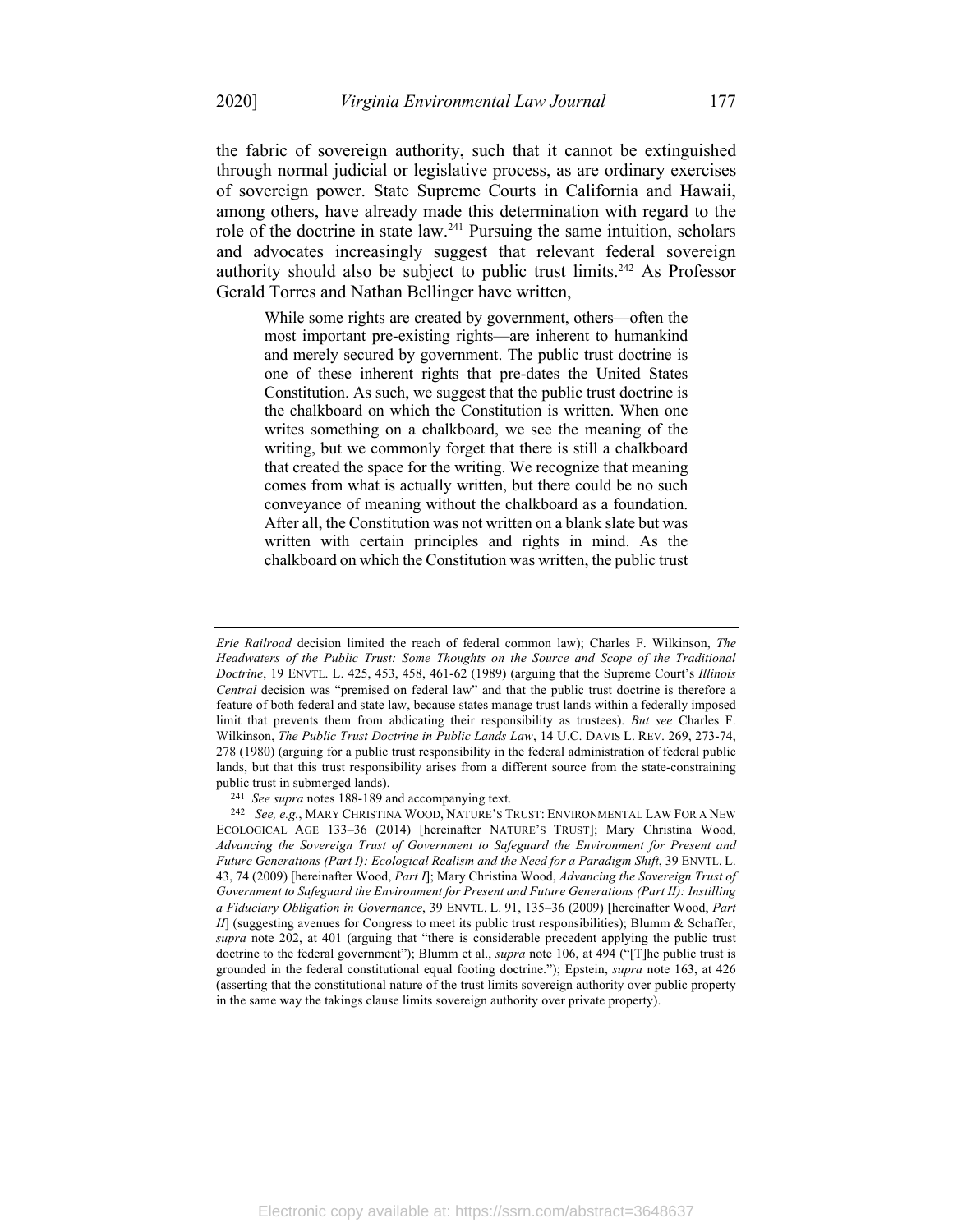doctrine provides the background and context for the Constitution.243

New litigation following this line of argument assert that as an inherent limit on sovereign authority, the public trust doctrine may also be an implied feature of federal constitutional law.<sup>244</sup> If so, then it may have application to waters under federal jurisdiction, and possibly to other natural resources that can be protected only by federal authority, such as the atmospheric commons under assault by greenhouse gas pollution.<sup>245</sup>

The argument proceeds along both logical and historical lines. The logical argument is that there no principled reason to differentiate between the state or federal nature of the sovereign power rightfully constrained by the doctrine when the sovereign acts in a manner contrary to the public interest in trust resources.<sup>246</sup> Received as part of the English common law that forms the bedrock of all American legal institutions, the doctrine is neither a creature of state nor federal law, but a constraint on the sovereign authority delegated to each level of government within our federal system.<sup>247</sup> Whatever sovereign possesses legal authority over critical natural resource commons must match it with responsibility for protecting the public interests in them that have been recognized since ancient Rome.

The historical argument asserts that the public trust doctrine must constrain federal as well as state authority, because there are neither logical nor historical grounds to differentiate their implicit origins. Except for the very first states, the trust obligations of most American states arose by delegation of federal authority over lands previously held in federal ownership. Today, the doctrine most often constrains state authority, because under the equal footing doctrine of the U.S. Constitution,<sup>248</sup> states own the submerged lands beneath navigable

<sup>243</sup> Torres & Bellinger, *supra* note 240, at 288.

<sup>244</sup> *See, e.g.*, Blumm & Schaffer, *supra* note 202, at 403-06; *see also* Ryan, *supra* note 1, *From*  Mono Lake *to the Atmospheric Trust*, at 60-64 (discussing the argument as raised in atmospheric trust litigation, including *Juliana v. United States*); Juliana v. United States, 217 F. Supp. 3d 1224 (D. Or. 2016), *rev'd*, 947 F.3d 1159 (9th Cir. 2020).

<sup>245</sup> *See* WOOD, NATURE'S TRUST, *supra* note 235, at 136 (arguing that federal trust obligations should apply to protect the atmosphere against private appropriation as a disposal site for greenhouse gas pollution).

<sup>246</sup> Blumm & Schaffer, *supra* note 202, at 401 ("The public trust doctrine, properly understood, is an inherent limit on all sovereigns—not merely state sovereigns."); WOOD, NATURE'S TRUST, *supra* note 242, at 133–36.

<sup>247</sup> *See* WOOD, NATURE'S TRUST, *supra* note 242, at 133–36.

<sup>248</sup> U.S. CONST. art. IV, § 3, cl. 1; Coyle v. Smith, 221 U.S. 559, 566 (1911) (interpreting the equal footing clause); *see also* Blumm et al., *supra* note 106 at 490 (1997) (discussing the relationship between the equal footing doctrine and the public trust doctrine); Dunning, *supra* note 105, at 524 (same).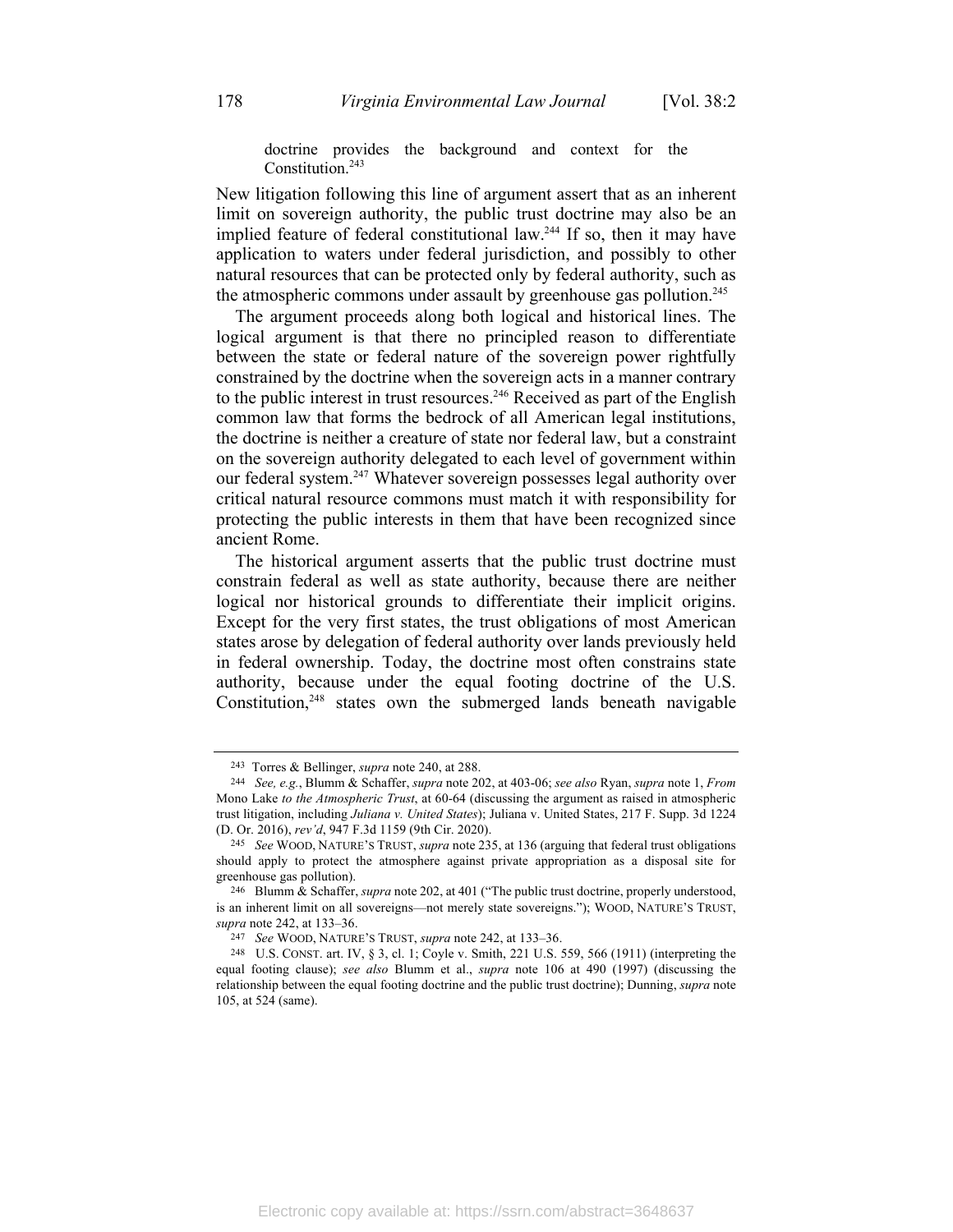waterways;<sup>249</sup> and under the Submerged Lands Act,<sup>250</sup> they are the primary regulators of tidelands within three miles of shore.<sup>251</sup> But other than the original thirteen colonies, all states inherited their trust obligations through the medium of federal sovereignty that applied before their lands were carved out of federal holdings.252 The states must have inherited a pre-existing trust obligation, goes this reasoning, because there is no clear legal moment when new trust obligations were expressly conferred. Therefore, the doctrine must have implicitly inhered at the federal level before it was delegated to the states, and by this theory, it remains there in application to all trust resources that were not delegated to the states.<sup>253</sup>

Advocates thus maintain that, by the logic underlying the doctrine and the history over which it came into effect, there is no persuasive reason to distinguish between state or federal sovereignty when they govern resources that are appropriately subject to the public trust.<sup>254</sup> The trust simply establishes a constraint on sovereign authority at whatever is the relevant level to protect public trust resources from private expropriation or monopolization. For submerged lands that remain under federal jurisdiction, or for other obligations the doctrine may be held to create, these scholars and litigants argue that the federal government should be equally bound as trustee.<sup>255</sup>

Nevertheless, the Supreme Court has not squarely considered the issue, leaving open to question the ultimate role of the doctrine as a limit on federal authority. To be sure, such a finding would have to overcome formidable hurdles in other Supreme Court dicta suggesting that there is no cognizable federal public trust.256 In *PPL Montana v. Montana*, the Court considered a separate doctrine involving the role of navigable waterways in establishing state title, but the majority opinion noted that

<sup>249</sup> *See* Pollard's Lessee v. Hagan, 44 U.S. 212, 222, 230 (1845) (affirming under the equal footing doctrine that the state of Alabama owned the submerged land beneath its navigable waterways); *see also* Chase, *supra* note 146, at 121-22 (discussing the equal footing doctrine, as set forth in *Pollard's Lessee*, as an analytical building block of the public trust doctrine).

<sup>250</sup> 43 U.S.C. §§ 1301–1315 (2012).

<sup>251</sup> 43 U.S.C. §§ 1311–1312 (2012) (discussing state authority over submerged lands and seaward boundaries).

<sup>252</sup> One way of viewing this is that in the equal footing conveyances, the federal government itself imposed the trust on the states. *See* Blumm & Schaffer, *supra* note 202, at 403-06 (discussing Justice Kennedy's reference to the equal footing doctrine in *Idaho v. Coeur d'Alene Tribe*, 521 U.S. 261 (1997) and what it means for the public trust doctrine's origins).

<sup>253</sup> *See* Blumm & Shaffer, *supra* note 202.

<sup>254</sup> *Id*.; WOOD, NATURE'S TRUST, *supra* note 242, at 133–36.

<sup>255</sup> *See* Blumm & Shaffer, *supra* note 202.

<sup>256</sup> PPL Mont., LLC v. Montana, 132 S. Ct. 1215, 1235 (2012); *cf.* Alec L. v. McCarthy, 135 S. Ct. 774 (2014) (denying a petition for certiorari to the United States Court of Appeals for the District of Columbia).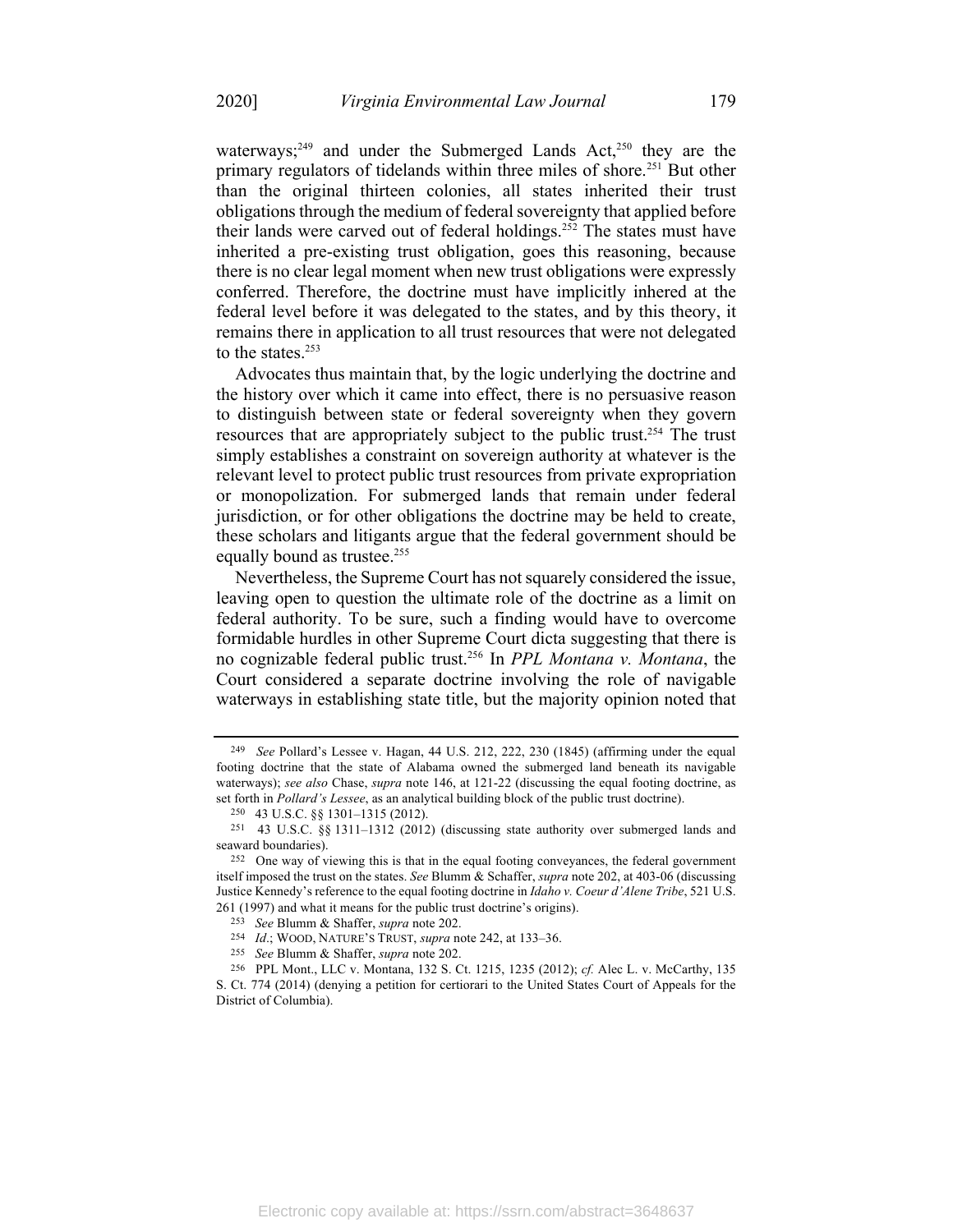the public trust doctrine is a matter of state law.257 That brief reference, suggesting that the doctrine is not an implied feature of federal constitutional law, weakens the argument that the public trust doctrine binds federal authority in the same way that it binds the states—but the reference appears as dicta, presenting a conclusion that was not properly presented or argued before the court. It remains to be seen whether this dicta will hold firm over time or be dislodged by more directed Supreme Court litigation in the future.

The issue was most recently raised, together with other novel claims, in *Juliana v. United States*, <sup>258</sup> the "Kid's Climate Case," in which youth plaintiffs sought injunctive relief for state and federal regulatory failures to protect the air commons from private appropriation by greenhouse gas polluters.259 The federal district court judge in Oregon initially agreed that the claim deserved its day in court, upholding the case against multiple motions to dismiss and two writs of mandamus by the Trump Administration.<sup>260</sup> Similarly, the Supreme Court dismissed two petitions by the Administration for certiorari, but in the second one, lightly weighed in on the substantive issue by obliquely suggesting that the Ninth Circuit consider the writ of mandamus on interlocutory appeal.<sup>261</sup> The district court judge heard the unspoken implications of the Supreme Court's order and reversed herself, certifying the plaintiff's writ of

260 *Juliana*, 947 F.3d at 1164-66. For Judge Aiken's dramatic ruling on the initial motion to dismiss, see *Juliana v. United States*, 217 F. Supp. 3d 1224 (D. Or. 2016).

<sup>257</sup> *PPL Mont., LLC*, 132 S. Ct. at 1235 ("Unlike the equal-footing doctrine, however, which is the constitutional foundation for the navigability rule of riverbed title, the public trust doctrine remains a matter of state law.").

<sup>258</sup> 947 F.3d 1159 (9th Cir. 2020).

<sup>259</sup> *Id.*; *see also* Ryan, et al., *Debating the Fundamentals of the Fundamental Right, supra* note 1 (analyzing both the atmospheric trust claim and the accompanying fundamental rights claim for climate stability); Ryan, *From* Mono Lake *to the Atmospheric Trust*, *supra* note 1, at 60-64 (discussing the atmospheric trust litigation and analyzing the substantive and procedural history of *Juliana v. United States*).

<sup>261</sup> *In re* Juliana v. United States, 139 S. Ct. 452, 586 U.S. \_\_ (No. 18A410, Nov. 2, 2018),

https://www.scotusblog.com/wp-content/uploads/2018/11/18A410-In-Re-United-States-Order.pdf. The Court's order suggested that it was denying the petition because relief might still be available from the Ninth Circuit, and it implied that the Ninth Circuit had previously rejected the government's efforts to dismiss the case for reasons that may no longer be valid: "At this time . . . the Government's petition for a writ of mandamus does not have a 'fair prospect' of success in this Court because adequate relief may be available in the United States Court of Appeals for the Ninth Circuit . . . . Although the Ninth Circuit has twice denied the Government's request for mandamus relief, it did so without prejudice. And the court's basis for denying relief rested, in large part, on the early stage of the litigation, the likelihood that plaintiffs' claims would narrow as the case progressed, and the possibility of attaining relief through ordinary dispositive motions. Those

reasons are, to a large extent, no longer pertinent. The 50-day trial was scheduled to begin on October 29, 2018, and is being held in abeyance only because of the current administrative stay." *Id.*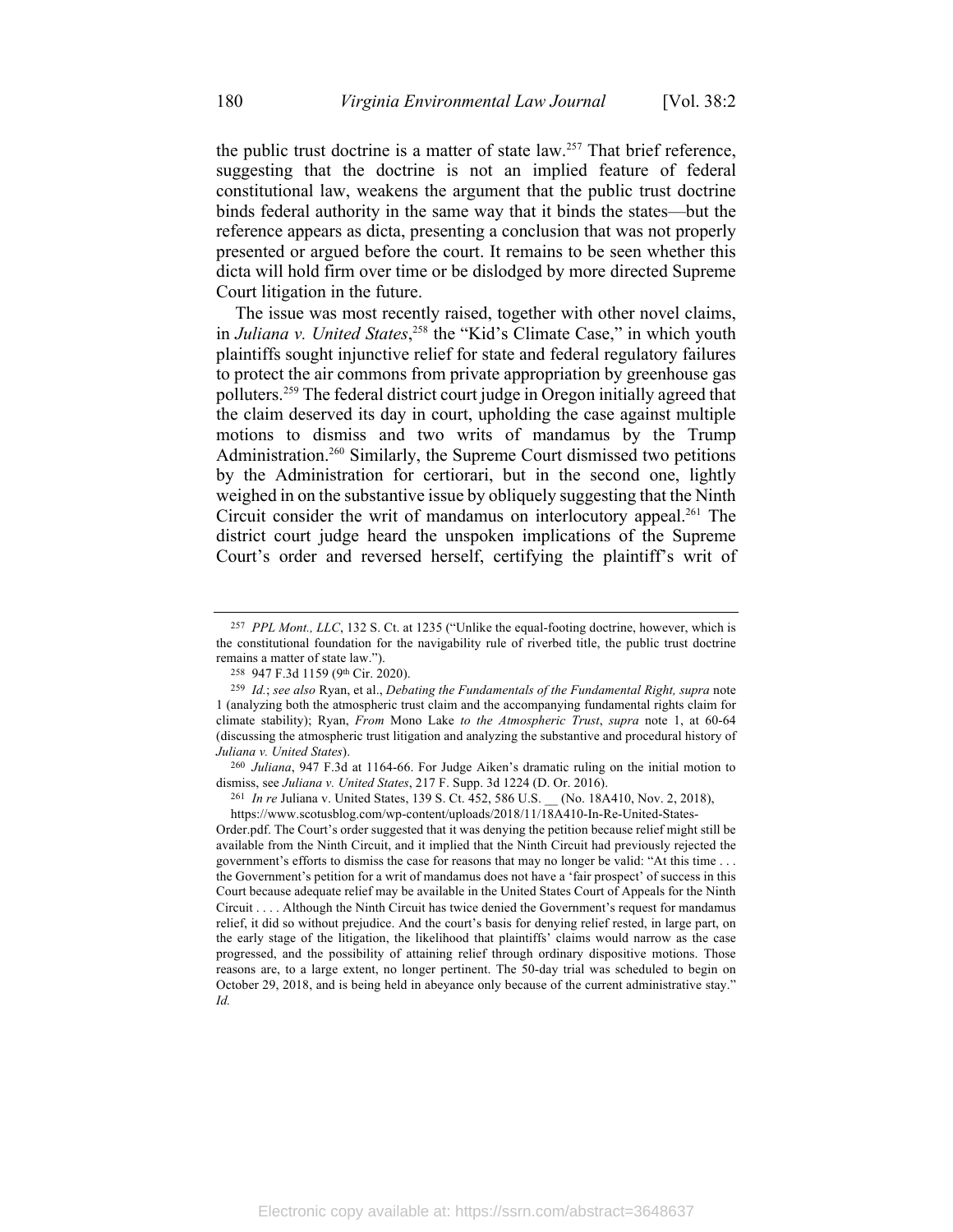mandamus to the Ninth Circuit on interlocutory appeal.<sup>262</sup> After an extended period of consideration, the Ninth Circuit finally reversed the trial court and dismissed the case,  $263$  over a vigorous dissent.  $264$  As this piece goes to press, the plaintiffs are considering further appeals, but the procedural history of the case to date suggests that the Supreme Court is not eager to entertain the issue. However, the extraordinary volley of the federal public trust claim back and forth among the different levels of federal jurisdiction testifies to the gravity of the issue, and the likelihood that the Court will eventually have to consider it.

## IV. CONFLICTS WITH AMERICAN WATER LAW

So far, this Article has introduced the public trust doctrine as a public commons-based theory of rights and responsibilities with regard to natural resource commons, especially waterways.<sup>265</sup> However, there is a countervailing body of law that we must also contend with to understand the regulation of waterways in the United States, and it follows a wholly different theoretical model. This is the law of private water allocation, known more simply in the United States as "water law," and it tells us who gets to use the water within these watercourses and for what purposes.

Water law regulates the private benefits that individuals and others can receive from public water commons. Deciding how much water can be withdrawn from a waterway is just as important to the maintenance of public environmental values as the public trust doctrine (and in many cases, arguably more so), but historically, water law has been more focused on promoting economic development through the allocation and protection of private rights in water resources. Water laws grant discrete rights for the use or extraction of freshwater, including both surface and groundwater sources. This enables families, farms, and businesses to claim water for household, agricultural, and industrial purposes. Water laws also enable cities, towns, and irrigation districts to claim water that they then make available to residents and commercial entities for the same uses through distribution networks within their jurisdictions.

<sup>262</sup> Certification of Interlocutory Appeal, Juliana v. United States, No. 6:15-cv-01517-AA, 2018 WL 6303774, at \*3 (D. Or. Nov. 21, 2018).

<sup>263</sup> *Juliana*, 947 F.3d at 1175.

<sup>264</sup> *Id.*

<sup>265</sup> For analysis of other public commons arguably subject to the public trust, see MICHAEL C. BLUMM & MARY CHRISTINA WOOD, THE PUBLIC TRUST DOCTRINE IN ENVIRONMENTAL AND NATURAL RESOURCES LAW (2013), discussing wildlife (*id.* at 195-232), parks and public lands (*id*. at 233-256), atmospheric resources (*id.* at 349-64); ocean resources (*id.* at 365-67), electromagnetic spectrum (*id.* at 386-91), cultural property (*id.* at 392-96), and others.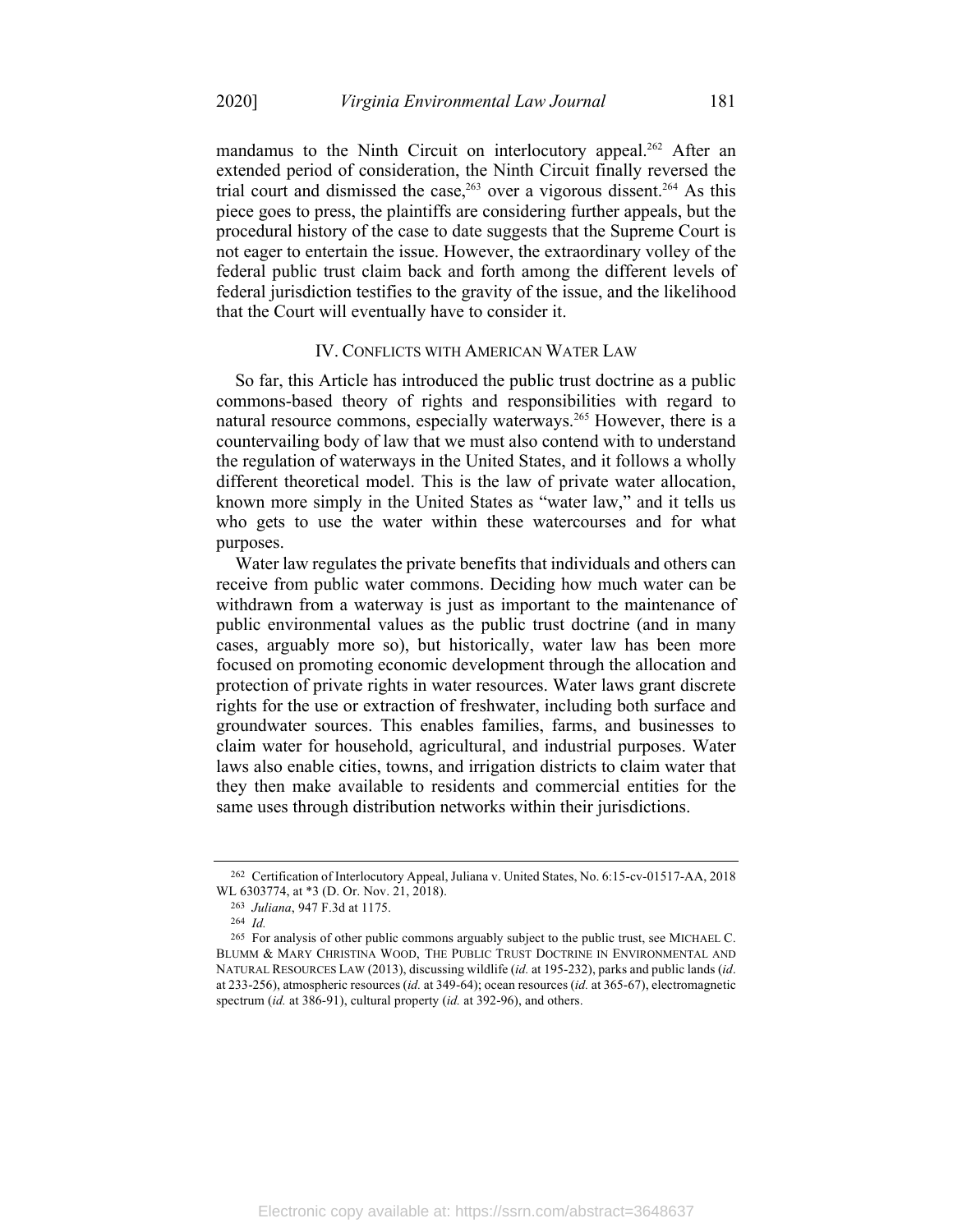Like the public trust doctrine, there is much regional variation in American water law. Water allocation is a feature of state law, and though there are many differences between the states, there are two main models for allocating water rights: (1) the riparian rights approach followed in most eastern states, under which all users must share, and (2) the prior appropriations approach preferred in most western states, in which the first to claim water has a superior right to later comers.<sup>266</sup> In a smaller "hybrid" category, a few states incorporate elements of both systems. $267$ The eastern approach establishes correlative rights in a common pool framework, but the western approach comes closer to a privatization model, allowing users to claim an entitlement to water from which they can exclude later-comers, no matter how compelling their need.<sup>268</sup>

The looming problem should be obvious by now, especially in the Western United States: while the public trust doctrine follows a public commons model, the prior appropriations doctrine follows a privatization model—and yet the water governed under both laws is *the very same water*. The water to which individuals and other entities can obtain private rights of use under water allocation doctrines is the exact same water that makes up the waterways protected by the public trust doctrine. If all available water in the watercourse is allocated to private appropriators, then there will no longer be a watercourse for protection under the public trust doctrine. Indeed, the two bodies of law—the public trust doctrine and the law of private water allocation—are doctrinally orthogonal, with no intentional points of overlap. In one of the more serious follies of American legal evolution, each developed independently of the other, as though they have no substantive relationship at all.<sup>269</sup>

This Part introduces these two approaches to water allocation, touching on the eastern riparian rights approach before focusing on the western approach of prior appropriations that is poised for more serious conflict with the public trust doctrine. It shows why these two bodies of laws were inevitably destined to collide, as they have done so famously in epic western water battles like the Mono Lake and Scott River cases in California, the legislative-judicial showdown in Idaho, and the Walker Lake Basin dispute in Nevada.

<sup>266</sup> *See* Christine Klein, Mary Jane Angelo & Richard Hamann, *Modernizing Water Law: The Example of Florida*, 61 FLA. L. REV. 403, 406-07 (2009) (contrasting eastern and western water law).

<sup>267</sup> California, Kansas, Mississippi, Nebraska, North Dakota, Oklahoma, Oregon, South Dakota, Texas, and Washington have hybrid system. STEPHEN HODGSON, DEV. L. SERV., FAO LEGAL OFF., FAO LEGIS. STUDY 92: MODERN WATER RIGHTS THEORY AND PRACTICE 13 and n.2 (2006).

<sup>268</sup> Klein et al, *supra* note 266, at 406-09.

<sup>269</sup> *See* Ryan, *From* Mono Lake *to the Atmospheric Trust*, *supra* note 1, at 47.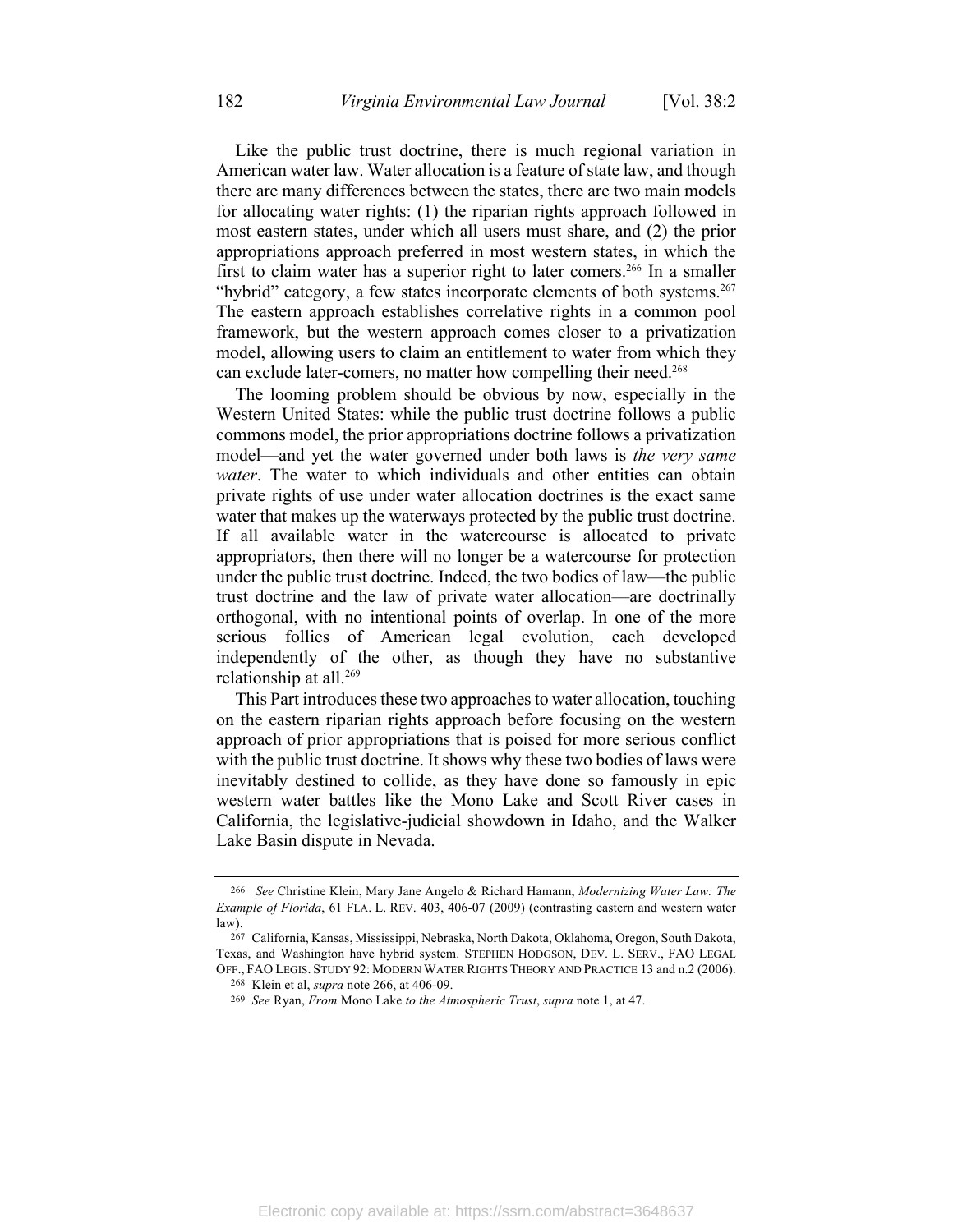#### *A. Eastern Riparian Rights*

Eastern states generally follow the riparian rights doctrine inherited from British common law, which historically assigned interdependent rights for reasonable use of water resources among all the landowners along a watercourse. <sup>270</sup> In riparianism, the "reasonableness" of use is contextual, determined by the total set of individual demands on the available resource.<sup>271</sup>

The riparian rights approach treats the waterway as a common pool resource in which authorized users hold correlative rights, because the scope of every right to withdraw is dependent on the scope of all others. As a rule, everybody has to share.<sup>272</sup> At common law, authorization to use the waterway was based on the possession of riparian land bounding the watercourse. Today, many riparian jurisdictions have modernized the doctrine to de-privilege riparian ownership, allowing water to be exported from the riparian tract and treating all users under the same rubric for assigning claims.273 Yet under both the modern and traditional approach, all rights of use are coupled with a duty not to unreasonably harm other rights-holders by overdrawing or otherwise compromising the resource.

By establishing correlative rights in a shared resource with liability to other users for unreasonable harm, riparianism incorporates elements of tort law within a framework bearing resemblance to the public commons model that animates the public trust.<sup>274</sup> These laws treat the water subject to allocation as a public commons or a common pool, establishing interdependent rights wherein every user's rights are limited by the legitimate needs of all other users.275 For example, in 1888, as Susan B. Anthony was organizing for women's suffrage<sup> $276$ </sup> the Connecticut Supreme Court enjoined one mill owner from impounding a stream to the detriment of other downstream mill operators in *Mason v. Hoyle*. 277 Emphasizing the reciprocal nature of rights and duties among riparian claimants, the court articulated the five core principles for "reasonably"

276 *International Council of Women*, ENCYCLOPAEDIA BRITANNICA, https://www.britannica.com/topic/International-Council-of-Women (Sept. 24, 2019) (explaining that in 1888, Susan B. Anthony organized the International Council of Women to fight for suffrage).

<sup>270</sup> *See* Klein et al., *supra* note 266, at 406.

<sup>271</sup> *Id.* at 407.

<sup>272</sup> *Id.*

<sup>273</sup> *Id.* at 411-12 (discussing the elimination by regulated riparianism of the common law riparian ownership criteria).

<sup>274</sup> Professor Christine Klein has characterized the model as based in tort, because users are prohibited from inflicting unreasonable harm on one another by their use of the shared water resource. *Id*. at 406.

<sup>275</sup> *Id.* at 406-07.

<sup>277</sup> Mason v. Hoyle, 14 A. 786 (Conn. 1888).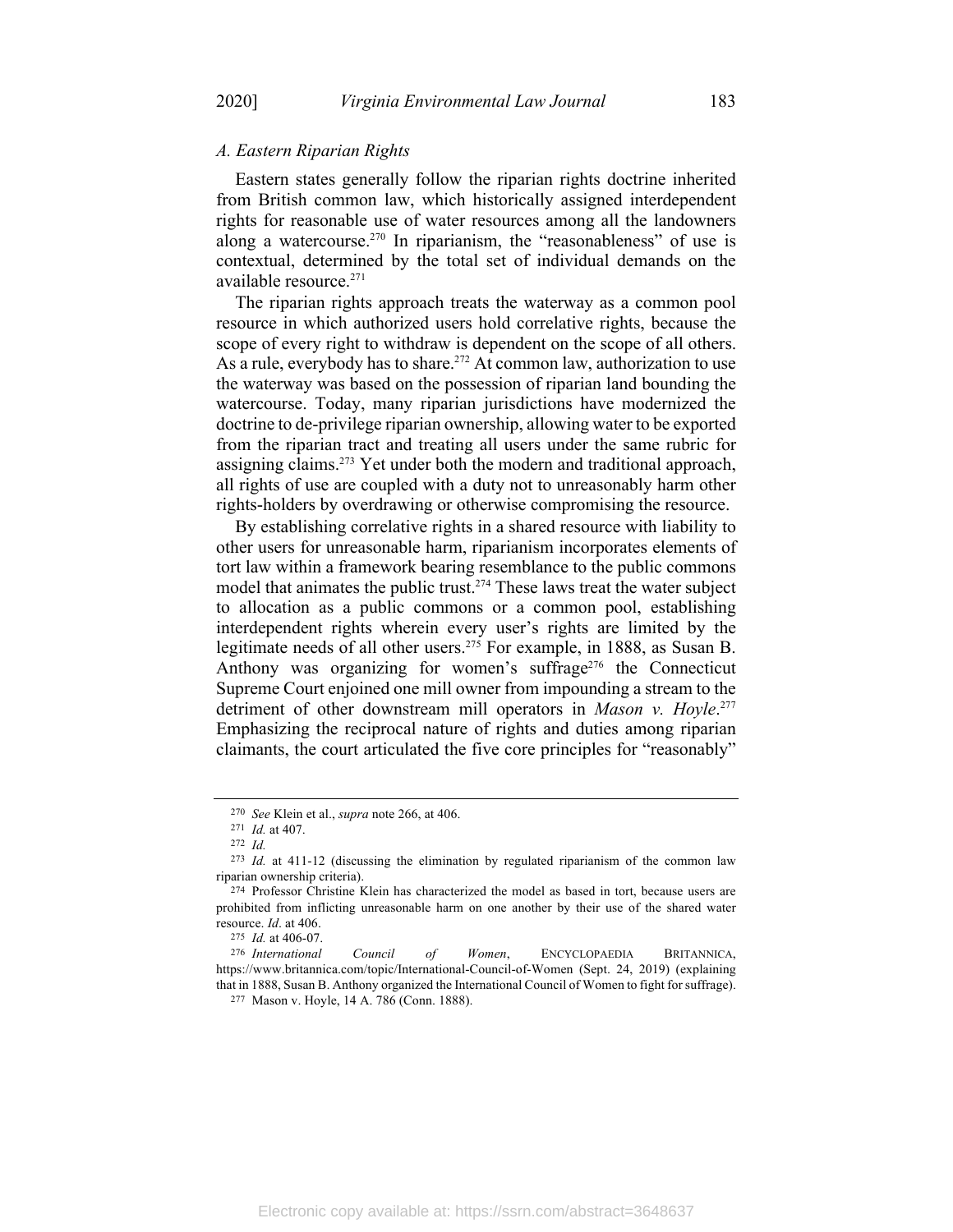allocating water under the common law "reasonable use" doctrine of riparian rights:

- (1) All riparians have an equal opportunity to use the stream;
- (2) No owner may use his own property so as to injure another;
- (3) Adjudicators should consider the character and capacity of the stream;
- (4) The burden of foreseeable shortages should be allocated fairly among all riparians; and
- (5) Customary practices provide a foundation for evaluating "reasonableness." <sup>278</sup>

Modern riparianism jurisdictions continue to apply the correlative spirit of reasonable use riparianism in considering the interests of all claimants on a waterway before assigning definitive rights to any, and they increasingly consider the environmental values of healthy stream ecosystems as well. For example, in 2005, in *Michigan Citizens for Water Conservation. v. Nestle Waters North America*, the Michigan Court of Appeals enjoined some—but not all—of the Nestle Corporation's claims to withdraw water from a stream that also served boating, swimming, fishing, wildlife, and aesthetic purposes.<sup>279</sup> The case highlights the responsibility of a riparian rights state to fairly allocate water to preserve as many different uses of a waterway as possible.

One advantage of the riparian rights system, especially after deprivileging riparian ownership, is that it puts the needs of all claimants on relatively equal footing—every riparian claim is as important as any other. Local Michigan residents could challenge lucrative diversions by the Nestle Corporation, and the concerns of mill owners harmed by upstream impoundments were not foreclosed if their mills were established later in time. However, a resulting disadvantage is that the pure common law system creates enormous uncertainty about the scope of any user's rights, because new claims along the waterway will always require a new analysis of the resulting web of interdependent rights. The workability of riparian rights hinged on the assumption, generally true in Britain and the early eastern American states, that there would usually be enough water to go around.<sup>280</sup> As water resources have come under the

<sup>278</sup> *Id.* at 788-90.

<sup>279</sup> Michigan Citizens for Water Conservation v. Nestlé Waters N. Am., 709 N.W. 2d 174, 194- 95, 208 (Mich. Ct. App. 2005).

<sup>280</sup> *See* Klein et al., *supra* note 266, at 429; T. E. Lauer, *The Common Law Background of the Riparian Doctrine*, 28 MO. L. REV. 60, 64 (1963).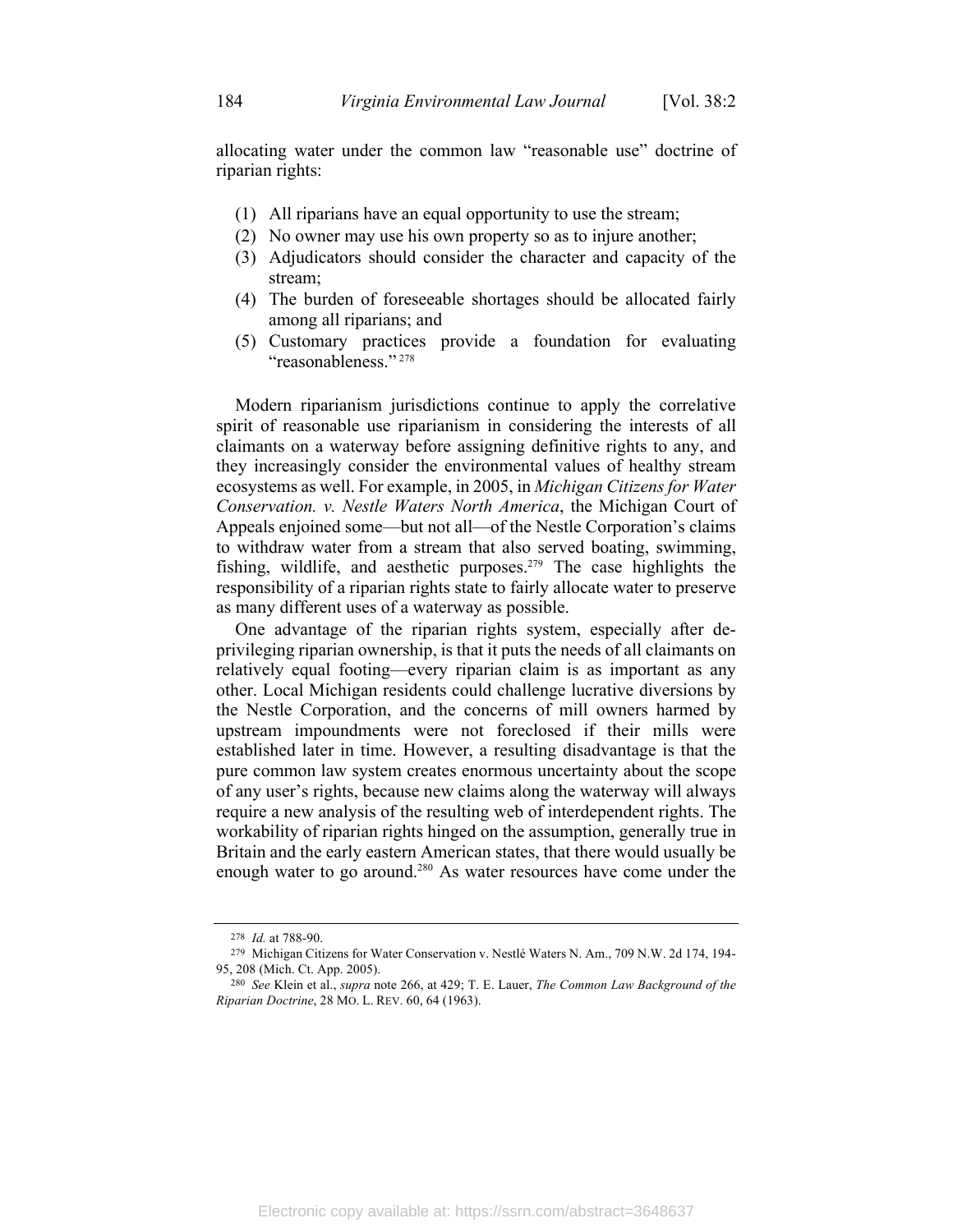pressure of increasing population and development in the east, many states have therefore adopted statutory systems of "regulated riparianism." These systems partner elements of the original correlative rights framework with a permit-based system that preserves the riparian "reasonableness" inquiry with greater security of right over set periods of time.<sup>281</sup>

Because riparian rights are premised on a theory of waterways as commons resources, conflicts with the public trust doctrine—which also presumes that waterways are public commons—have been relatively modest thus far. Riparianism also includes features that, at least historically, have been more friendly to environmental and distributive justice concerns than the western appropriations doctrine. Conceptualizing water as a resource that everyone must share, riparianism requires a balancing of equities during water emergencies,<sup>282</sup> requiring all users to proportionally "share the shortage" during times of drought or emergency. Moreover, riparianism has always protected uses that leave water in the stream (as for fishing, swimming, and boating), on par with uses that extract water from the stream (as for irrigation or manufacturing). For this reason, riparian rights have historically afforded more protection for such environmental concerns as ecological values, habitat, and the scenic and recreational values associated with instream flow and intact stream systems.<sup>283</sup>

Indeed, under the original "natural flow doctrine" of riparian rights that American states initially inherited from England, rights to withdraw were limited by the requirement that the stream retain enough water to approximate its "natural flow."284 Under "natural flow" riparian rights, instream uses like fishing, swimming, and boating were favored over extractive uses, and waterways were necessarily protected from overdraft in ways that benefited their associated ecological, recreational, and esthetic values. However, by mandating unimpeded flows in waterways, the natural flow doctrine substantially inhibited economic development and was eventually replaced by the modern "reasonable use doctrine" of riparian rights.285 The reasonable use doctrine limits users from depleting

<sup>281</sup> *See* Klein et al*., supra* note 266 (discussing Florida's model of regulatory riparianism); *see generally* REGULATED RIPARIAN MODEL WATER CODE (AMERICAN SOC'Y OF CIVIL ENG'RS 2004).

<sup>282</sup> In the traditional common law doctrine, water was shared equally by all riparian landowners. *See* RESTATEMENT (SECOND) OF TORTS § 858 cmt. a., illus. 1 (AM. LAW INST. 1979). In states that adopt regulated riparianism statutes, most privileges associated with riparian ownership are eliminated. *See* Klein et al., *supra* note 266, at 411–12.

<sup>283</sup> *See* Klein et al., *supra* note 266, at 410-11.

<sup>284</sup> *See, e.g.*, Merrit v. Parker, 1 N.J.L. 460 (1795).

<sup>285</sup> *See, e.g.*, Mason v. Hoyle, 56 Conn. 255, 14 A. 86 (1888).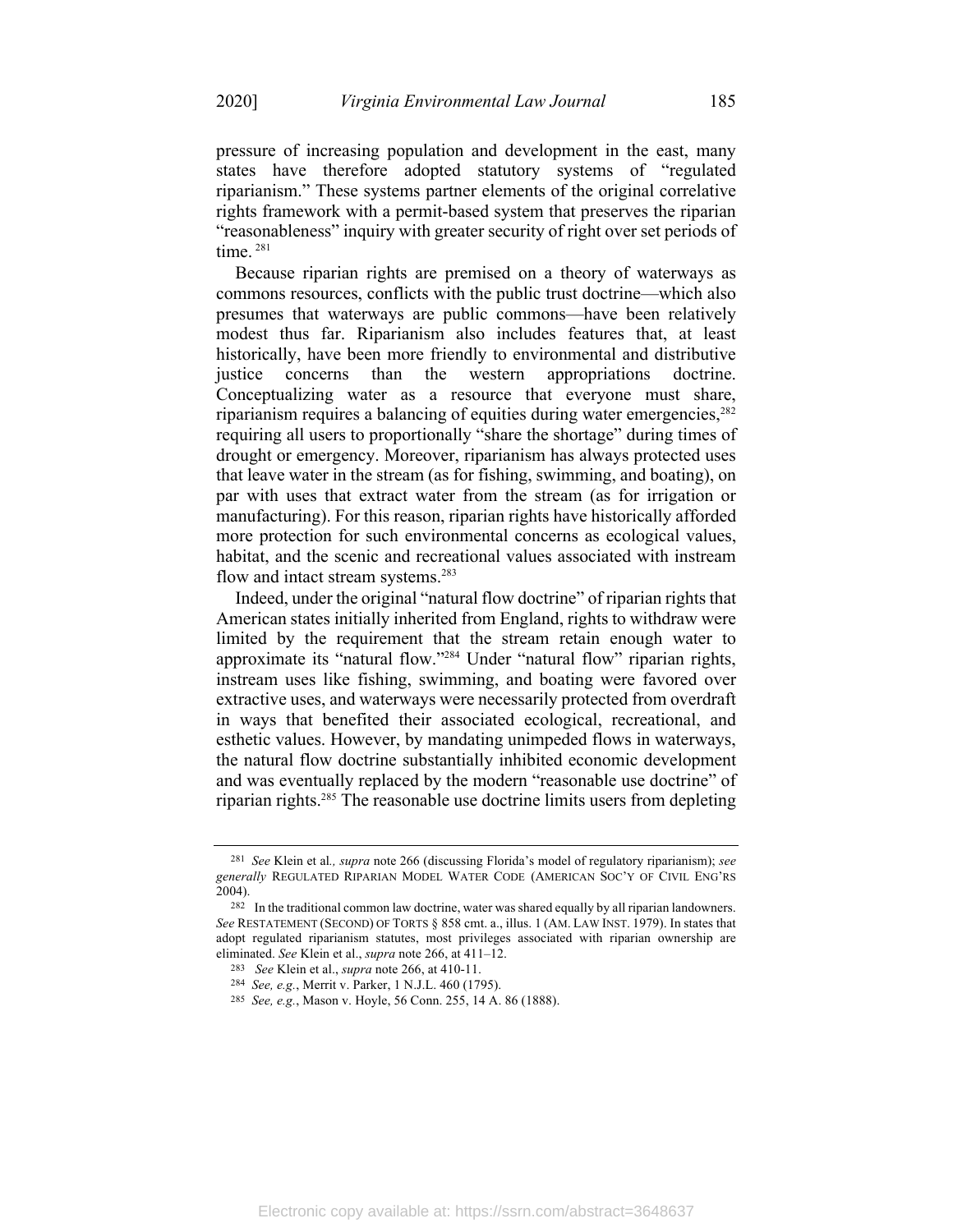streamflow only relative to the needs of other users, thus enabling fuller depletion if extractors' claims outweigh those for instream use.<sup>286</sup>

The shift from "natural flow" to "reasonable use" riparianism represents a rare example from water law in which the original common law doctrine is more environmentally protective than the modern trend. It stands in opposition to the historical arc of the public trust doctrine described in this Article, in which environmental values have received increasingly more doctrinal protection over time—and it is noteworthy that the contrast may not be accidental. As water allocation law became less environmentally protective over time, perhaps more responsibility for maintaining the health of the waterway was effectively shifted to the state's obligations under the public trust doctrine.

In any event, as demands on the water resource intensify even in the comparatively wet eastern states, riparianism is coming under more and more of the same environmental pressures as appropriative rights regimes. Without additional regulation, traditional riparianism could provoke a tragedy-of-the-commons race to withdraw, with no absolute requirement to leave flow instream independent of claimed uses. Exactly such a dilemma is now playing out in the Apalachicola-Chattahoochee-Flint river basin dispute among Georgia, Alabama, and Florida, where growing withdrawals by Atlanta and other upstream users have so depleted river flows that it has decimated the oyster fishery at the river system's delta in Apalachicola Bay on the northern Gulf Coast.<sup>287</sup> As this piece goes to press, the dispute is entering its third decade of Supreme Court adjudication.288

For this and other reasons, riparian rights states shifting from the pure common law system to statutory systems of regulated riparianism generally add protections for instream uses, environmental values, distributive justice, and other concerns that are not necessarily addressed by the common law.289 These protective measures will hopefully forestall the tragedy of the commons that the traditional doctrine could enable. However, increasing water scarcity issues in the east suggest that the potential for conflicts between riparian rights and the public trust doctrine that have remained dormant until now could materialize at some future point.290

<sup>286</sup> *Id.*

<sup>287</sup> Florida v. Georgia, 585 U.S. \_\_\_ (2018); 138 S. Ct. 2502 (2018).

<sup>288</sup> *See Florida v. Georgia*, SCOTUSBLOG, https://www.scotusblog.com/casefiles/cases/florida-v-georgia-2/ (last visited Nov. 2, 2020).

<sup>289</sup> *See* Klein et al., *supra* note 266 (discussing Florida's model of regulatory riparianism).

<sup>290</sup> *See, e.g.*, Florida v. Georgia, 138 S. Ct. 2502 (2018) (remanding to the special master a dispute between three riparian rights jurisdictions, Florida, Alabama, and Georgia, over Atlanta's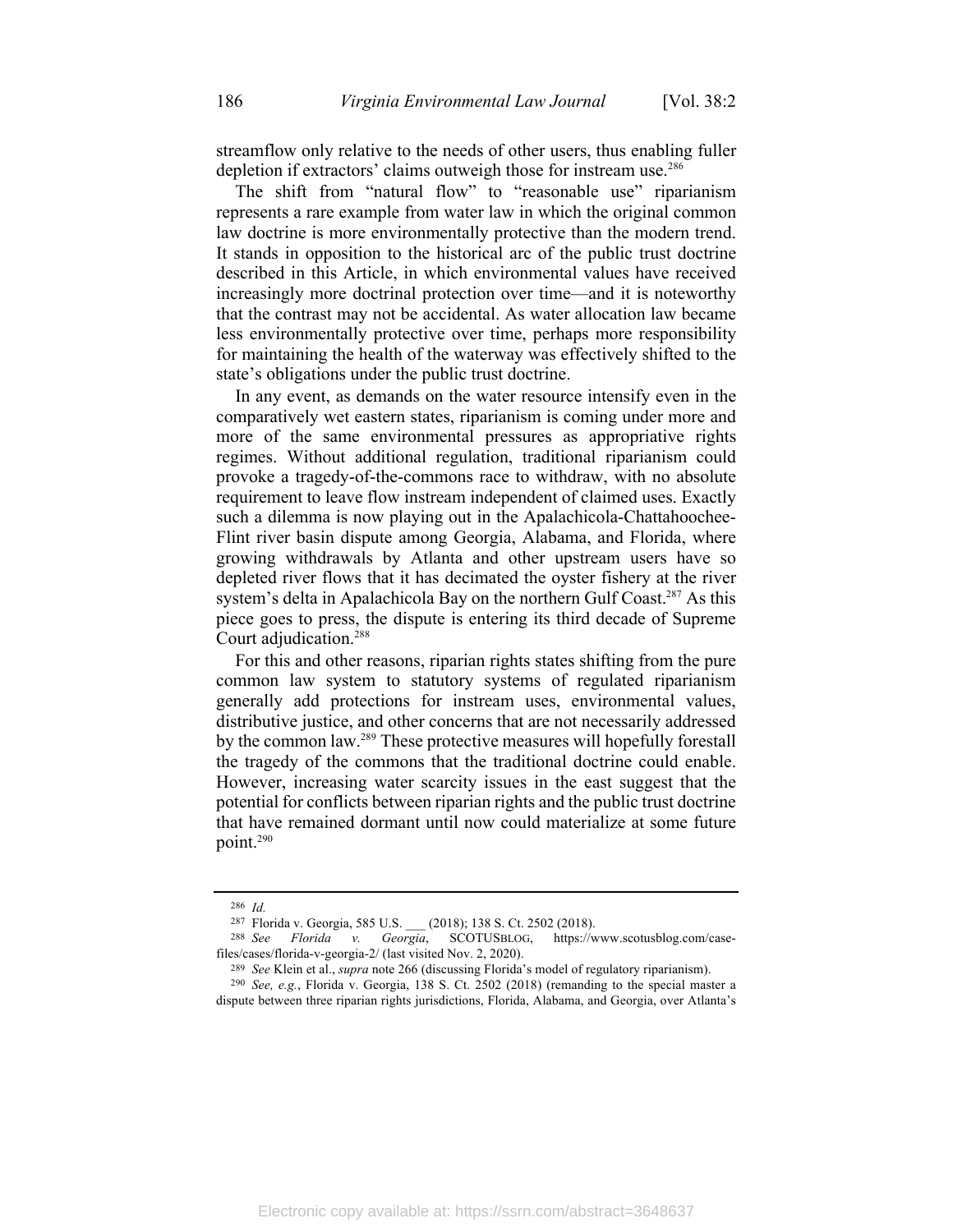#### *B. Western Prior Appropriations*

The doctrine of prior appropriations, adopted in arid western states where water scarcity is the defining feature, works very differently. Following the "first-come-first-claimed" rule of resource allocation that nineteenth century miners brought with them as they pushed westward, this doctrine establishes first-in-time rights to appropriate water for exclusive private use.<sup>291</sup> Under the traditional common law approach, the first user to take water out of a watercourse and put it to "beneficial use" (domestic or economically productive use) creates a perpetual right to continue taking the same amount for the same use.<sup>292</sup> That right of appropriation can be asserted against any conflicting needs by those who come later—including the general public.<sup>293</sup> There is no formal obligation to share or proportionally curtail use during times of shortage.

Moreover, instream uses like fishing, navigation, and related environmental values received no protection at common law, because appropriative rights could be substantiated only by withdrawal.<sup>294</sup> For example, in the 1882 case of *Coffin v. Left Hand Ditch*, the first case to formally apply the new doctrine of appropriative rights, the Colorado Supreme Court affirmed the rights of an irrigator removing water from the stream over the claims of a downstream riparian farmer who had long benefited from the stream without specifically diverting it.<sup>295</sup> In the same year that western outlaw Jesse James was brought to justice,<sup>296</sup> the Colorado high court brought justice for the irrigator that had first removed water from the watercourse, protecting his right to continue appropriating that water for his own purposes without regard to the needs of the downstream user who had failed to perfect an appropriative claim.297

Water rights administration under the traditional prior appropriations doctrine had the advantage of being relatively simple, especially in comparison to riparianism. There was no need for a contextual determination of reasonableness, or to repeatedly account for all the

depletion of the Apalachicola-Chattahoochee-Flint River system to the point of leaving insufficient water to sustain the fishing industry at the river's terminus in Florida's Apalachicola Bay).

<sup>291</sup> Klein et al., *supra* note 266, at 406 (2009) ("[T]he arid western states historically have followed the prior appropriation doctrine, protecting the right to use water according to temporal priority of use.").

<sup>292</sup> *Id.* at 408–09.

<sup>293</sup> *See id.*

<sup>294</sup> *Id.* at 215–18.

<sup>295</sup> Coffin v. Left Hand Ditch. Co*.*, 6 Colo. 443 (1882).

<sup>296</sup> *Jesse James and Frank James*, ENCYCLOPEDIA BRITANNICA, https://www.britannica.com/biography/Jesse-James-and-Frank-James (last visited Sept. 24, 2019). 297 *Coffin*, 6 Colo. at 447.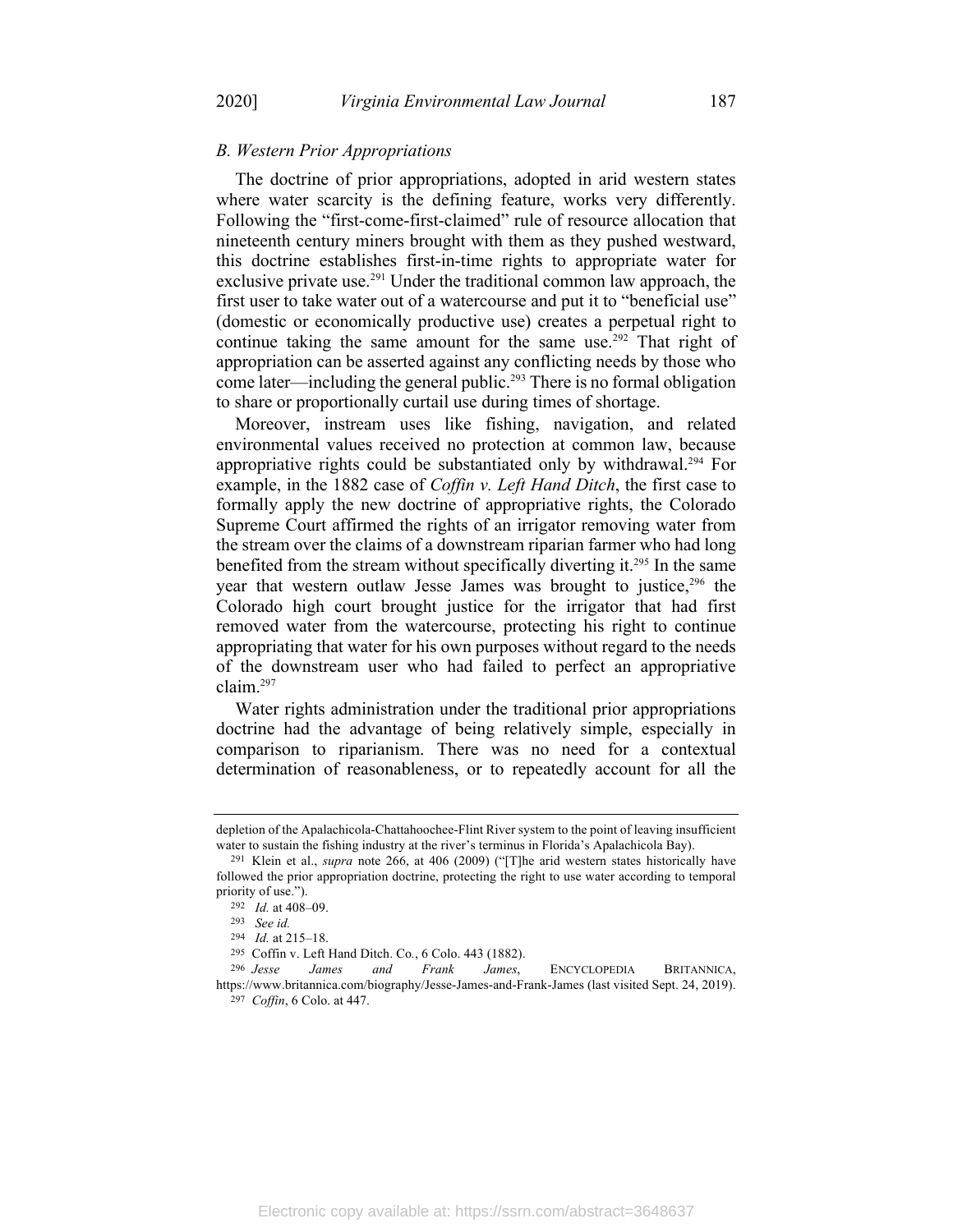needs that might be asserted along a watercourse. In the world of appropriative rights, it was understood from the start that there would not be sufficient water in the stream to satisfy everyone's needs. First-in-time rights were adopted and then entrenched to encourage the settlement and economic development of the arid west, ensuring rewards to those who had invested in anticipation of continued access to the water resources they had been first to identify.<sup>298</sup> Waterways were still public commons,<sup>299</sup> but once use rights were assigned, they operated independently of one another—at least to the extent that earlier claims would not be diminished by the demands of later-comers.<sup>300</sup>

Appropriative rights are not correlative, but assigning them on the basis of temporal priority nevertheless creates elaborate webs of interrelated claims along a watercourse. Long-established uses are always satisfied before newer uses, whether they are upstream, downstream, more or less geographically or economically sensible, or of lower or higher social value. But the ordering of different uses from the top to the bottom of the stream creates multiple points of intersection that tie one use to another.<sup>301</sup> Some uses are purely extractive, while others, such as irrigation or hydropower generation, return some or all of their flow back to the watercourse. These "return flows" are then available for junior claimants downstream from the point of reintroduction (upstream claimants, even those more senior in time, are obviously out of luck), so return flows are assiduously calculated, reclaimed, and jealously guarded.302 An inefficent alfalfa farm in place before an upstream hospital was built will always be able to satisfy its claim before the hospital can draw any water, but whatever water returns to the stream after irrigating the alfalfa will be available to a downstream factory that came later still . . . and so the web extends.

For this reason, even seemingly exclusive western water rights can be as interdependent as riparian rights. Rights are interrelated because water in a stream cycles through multiple uses along its journey through the watershed, with the sequence of claims depending not only on the temporal priority of users, but also the nature of their use, how much is

<sup>298</sup> NAT'L RES. COUNCIL, WATER TRANSFER IN THE WEST: EFFICIENCY, EQUITY, AND THE ENVIRONMENT 70-71 (1992), https://doi.org/10.17226/1803.

<sup>299</sup> *See, e.g.*, COLO. CONST. art. XVI, § 5 (declaring that all waters in the state belong to the public).

<sup>300</sup> Klein, *supra* note 266, at 408.

<sup>301</sup> *See, e.g.*, Irwin v. Phillips, 5 Cal. 140, 147 (1855) (involving the overlapping nature of appropriative rights).

<sup>302</sup> *See* Steven E. Clyde, *Marketplace Reallocation in the Colorado River Basin: Better Utilization of the West's Scarce Water Resources*, 28 J. LAND RESOURCES & ENVTL. L. 49, 57 (2008) (explaining the importance of the historic right to return flows).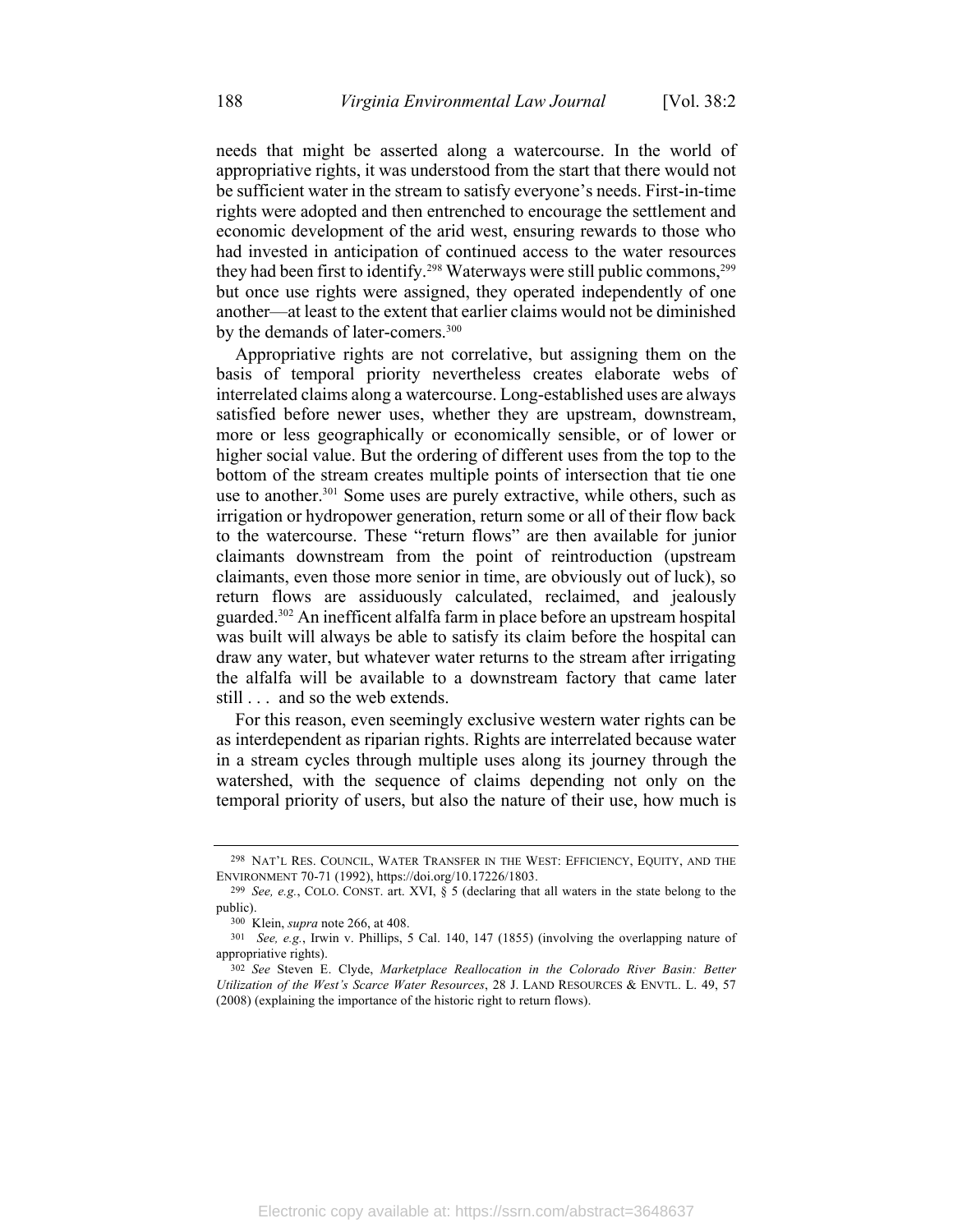returned, and their positions along the watercourse. Many prior appropriation states similarly imposed first-in-time rules for allocating groundwater—often without appreciating the hydrological relationship between surface and ground water resources—further intertwining appropriative claims.303 Making changes within these webs is accordingly very difficult, because altering the nature, amount, or positioning of any one use will likely affect the availability of water claimed by other appropriators on the stream.304 And when their entitlements to continue diverting water have been challenged, appropriators have defended their claims vigorously, sometimes with the full force of constitutional protection for private property.305

In contrast to the riparian rights common-pool approach, then, the prior appropriation doctrine takes a privatization approach to resource allocation—the very opposite of the public commons approach implied by the public trust doctrine.<sup>306</sup> Whoever is first to put water to beneficial use can claim the right to continue doing so, potentially indefinitely, and excluding all others.<sup>307</sup> Not only does the doctrine reward early movers, granting them a protectable right to exclude those who seek to establish claims afterward, it rewards those who take full possession of the water literally removing it from the waterway, leaving nothing behind for other uses. As noted, a common law appropriator had to actually withdraw water from the stream to perfect a claim; appropriative rights were not available for instream uses like fishing, swimming, wildlife, or aesthetic purposes. And because any water that remains or returns to the stream

<sup>303</sup> *See, e.g*., *Scott River Case*, 237 Cal. Rptr. 3d 393 (applying the public trust doctrine to curtail groundwater withdrawals that were affecting the surface water resources of the Scott River in California). The law of groundwater withdrawals has historically been treated separately from the law of surface water withdrawals, having developed awkwardly before science demonstrated that proximate ground and surface waters are usually hydrologically connected. In some states, water law has evolved to account for this relationship, while in others, ground and surface water remain separately allocated. *Compare* Cline v. Am. Aggregates Corp., 474 N.E. 2d 324 (Ohio 1984) (rationalizing groundwater allocation with surface water allocation doctrines under the Restatement's Reasonable Use doctrine) *with* Sipriano v. Great Spring Waters of Am., 1 S.W.3d 75 (Texas 1999) (affirming that Texas groundwater is allocated under the rule of capture, even though surface water is allocated by prior appropriation, and one who captures groundwater may directly interfere with a prior appropriative right to impacted surface waters).

<sup>304</sup> BARTON H. THOMPSON, JR. ET AL., LEGAL CONTROL OF WATER RESOURCES: CASES AND MATERIALS 224–27 (5th ed. 2013) (discussing the requirements for maintaining a permit).

<sup>305</sup> *See, e.g.*, Tulare Lake Basin v. United States, 49 Fed. Cl. 313 (Fed. Cl. 2001) (holding that efforts to protect species under the Endangered Species Act constitute a taking of property in violation under the Fifth Amendment); Casitas Mun. Water Dist. v. United States, 543 F.3d 1276 (Fed. Cir. 2008) (a government-ordered water diversion to protect an endangered fish species under the ESA may be a physical taking under the Fifth Amendment, requiring government compensation to holders of private water rights).

<sup>306</sup> Ryan, *The Historic Saga*, *supra* note 1, at 576–77 (2015).

<sup>307</sup> Klein et al., *supra* note 266, at 408–09.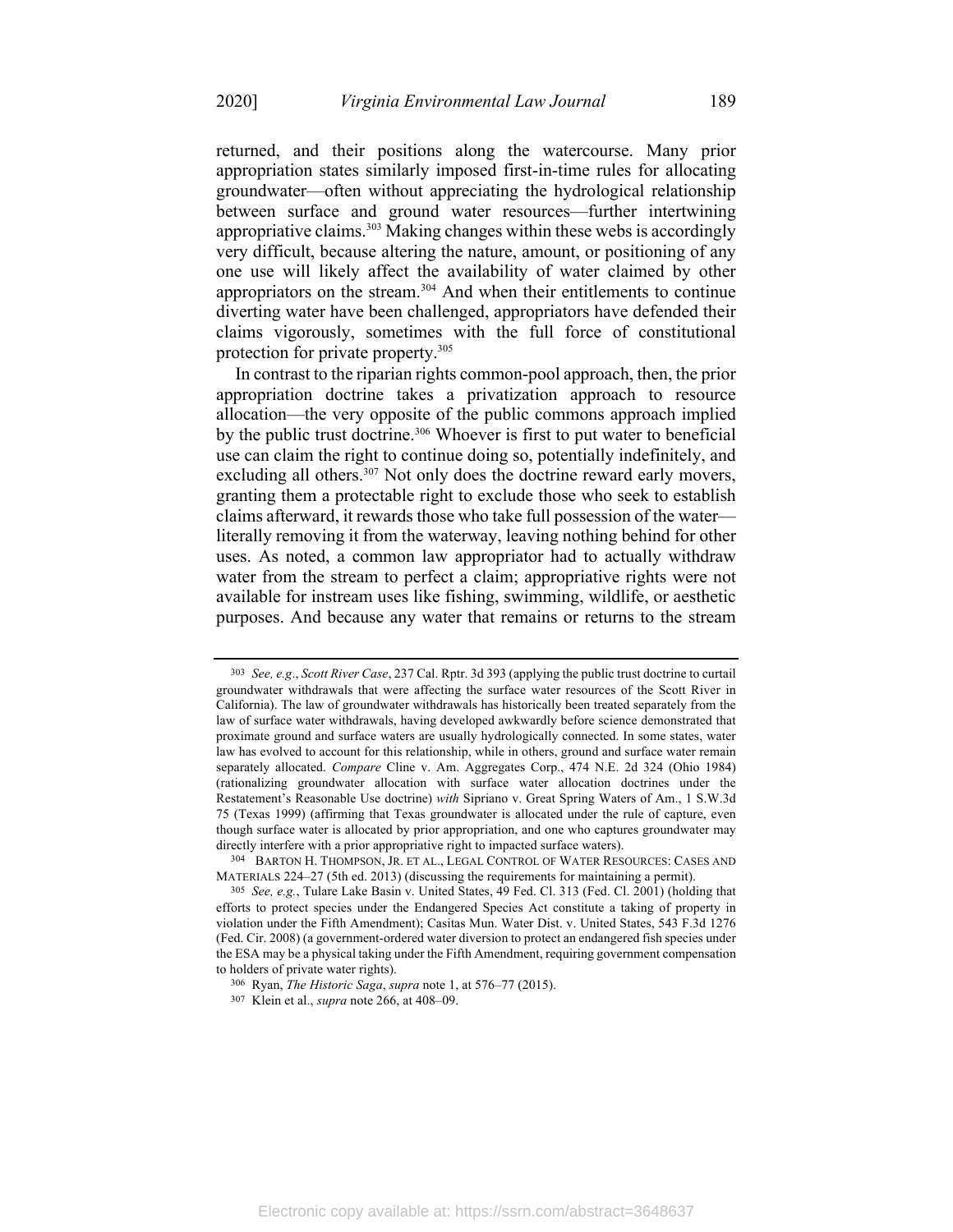after use is subject to subsequent claims enforceable by other users, the prior appropriation doctrine creates powerful incentives to use as much as possible, as early as possible—and if you don't want to be subject to someone else's future demands, with as little return to the common pool as possible.

Some water dependent users and communities have learned this lesson the hard way. In 1913, for example, as the first coast-to-coast highway was paved,<sup>308</sup> a small Colorado town sued to prevent a hydroelectric power company from diverting the entirety of a stream that had long cascaded over a beautiful waterfall through the heart of the town, forming the basis of its tourism and resort-based economy.309 However, in *Empire Water & Power v. Cascade Town*, the Eighth Circuit applied the prior appropriation doctrine to hold that only the power company had a protectable water right, because only the power company had made an actual withdrawal from the stream.<sup>310</sup> The town had been relying on the water for economic purposes even longer, but only by leaving it instream.311 Thus, the power company could continue to divert water to its reservoir for economic uses, even though doing so would fully dewater the Cascade Creek Canyon waterfalls and destroy the longstanding economic mainstay of the town.<sup>312</sup>

Just as many riparian rights states are shifting away from the common law and toward a model of regulated riparianism, most western states have adopted a regulatory overlay on top of the common law doctrine of prior appropriations. While these states preserve the temporal priority at the heart of the common law system, most users beyond a threshold must now seek state recognition of their rights in an administrative permit.<sup>313</sup> Permits are subject to licensing requirements that supplement the common law approach with new statutory criteria, including a public interest analysis that requires consideration of factors beyond pure temporal priority before new rights may be assigned.314 Beginning in the

<sup>308</sup> All Things Considered, *America's First Transcontinental Highway Turns 100* (2013), https://www.npr.org/2013/10/31/242129231/americas-first-transcontinental-highway-turns-100.

<sup>309</sup> Empire Water & Power Co. v. Cascade Town Co., 205 Fed. 123 (8th Cir. 1913).

<sup>310</sup> *Id.* at 128-129.

<sup>311</sup> *Id.*

<sup>312</sup> *Id.*

<sup>313</sup> *See, e.g.*, N.D. STATE WATER COMM'N, NORTH DAKOTA'S WATER PERMITTING PROCESS (Jan. 2018), http://www.swc.nd.gov/pdfs/water\_permitting\_process.pdf.; Montana Water Use Act, MONT. CODE ANN. § 85-2-101 (5) (establishing a permit system for obtaining water rights for new or additional water developments); MINN. DEP'T OF NAT. RES., *Water Appropriations Permit Program*, https://www.dnr.state.mn.us/waters/watermgmt\_section/appropriations/index.html (last visited Oct. 17, 2015).

<sup>314</sup> *See, e.g.*, Shokal v. Dunn, 707 P.2d 441, 448-50 (Idaho 1985) (analyzing the public interest requirements that "appear frequently in the statutes of the prior appropriation states of the West").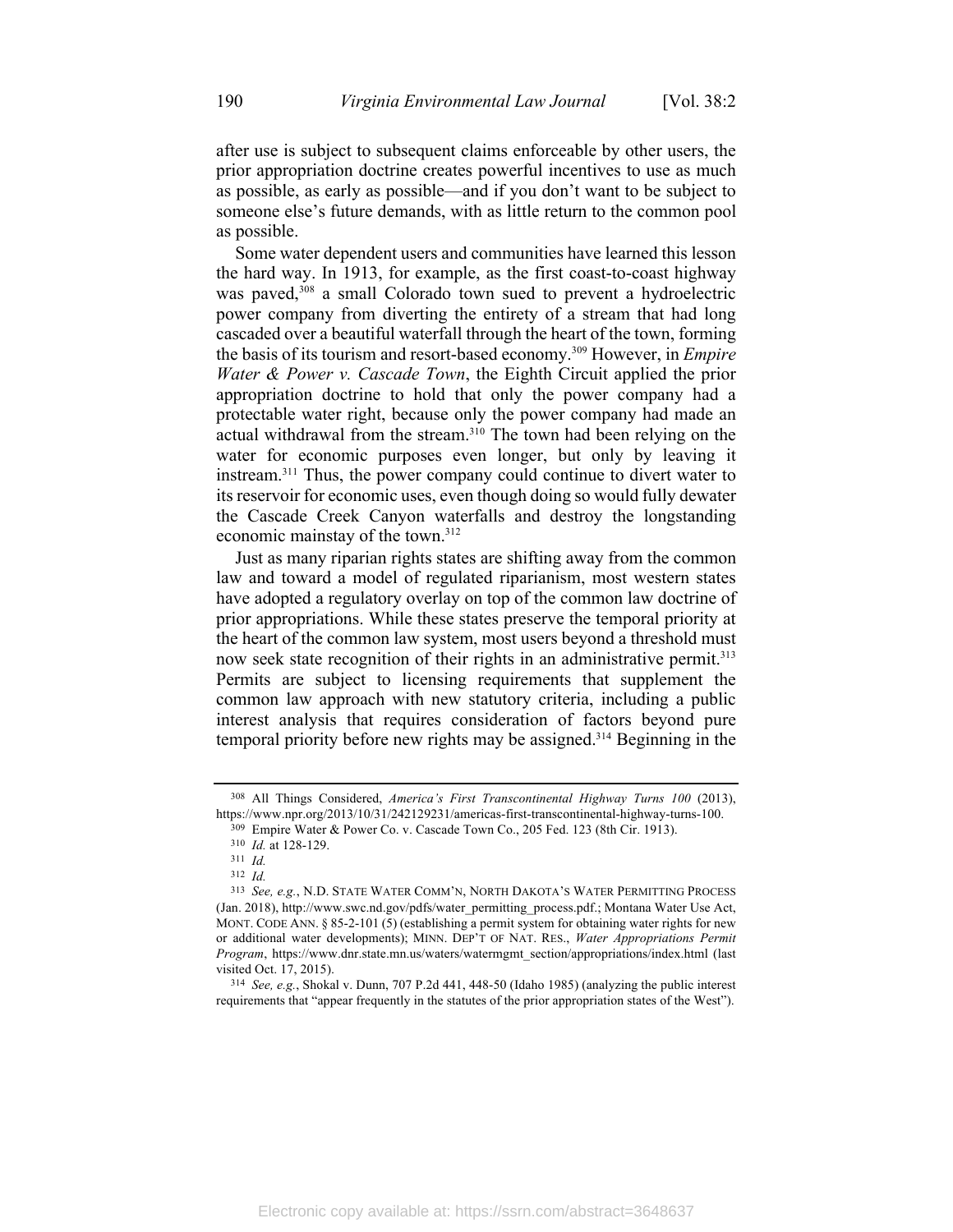1970s, most western states have also provided greater statutory protections for instream flow values—some even approximating public trust values $315$ —in an attempt to mitigate the enormous pressure to withdraw from the stream in order to receive a legally protected water right.316

In this respect, eastern and western states may be converging on a modern regulatory permit system with a bit more in common than previous generations. A handful of states, including California, allocate water under both riparian and appropriative rights regimes simultaneously, adding further complexity to an already complicated field.317 And today, water rights in all states are also subject to various forms of federal regulation, and occasionally to the federal reservation of water for public and tribal lands (if, following the rule of temporal priority, the federal lands were reserved for these purposes before later assertions of private rights).<sup>318</sup> However, commentators have pointed out that the later protections introduced to western water law can be of limited value in a system that continues to be defined by temporal priority.<sup>319</sup> In most respects, the heart of the western water law analysis remains the traditional rules of prior appropriations.320 Very few states treat these the

<sup>315</sup> *See e.g.*, Steven M. Smith, *Instream Flow Right Within Proper Appropriation Doctrine: Insights from Colorado*, 59 NAT. RES. J. 1, 192 (discussing how the Colorado Conservation Board appropriates "instream water rights on behalf of the public to 'preserve the natural environment to a reasonable degree.'").

<sup>316</sup> THOMPSON ET AL., *supra* note 305, at 215–16.

<sup>317</sup> In California, the owners of land abutting watercourses hold some traditional riparian rights, which coexist with the more abundant appropriative rights that are unconnected to riparian land ownership but subject to similar requirements of reasonable and beneficial use. *See* THOMPSON ET AL., *supra* note 286, at 200 (discussing California's hybrid system of water law); *see also* CAL. CONST. art.  $X$ ,  $\S$  2 (confirming the protection of riparian rights and discussing the requirement of beneficial use). However, prior appropriations remains the defining doctrinal approach in the state. *See* THOMPSON ET AL., *supra* note 286, at 208 (explaining how the doctrines interact with one another in California); *see also* John Franklin Smith, *The Public Trust Doctrine and* National Audubon Society v. Superior Court: *A Hard Case Makes Bad Law or the Consistent Evolution of California Water Rights*, 6 GLENDALE L. REV. 201, 207–09 (1984) (outlining the history of California's dual water rights system).

<sup>318</sup> *See* Winters v. United States, 207 U.S. 564 (1908) (creating the doctrine of federal reserved water rights, which implies such water rights as needed to fulfill the purpose of federal reservations of land, here Indian reservations, with priority established as of the date of the reservation); United States v. New Mexico, 438 U.S. 696 (1978) (applying the doctrine to other federal public lands); *see also* PETER FOLGER ET AL., CONG. RSCH. SERV., R45259, THE FEDERAL ROLE IN GROUNDWATER SUPPLY: OVER AND LEGISLATION IN THE 115TH CONGRESS 3-6 (2018).

<sup>319</sup> THOMPSON ET AL., *supra* note 305, at 215–16.

<sup>320</sup> *See, e.g.*, Norman K. Johnson & Charles T. DuMars, *A Survey of the Evolution of Western Water Law in Response to Changing Economic and Public Interest Demands*, 29 NAT. RES. J. 347, 367–71 (1989) (considering ramifications of the public trust doctrine for the future of western, prior appropriations-based water law).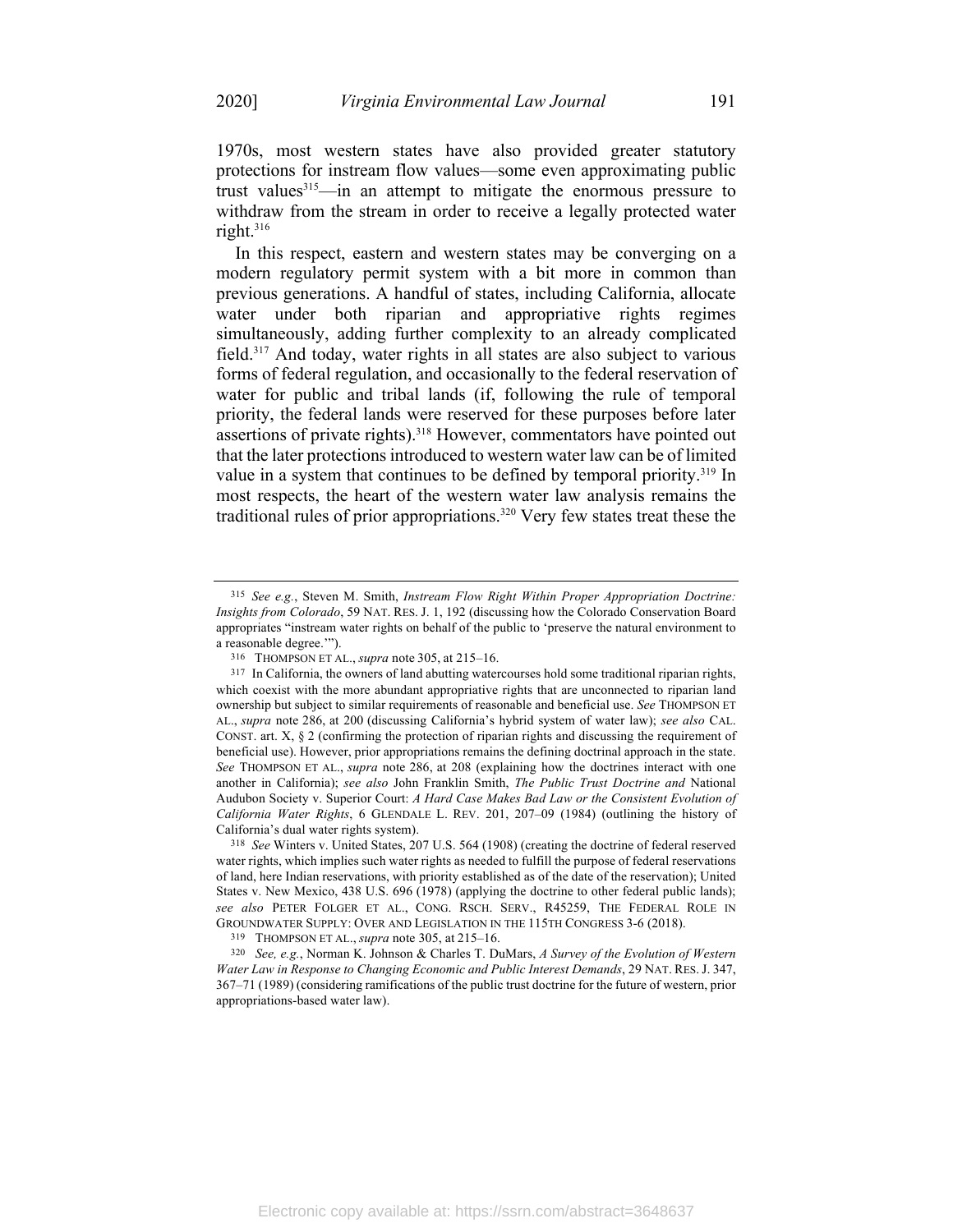same way they do conventional appropriations; for example, only three states allow private parties to hold them.<sup>321</sup>

# *C. Private Water Allocation and the Public Trust*

Notwithstanding this modern convergence, the emerging variants of regulated riparian and statutory appropriative rights systems continue to showcase stark differences, and they each intersect differently with the public trust doctrine. Even as the public trust doctrine requires the state to protect navigable waterways in trust for the public, the doctrines of private water allocation govern how the state gives away the waters within them. And while the public trust and riparian rights doctrines are more grounded in a public commons theory of waterways, emphasizing correlative rights and shared duties, the prior appropriations doctrine tends toward a privatization model, establishing perpetual first-in-time rights to exclude others.

Both the public trust and prior appropriation doctrines have deep roots in state common and statutory law, and the values they protect are independently legitimate and important. Yet reconciling them is difficult, because each one operates from a theoretical framework that seemingly excludes the central premise of the other. If the public trust doctrine commits the sovereign to maintaining the public commons values of waterways—from instream uses to ecological benefits—then how should the law cope with established rights to withdraw water for private use if they threaten the health of the waterway? If private water law allocates protectable rights to withdraw water from public sources for private uses, potentially even protected by the Takings Clause, how should the state honor its obligations to manage public trust resources for the benefit of the public, including future generations yet to come?

These contrasting legal frameworks have set in motion a collision that was inevitable, and that continues to unfold across the American west even now. The following section explores how it has been managed in three different western prior appropriations states: California, Idaho, and Nevada.

# *1. California: A Balancing Act at Mono Lake and the Scott River.*

The unavoidable conflict between the underlying premises of the public trust and prior appropriations doctrines erupted most spectacularly in the early 1980s at Mono Lake, an ancient and otherwordly lake that

<sup>321</sup> THOMPSON, *supra* note 305, at 216 (noting that while most states now allow some sort of appropriation to protect instream flows, only Alaska, Arizona, and Nevada allow private entitles to claim them).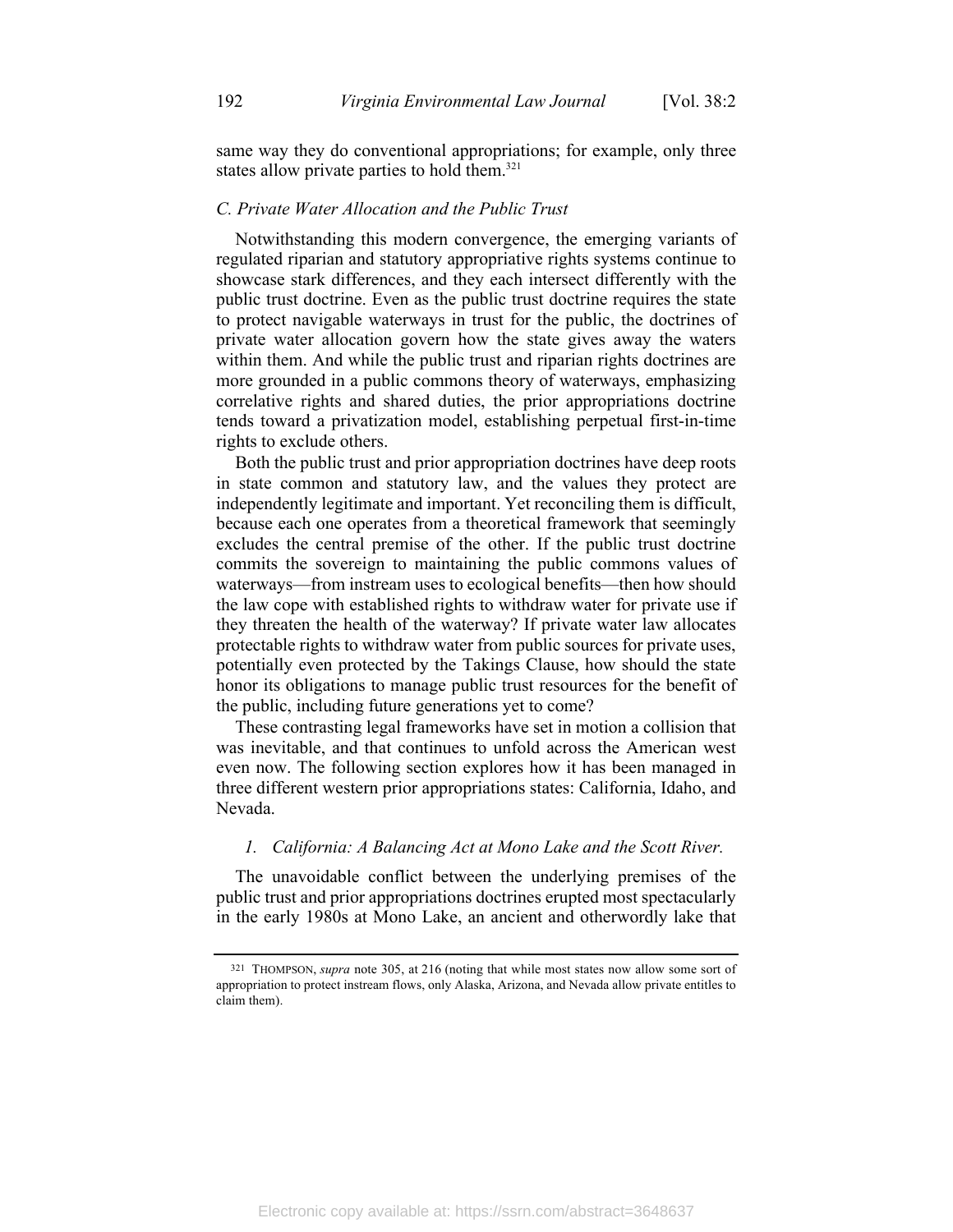drains the eastern slope of the Sierra Nevada mountains at Yosemite National Park. In *National Audubon Society v. Superior Court,* the California Supreme Court was tasked with resolving the visceral conflict between the state's obligations under the public trust doctrine to protect Mono Lake, a navigable waterway, and the appropriative rights it had granted to divert Mono Basin water some 400 miles south to Los Angeles.<sup>322</sup> The resulting decision is among the most important public trust cases of the modern era, impacting the development of the doctrine across the nation and the world, $323$  and so other scholars $324$  and I have exhaustively catalogued the Mono Lake story in previous work.<sup>325</sup>

In a nutshell, the Mono Lake plaintiffs argued that the public trust doctrine, defining a core requirement of state sovereign ownership of waterways, should trump any contrary claims under the later law of prior applications. The City of Los Angeles argued that the prior appropriations doctrine, an abrogating act of statutory law, should trump any countervailing common law doctrine.326 Simultaneously affirming and disappointing the central arguments by both sides, the California Supreme Court ultimately concluded that the prior appropriations statute did not displace the state's obligations under the public trust doctrine,  $327$ but neither could the public trust doctrine unwind California's massive and entrenched system of statewide water transfers.<sup>328</sup> Solomon-like, the

<sup>322</sup> *See Mono Lake Case,* 658 P.2d 709 (Cal. 1983).

<sup>323</sup> *See* ERIN RYAN, THE PUBLIC TRUST DOCTRINE, PRIVATE WATER ALLOCATION, AND THE MONO LAKE STORY, Chapter VIII (Cambridge Univ. Press, forthcoming 2021) (reviewing the impacts of the case domestically and internationally). For example, the Mono Lake case played a critical role in the development of the doctrine as a feature of Indian Constitutional law. M.C. Mehta v. Kamal Nath, (1997) 1 S.C.C. 388 (1996) (India), in I UNITED NATIONS ENVIRONMENT PROJECT COMPENDIUM OF JUDICIAL DECISIONS IN MATTERS RELATED TO THE ENVIRONMENT, NATIONAL DECISIONS 259 (1998), http://www.asianjudges.org/wpcontent/uploads/2013/10/Compendium\_Judicial\_Decisions\_Nat\_v

<sup>1.</sup>pdf (discussing the role of the public trust doctrine in Indian law and quoting the California Supreme Court's description of the doctrine in *Mono Lake*).

<sup>324</sup> *See, e.g.*, Stevens, *supra* note 239, at 612–14 (discussing the relationship between the public trust and prior appropriations doctrines); Timothy J. Conway, National Audubon Society v. Superior Court*: The Expanding Public Trust Doctrine*, 14 ENVTL. L. 617, 630–33 (1984)(analyzing the state court's reconciliation of the public trust and prior appropriations doctrines in *Mono Lake*); Craig Anthony (Tony) Arnold & Leigh A. Jewel, *Litigation's Bounded Effectiveness and the Real Public Trust Doctrine: The Aftermath of the Mono Lake Case*, 14 HASTINGS W.-NW. J. ENVTL. L. & POL'Y 1177, 1188-95 (2008) (same).

<sup>325</sup> *See, e.g.*, Ryan, *supra* note 1, *The Historic Saga*; Ryan, *supra* note 1, *From* Mono Lake *to the Atmospheric Trust*; ERIN RYAN, THE PUBLIC TRUST DOCTRINE, PRIVATE WATER ALLOCATION, AND THE MONO LAKE STORY (Cambridge Univ. Press, forthcoming 2021).

<sup>326</sup> *Mono Lake Case,* 658 P.2d at 727.

<sup>327</sup> *Id.* at 712.

<sup>328</sup> *Id.* at 712, 727.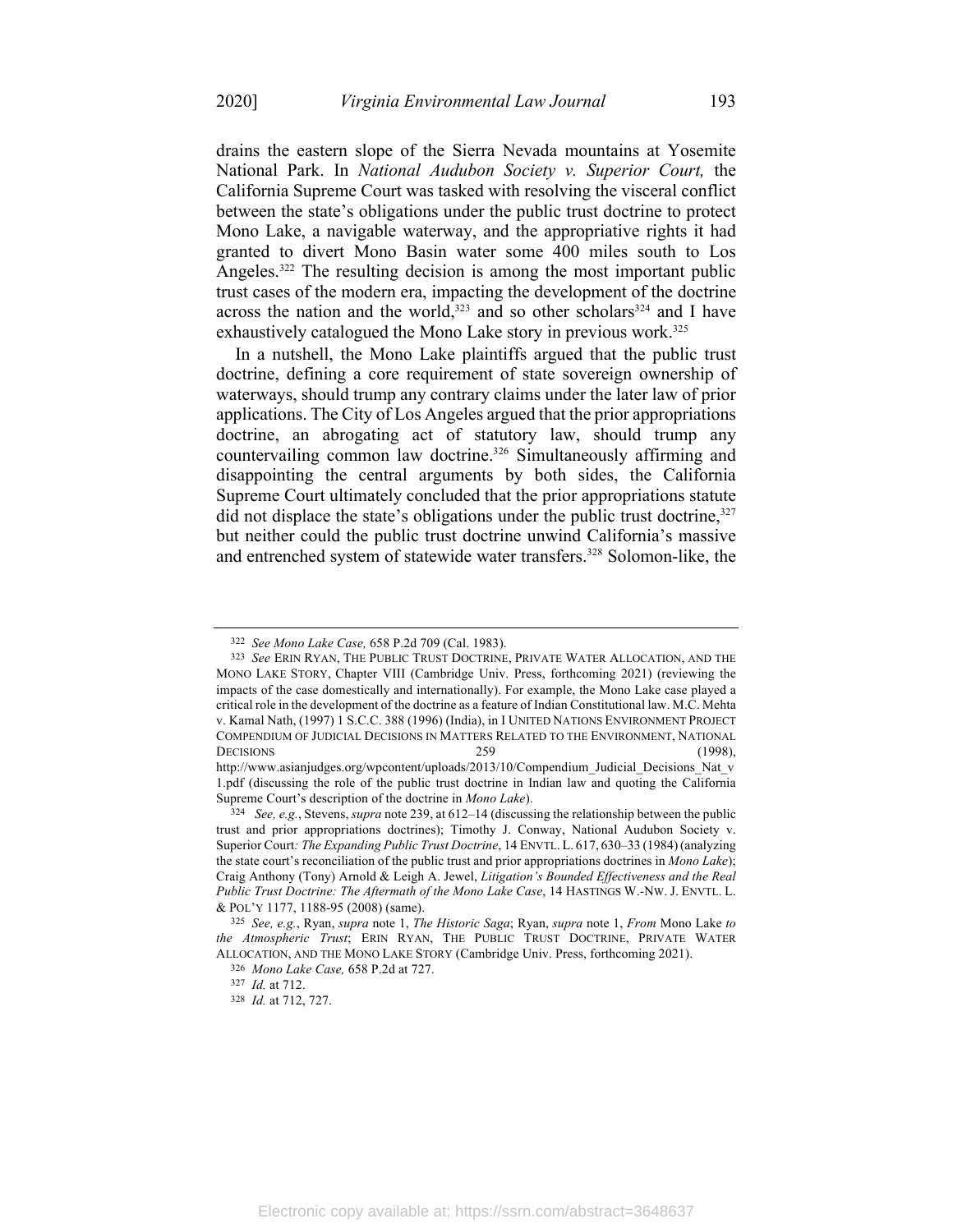court announced that neither of the two doctrines trumps the other, and that the state must somehow find an accommodation between them.<sup>329</sup>

While the court's decision emphasized the importance of balancing the values served by the two different doctrines, the decision broke ground on multiple points of law, affirming that the public trust doctrine (1) protects environmental values associated with trust resources, (2) applies to the non-navigable tributaries of trust resources; (3) creates an ongoing duty of state supervision, (4) constrains state authority to license water rights in derogation of trust values, and (5) was neither abrogated by nor subsumed into California's statutory system of prior appropriation law.<sup>330</sup> After an additional decade of painstaking consultation with scientists and stakeholders, the State Water Board reissued Los Angeles's water rights according to a complex scheme that balanced the legitimate needs of the City for water against the important public trust values requiring state protection at Mono Lake.<sup>331</sup>

The Mono Lake doctrine was recently extended by the California courts in application to groundwater resources, a realm in which most states have not fully considered the public trust doctrine. For many years, agricultural groundwater withdrawals had been depleting the Scott River, a navigable tributary of the larger Klamath River system.<sup>332</sup> In litigation widely known as the Scott River case, the plaintiffs sought to extend the logic of the Mono Lake case to this unfamiliar yet parallel context, in which the public trust values associated with the navigable Scott River were pitted against established appropriative rights to pump nonnavigable tributary groundwater for agricultural use.<sup>333</sup>

In 2018, the California Court of Appeals concluded that the public trust doctrine does protect the Scott River from the diversion of groundwater tributaries, notwithstanding claimed statutory rights to the water.<sup>334</sup> The court anchored its reasoning in the *National Audubon Society* decision protecting Mono Lake, declaring that "[t]he analysis begins and ends with whether the challenged activity harms a navigable waterway and thereby

<sup>329</sup> *Id.* at 712, 727-28. For fuller analysis of the court's decision, see Ryan, *The Historic Saga, supra* note 1, at 605-11.

<sup>330</sup> *See* Ryan, *supra* note 1, *The Historic Saga*, at 605-13; Ryan, *supra* note 1, *From* Mono Lake *to the Atmospheric Trust*, at 54-55.

<sup>331</sup> Mono Lake Basin Water Right Decision 1631, 154-55 (State of Calif. Water Res. Control Bd. Sept. 28, 1994) (hereinafter Decision 1631); *see also* Ryan, *supra* note 1, *The Historic Saga*, at 614-15; Ryan, *supra* note 1, *From* Mono Lake *to the Atmospheric Trust*, at 55-56.

<sup>332</sup> *Scott River Case*, 237 Cal. Rptr. 3d at 397.

<sup>333</sup> *Id.* at 397-98.

<sup>334</sup> *Id.* at 402 ("[T]he water subject to the trust is the Scott River, a navigable waterway . . . [and] the public trust doctrine applies if extraction of groundwater adversely impacts a navigable waterway to which the public trust doctrine does apply.'").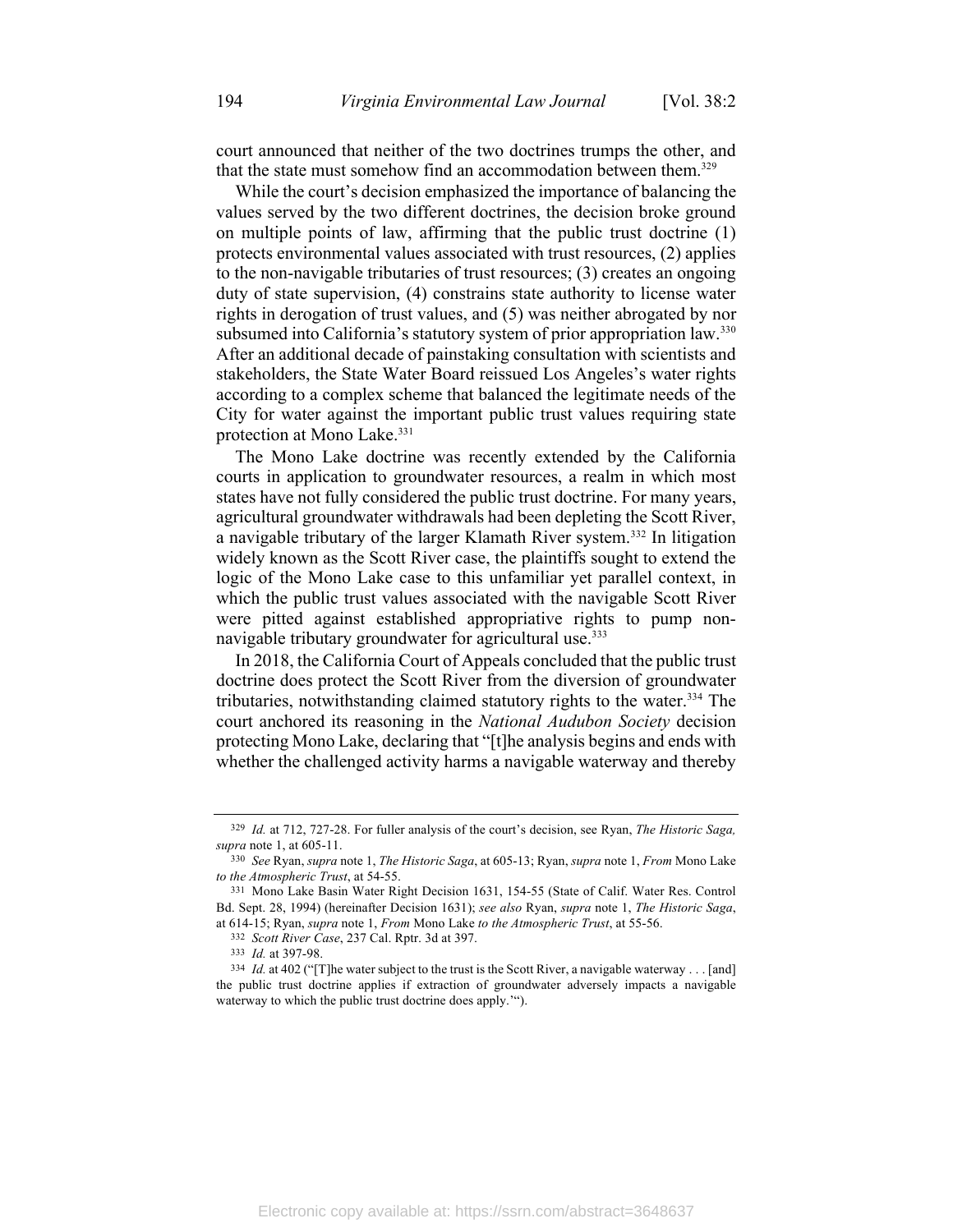violates the public trust."335 It held that the state may not forsake its obligation to protect a critical public trust commons by allowing private expropriation, by whatever means.<sup>336</sup> Drawing on many of the landmark public trust decisions reviewed in this Article, it concluded:

What *Illinois Central* was on the national level in the 19th century, *National Audubon* was to California in the 20th century—a monumental decision enforcing, indeed expanding, the right of the public to benefit from state-owned navigable waterways and the duty of the state to protect the public's "common heritage" in its water. We reject the County's effort to diminish the importance of the opinion, including its mistaken labeling of its central holdings as dicta. To the contrary, *National Audubon* is binding precedent, factually analogous, precisely on point, and indeed dispositive of the threshold question in this appeal: does the public trust doctrine apply to the extraction of groundwater that adversely impacts the Scott River, a navigable waterway?<sup>337</sup>

Environmental advocates were elated when the California Supreme Court declined to hear the matter on appeal, apparently settling the matter at least with regard to the Scott River. Nevertheless, disputes over the public trust treatment of groundwater more generally, which is also heavily regulated by statute in California, are likely to continue.

So, too, will larger disputes over the nature of the public trust doctrine itself. In addition to deploying the doctrine to protect environmental values, the Mono Lake and Scott River cases are noteworthy because they express a powerful view of the public trust doctrine at the level of legal theory. Following the sovereign constraint theory reviewed in Part  $III(C)(3)$ ,<sup>338</sup> these decisions suggest that the public trust possesses quasiconstitutional features, because in contrast to conventional common law, it can withstand ordinary abrogation by the legislature.<sup>339</sup> In these disputes, the litigants holding private water rights under state allocation laws argued that statutorily-based water rights should trump whatever values the public trust doctrine protects, because (after all) that is

<sup>335</sup> *Id.* at 403; *see also id.* (adding "the dispositive issue is not the source of the activity, or whether the water that is diverted or extracted is itself subject to the public trust, but whether the challenged activity allegedly harms a navigable waterway").

<sup>336</sup> *Id.* at 401-05.

<sup>337</sup> *Id.* at 401.

<sup>338</sup> *See supra* notes 239-257 and accompanying text (discussing the public trust doctrine as a constitutive constraint on sovereign authority).

<sup>339</sup> *See* Ryan, *From* Mono Lake *to the Atmospheric Trust*, *supra* note 1, at 56-57 (exploring this issue in the context of the *Mono Lake* decision); *id.* at 58 (noting similar issues at play in the unfolding Scott River litigation).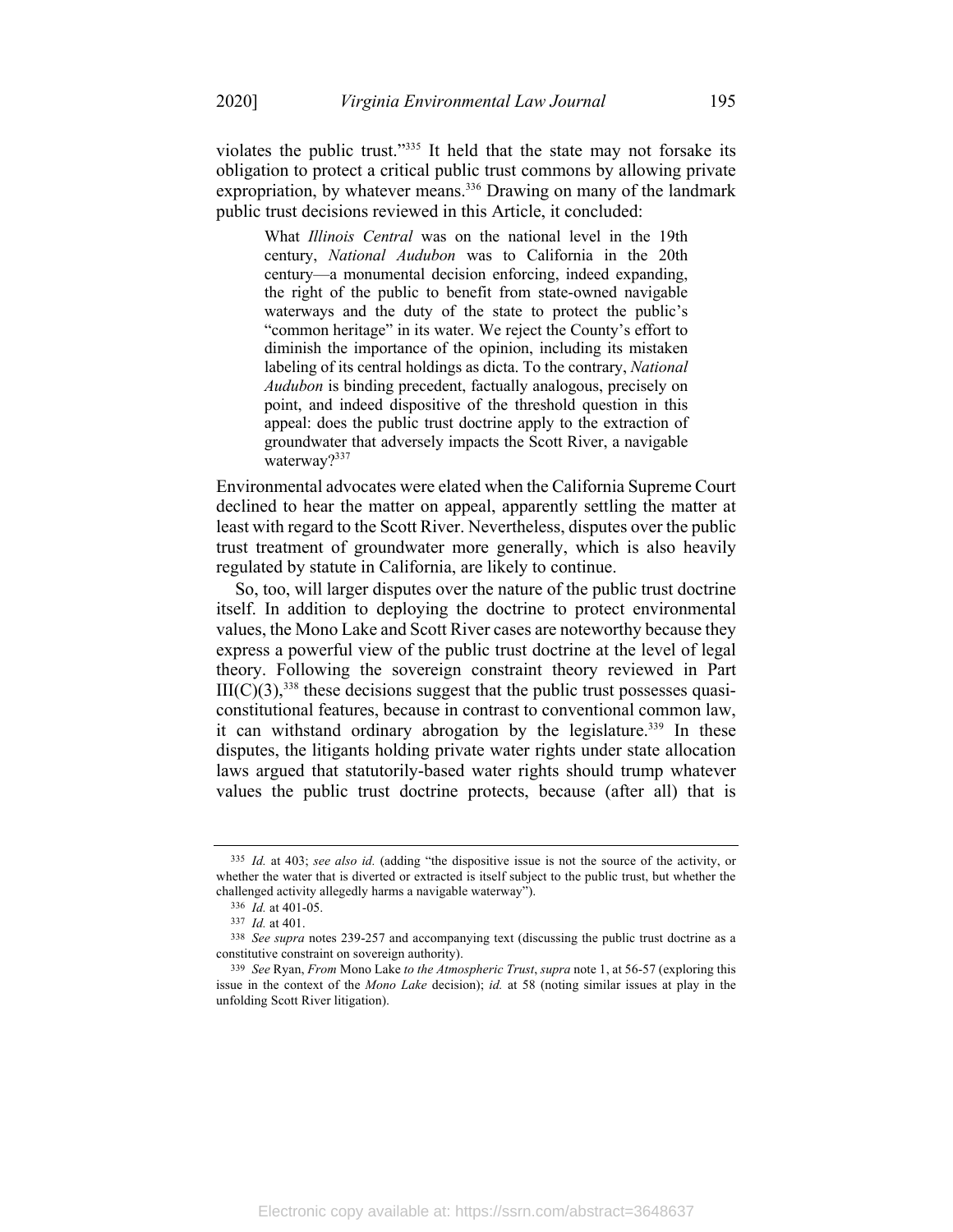normally how the common law works. $340$  Judge-made common law is used to resolve disputes that have not been directly regulated by statute, but it is generally overridden when the legislature enacts contrary directives.341 However, the Mono Lake case and its progeny established that, at least in California, the public trust doctrine was not displaced by the prior appropriations doctrine, so the state remained obligated to protect trust values as much as possible while also maintaining its statutory water allocation system.<sup>342</sup>

As I have discussed in previous work, the California approach suggests that the doctrine is best understood "as a constitutive grant of authority and obligation regarding the management of public commons water resources," because it grants sovereign ownership of trust resources while simultaneously obligating the sovereign to manage them in trust for the public.<sup>343</sup> Because the California doctrine imposes a constraint on sovereign authority in addition to its sovereign grant, it cannot be abrogated by simple statute.<sup>344</sup> Permitting the state to use its legislative authority to abolish a foundational constraint on its authority would undermine the very purpose of the doctrine in protecting public commons.345 Most American jurisdictions that have addressed the issue have followed the California approach set forth in the Mono Lake decision,<sup>346</sup> including Hawaii,<sup>347</sup> New Jersey,<sup>348</sup> and Washington,<sup>349</sup> and

346 *See, e.g.*, Lawrence v. Clark Cnty., 254 P.3d 606, 613 (Nev. 2011) ("The final underpinning of our formal adoption of the public trust doctrine arises from the inherent limitations on the state's sovereign power.").

347 *See* In re Water Use Permit Applications for the Waiahole Ditch, 9 P.3d 409, 443 (Haw. 2000) ("[H]istory and precedent have established the public trust as an inherent attribute of sovereign authority.").

349 *See* Caminiti v. Boyle, 107 Wash.2d 662, 732 P.2d 989, 994 (1987) ("The state can no more convey or give away this jus publicum interest than it can 'abdicate its police powers in the administration of government and the preservation of the peace.'").

<sup>340</sup> *Id.* at 56.

<sup>341</sup> *Id.*

<sup>342</sup> *Mono Lake Case,* 658 P.2d at 728.

<sup>343</sup> Ryan, *From* Mono Lake *to the Atmospheric Trust*, *supra* note 1, at 56; *see also* Ryan, *The Historic Saga*, *supra* note 1, at 573-74.

<sup>344</sup> *But see supra* note 138 (discussing the narrow exceptions to the general public trust constraints stated in *Illinois Central*).

<sup>345</sup> Ryan, *From* Mono Lake *to the Atmospheric Trust*, *supra* note 1, at 56 (noting that "[s]ome have argued that this interpretation of the public trust doctrine is a necessary implication of the equal footing doctrine, which is also recognized as a principle of U.S. constitutional law—even though, like the words "public trust," the words "equal footing" appear nowhere in the U.S. Constitution").

<sup>348</sup> *See* East Cape May v. State Dept. of Environmental Protection, 777 A.2d 1015, 1034 (N.J. Super A.D. 2001) (noting that "tidally-flowed land has always been subject to the public trust doctrine . . . [which] provides that the sovereign never waives its right to regulate the use of public trust property").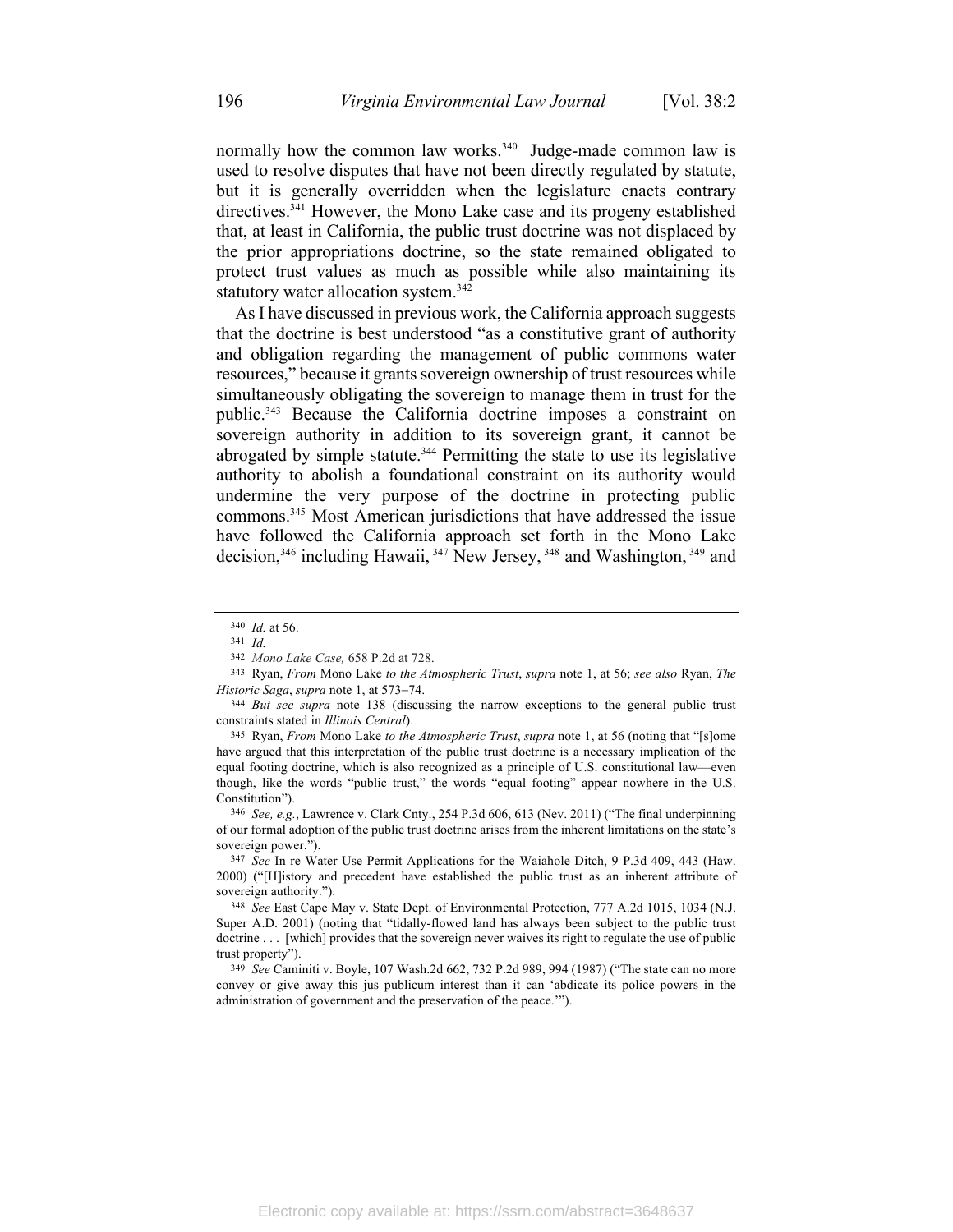those with express constitutional trusts, such as Pennsylvania.<sup>350</sup> Nevertheless, at least one other western state, Idaho, has pointedly rejected it.351

# *2. Idaho: Legislative Repudiation of the Constitutive Constraint.*

In the decade after the Mono Lake decision, the Idaho State Supreme Court decided several public trust cases converging on the California's approach<sup>352</sup> when the state legislature intervened with a statute that expressly foreclosed the court's apparent interpretive path.<sup>353</sup> The legislation was designed specifically to clarify the scope of the public trust doctrine, with the apparent target audience of the state's supreme court justices.354 While it acknowledged that the doctrine prevents the state from alienating title to submerged lands,<sup>355</sup> it specified that the doctrine will not impact the allocation of prior appropriative water rights or other state decisions about the use of public trust waterways for commercial, agricultural, or recreational uses.<sup>356</sup> In other words, the state legislature formally rejected the California approach before the state supreme court could fully articulate it. As a result, and in contrast to California and the other states that follow similar principles, in Idaho, the prior appropriation doctrine *does* trump the public trust doctrine.

Environmental scholars quickly condemned the Idaho statute as illegitimate, <sup>357</sup> but as I have observed in prior work, the legitimacy of the

<sup>350</sup> *See supra* notes 187-198 and accompanying text (discussing the Environmental Rights Amendment to the Pennsylvania State Constitution).

<sup>351</sup> *See* Ryan, *From Mono Lake to the Atmospheric Trust*, *supra* note 1, at 56-57. The move prompted considerable scholarly controversy on this issue. *See* Kearney, *supra* note 201, at 94; Blumm et al., *supra* note 106, at 472 (noting that the new statute "was the legislature's response to judicial public trust declarations" in a series of Idaho Supreme Court cases).

<sup>352</sup> *See* Selkirk-Priest Basin Ass'n v. State ex rel. Andrus, 127 Idaho 239, 240, 242-45 (1995) (suggesting that the public trust doctrine might be used to constrain harm from logging activities to an impacted water body); Idaho Conservation League v. State, 911 P.2d 748 (Idaho 1995) (declining intervention by environmental groups to raise public trust issues where state ownership was not at issue, but suggesting in dicta that the public trust doctrine could take precedence over vested water rights); *see also* Kearney, *supra* note 201, at 95-96 (1997) (discussing these cases and the legislature's reaction).

<sup>353</sup> IDAHO CODE tit. 58, ch. 12 § 58-1201-1203 (1996) (Chapter 12. Public Trust Doctrine).

<sup>354</sup> *Id.* § 58-1201(6) (clarifying that the purpose of the act is to define limits on the public trust doctrine).

<sup>355</sup> *Id.* § 58-1201(4) (defining the public trust doctrine as guiding alienation of the title of the beds of navigable waters; *id.* § 58-1203(1) (limiting the doctrine to "solely a limitation on the power of the state to alienate or encumber the title to the beds of navigable waters").

<sup>356</sup> *Id.* § 58-1203(3) (clarifying that the doctrine does not limit the state to authorize public and private use of submerged lands, or even alienation of title to them, if the state land commission determines that it is in accordance with Idaho statutes and constitution and for the purposes of navigation, commerce, recreation, agriculture, mining, forestry, or other uses).

<sup>357</sup> *See, e.g.,* Kearney, *supra* note 146; Blumm et al., *supra* note 106.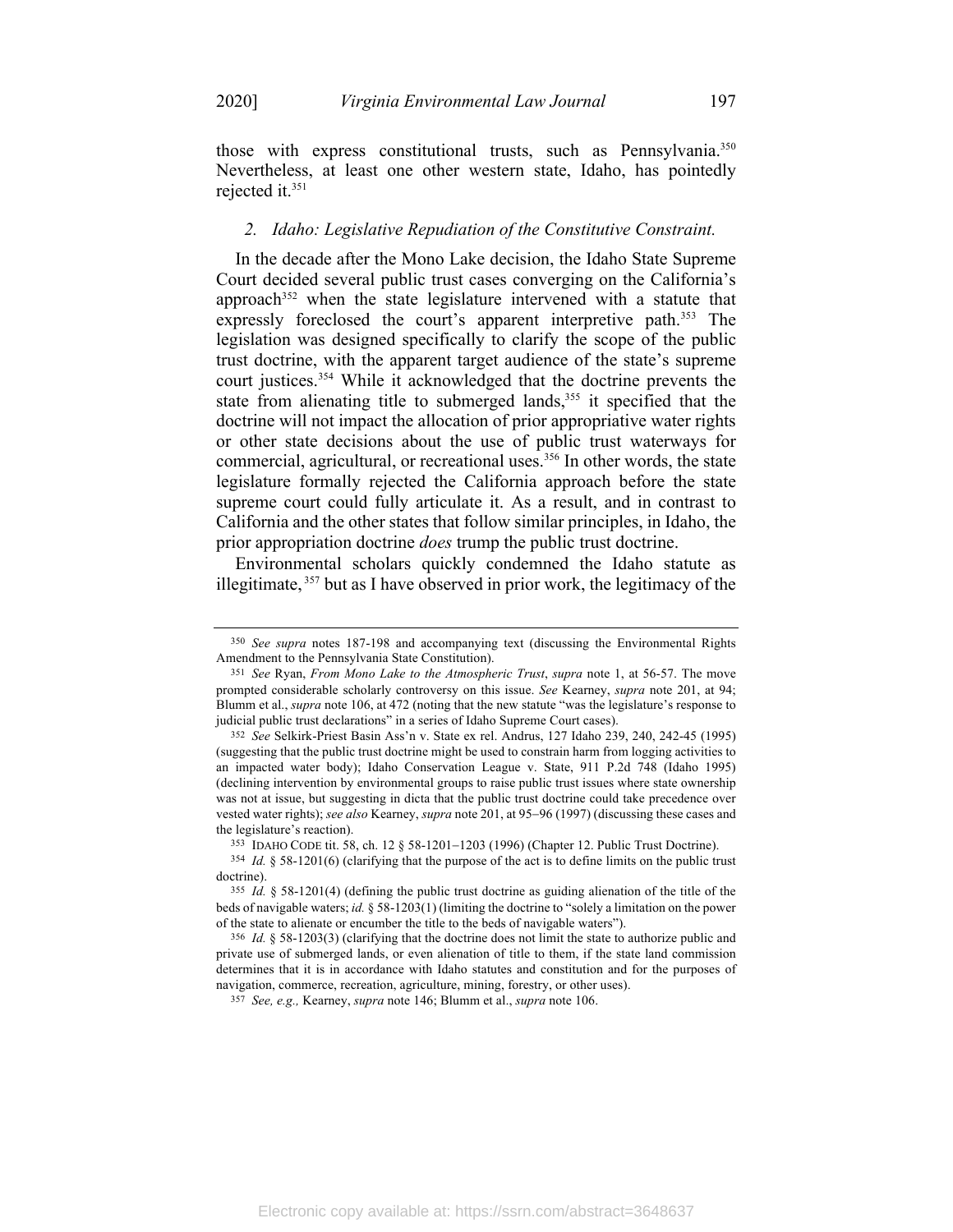statute really depends on the underlying nature of the public trust doctrine.<sup>358</sup> If the doctrine includes a constitutive limit on sovereign authority over natural resource public commons, as the California approach understands it, then the Idaho legislature's move to abrogate that limit would indeed exceed the scope of legislative authority at its disposal.<sup>359</sup> Yet the Idaho legislature treated the doctrine as an ordinary exercise of state authority to protect the public health, safety, and welfare—the conventional reservoir of police power authority that is normally subject to legislative adjustment.<sup>360</sup> The contest between the California and Idaho approaches is symptomatic of the variability of the doctrine among U.S. jurisdictions, but more importantly, it exposes this core underlying dilemma of legal theory:

Is [the public trust doctrine] a constitutive element of sovereign authority that cannot be casually dissolved by the one wielding that sovereign authority at any given moment in time? Or is it an expression of the state's conventional police power to protect the public welfare, which can always be revisited by future legislative decisionmakers? If we assume that the public trust doctrine in every state evolved from a single, unified principle, then the contrary approaches taken by these states pose a thorny legal problem, because it would seem that they cannot both be right. Either the doctrine originated as a modifiable expression of conventional state authority, or it has always been a less negotiable constraint on sovereign power.

If California is right, then unlike the conventional common law, the public trust doctrine represents a quasi-constitutional limit on sovereign authority that cannot be so easily legislated away. But if Idaho is right, then the doctrine is just another common law rule that is forever subject to new sovereign consensus. Neither of these principles can reduce to the other without constitutional change. The Idaho approach could not legitimately evolve from the California model, nor could the California approach evolve from the Idaho model—because either path threatens conventional rule of law principles. At least in the United States, sovereign authority cannot free itself of constitutional constraints, nor does ordinary common law assume constitutive status through conventional common law processes. $361$ 

At the level of legal theory, then, the California and Idaho approaches are mutually exclusive, and indeed, "neither can reduce to the other

<sup>358</sup> *See* Ryan, *From* Mono Lake *to the Atmospheric Trust*, *supra* note 1, at 57.

<sup>359</sup> *Id.*

<sup>360</sup> *Id.*

<sup>361</sup> Ryan, *From* Mono Lake *to the Atmospheric Trust*, *supra* note 1, at 57.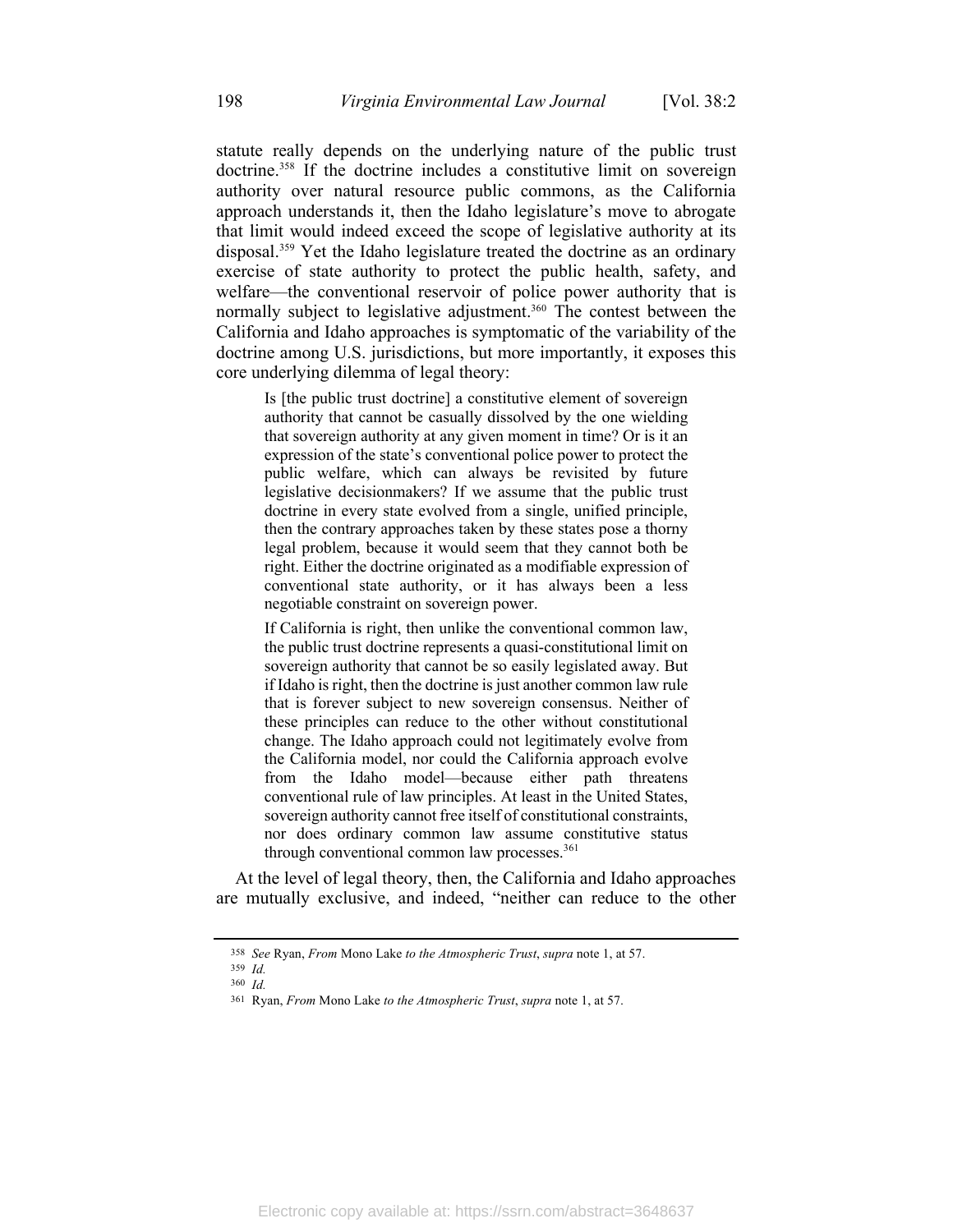without constitutional change."<sup>362</sup> But if both states cannot be right about the underlying theory of the public trust, then which one got it wrong— California, or Idaho?

It bears noting that even now, we may not know the end of the story. In Idaho, the last serious move was made by the legislature, in a separation-of-powers struggle for interpretive supremacy that could yet be revisited in court. A plaintiff with standing could still challenge the legality of the Idaho statute as *ultra vires*—just like the statute in *Illinois Central*—and the high court could decide to hear the case, although that seems both judicially and politically unlikely at this point in time. And in California, though the Mono Lake doctrine authorizes the unsettling of appropriative rights, that power has been virtually unused outside the Mono Basin, manifesting today much more powerfully in prospective administrative process than retrospective adjudication.<sup>363</sup>

In the meanwhile, other states managing the same conflict between the public trust and prior appropriations doctrines continue to wrestle with the dilemma in new contexts. In fact, just as this piece goes to press, a neighboring western state has weighed in with a decision that declines to cleanly pick one side over the other in the unfolding theoretical fray.

# *3. Nevada: Mixed Messages in the Walker Lake Basin.*

The battle over the underlying legal theory of the public trust was recently joined by another prior appropriations state, Nevada, in a decision that draws elements from both the California and Idaho approaches. The litigation arose over appropriative withdrawals from the agriculturally important Walker River and their negative impact on Walker Lake at its terminus, another rare Great Basin lake not far from Mono Lake across the state line.<sup>364</sup> The farming community in Western Nevada depends on these diversions, but they have caused Walker Lake to drop 160 vertical feet, increasing salinity and sedimentation, killing off its fish population, and destroying many of its public recreational and aesthetic values. <sup>365</sup> Ever since the California decision protecting Mono Lake, local environmentalists and indigenous people have attempted to apply the same legal logic to save Walker Lake by curbing upstream

<sup>362</sup> *Id.*

<sup>363</sup> *See* Dave Owen, *The* Mono Lake Case*, the Public Trust Doctrine, and the Administrative State*, 45 U.C. DAVIS L. REV. 1099, 1104–05 (2012).

<sup>364</sup> Mineral Cnty. v. Lyon Cnty., No. 75917, 2020 WL 5849506 (Nev. Sept. 17, 2020).

<sup>365</sup> Kyle Roerink, *Can Walker River and Walker Lake Live in Harmony*, THE SIERRA NEVADA ALLY (Sep. 29, 2020), https://sierranevadaally.org/2020/09/29/can-walker-river-and-walker-lakelive-in-harmony/ (describing three decades of litigation over conflicting water uses in the Walker River Basin).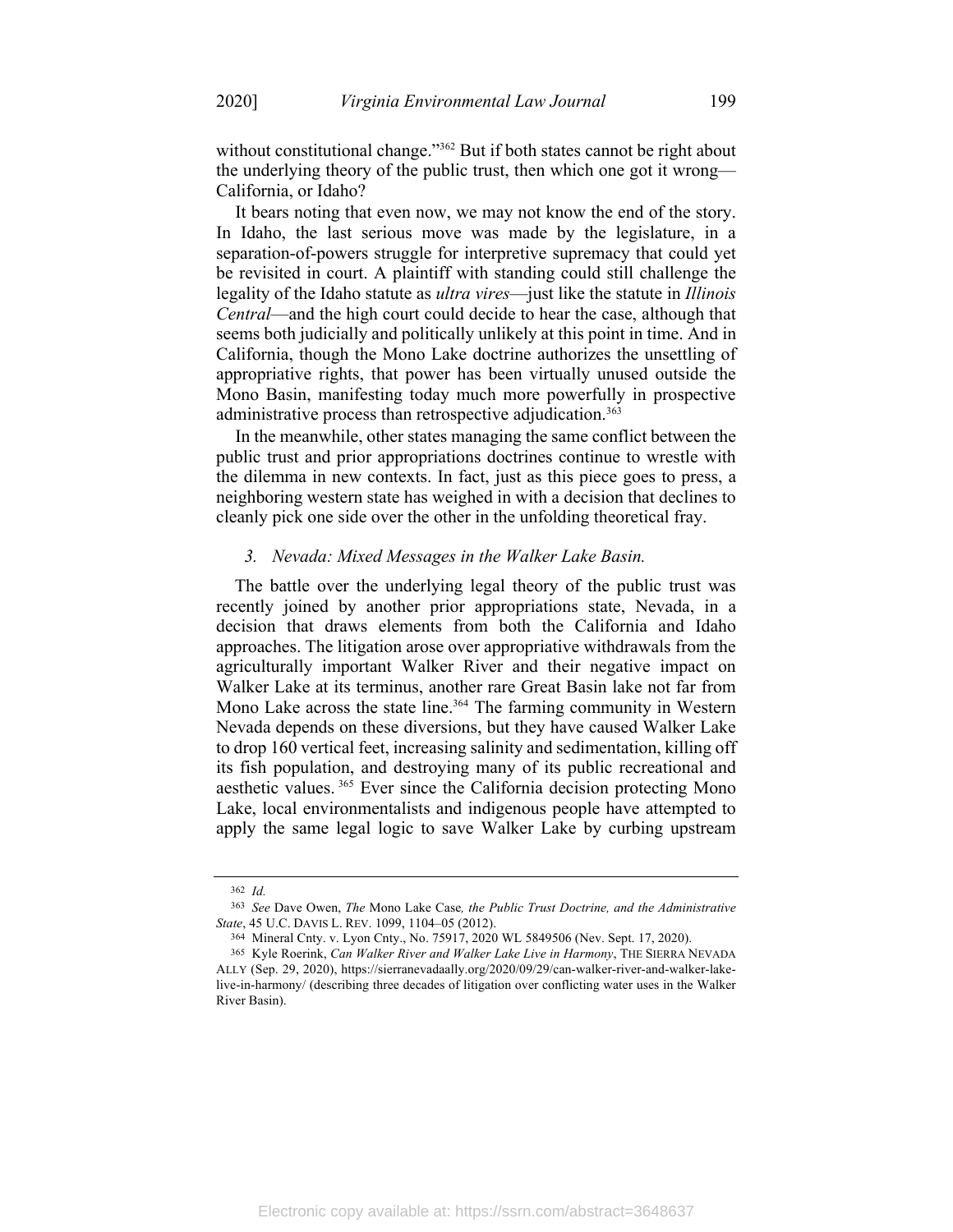appropriative rights to the Walker River.<sup>366</sup> Their hopes had been raised when the Nevada Supreme Court previously recognized the doctrine as an inherent constraint on the state's sovereign authority over protected trust resources, following the first few footholds of the California approach.367

In *Mineral County v. Lyon County*, decided late in 2020, the closely divided court dashed the hopes of these plaintiffs while also confusing analysists, by a decision with a clearly favorable outcome for appropriators but a somewhat mixed message for the future.<sup>368</sup> The Nevada Supreme Court doubled down on its Californian view of the public trust doctrine as a fundamental constraint on state authority, but it declined to follow the model to the point of unsettling appropriative rights that were clearly undermining a trust resource.<sup>369</sup> Instead, it followed Idaho's lead in holding that the public trust doctrine could not dislodge previously established water rights—but not because, as the Idaho legislature had reasoned, the public trust does not apply to appropriative water rights. For the Nevada high court, it was because all water rights established by state administrative processes had already conformed to the central public trust requirement that the state manage trust resources for the public benefit.370

It is a surprising decision—not quite a third way, but perhaps a middle ground—in that it draws from different elements of the two seemingly exclusive approaches taken by its neighbors. The court committed to an expansive reading of state obligations under the public trust doctrine, affirming application of the doctrine to all waters in the state, including those that are the subject of prior appropriation, and characterizing the trust as a constitutive limit on state authority to preserve trust resources for the public benefit. $371$  It explicitly recognized the doctrine as a sovereign constraint and a background principle of state law, writing that "the public trust doctrine applies to rights already adjudicated and settled under the doctrine of prior appropriation, such that the doctrine has always inhered in the water law of Nevada as a qualification or constraint

<sup>366</sup> *Id.*; Mineral Cnty. v. Lyon Cnty., No. 75917, 2020 WL 5849506, at \*2-\*3 (Nev. Sept. 17, 2020).

<sup>367</sup> Lawrence v. Clark Cnty., 254 P.3d 606, 613 (Nev. 2011) ("The final underpinning of our formal adoption of the public trust doctrine arises from the inherent limitations on the state's sovereign power.").

<sup>368</sup> Mineral Cnty. v. Lyon Cnty., No. 75917, 2020 WL 5849506 (Nev. Sept. 17, 2020); *see also*  Roerink, *supra* note 366 (discussing local uncertainty following the decision).

<sup>369</sup> Mineral Cnty. V. Lyon Cnty., No. 75917, 2020 WL 5849506, at \*3-\*5, \*9 (Nev. Sept. 17, 2020).

<sup>370</sup> *Id.* at \*6, \*9.

<sup>371</sup> *Id.* at \*3-\*5.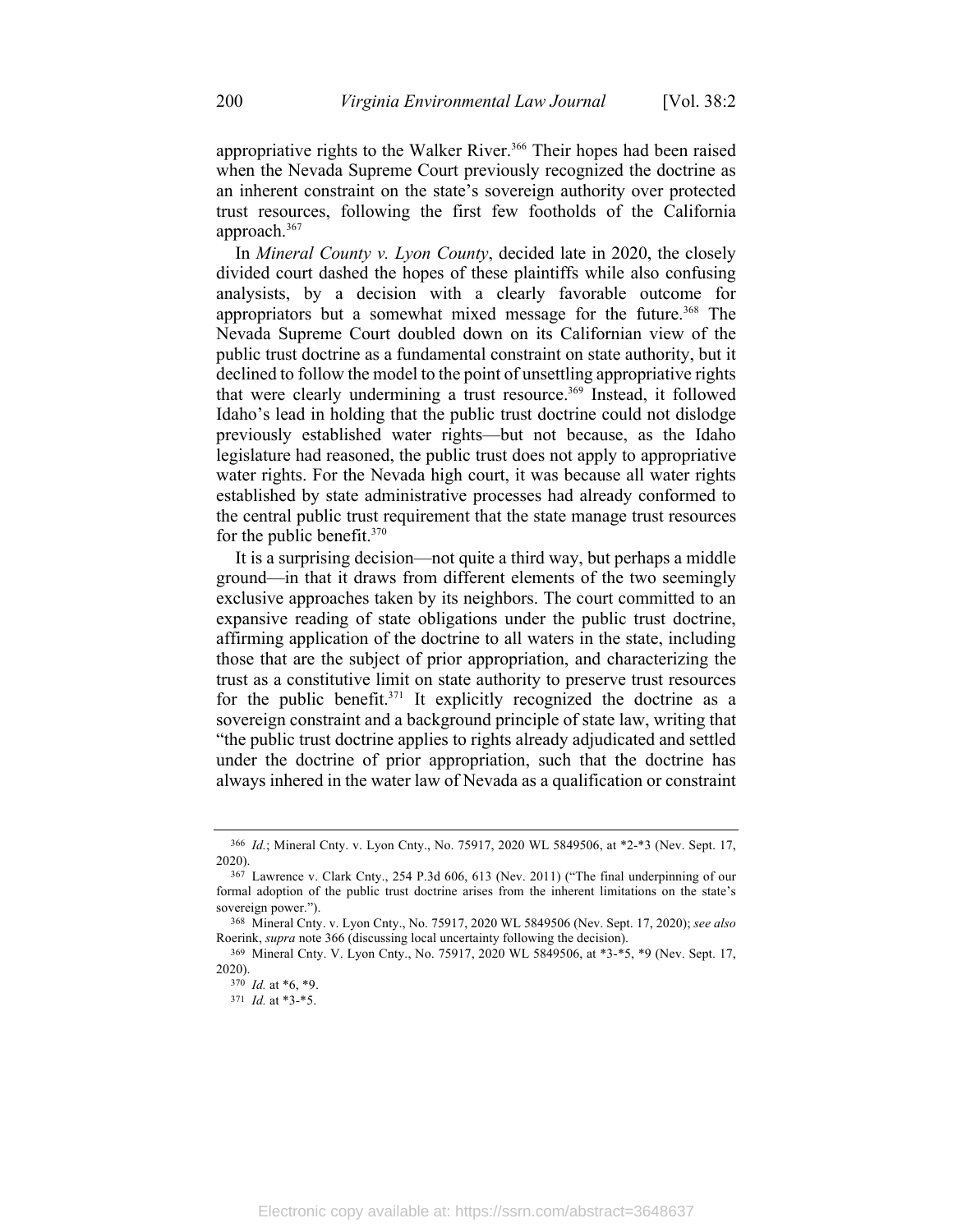in every appropriated right."372 Its sweeping endorsement of public trust principles provides potential fodder for future environmental litigation, both to fortify challenges against new appropriative rights that threaten trust values and to defend environmental regulations against takings challenges by invoking the trust as a background principle of state law.

Nevertheless, the court declined to second-guess the challenged appropriative rights in the Walker Lake basin on grounds that they were allocated under water statutes that are already consistent with the public trust doctrine, and so everything that follows from them must also be so.373 In a three-two split, the majority held that Nevada's comprehensive system of water laws satisfy the state's public trust obligations because they were carefully designed to "constrain water allocations based on the public interest," and they meet all criteria for "the dispensation of public trust property" that the court had previously established.<sup>374</sup> Over a lively dissent, the justices in the majority acknowledged the grave threats to trust values at Walker Lake, but concluded that they could not grant the relief the plaintiffs sought:

[W]hile we are sympathetic to the plight of Walker Lake and the resulting negative impacts on the wildlife, resources, and economy in Mineral County, we cannot use the public trust doctrine as a tool to uproot an entire water system, particularly where finality is firmly rooted in our statutes. We cannot read into the statutes any authority to permit reallocation when the Legislature has already declared that adjudicated water rights are final, nor can we substitute our own policy judgments for the Legislature's.<sup>375</sup>

While recognizing "the tragic decline of Walker Lake" and the associated environmental and economic harms to the surrounding community,  $376$ these justices reasoned that all established water rights satisfy the public trust doctrine by definition, because consideration of public trust values is built into the water allocation system itself.<sup>377</sup> If the rights were granted, goes the logic, the public trust must have been adequately considered, and values of finality must prevail.

Though finality is a legitimately important value in dispute resolution, the majority's reasoning here is confusing, given that the modern public trust doctrine was not given clear consideration in Nevada until this very

<sup>372</sup> *Id.* at \*5.

<sup>373</sup> *Id.* at \*6, \*9. 374 *Id.* at \*9.

<sup>375</sup> *Id.* at \*10.

<sup>376</sup> *Id.* at \*10. 377 *Id.* at \*6, \*9.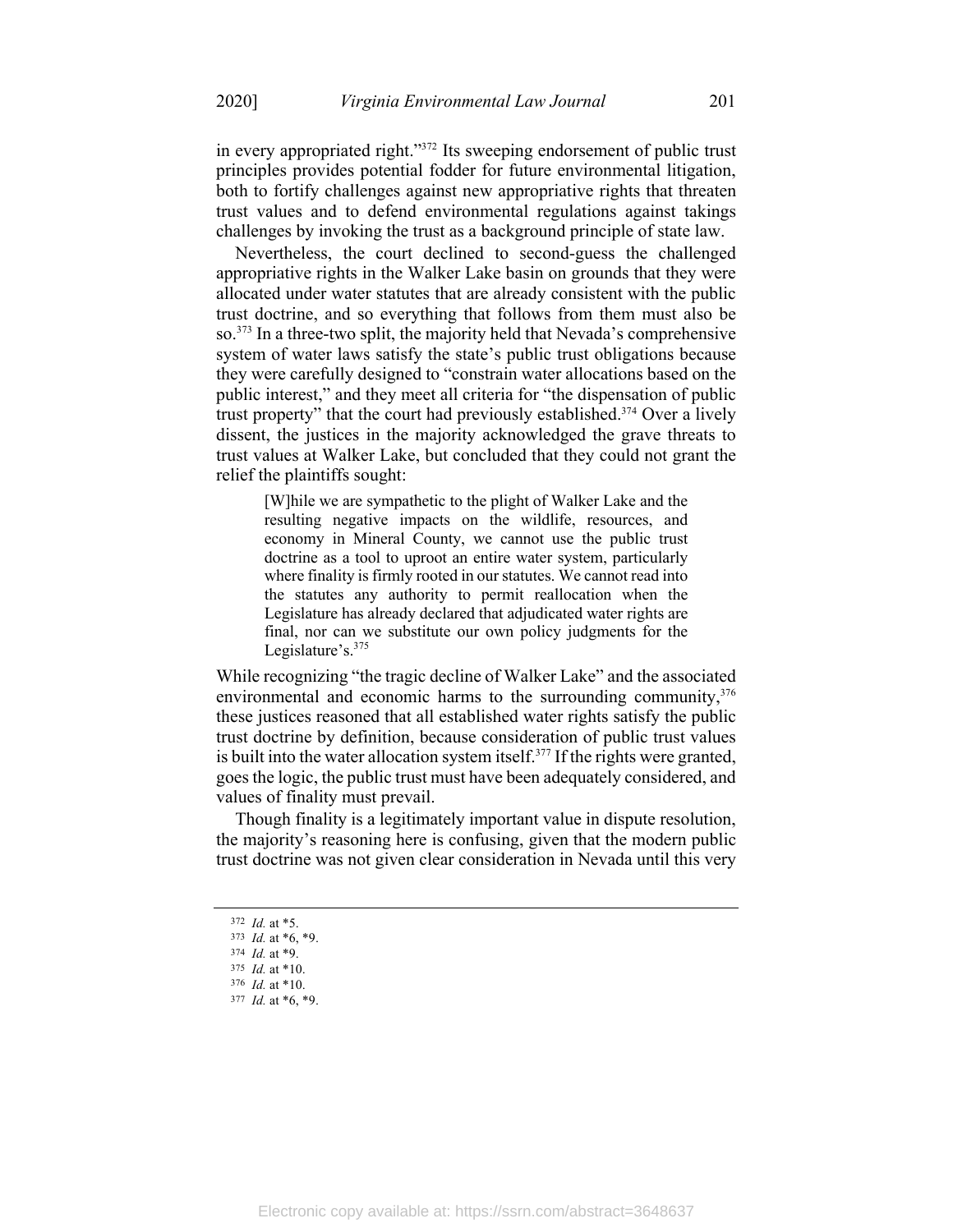Walker Lake dispute first arose thirty years ago—when the appropriative rights at issue had already been granted.<sup>378</sup> Indeed, although it recognized the public trust as an inherent limitation on state sovereign power predating its holding, the Nevada Supreme Court only formally adopted the doctrine in  $2011$ ,<sup>379</sup> nine years before holding here that all established water rights satisfy the state's trust obligations because the obliged considerations are built into the state's administrative process. The timing alone makes this proposition troubling. It is one thing to hold that trust values are accounted for on the front end through an administrative process designed to do so—as, for example, California's process arguably does today.<sup>380</sup> But the majority's argument here seems conveniently disinterested in genuine consideration of whether Nevada's administrative process matches the gravity that the rest of its decision places on the state's public trust obligations—especially administrative process that took place before the these obligations were formally recognized. The decline of Walker Lake may not be determinative of such a failing, but it is at the very least suggestive of it.

To that end, and writing for the remaining members of the court, the Chief Justice concurred in the parts of the decision expansively interpreting the Nevada public trust doctrine, but dissented vigorously from the conclusion that appropriative rights threatening trust resources could not be revisited.381 He contended that the majority "fundamentally misapprehends the public trust doctrine and its constitutional and sovereign dimensions," invoking the California view of the constitutive nature of the doctrine while supporting his argument with references to the Nevada State Constitution and other expressions of state law.382 He repeatedly referenced the Mono Lake decision in arguing that the public trust doctrine and private water allocation laws must be understood as independently functioning parts of the state's comprehensive water management system that must be balanced against one another.<sup>383</sup> In his view, and following the California approach, both the public trust and

<sup>378</sup> Mineral Cnty. v. State, 20 P.3d 800, 807 (Nev. 2001) (en banc) (Rose, J., concurring) (in an earlier iteration of the Walker Lake dispute, urging the Nevada Supreme Court to clarify the scope of the doctrine in Nevada); *see also* Jason L. DeForest, Lawrence v. Clark County *and Nevada's Public Trust Doctrine: Reconsidering Water Rights in the Desert*, 13 NEVADA L.J. 290, 297-99 (2012) (discussing the early history of the public trust doctrine in Nevada).

<sup>379</sup> Lawrence v. Clark Cnty., 254 P.3d 606, 613 (Nev. 2011) ("The final underpinning of our formal adoption of the public trust doctrine arises from the inherent limitations on the state's sovereign power.").

<sup>380</sup> *See generally* Owen, *supra* note 364 (considering the role of the public trust doctrine in the administration of California water rights).

<sup>381</sup> *Id.* at \*12-\*14 (Pickering, C.J., concurring in part and dissenting in part).

<sup>382</sup> *Id.* at \*14.

<sup>383</sup> *Id.* at \*14-\*17.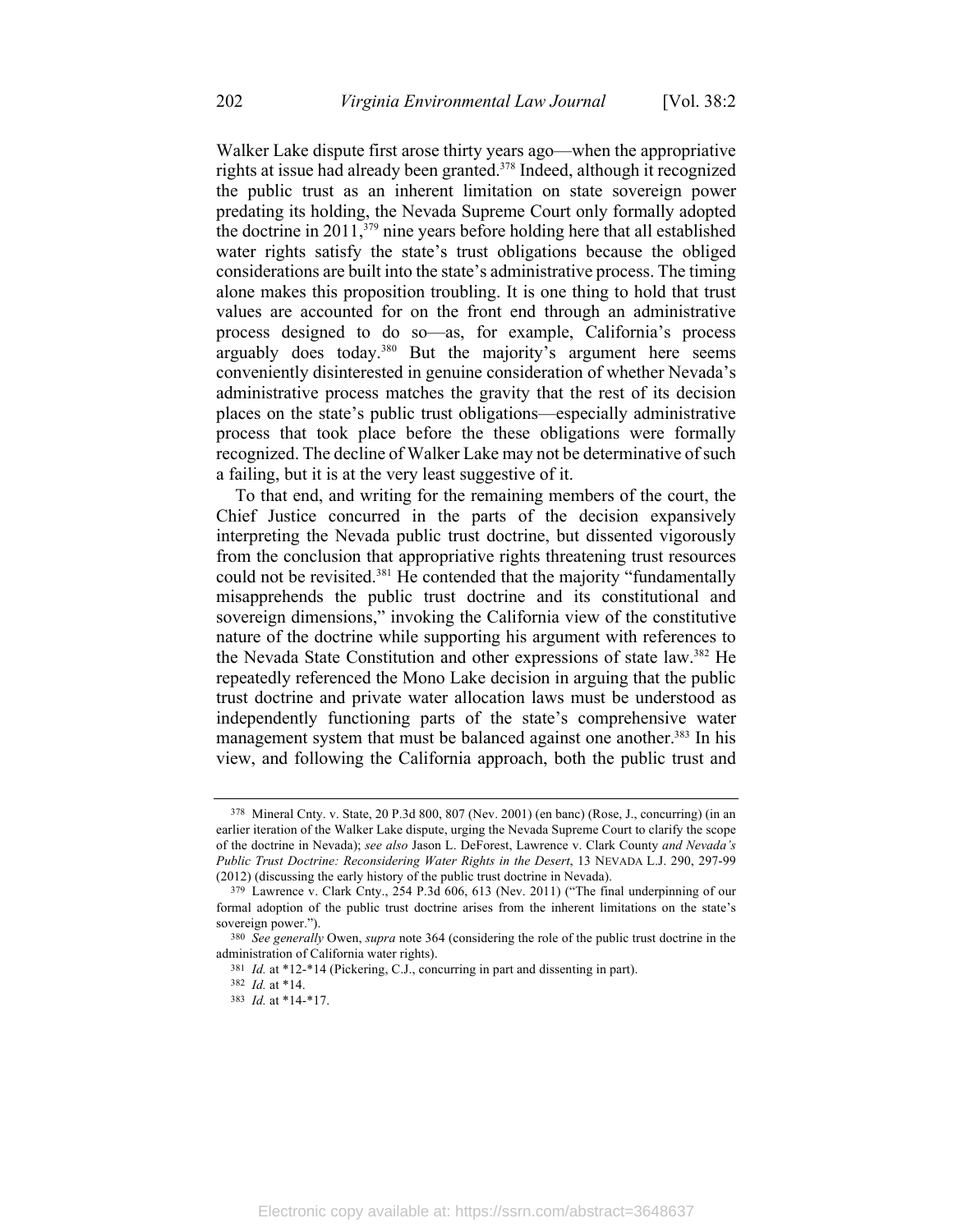prior appropriations doctrines provide independent sources of regulatory value, both more important than finality, and neither doctrine can subsume or replace the contributions of the other.<sup>384</sup>

If the battle over Walker Lake continues after this decision, it will certainly be an uphill one for these plaintiffs. Nevertheless, while the court rejected the remedy they sought, its affirmation that public trust principles must undergird the state's water allocation laws may provide legal impetus for the State Engineer to act to protect threatened trust resources like Walker Lake through administrative means—perhaps by encouraging state actors to free up additional water resources through conservation, where possible, or other means that do not disrupt established appropriations. That's no small task in a state as dry as Nevada, but the parts of the decision that reinforce the breadth of state obligations under the doctrine provide greater legal and political cover for such moves than was available beforehand.

These fascinating doctrinal developments from Nevada highlight the ongoing debate in the western United States about the nature of the public trust doctrine and its relationship to the prior appropriations doctrine in the administration of water resources. The Walker Lake decision is newly released as this Article goes to press, but it has already received criticism by neutral commentators for failing to clarify the law.<sup>385</sup> The decision confirms the constitutive nature of the public trust and its foundational role in the state's water management system, but disempowers it by holding it subsumed into statutory allocation laws, on a shaky presumption that all allocations were made faithfully to the state's trust obligations. In this regard, the Nevada approach seems to occupy a mushy midpoint between the warmer embrace of the doctrine in California and the colder renunciation of its force in Idaho.

The Walker Lake decision further highlights the difficulty of navigating the conflicting values in these cases—the environmental values that the California Supreme Court defended at Mono Lake, the economic interests that the legislature championed in Idaho, and the issues of finality, state obligations, and separation of powers with which the members of the Nevada Supreme Court so passionately wrestled. As the majority warned, securing finality in the assignment of rights is a critical value in implementing a regulatory system founded on scarcity,

<sup>384</sup> *Id.* at \*15.

<sup>385</sup> Kyle Roerink, *Can Walker River and Walker Lake Live in Harmony*, THE SIERRA NEVADA ALLY (Sep. 29, 2020), at https://sierranevadaally.org/2020/09/29/can-walker-river-and-walkerlake-live-in-harmony/ (noting that "the State Supreme Court's majority opinion has left considerable uncertainty for communities and more paperwork for water attorneys").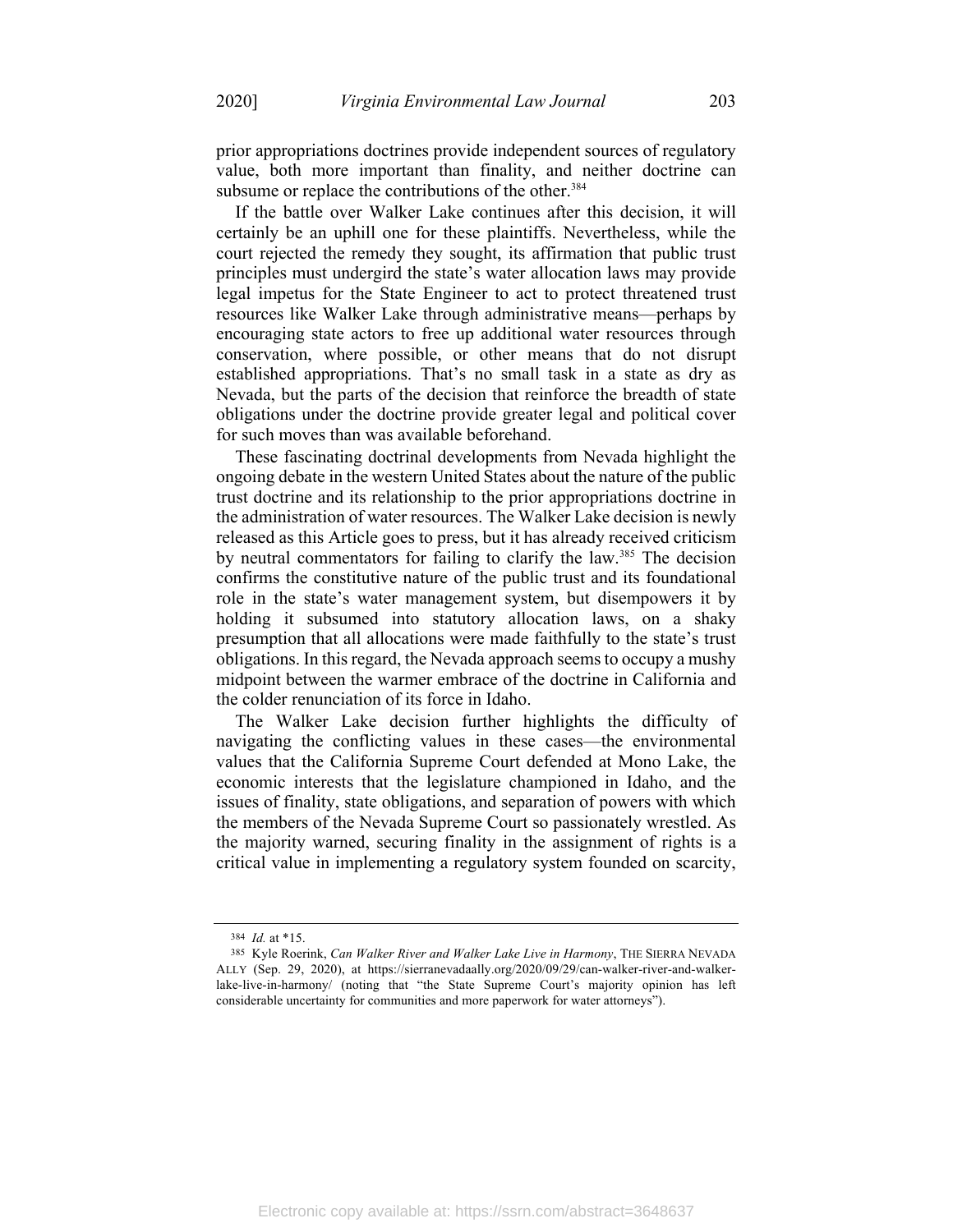like the prior appropriations doctrine.<sup>386</sup> And yet as the dissent intoned, "it cannot be that this state's affirmative fiduciary obligations over certain water sources—obligations supervised by the judiciary and founded on a century of common law, inherent sovereign authority, and the state constitution—are entirely subsumed by a handful of statutes governing the specific duties of an administrative agent."387

Each of the cases from these states distills the conflict set in motion by the independent development of these two separate aspects of water law: the public trust doctrine's affirmation of public rights in waterways and the prior appropriations doctrine's affirmation of private rights to use of the water in those waterways.<sup>388</sup> Writ large, these stories also represent the conflict between environmental protection and economic development.389 And the clash between biocentric and anthropocentric environmental ethics, raised by the conflict between in-basin environmental values and the utilitarian needs of vast urban publics in distant places, and agricultural enterprises that feed the nation.<sup>390</sup> And the separation of powers among the three branches of government, and doubtlessly others as well. These stories show how these two doctrines continue to create legal friction—but perhaps necessary friction, as we continue to struggle toward the uneasy, perhaps constantly shifting equipoise between legitimately conflicting values.

#### **CONCLUSION**

Understanding the history of the public trust doctrine provides important foundation for using the doctrine today to respond to contemporary legal conflicts and, better still, prevent them in the first place. It also enables us to better analyze the unresolved relationship between the public trust doctrine and adjacent doctrines of private water

<sup>386</sup> *Id.* at \*9.

<sup>387</sup> *Id.* at \*15.

<sup>388</sup> *See* Stevens, *supra* note 225, at 612–14 (discussing the relationship between the public trust and prior appropriations doctrines); Timothy J. Conway, National Audubon Society v. Superior Court*: The Expanding Public Trust Doctrine*, 14 ENVTL. L. 617, 630–33 (1984) (analyzing the state court's reconciliation of the public trust and prior appropriations doctrines in *Mono Lake*); Craig Anthony (Tony) Arnold & Leigh A. Jewel, *Litigation's Bounded Effectiveness and the Real Public Trust Doctrine: The Aftermath of the Mono Lake Case*, 14 HASTINGS W.-NW.J. ENVTL. L. & POL'Y 1177, 1188-95 (2008) (same).

<sup>389</sup> *See* Brian E. Gray, *Ensuring the Public Trust*, 45 U.C. DAVIS L. REV. 973, 974 (2012) (discussing *Mono Lake*'s establishment of an environmental baseline in the management of public resources that exists in tension with continuing "economic and political pressures to expand existing water projects or to develop new sources.").

<sup>390</sup> Cynthia L. Koehler, *Water Rights and the Public Trust Doctrine: Resolution of the Mono Lake Controversy*, 22 ECOLOGY L.Q. 541, 577–82 (1995) (discussing competing interests in the Water Board's reallocation decision-making process following the *Mono Lake* decision).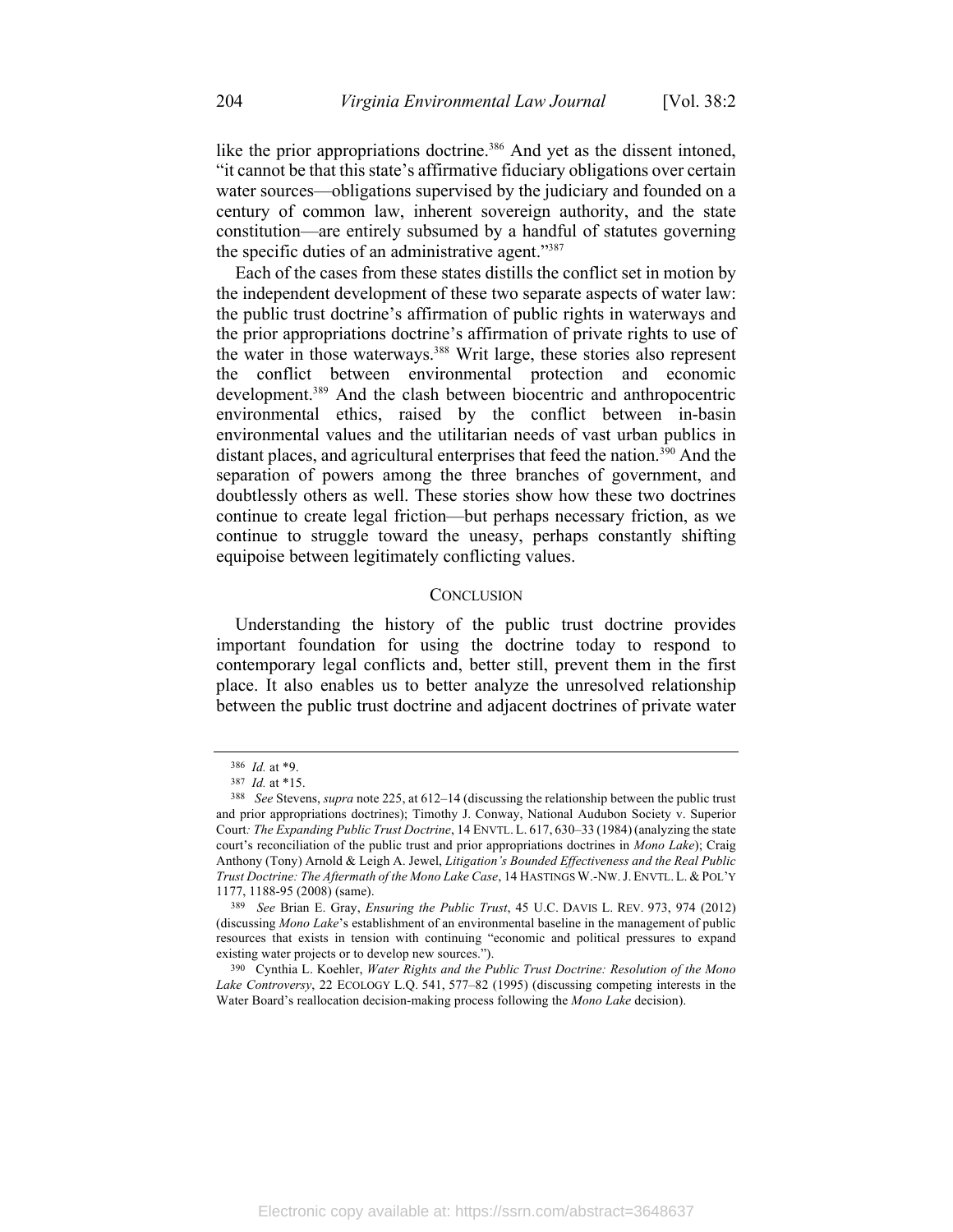allocation—riparian rights and prior appropriations—that complicates modern water management in the United States. This Article has traced the development of public trust principles from the progenitors of western law to the present United States, showing the evolution of the doctrine from an affirmation of sovereign authority over public natural resource commons to a recognition of sovereign responsibility to protect them for present and future generations.

Nevertheless, it is worth noting that similar public trust principles appear in legal systems throughout the world, including India, South Africa, Pakistan, Kenya, Brazil, and Canada.<sup>391</sup> Variations on the idea that people hold rights in natural resource commons have developed in numerous ancient legal systems simultaneously and independently. For example, the Ottoman Civil Code, known as the Mejelle, details a related list of public commons resources that are free and open to all, including not only water, seas and large lakes, and certain rivers, but also fire, grasses, certain trees and mushrooms, and all wild game.<sup>392</sup> At the same time, related principles are developing in parallel ethical frameworks, such as the Rights of Nature movement that locates environmental rights directly in the natural systems that would benefit from protection, rather than the people who benefit from those natural systems.<sup>393</sup> In contrast to

393 *See, e.g.*, Craig Kauffman, *Constructing Rights of Nature Norms in the US, Ecuador, and New Zealand*, 18 Global Envtl. Politics 43 (2018); Meredith N. Healy, *Fluid Standing:* 

<sup>391</sup> *See e.g.,* M.C. Mehta v. Kamal Nath, (1997) 1 S.C.C. 388 (1996) (India), in 1 UNITED NATIONS ENVIRONMENT PROJECT COMPENDIUM OF JUDICIAL DECISIONS IN MATTERS RELATED TO THE ENVIRONMENT, NATIONAL DECISIONS 259, 269-70 (1998), https://wedocs.unep.org/handle/20.500.11822/25379 (citing *Illinois Central*, *Mono Lake*, and Joseph Sax in establishing the public trust doctrine as "the law of the land"); *see also* Michael C. Blumm & Rachel D. Guthrie, *Internationalizing the Public Trust Doctrine: Natural Law and Constitutional and Statutory Approaches to Fulfilling the Saxion Vision*, 45 CAL. DAVIS L. REV. 742, 760 (2012) (reviewing the impact of the public trust doctrine internationally); ERIN RYAN, THE PUBLIC TRUST DOCTRINE, PRIVATE WATER ALLOCATION, AND THE MONO LAKE STORY, Chapter VIII (Cambridge University Press, forthcoming, 2021) (discussing examples of public trust principles in operation around the globe).

<sup>392</sup> *See* AL-MAJALLA AL AHKAM AL ADALIYYAH (The Ottoman Courts Manual (Hanafi)), Book X: Joint Ownership; Chapter IV: Jointly Owned Property Which Is Free, art. 1234 *et seq*., https://www.iium.edu.my/deed/lawbase/al\_majalle/al\_majalleb10.html. In 1962, an Israeli court drew on the Mejelle to apply public trust-like principles in a case affirming public rights to access beaches, overturning the conviction of Moshe Puterman for trespassing on a public beach. CrimA (TA) 851/60 Puterman v. AG*,* PM 30, 7 (1962). For discussion of the case and the role of Ottoman law in the court's decision, see David Schor, *The Israeli (and Ottoman and Islamic) Public Trust Doctrine*, ENVIRONMENT, LAW, AND HISTORY (July 13, 2016), https://environmentlawhistory.blogspot.com/2016/07/the-israeli-and-ottoman-and-islamic.html (discussing the case and the role of Article 1234, *et seq.*, of the Ottomon Civil Code); Zafrir Rinat, *Thanks to This Man, You Don't Have to Pay to Go to the Beach in Israel*, HAARETZ (Oct. 4, 2018), https://www.haaretz.com/israel-news/.premium.MAGAZINE-this-man-is-the-reason-why-israelibeach-entry-is-free-1.5387797 (describing the case and the Mejelle doctrine it applied).